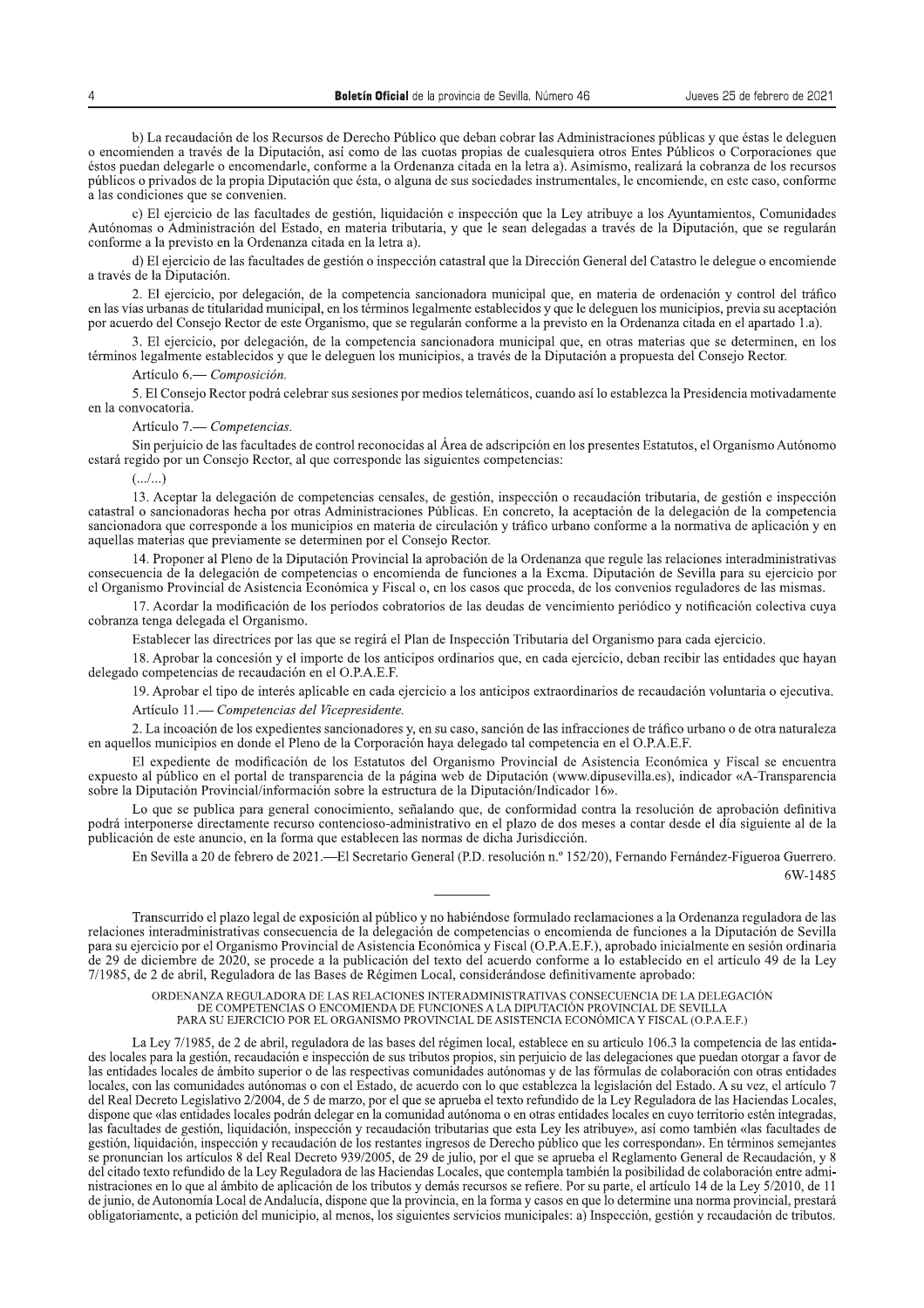s de Sevilla. Número 46<br>5<br>Egimen Jurídico del Sector Público, conforme a su preámbulo,<br>funcionamiento de las Administraciones articulada en dos ejes<br>straciones con los ciudadanos y empresas, y la regulación ad intra<br>s entr Más recientemente, la Ley 40/2015, de 1 de octubre, de Régimen Jurídico del Sector Público, conforme a su preámbulo, pretende (en el marco de «una reforma integral de la organización y funcionamiento de las Administraciones articulada en dos ejes fundamentales: la ordenación de las relaciones ad extra de las Administraciones con los ciudadanos y empresas, y la regulación ad intra del funcionamiento interno de cada Administración y de las relaciones entre ellas») dar respuesta al segundo de estos ejes, abarcando «la legislación básica sobre régimen jurídico administrativo, aplicable a todas las Administraciones Públicas» así como «la regulación sistemática de las relaciones internas entre las Administraciones, estableciendo los principios generales de actuación y las técnicas de relación entre los distintos sujetos públicos».

En lo referente a éstas, la citada Ley 40/2015, de 1 de octubre, de Régimen Jurídico del Sector Público, dispone en su artículo 3.1 que «las Administraciones públicas... deberán respetar en su actuación los siguientes principios: k) Cooperación, colaboración y coordinación entre las Administraciones Públicas», desarrollándose el deber de colaboración en el artículo 141, que, en particular, incide en el deber de prestar, en el ámbito propio, la asistencia que otras administraciones pudieran solicitar y de cumplir con las obligaciones concretas derivadas del deber de colaboración. Asimismo dispone que «la Administración General del Estado, las de las comunidades autónomas y las de las entidades locales deberán colaborar y auxiliarse para la ejecución de sus actos que hayan de realizarse o tengan efectos fuera de sus respectivos ámbitos territoriales. Los posibles costes que pueda generar el deber de colaboración podrán ser repercutidos cuando así se acuerde».

De esta manera establece los deberes de asistencia activa y colaboración como principios que deben sustentar e informar las relaciones interadministrativas, obligación esta que ha de conllevar necesariamente, además de la asistencia en sentido estricto, el deber de información y el auxilio en la ejecución de sus actos, y que tienen como principal finalidad la efectiva ejecución de las respectivas competencias, pretendiendo de esta manera la legítima consecución de los fines propios, el interés general.

A su vez, el artículo 140 recoge, entre otros, como principios de las relaciones interadministrativas, los de lealtad institucional, adecuación al orden de distribución de competencias, colaboración, cooperación, coordinación y eficiencia en la gestión de los recursos públicos.

El artículo 142 regula las técnicas de colaboración, estableciendo que las obligaciones derivadas del deber de colaboración podrán hacerse efectivas mediante procedimientos de suministro de información, datos o documentos: mediante la creación y mantenimiento de sistemas integrados de información, mediante la atención de solicitudes para el mejor ejercicio de sus competencias y de cualquier otra forma prevista en una ley.

A su vez, el artículo 143 regula la cooperación interadministrativa, contemplando que las administraciones podrán acordar la forma de ejercer sus competencias que mejor sirva al interés general, debiendo estas relaciones de cooperación formalizarse en instrumentos bilaterales expresos, como puedan ser acuerdos de órganos de cooperación o convenios, los cuales, conforme al artículo 144.2, preverán las condiciones y compromisos que asumen las partes que los suscriben.

Los convenios, a su vez, son regulados en los artículos 47 y siguientes de la citada Ley 40/2015, regulación más exhaustiva que la contemplada en la anterior Ley 30/1992, de 26 de noviembre, de Régimen Jurídico de las Administraciones Públicas y del Procedimiento Administrativo Común y que, en particular, contempla unas limitaciones temporales (artículo 49.1.h) antes (artículo  $6.2.f$ ) inexistentes.

Esta nueva regulación que se hace de los convenios permite cuestionar su idoneidad para la regulación de unas situaciones administrativas, como la delegación de competencias en los ámbitos de la gestión, inspección y recaudación tributaria, o el ejercicio de determinadas competencias propias de las diputaciones, como las previstas en el artículo 36 de la Ley 7/1985, de 2 de abril, reguladora de las Bases del Régimen Local, conforme al cual «son competencias propias de la Diputación o entidad equivalente... en todo caso, las siguientes: b) La asistencia y cooperación jurídica, económica y técnica a los Municipios, especialmente los de menor capacidad económica y de gestión... y... f) Asistencia en la prestación de los servicios de gestión de la recaudación tributaria, en periodo voluntario y ejecutivo, y de servicios de apoyo a la gestión financiera de los municipios con población inferior a 20.000 habitantes», contemplando su número 2 diversos compromisos de las Diputaciones en relación con la prestación de servicios mínimos de competencia municipal y  $\epsilon$ l propio ejercicio de sus funciones. Elemento esencial en este cuestionamiento es la existencia, en la nueva regulación, de una vigencia máxima de los convenios, cuando, sin embargo, las delegaciones de competencias carecen de dicha limitación, estando las mismas vinculadas solamente a la revocación por el órgano o entidad delegante o la renuncia por el órgano o administración delegado de esta manera parecería que lo accesorio (el convenio) estuviera condicionando el propósito final (la delegación de la competencia) pudiendo entrar en conflicto asimismo con el principio de eficiencia, al requerir una sucesión de actos formales cuyo propósito no sería ratificar la relación jurídica última (el ejercicio delegado de la competencia) sino las consecuencias accesorias a la misma, las cuales, si bien no dejan de tener su relevancia, en particular desde el punto de vista económico-financiero, no dejan de ser circunstanciales en relación con el hecho de la traslación temporal interadministrativa de la competencia mediante la institución de la delegación, traslación que, por lo general, y por razones de pura eficiencia, se hace con carácter indefinido en el tiempo y con vocación de una larga duración, más aún en el caso de los citados ayuntamientos de municipios de menos de 20.000 habitantes.

Un somero análisis de la nueva regulación de los convenios entre administraciones permite afirmar que se ha hecho orientada a resolver la problemática derivada de las encomiendas o delegaciones de competencia en materia de gasto, para evitar situaciones de insuficiencia de financiación, y de ahí la especial incidencia en el reflejo de los compromisos de gastos asumidos por las entidades implicadas, y los medios de garantía de las aportaciones. Finalidad que asimismo justificaría la limitación temporal, en consonancia con la existente en la normativa presupuestaria en cuanto a los compromisos plurianuales. Estas previsiones, sin embargo, son innecesarias en el caso de la delegación de competencias que lleva aparejada la recaudación y gestión de recursos tributarios por la entidad delegada, de manera que ésta tiene garantizado el cobro de sus servicios, del mismo modo que el importe de éstos no está definido de antemano en términos limitativos (pues depende de la gestión) ni recae directamente sobre los recursos de la entidad delegante pues, a menudo (y es el caso de los recargos de apremio, intereses y sanciones), el coste del servicio lleva aparejada una generación de ingresos en la entidad delegante, por tratarse de recursos inicialmente no presupuestados.

Por otra parte, el modelo jurídico actualmente vigente en las relaciones entre la Diputación de Sevilla y las entidades locales de la provincia, a pesar de basarse en la doble aprobación de una delegación de competencia (cuvo marco normativo está en la distinción que realiza el artículo 7.1 de la LRBRL entre competencias propias y las atribuidas por delegación; en el artículo 7 y concordantes del Real Decreto Legislativo 2/2004, de 5 de marzo, por el que se aprueba el texto refundido de la Ley Reguladora de las Haciendas Locales, donde se establecen los requisitos para la validez de la delegación; y en el artículo 10 de la Ley 5/2010, de 11 de junio, de Autonomía Local de Andalucía) y de un convenio regulador, no deja de ser un modelo de adhesión, pues, salvo escasas excepciones, todos los convenios que se suscriben se acomodan al modelo general aprobado por el Pleno de la Diputación.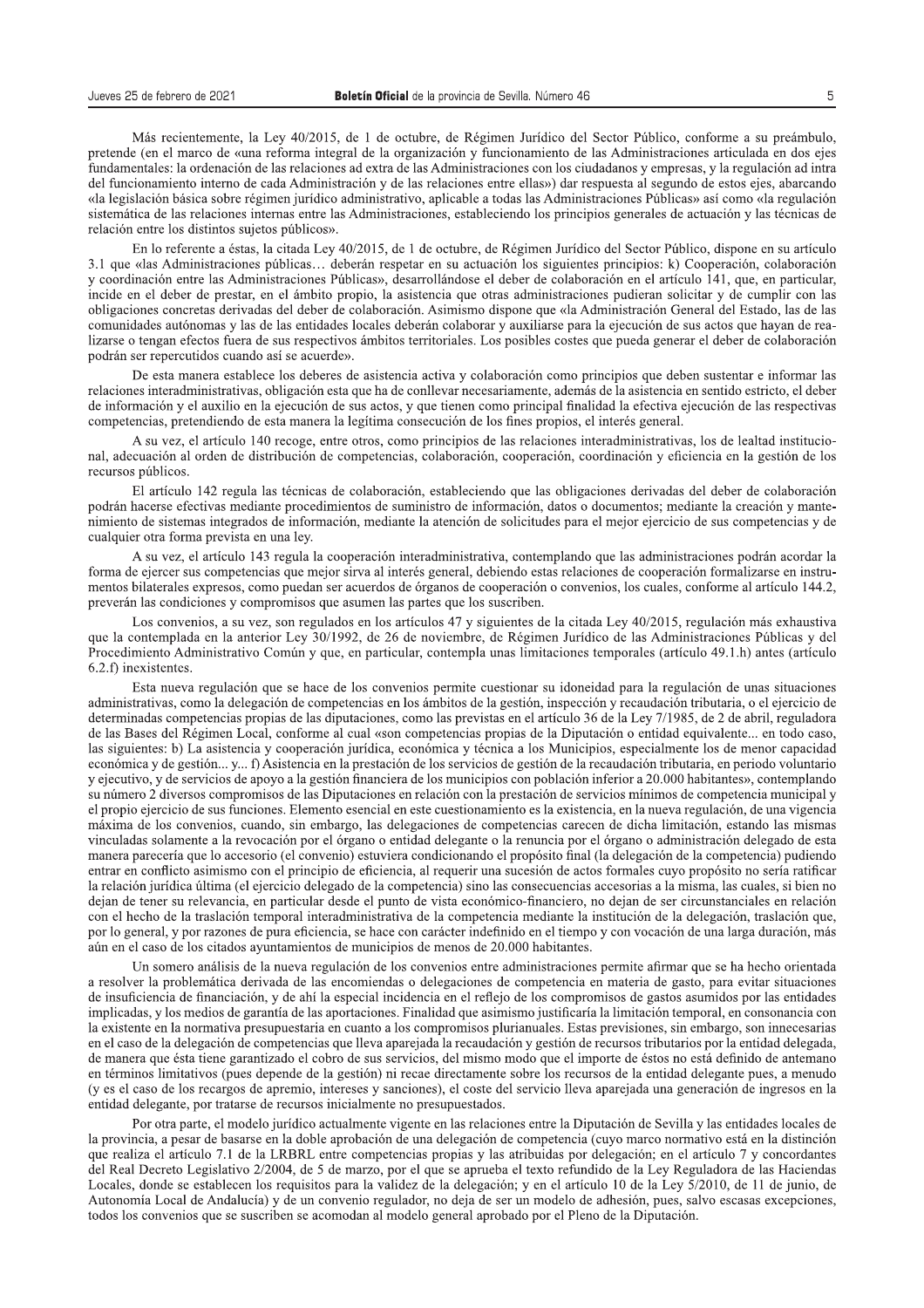En consecuencia, y conforme a lo dispuesto en el citado artículo 14 de la Ley 5/2010, de 11 de junio, de Autonomía Local de Andalucía, se ha estimado oportuno sustituir el régimen de regulación del ejercicio de las competencias delegadas mediante un modelo de convenios interadministrativos, por el de sometimiento a una regulación de naturaleza normativa, bajo la modalidad de ordenanza. Este modelo gana en eficiencia al evitar la obligación de formalizar una sucesión de convenios, prórrogas y nuevos convenios, cuando la voluntad final de las partes (la delegación de la competencia en la Diputación y el ejercicio delegado por ésta) no ha cambiado y, a menudo, las modificaciones que deban realizarse en el marco jurídico o técnico (como pueda ser la adaptación de las relaciones a la normativa de administración electrónica, de protección de datos o sobre transparencia), son ajenas a la temporalidad del convenio de hecho, un elemento esencial de estas relaciones, como es el coste del servicio realizado por la Diputación, se regula ya desde hace años mediante Ordenanza, al margen pues del acuerdo de las partes.

No es de menor importancia la referencia a la Ley Orgánica 3/2018, de 5 de diciembre, de Protección de Datos Personales y Garantía de los Derechos Digitales, pues, versando la delegación sobre competencias tributarias, que conllevan el tratamiento masivo de datos de identificación, domicilios, patrimoniales y financieros, cuya titularidad, captura y tratamiento pueden producirse en distintas administraciones, la adecuación a la nueva normativa mediante la actualización de convenios se presentaba como un procedimiento largo, engorroso y en último término ineficaz.

Mención aparte, aunque con argumentos semejantes, debe hacerse en relación con el servicio de gestión y recaudación de multas por infracciones a la Ley sobre Tráfico, Circulación de Vehículos a motor y Seguridad Vial (en adelante LTCVSV), aprobada por el Real Decreto Legislativo 6/2015, de 30 de octubre, y a las Ordenanzas Municipales de circulación de aquellos municipios de la Provincia de Sevilla que tengan delegadas en el Organismo las competencias de Gestión y Recaudación del Impuesto sobre Vehículos de Tracción Mecánica (I.V.T.M.), y con el de instrucción y resolución de los expedientes sancionadores resultantes de las citadas infracciones, prestado por delegación de los ayuntamientos al amparo de lo previsto en el artículo 84.2 de la citada LTCVSV.

El modelo de regulación mediante ordenanza supone asimismo un avance en la transparencia de las relaciones con las diversas entidades, garantiza la igualdad de trato en todo momento, sin que determinados derechos (como puedan ser los anticipos extraordinarios) estén condicionados por el modelo de convenio vigente con cada entidad, y viene a unirse a otras facetas que ya se regulaban mediante ordenanza

De esta manera, como se ha indicado, la ordenanza que ahora se aprueba regularía las relaciones interadministrativas entre el O.P.A.E.F. y las entidades delegantes (tratándose, por tanto, en relación con la previsión del artículo 133 de la Ley 39/2015, de una norma de carácter organizativo), contemplando, fundamentalmente, los flujos financieros y de información, mientras que el coste de los servicios que implica el ejercicio de la competencia delegada se regula en las Ordenanzas fiscales y en la Ordenanza fiscal de la Tasa por la gestión y recaudación de las multas de tráfico de los ayuntamientos. Finalmente, los procedimientos para el ejercicio de las diversas competencias delegadas se regulan en la Ordenanza general de gestión, recaudación e inspección de la Diputación de Sevilla, el O.P.A.E.F. y la Casa de la Provincia y la Ordenanza de procedimiento para la gestión y recaudación de multas por infracciones a la Ley de Tráfico, circulación de vehículos a motor y seguridad vial impuestas por los Ayuntamientos.

Pasando al análisis del contenido de la ordenanza, se compone la misma de tres títulos, el primero referido a las condiciones de ejercicio de las competencias delegadas, el segundo referido al régimen económico derivado de dicho ejercicio, y el tercero al procedimiento de revocación o renuncia de la delegación.

En el primer título se regulan algunos aspectos generales, como la relación de competencias susceptibles de delegación, los requisitos para su aceptación, su publicidad, el ámbito temporal de las delegaciones y el procedimiento de revocación. El artículo 2 debe interpretarse de manera conjunta con la Disposición adicional, en el sentido de que la ordenanza contempla la continuidad de todas las delegaciones vigentes hasta la fecha de su aprobación inicial, aplicándose el procedimiento del artículo 2 a las nuevas delegaciones o modificaciones de las preexistentes.

Se hace especial incidencia en la transición a una administración electrónica, y se regula la posición de las diversas administraciones en relación con la protección de datos de carácter personal.

Se enumeran una serie de servicios comunes y de criterios de colaboración entre las administraciones implicadas, contemplándose la posibilidad de que el O.P.A.E.F. o la Diputación de Sevilla puedan actuar como intermediarios de las entidades delegantes antes otras administraciones públicas.

Finalmente, se regula la Comisión de seguimiento como órgano paritario de seguimiento de las relaciones entre el O.P.A.E.F. y las diversas entidades delegantes, con unas funciones concretas para los casos de revocación total o parcial de la delegación.

En los siguientes capítulos se regulan las condiciones de ejercicio de las diversas delegaciones de gestión, recaudación, inspección e instrucción, así como la revisión de los actos en vía administrativa y la representación en vía contencioso-administrativa para la defensa de los actos dictados en ejercicio de competencias delegadas e incluso ante la jurisdicción ordinaria en los casos de créditos concursales o incidentes como puedan ser las tercerías. Asimismo se regula el ejercicio de competencias de gestión catastral en el ámbito de las entidades delegantes en régimen de encomienda de la Dirección General del Catastro.

En el título segundo se regula el régimen económico resultante del ejercicio de competencias delegadas.

Así, se trata el coste del servicio (por remisión a las ordenanzas fiscales reguladoras del mismo), el régimen de las costas y gastos repercutibles y la compensación de gastos de distribución de comunicaciones. En relación con las costas, las mismas son repercutidas al deudor o asumidas por el O.P.A.E.F., cuando la deuda resulta incobrable, salvo en los casos de revocación total o parcial en que, junto al crédito vivo, se traspase la costa repercutible a la entidad delegante. En cuanto al régimen de compensación de gastos por distribución de comunicaciones, se regula con vocación de que desaparezca en el medio plazo, trasladándose toda la regulación a una disposición transitoria.

Por otra parte, se regulan las liquidaciones a las entidades delegantes de las cantidades recaudadas, así como el régimen de anticipos ordinarios, por recaudación voluntaria de tributos periódicos (cuyo importe se incrementa del 88 al 90 por ciento), y extraordinarios, por recaudación voluntaria o ejecutiva.

Finalmente, en el título tercero se regula el procedimiento en los casos de revocación o renuncia, total o parcial, de la delegación.

Asimismo la ordenanza contempla tres disposiciones adicionales.

La Disposición adicional primera, que determina la vigencia de las delegaciones de competencias atribuidas hasta la fecha al O.P.A.E.F., que permanecerán vigentes en tanto no se proceda a su revocación expresa.

Con respecto al ejercicio de competencias delegadas, se contemplan dos Disposiciones adicionales, segunda y tercera, que pretenden concretar el régimen jurídico resultante de la aprobación y entrada en vigor de esta ordenanza.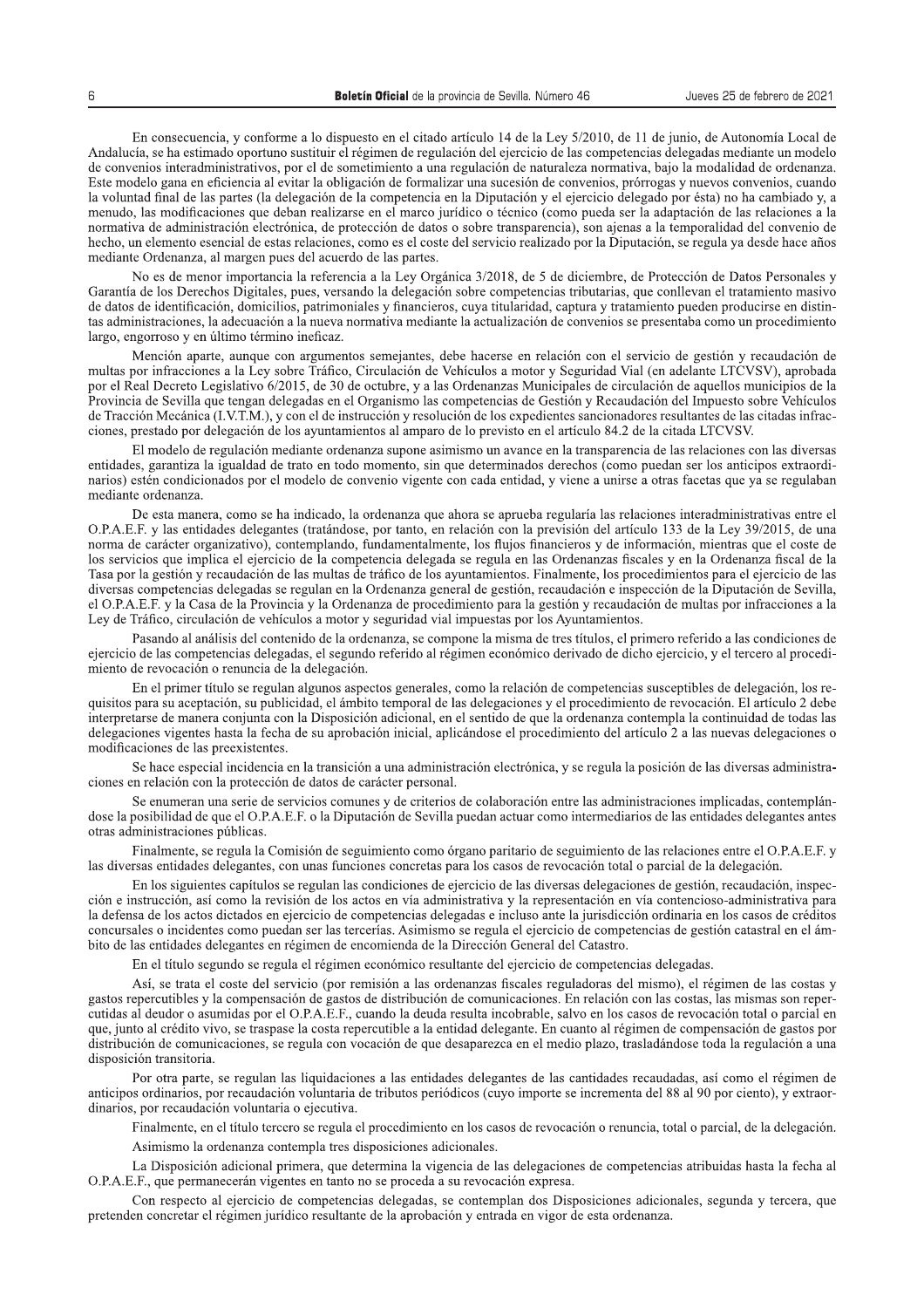La primera de ellas, explicitando que los convenios que no hubiesen sido adaptados a la Ley 40/2015 antes del 2 de octubre de 2020 perderán su vigencia, conforme a lo expuesto en la Disposición adicional octava de la misma, en relación con la duración prevista en los mismos, referida a ejercicios presupuestarios completos, imperativa por razones de eficiencia y legalidad, pues los plazos de ingreso en periodo voluntario concluyen el 6 de noviembre de 2020, mientras que los plazos de los fraccionamientos extraordinarios concedidos al amparo de la resolución de Presidencia número 332/2020, de 20 de marzo, vencen en el mes de diciembre, debiendo realizarse las liquidaciones de los correspondientes ingresos, así como la regularización de las domiciliaciones devueltas, en los meses de noviembre y diciembre de 2020 y enero de 2021, siendo íntegramente aplicable a los entes delegantes la presente ordenanza. No obstante, en relación con los entes delegantes cuyos convenios han sido adaptados a la ley 40/2015 y que estuviesen en vigor, mantienen su vigencia hasta su vencimiento, sin periuicio de su extinción en cualquier momento con anterioridad al transcurso del plazo por acuerdo expreso de éstos, aunque su contenido se vea subsumido en la regulación de la ordenanza, que le es de aplicación directa, por lo que sólo en aquellos casos en que, eventualmente, pudiera contemplarse una mejora, dicha vigencia tiene contenido obligacional.

En la tercera disposición adicional se relacionan, a título informativo y por remisión al Anexo I, las delegaciones de competencias vigentes a la fecha de aprobación provisional de la Ordenanza, y a las que, por tanto, y conforme a lo dispuesto en la disposición adicional primera, resulta aplicable la misma.

Tres disposiciones transitorias. La primera, para regular la continuidad de las subrogaciones realizadas al amparo de determinados convenios y vinculada a la vigencia de la delegación de competencias. La segunda, para concretar la vigencia de determinados pactos convencionales relacionados con el coste del servicio y la cesión de inmuebles para la prestación de servicios derivados del ejercicio de la competencia delegada, a la cual se vincula su vigencia. La tercera para regular la compensación en el caso de distribución de comunicaciones con medios propios de las entidades delegantes, a la cual ya se ha hecho mención.

— Una disposición final, que establece la entrada en vigor una vez publicado su texto íntegro en el Boletín Oficial de la Provincia y transcurrido el plazo del artículo 65.2 de la Ley de Bases del Régimen Local.

Asimismo se incorpora como anexo un modelo de aprobación de la delegación de competencias.

## Título I

#### CONDICIONES DE EJERCICIO DE LAS COMPETENCIAS DELEGADAS

## Capítulo I

## Disposiciones Generales

Artículo 1. Objeto.

1.— La presente Ordenanza tiene por objeto regular el ejercicio, por parte del organismo Provincial de Asistencia Económica y Fiscal (O.P.A.E.F.) de la Excma. Diputación de Sevilla, de las competencias en materia de gestión, inspección y recaudación tributaria, así como de instrucción y resolución de expedientes sancionadores y de colaboración para el ejercicio de las funciones de gestión catastral, delegadas o encomendadas a ésta por otras administraciones.

Contiene normas comunes, tanto sustantivas como de procedimiento, que complementan a la Ordenanza general de gestión, recaudación e inspección de la Diputación de Sevilla, el O.P.A.E.F. y la Casa de la provincia, a la Ordenanza de procedimiento para la gestión y recaudación de multas por infracciones a la ley de tráfico, circulación de vehículos a motor y seguridad vial impuestas por los ayuntamientos, a la Ordenanza fiscal de la Tasa por la gestión y recaudación de las multas de tráfico de los ayuntamientos y a las Ordenanzas fiscales de la Excma. Diputación Provincial de Sevilla, así como a las Ordenanzas aprobadas por las entidades locales que han delegado o encomendado en ésta, a través del Organismo Provincial de Asistencia Económica y Fiscal (O.P.A.E.F.), sus facultades de gestión, inspección y recaudación de los tributos locales y demás ingresos de derecho público no tributarios o de instrucción y resolución de procedimientos sancionadores.

Tendrán carácter supletorio las disposiciones generales de derecho administrativo y los preceptos de derecho común.

Artículo 2. Ámbito material y temporal de la delegación o encomienda.

1. Es objeto de regulación en esta ordenanza el ejercicio de las delegaciones de competencias o encomienda de funciones que afecten a las siguientes materias tributarias e ingresos de derecho público:

- En el Impuesto sobre Bienes Inmuebles de naturaleza rústica, urbana y de características especiales, las competencias a) censales, de gestión y recaudación tributaria y de gestión catastral.
- b) En el Impuesto sobre Actividades Económicas, las competencias censales, de gestión, inspección y recaudación tributaria.
- c) En el Impuesto sobre Vehículos de Tracción Mecánica, las competencias censales, de gestión, inspección y recaudación tributaria.
- d) En el Impuesto sobre el Incremento de Valor de los Terrenos de Naturaleza Urbana, las competencias de gestión, inspección y recaudación tributaria.
- En el Impuesto sobre Construcciones, Instalaciones y Obras, las competencias de inspección tributaria.  $e)$
- En relación con otros tributos y recursos de derecho público de cobro periódico y gestionados mediante padrón, las comf) petencias de gestión, inspección y recaudación tributaria voluntaria.
- En relación con cualquier recurso de naturaleza pública, la recaudación en período ejecutivo de las deudas no ingresadas  $\mathbf{g}$ ) en período voluntario, sean procedentes de los grupos anteriores o de liquidaciones individualizadas, así como de deudas que, no siendo de titularidad municipal, tenga el municipio atribuida por ley la facultad para su exacción en período ejecutivo, y aquellas otras deudas de cualesquiera otros entes públicos o corporaciones de derecho público que éstos puedan encomendarle
- En relación con los procedimientos sancionadores, la instrucción, resolución y ejecución de los procedimientos por infrac $h)$ ciones tributarias referidas al ejercicio de competencias delegadas (que vendrá implícita con dicha delegación), así como de los procedimientos por infracciones a la Ley de tráfico y seguridad vial y las Ordenanzas municipales en esta materia. Igualmente en los procedimientos por infracciones a otras ordenanzas municipales, como puedan ser las que regulan la convivencia de los ciudadanos en los espacios públicos, en la medida que los medios del Organismo permitan la aceptación de las mismas.

- Aquellas entidades que, a la entrada en vigor de la presente Ordenanza, tengan delegaciones de competencia en vigor, no tendrán que realizar actuación alguna, conforme a lo dispuesto en la Disposición adicional primera.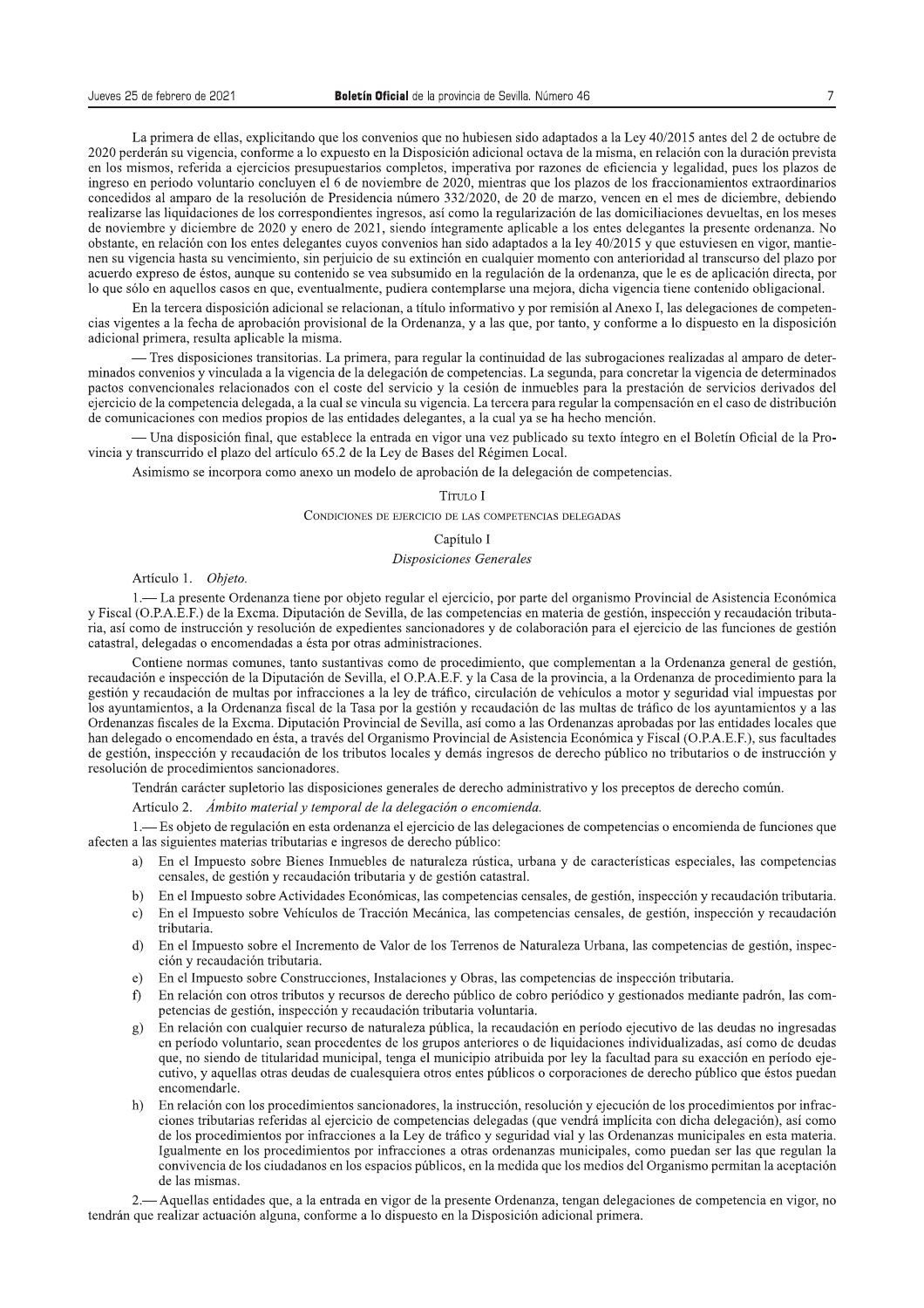3. - En el caso de entidades que quieran realizar nuevas delegaciones de competencias a partir de la entrada en vigor de esta ordenanza, el acuerdo de delegación se realizará, preferentemente, conforme al modelo que figura como Anexo II de la misma, el cual podrá ser adaptado por el O.P.A.E.F. para adecuarlo a las circunstancias concretas de la entidad delegante y a las circunstancias del Organismo, de lo que se dará cuenta al someterlo a la aceptación del Consejo Rector. El acuerdo así adoptado deberá remitirse al O.P.A.E.F. mediante certificación del habilitado que realice las funciones de secretaría en la entidad delegante, en el que se hará constar, de manera expresa, que ha sido adoptado por la mayoría absoluta de los integrantes del Pleno u órgano equivalente.

4.— La eventual cesión, adscripción o traspaso de otros medios necesarios que pudiera vincularse a la delegación de competencias deberá acordarse de manera expresa junto con el acuerdo de delegación o con ocasión del mismo, ajustándose a lo establecido en el ordenamiento vigente en lo que le sea de aplicación.

- El ejercicio de las nuevas competencias delegadas se iniciará al mes de la última de las publicaciones previstas en el artículo 7 del Texto Refundido de la Ley reguladora de las Haciendas Locales, previa aceptación de la delegación de competencias por el Consejo Rector del O.P.A.E.F., correspondiendo en todo caso la obligación de publicar a la entidad delegante.

6.— El Consejo Rector, para aceptar una delegación, podrá requerir:

- a) Cuando se deleguen competencias censales y de gestión, que se delegue igualmente la recaudación voluntaria.
- b) Para la aceptación de la delegación de la competencia prevista en la letra g) del número 1, la delegación de alguna de las competencias previstas en las letras a) a c) del número 1.
- Para la aceptación de la delegación de la competencia prevista en la letra h), in fine, del número 1, que se deleguen las  $c)$ competencias de gestión y recaudación voluntarias previstas en la letra c) del número 1, así como que disponga de una ordenanza municipal de circulación para atender a la finalidad prevista en los artículos 7 y 39.4 de la LTCVSV.

- La revocación, total o parcial, de una delegación, deberá comunicarse con al menos tres meses de antelación a la fecha de su efectividad, la cual, en el caso de las letras a), b) y c) del número 1, deberá coincidir con el 31 de diciembre. En el caso de las facultades de gestión previstas en la letra b) el plazo de preaviso será de seis meses.

La revocación total o parcial de una delegación dará lugar al inicio del procedimiento de liquidación previsto en el artículo 44.

8.— Durante la vigencia de la delegación las entidades delegantes no podrán avocar para sí la instrucción o resolución de los expedientes, la realización de liquidaciones, ni la imposición de sanciones, ni las resoluciones de alegaciones y recursos, ni acordar la suspensión, fraccionamiento, aplazamiento, domiciliación o extinción de deudas cuando dichas competencias correspondiesen, por delegación, al O.P.A.E.F..

9.— El ejercicio de encomiendas de funciones se regulará por lo previsto en el correspondiente instrumento que las formalice.

Artículo 3. Publicidad de las delegaciones y encomiendas.

Sin perjuicio de lo previsto en la normativa general sobre publicación de las delegaciones de competencia, el O.P.A.E.F. publicará en su web y en el portal de transparencia de su sede electrónica la relación actualizada de competencias que ejerce por delegación o encomienda de otras administraciones.

#### Artículo 4. Administración electrónica.

- Con carácter general, las relaciones entre las entidades delegantes y el O.P.A.E.F. se harán por medios electrónicos. Corresponde al O.P.A.E.F. determinar el formato electrónico de intercambio de información con las entidades delegantes, en el marco de los principios y directrices del Esquema Nacional de Interoperabilidad y del Esquema Nacional de Seguridad en el ámbito de la administración electrónica.

2. En el ejercicio de las competencias delegadas, el O.P.A.E.F. garantizará a los ciudadanos los derechos recogidos en los artículos 13 y 14 de la Ley 39/2015, de 1 de octubre, del Procedimiento administrativo común de las administraciones públicas, en particular, a relacionarse con las administraciones públicas utilizando medios electrónicos para el ejercicio de sus derechos, así como para obtener información, realizar consultas y alegaciones, formular solicitudes, manifestar su consentimiento, establecer pretensiones, efectuar pagos, realizar transacciones y oponerse a las resoluciones y actos administrativos.

Artículo 5. Protección de datos de carácter personal.

- El O.P.A.E.F., en el ejercicio de las funciones delegadas o encomendadas, adecuará sus actuaciones a la Ley Orgánica 3/2018, de 5 de diciembre, de Protección de Datos Personales y garantía de los derechos digitales, al Real Decreto 1720/2007, de 21 de diciembre, por el que se aprueba el Reglamento de desarrollo de la Ley Orgánica 15/1999 de carácter personal, en lo que resulte vigente, al Reglamento (UE) 2016/679 del Parlamento Europeo y del Consejo, de 27 de abril de 2016, relativo a la protección de las personas físicas en lo que respecta al tratamiento de datos personales y a la libre circulación de estos datos y por el que se deroga la Directiva 95/46/CE, así como a las especialidades contempladas en la normativa en cuanto a la cooperación entre administraciones públicas.

- En el ejercicio de funciones delegadas o encomendadas el O.P.A.E.F. tendrá la consideración de encargado del tratamiento de aquellos ficheros cuya titularidad corresponda a la Entidad Delegante o a otras Administraciones Públicas y el acceso a la información de carácter personal necesaria para el ejercicio de la competencia o la prestación de los servicios objeto de delegación o encomienda no supondrá «comunicación de datos», a efectos de lo dispuesto en la citada Ley Orgánica 3/2018.

En estos casos, los derechos previstos en la normativa de protección de datos podrán ejercerse ante el O.P.A.E.F., si bien cuando supongan una alteración de datos no prevista en los términos de la delegación o encomienda deberán resolverse por el responsable del tratamiento.

Asimismo, el O.P.A.E.F. tendrá la consideración de responsable de los ficheros de su titularidad que gestione para el ejercicio de sus competencias en materia de gestión, inspección y recaudación tributaria, procedimientos sancionadores, de selección y gestión de personal o de contratación.

– El tratamiento de la referida información será realizado únicamente por personal del O.P.A.E.F. debidamente autorizado para ello. No obstante, el O.P.A.E.F. podrá convenir con otras administraciones públicas y entidades corporativas o contratar con empresas especializadas servicios de asistencia técnica y asesoramiento como puedan ser servicios en materia de gestión catastral, actuaciones de recaudación o la elaboración de informes y propuestas de resolución sobre las alegaciones y recursos que se deriven de los expedientes sancionadores, servicios de tasación de bienes muebles o inmuebles, asesoramiento o apoyo a los sujetos pasivos en la cumplimentación de liquidaciones o autoliquidaciones, así como la prestación de servicios materiales necesarios para el ejercicio de las competencias delegadas, como puedan ser, a título enunciativo, los de impresión, ensobrado, notificación, custodia y digitalización de los recibos, liquidaciones, denuncias, resoluciones y demás documentos generados durante la tramitación de los procedimientos de gestión e inspección tributarias, gestión catastral o sancionadores, así como todos los derivados del procedimiento de recaudación y los servicios de atención telefónica. En estos casos, el O.P.A.E.F. hará constar expresamente en el convenio o contrato suscrito a estos efectos que la empresa contratista debe ajustarse al mismo régimen de garantías y exigencia de responsabilidad que la propia entidad colaboradora encargada del tratamiento de los datos, quedando dichas empresas obligadas al cumplimiento de lo preceptuado en materia de protección de datos.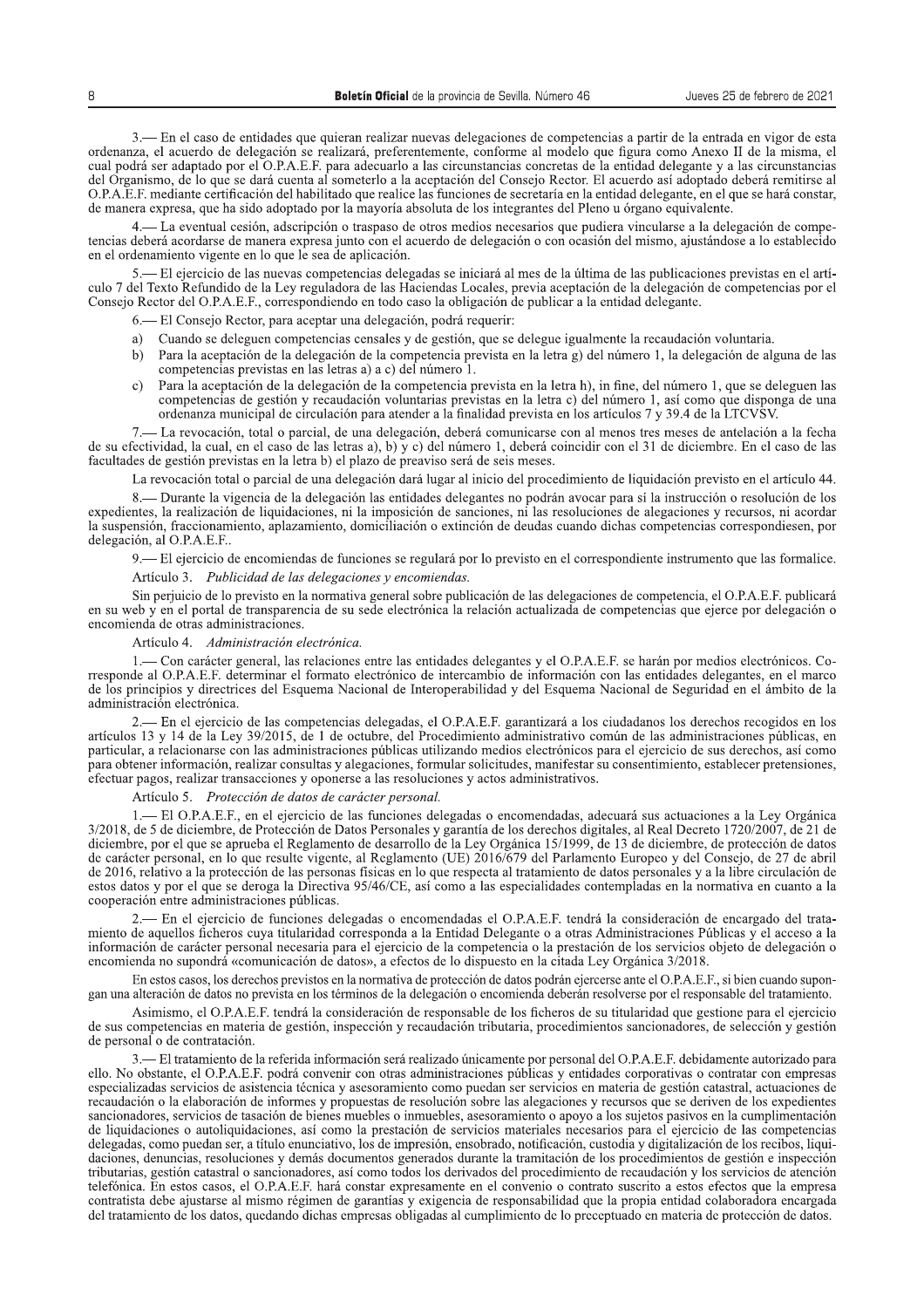Sa de Sevilla. Número 46<br>
Sa de los datos de las empresas contratadas será suficiente la pu-<br>
Erfil del contratante, en el portal de transparencia, en el libro de<br>
ones:<br>
Sorme a las instrucciones del responsable del fiche 4. Como medio de comunicación a las entidades delegantes de los datos de las empresas contratadas será suficiente la publicación que de los convenios o las adjudicaciones se haga en el perfil del contratante, en el portal de transparencia, en el libro de resoluciones o en los diarios oficiales, según en cada caso proceda.

- 5.— En todo caso, el O.P.A.E.F. asume las siguientes obligaciones:
- 
- z: En el tratamiento de los datos, el O.P.A.E.F. actuará conforme a las instrucciones del responsable del fichero.<br>
b) El O.P.A.E.F. adoptará todas aquellas medidas de índole técnica y organizativa que resulten necesarias El O.P.A.E.F. adoptará todas aquellas medidas de índole técnica y organizativa que resulten necesarias para garantizar la seguridad de los datos de carácter personal, así como para evitar su alteración, pérdida, tratamiento o acceso no autorizado.
- c) El O.P.A.E.F. no aplicará ni utilizará los datos de carácter personal con fines distintos al ejercicio de las competencias delegadas o funciones encomendadas, ni los comunicará, ni siguiera para su conservación, a otras personas. Todo ello sin perjuicio de la utilización de los datos en procedimientos horizontales o sucesivos, como puedan ser el uso de domicilios para las notificaciones o de los datos económicos y cualquier otra información para la ejecución de deudas de distinta naturaleza o titularidad.
- d) El O.P.A.E.F. está obligado a guardar el secreto profesional respecto de los datos de carácter personal tratados, aun después de la extinción del presente Convenio.
- e) La revocación de la delegación o de la encomienda, o su denuncia por parte del O.P.A.E.F. supondrá la devolución a la Entidad titular de los ficheros de todos los documentos o soportes informáticos en que pudiera constar algún dato de carácter personal, que deberá materializarse en el plazo de tres meses desde que resulte efectiva la revocación o denuncia, salvo que sea necesario conservar una copia a los posibles efectos legales.
- $\hat{P}$  En el caso de que el O.P.A.E.F. destinase los datos a otra finalidad. los comunique o los utilice incumpliendo las estipulaciones de este Convenio, será considerado también responsable del tratamiento, respondiendo de las infracciones en que hubiera incurrido personalmente.

 ${6.}$ — Las Entidades delegantes deberán tratar la información a la que tengan acceso a través de los sistemas del O.P.A.E.F. en los mismos términos y con sujeción a lo dispuesto en la citada Ley Orgánica 3/2018, de 5 de diciembre, de Protección de Datos Personales y garantía de los derechos digitales y su Reglamento de Desarrollo, debiendo tener con su personal las mismas prevenciones que se  $estable$ cen para el O.P.A.E.F.

#### Artículo 6. Servicios comunes.

1,— En el ejercicio de competencias delegadas o funciones encomendadas, el O.P.A.E.F. garantizará a las entidades delegantes los siguientes servicios:

- Acceso, a través del portal web o la sede electrónica del organismo, o de los medios que se acuerden, a información en tiempo real de la situación recaudatoria de los cargos delegados y de la situación tributaria de los contribuyentes de la Entidad delegante.
- b) Acceso, a través del portal web o la sede electrónica del organismo, o de los medios que se acuerden, para colaborar en la gestión y recaudación tributaria mediante la actualización de datos fiscales, emisión de cartas de pago y domiciliaciones de pago, debiendo en este último caso los documentos justificativos ser custodiados por la Entidad delegante a efectos de la normativa SEPA.
- c) Acceso, a través del portal web o la sede electrónica del organismo, o de los medios que se acuerden, para la grabación de XUV-2, STATE DE FERNA AVE UNIVERSITATIVA DE EGALIZIZATOR E E UESTRE E E ESTRELLO, PIDEREZZO, PIDEREZZO DE 1<br>Ias denuncias por infracciones a la LTCVSV, y a las ordenanzas municipales, así como para la remisión de informes, los términos establecidos en la Ordenanza de procedimiento para la Gestión y Recaudación de multas por infracciones a la Ley de tráfico, circulación de vehículos a motor y seguridad vial impuestas por los ayuntamientos.
- d) Acceso a la información que conforma los expedientes de gestión y recaudación de recursos de la Entidad delegante.
- e) Atención presencial personalizada a los contribuyentes de cualquier municipio en cualquiera de los puntos de la red de Oficinas de Atención al Contribuyente distribuidas en la provincia.
- f) Desarrollo en la sede electrónica de la carpeta del contribuyente que permita a los ciudadanos, previa identificación por solarished the state of the state of the state of the state of the state of the state of the state of the state of the state of the state of the state of the state of the state of the state of the state of the state of the sus tributos por medios electrónicos.

- Las entidades que havan delegado competencias en el O.P.A.E.F. tendrán a su disposición un servicio de consultoría económica financiera, para la elaboración de planes de saneamiento y su seguimiento, informes de estabilidad o de costes de gestión de tasas y precios públicos e información sobre materias económico presupuestarias y financieras.

3.— Conforme a lo dispuesto en el artículo 4 de la Lev 19/2013, de 9 de diciembre, de transparencia, acceso a la información pública y buen gobierno, el O.P.A.E.F. suministrará a las entidades delegantes (ante las que, conforme el artículo 17.1 de la citada Ley 19/2013, deberá dirigirse la solicitud) y previo su requerimiento, toda la información necesaria para el cumplimiento por aquéllas de las obligaciones previstas en la Ley.

Cuando el O.P.A.E.F. reciba solicitudes de acceso a datos gestionados en el marco de competencias delegadas o encomendadas que, conforme al citado artículo 17.1, debiera haberse presentado ante alguna de las entidades a las que se encuentre vinculado, las remitirá a la misma, informando de ello al solicitante.

Artículo 7. La información y asistencia a los obligados tributarios.

1.— En el ejercicio de competencias delegadas o funciones encomendadas, el O.P.A.E.F. prestará a los obligados tributarios y otros interesados la necesaria información y asistencia para facilitarles el ejercicio de sus derechos y el cumplimiento de sus obligaciones.

- 2.— Esta actividad se instrumentará a través de las siguientes actuaciones:<br>a) Actuaciones dirigidas a informar a los obligados tributarios de sus de
- Actuaciones dirigidas a informar a los obligados tributarios de sus derechos y obligaciones, y de la forma en que deben cumplir estas últimas.
- b) Actuaciones dirigidas a garantizar el derecho de los obligados tributarios, directamente o mediante representante, a acceder a la información personal que obre en el O.P.A.E.F., así como al ejercicio de los derechos de rectificación o cancelación de los datos personales cuando resulten inexactos o incompletos, en los términos previstos en el artículo 5.2.
- c) Actuaciones dirigidas a facilitar el acceso a los registros y documentos que formen parte de su expediente y que les permita conocer el estado de su tramitación, en los términos y condiciones establecidos en las normas tributarias y administrativas que resultasen de aplicación.
- d) Actuaciones dirigidas a informar y asistir al obligado tributario en la realización y correcta cumplimentación de declaraciones, autoliquidaciones, comunicaciones y solicitudes referidas al ejercicio de las competencias delegadas o funciones encomendadas.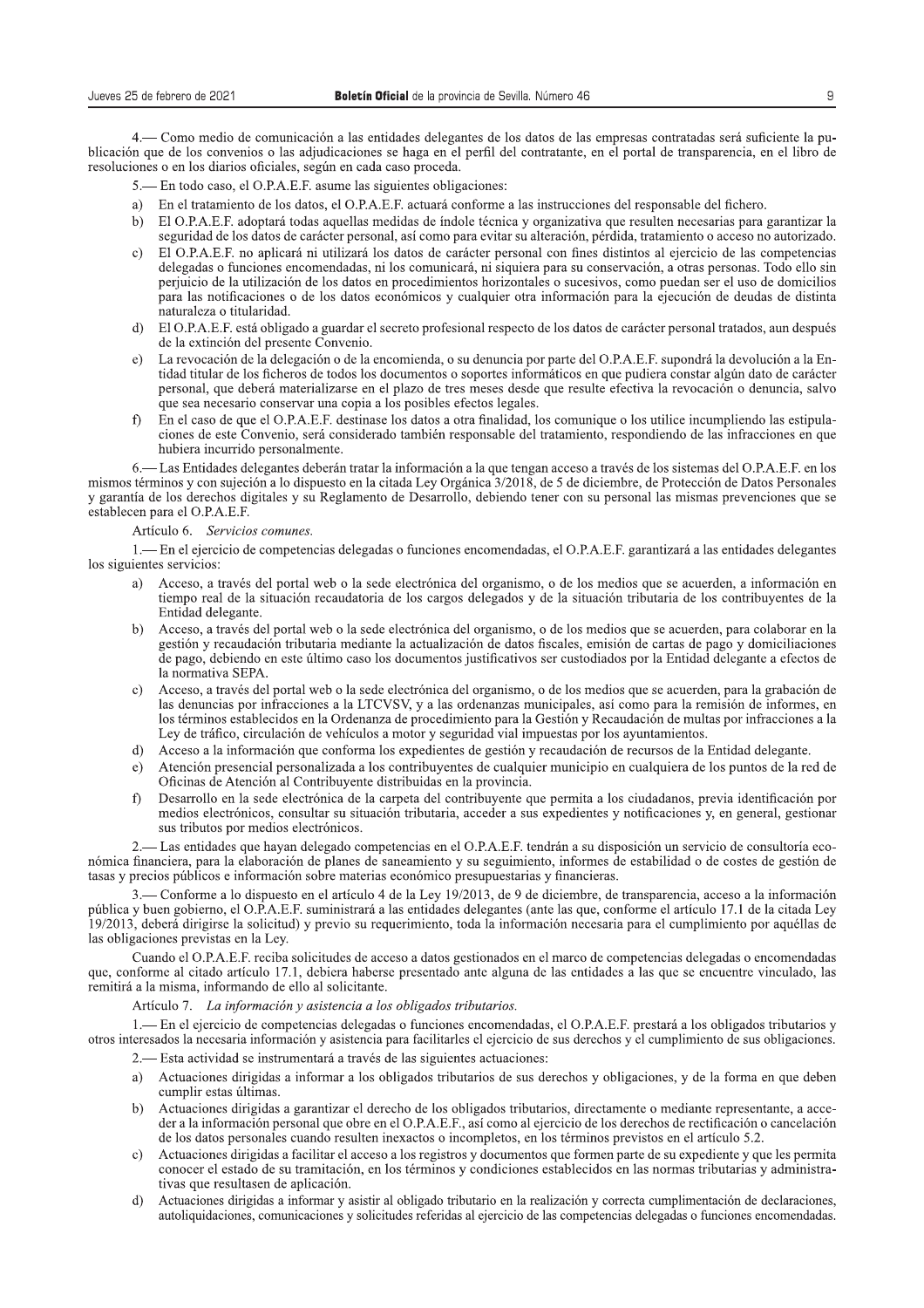- Realización de campañas de información y difusión de hechos o situaciones con transcendencia tributaria que afecten a los  $e$ ) ciudadanos en el ejercicio de sus derechos o el cumplimiento de sus obligaciones.
- Facilitar los textos actualizados de las normas tributarias de aplicación a los tributos objeto de delegación.  $f$
- Comunicación de los criterios administrativos existentes para la aplicación de los tributos.  $g)$
- h) Contestaciones a consultas.
- Siempre que sea posible estas actuaciones se realizarán por medios electrónicos.  $3 -$
- Artículo 8. Colaboración entre las Administraciones implicadas en la delegación o encomienda.

- Las entidades delegantes y la Excma. Diputación Provincial de Sevilla, a través del O.P.A.E.F., actuarán y se relacionarán, en todo cuanto concierne a la delegación de competencias, de acuerdo con los principio de buena fe, confianza legítima y lealtad institucional, y, en consecuencia deberán:

- a) Respetar el ejercicio de la competencia por la administración que la tenga atribuida.
- Facilitar a la otra administración la información que precise sobre las actividades que desarrolle en el ejercicio de sus  $h)$ competencias. En particular, las entidades delegantes facilitarán al O.P.A.E.F. cuantos datos personales se requieran de los interesados en los procedimientos que se estén tramitando.
- Prestar, en el ámbito de sus competencias, la cooperación y la asistencia activas que la otra administración pudiera recabar  $\mathbf{c}$ para el eficaz ejercicio de sus competencias.

- Como consecuencia de la aceptación de una delegación de competencia o encomienda de funciones, el O.P.A.E.F. no tendrá obligación de subrogarse ningún empleado de la Entidad delegante que participase en el ejercicio de la citada competencia o función, o de empresas que tuviesen encargada o encomendada total o parcialmente la realización de tareas relacionadas con el ejercicio de la competencia.

Si, como consecuencia de la delegación de competencias, y en aplicación del artículo 44 del Estatuto de los Trabajadores, el O.P.A.E.F resultara condenado por sentencia judicial firme a subrogarse o a indemnizar por despido a uno o más trabajadores, la Entidad delegante quedará obligada tanto a abonar al Organismo la totalidad del coste económico correspondiente, incluida la tramitación, como a asumir en su plantilla al referido personal.

En caso de revocación total o parcial de la competencia será aplicable lo regulado en el artículo 44 del Estatuto de los Trabajadores en materia de sucesión de empresas.

- Cuando, en el marco de la colaboración interadministrativa, la delegación contemple actuaciones no previstas en esta ordenanza, como pueda ser la cesión al O.P.A.E.F., por parte de la Entidad delegante, del uso de inmuebles para la prestación de sus servicios en el municipio, las mismas se regularán mediante convenio específico o el instrumento que proceda en función de la naturaleza y contenido de los pactos.

- Las Entidades delegantes se obligan ante el O.P.A.E.F., en el marco del ejercicio de competencias delegadas, a:
- a) Tramitar y cumplimentar en los plazos reglamentarios las peticiones de ampliación o aclaración de datos, así como las demás incidencias que en el proceso de la gestión tributaria y recaudatoria se produzcan.
- Entregar al O.P.A.E.F., en el formato que se acuerde, incluido el acceso al padrón de habitantes, la información que les  $b)$ conste sobre domicilio y bienes y derechos de los deudores y de sus cónvuges, que resulte necesaria para la ejecución de las competencias objeto de este convenio y para asuntos en los que el domicilio o la residencia sean datos relevantes. El O.P.A.E.F. gestionará esta información con estricta sujeción a lo previsto en el artículo 5 de esta ordenanza.
- Facilitar al personal del O.P.A.E.F., en los desplazamientos al municipio para el desarrollo de sus funciones, los medios  $\mathbf{c}$ materiales y humanos que resulten imprescindibles para la mejor atención a los ciudadanos.
- Remitir al O.P.A.E.F., en el transcurso de los cinco días siguientes a su aprobación definitiva, copia de las correspondien-Ъ tes Ordenanzas fiscales, o de otra índole (y, en su caso, los correspondientes textos completos actualizados), que sean de aplicación en el ejercicio de las funciones delegadas.
- Remitir por medios electrónicos al O.P.A.E.F., cuando sea competente para su conocimiento y resolución, en un plazo  $\epsilon$ máximo de cinco días naturales desde su presentación, las solicitudes de cualquier naturaleza, así como los recursos o reclamaciones que se presenten ante la entidad delegante.
- Colaborar, con los medios a su disposición, en la localización y precinto de vehículos embargados por el O.P.A.E.F. en el  $\hat{D}$ curso de cualquier procedimiento de gestión recaudatoria.
- Informar, en el plazo máximo de 15 días desde la petición del órgano de recaudación competente del O.P.A.E.F., sobre g) la firmeza de los actos concernientes al expediente de subasta y la verificación de la situación posesoria de los bienes y derechos embargados, a los efectos de determinar la procedencia de su enajenación.
- Colaborar con el O.P.A.E.F., preferentemente por medio de los agentes de la Policía Local, en la verificación y notificación  $h)$ de los acuerdos de enajenación de bienes inmuebles y en la emisión de los informes sobre cese de actividad.
- Custodiar la documentación que acredite los trámites grabados por la Entidad delegante en los sistemas de información del  $\overline{1}$ O.P.A.E.F., y facilitarla en caso de que sea requerida para el desarrollo de las competencias contempladas en este convenio.
- Remitir por medios electrónicos tanto los ficheros informáticos como los pliegos de cargo de los tributos en los que el  $\overline{1}$ O.P.A.E.F. tenga delegada la recaudación voluntaria pero no la gestión tributaria, o los que se carguen por la Tesorería de la Entidad delegante para su cobro en ejecutiva.
- $\bf k$ Acordar, por el órgano competente, las bajas de los ingresos de los que sólo se haya delegado la recaudación ejecutiva.
- Artículo 9. Convenios con otras Administraciones.

Cuando sea necesario o conveniente para el cumplimiento de los fines propios de la competencia delegada, la Excma. Diputación Provincial de Sevilla podrá firmar convenios de colaboración con otras administraciones, organismos públicos y corporaciones o entidades privadas, en razón de su especial vinculación con la gestión de los tributos locales u otras competencias delegadas, como puedan ser la Dirección General del Catastro, la Agencia Estatal de Administración Tributaria, la Agencia Tributaria Andaluza, la Jefatura Provincial de Tráfico, el Colegio Generales del Notariado, el Colegio de Registradores o el Colegio de Gestores Administrativos. En estos casos el O.P.A.E.F. actuará representando los intereses de las administraciones cuyas competencias ejerza por delegación.

En estos casos, las entidades delegantes se comprometen a suministrar al O.P.A.E.F. la información necesaria para cumplir los convenios de colaboración en la gestión, recaudación y de suministro de información suscritos con otras Administraciones públicas.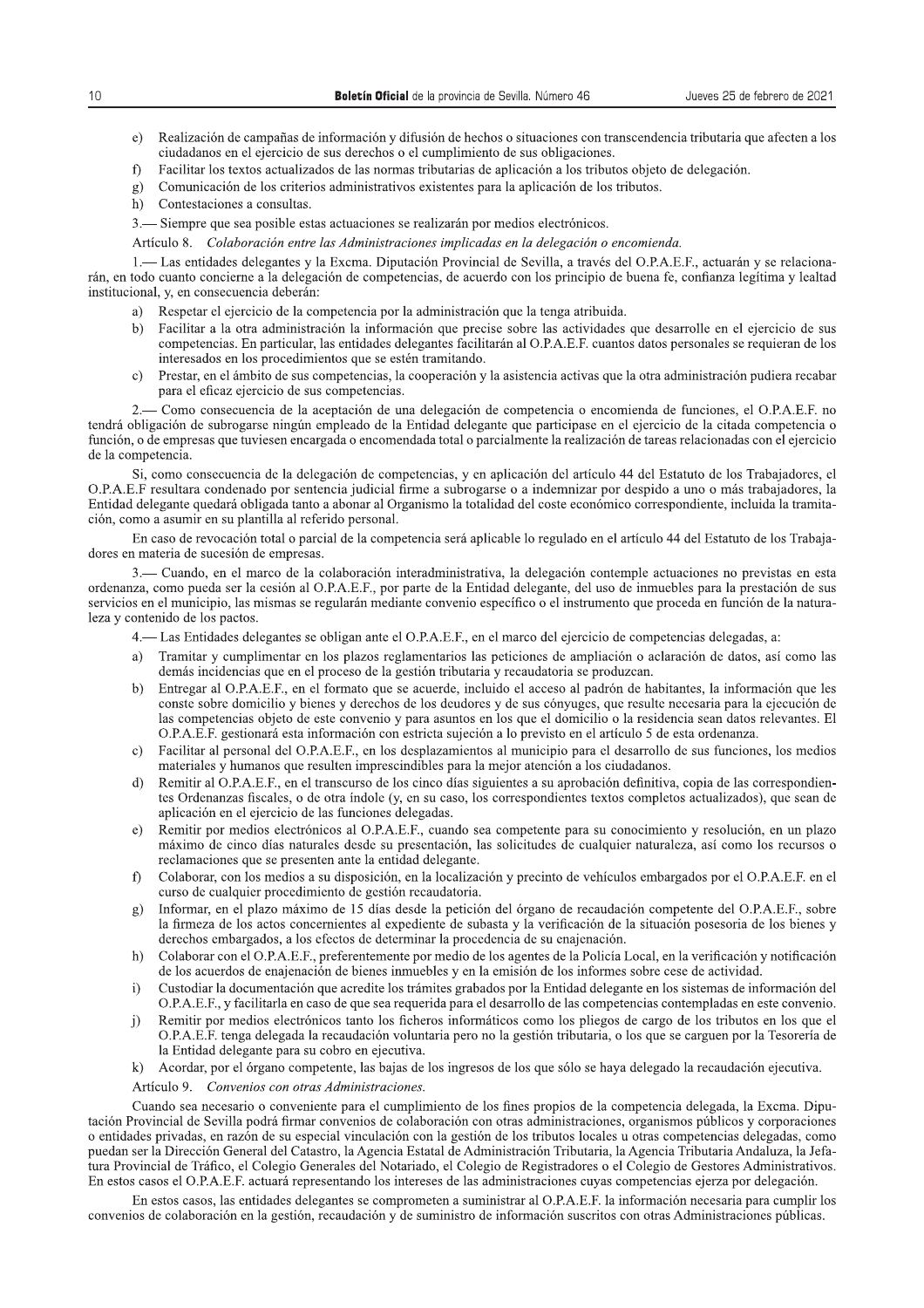#### Artículo 10. Comisión de seguimiento.

1.— Para el seguimiento, vigilancia y control de la ejecución de las competencias delegadas y de los compromisos adquiridos, con cada administración delegante se constituirá una Comisión Paritaria de seguimiento, a la cual corresponderá igualmente resolver los problemas de interpretación y cumplimiento de la delegación de competencias y de esta ordenanza, en la medida que afecten sólo a una entidad.

- La Comisión estará integrada por dos representantes de la Entidad delegante, que deberán ser designados, en virtud de  $2$ su cargo, en el mismo acuerdo de delegación, y dos del O.P.A.E.F., que serán el Gerente y el Tesorero del O.P.A.E.F., así como por un secretario, técnico superior del O.P.A.E.F., que actuará con voz y sin voto y levantará acta de la sesión. Sin perjuicio de lo expuesto, seguirán en vigor las designaciones, por una y otra parte, que se hubiesen realizado en convenios suscritos antes de la entrada en vigor de esta ordenanza.

Los miembros de la Comisión paritaria podrán delegar su participación en asuntos concretos y comparecer asistidos por el personal técnico adecuado a las materias que conformen el orden del día.

3.— La Comisión se reunirá, a instancia de cualquiera de las partes y previa convocatoria del Gerente del O.P.A.E.F., con la periodicidad que éstas acuerden. Necesariamente se reunirá:

Con carácter previo a la revocación de la competencia por la entidad delegante, a instancias de ésta.

Con carácter previo a la renuncia de la competencia delegada, a Instancias del O.P.A.E.F.

Con posterioridad a la revocación total o parcial de una delegación o renuncia a la misma, con carácter de Comisión liquidadora.

- En estos casos la Comisión estará facultada para concretar aspectos como el traspaso de información y documentación y  $4$ la asunción de los costes que conlleve, aplicación de la tasa de ejecutiva a los valores pendientes en función de su situación (valores fraccionados, con embargos de salarios o anotaciones de embargo, con procesos de enajenación iniciados) y la gestión realizada, repercusión de las costas generadas, repercusión sobre operaciones de financiación pendientes de amortización, etc...

## Capítulo II

## Ejercicio de competencias delegadas censales y de gestión tributaria

## Artículo 11. Ejercicio de competencias delegadas de gestión tributaria.

1. Con carácter general, el ejercicio de competencias delegadas de gestión tributaria conlleva el desarrollo de las siguientes actuaciones, respecto de los tributos en que se delegue esta competencia:

- La recepción y tramitación de declaraciones, autoliquidaciones, comunicaciones de datos y demás documentos con trasa) cendencia tributaria.
- b) El reconocimiento y denegación de los beneficios fiscales legalmente previstas.
- c) La realización de actuaciones de control del cumplimiento de la obligación de presentar declaraciones tributarias y de otras obligaciones formales.
- La realización de actuaciones de verificación de datos y de comprobación limitada.  $\mathcal{A}$
- e) La emisión de certificados tributarios.
- La elaboración y mantenimiento de los censos tributarios.  $f$
- La práctica de las liquidaciones conducentes a la determinación de las deudas tributarias.  $\mathfrak{g}$ )
- h) La elaboración y emisión de listas y documentos cobratorios.
- La resolución y ejecución de los expedientes de devolución de ingresos indebidos.  $\mathbf{i}$
- La resolución de los recursos contra los actos de gestión tributaria realizados en el ámbito de la delegación de competencias.  $\overline{1}$
- La prestación de asistencia e información al contribuyente sobre las materias anteriores.  $\mathbf{k}$
- La iniciación, instrucción y resolución de los procedimientos sancionadores que traigan causa en los procedimientos de  $\mathbf{D}$ gestión tributaria.
- La realización de las demás actuaciones de aplicación de los tributos no integradas en las funciones de inspección y recaudación.  $m)$

2.— Cuando el O.P.A.E.F. asuma la gestión tributaria comunicará a la entidad delegante, para su toma de razón, el importe de los cargos que realice, así como el de las bonificaciones y exenciones concedidas y su repercusión económica a efectos presupuestarios o para su remisión por aquellas al Ministerio de Hacienda.

3.— Cuando la delegación se refiera a la gestión tributaria de padrones de gestión compartida entre el ayuntamiento y otras administraciones, como son el Impuesto sobre Bienes Inmuebles, el Impuesto sobre Actividades Económicas y el Impuesto sobre Vehículos de Tracción Mecánica, los ficheros con la información necesaria para la elaboración y actualización de los padrones cobratorios de estos tributos serán suministrados directamente a la Excma. Diputación Provincial de Sevilla por las siguientes entidades públicas:

- a) En el caso del Impuesto sobre Bienes Inmuebles por la Dirección General del Catastro.
- b) En el caso del Impuesto sobre Actividades Económicas por la Agencia Estatal de Administración Tributaria.
- c) En el caso del Impuesto sobre Vehículos de Tracción Mecánica por la Dirección General de Tráfico.

El Presidente del O.P.A.E.F. aprobará estos padrones.

#### Artículo 12. Especialidades del Impuesto sobre Actividades Económicas.

1.— La gestión censal del Impuesto de Actividades Económicas se llevará a cabo por la Administración tributaria del Estado, que ostenta la competencia exclusiva. No obstante, tratándose de cuotas municipales, dicha gestión podrá delegarse en las entidades locales, teniendo la Diputación (a través del O.P.A.E.F., en cuanto órgano instrumental), de acuerdo con lo previsto en el artículo 21 del Real Decreto 243/1995, de 17 de febrero, modificado por Real Decreto 1041/2003, de 1 de agosto, delegada la gestión censal del Impuesto de Actividades Económicas de los municipios en que así se disponga mediante orden del Ministro de Hacienda publicada en el «Boletín Oficial» del Estado.

2.— Cuando un avuntamiento delegue en la Excma. Diputación Provincial de Sevilla, a través del O.P.A.E.F., la gestión tributaria del Impuesto de Actividades Económicas, ésta solicitará al Ministerio de Economía y Hacienda las competencias en materia de gestión censal e inspección del Impuesto sobre Actividades Económicas, en los términos previstos en los artículos 20 y siguientes del Real Decreto 243/1995, de 17 de febrero, de Gestión del I.A.E.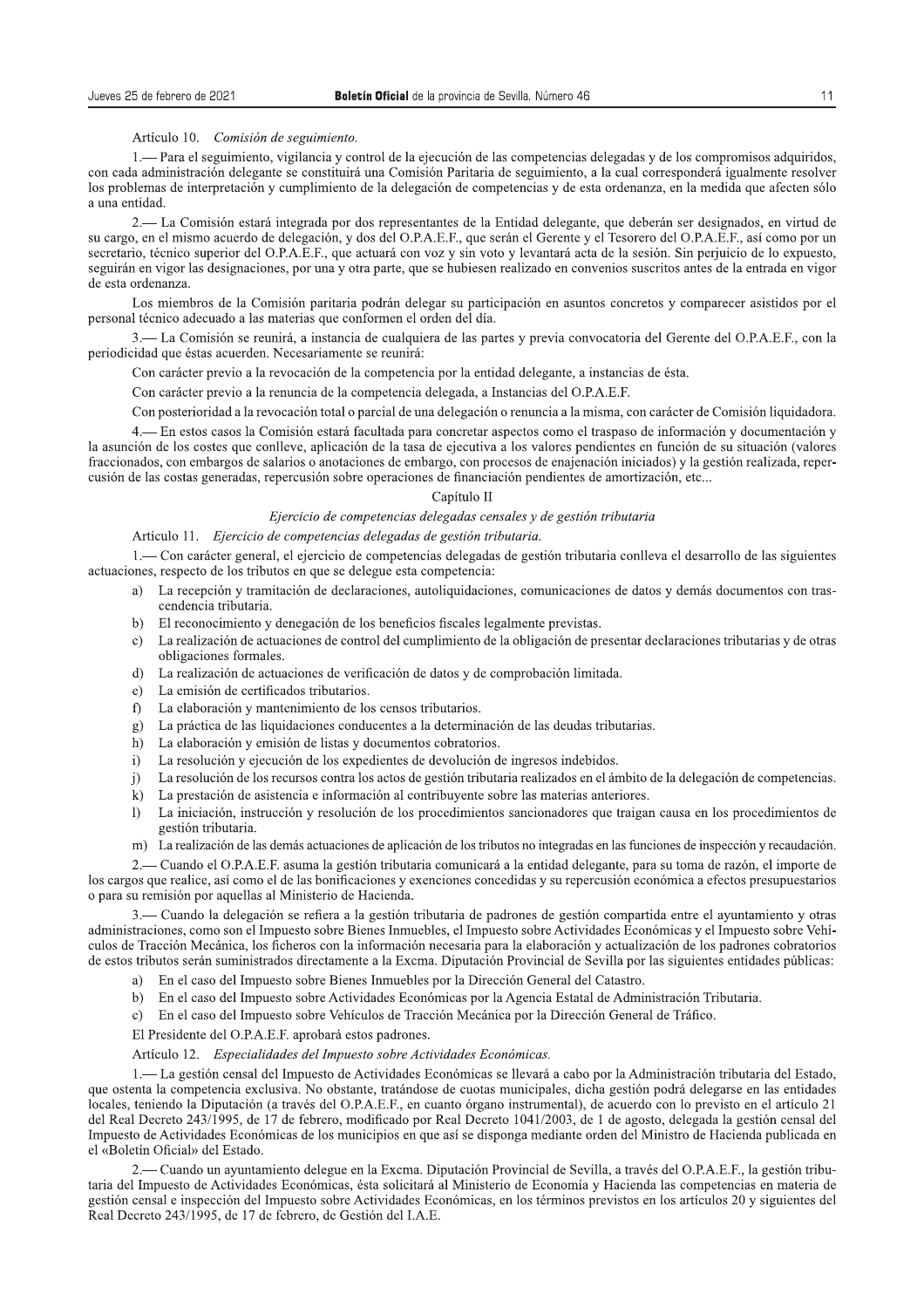- 3. El O.P.A.E.F., como órgano instrumental de la Excma. Diputación Provincial de Sevilla, asumirá las siguientes competencias:
- a) La posibilidad de recaudar el impuesto en régimen de autoliquidación.
- La aprobación de los modelos de declaración del Impuesto o, en su caso, de declaración-liquidación del mismo. b)
- c) La formación y contenido de la matrícula de los sujetos pasivos que ejerzan actividades económicas y no estén exentos del impuesto
- $\overline{d}$ La puesta a disposición pública de las matrículas correspondientes a las actividades que tributen por cuota municipal. Sin perjuicio de lo expuesto, en estos casos, el O.P.A.E.F. facilitará al ayuntamiento delegante, a través del portal provincial, o por otros medios telemáticos o electrónicos que se determinen, el fichero que contenga los sujetos pasivos que ejerzan actividades económicas y no estén exentos del impuesto, al objeto de que el ayuntamiento lo exponga al público en los términos establecidos reglamentariamente.
- La resolución de los recursos interpuestos contra los actos de gestión censal que legalmente procedan.  $e)$

## Artículo 13. Gestión tributaria del Impuesto sobre Bienes Inmuebles.

Sin perjuicio de que la delegación no afecte a las competencias normativas de los ayuntamientos, las entidades delegantes deberán adecuar la regulación de los plazos de presentación de las solicitudes de bonificaciones potestativas de carácter rogado del Impuesto sobre Bienes Inmuebles, previstas en el Texto Refundido de la Ley Reguladora de las Haciendas Locales y en las respectivas Ordenanzas Fiscales, al calendario de cobro de dicho impuesto. A tal efecto:

- En el caso de municipios que pongan al cobro el I.B.I., total o parcialmente, en el primer semestre, el plazo de presentación a) de solicitudes deberá concluir, como más tarde, el 31 de diciembre del año inmediato anterior al periodo impositivo a partir del cual empiece a producir efectos.
- En el caso de municipios que pongan al cobro el IBI en el segundo semestre del ejercicio, el plazo de presentación de solicitudes deberá concluir, como más tarde, el 30 de abril del ejercicio a partir del cual empiece a producir efectos.

#### Gestión tributaria del Impuesto de Vehículos de Tracción Mecánica.

1.— En el ejercicio de competencias delegadas de gestión el O.P.A.E.F. podrá acordar sustituir el sistema de declaración por la autoliquidación asistida, facilitando los instrumentos para la generación de la autoliquidación en la sede electrónica o la asistencia en los casos de cumplimentación presencial.

- Cuando un municipio delegue la gestión tributaria del impuesto en el O.P.A.E.F deberá remitir el censo de vehículos del municipio con las actualizaciones de los movimientos de altas, bajas, transferencias, etc... que figuren en el Registro oficial de vehículos remitidos por la Dirección General de Tráfico a 31 de diciembre del año inmediatamente anterior a aquél en que se inicie la gestión delegada, así como los beneficios fiscales concedidos y las ordenanzas fiscales vigentes reguladoras del impuesto.

## Artículo 15. Gestión tributaria del Impuesto sobre el incremento del valor de los terrenos de naturaleza urbana.

- En el ejercicio de competencias delegadas de gestión el O.P.A.E.F. podrá acordar sustituir el sistema de declaración por la autoliquidación asistida, facilitando los instrumentos para la generación de la autoliquidación en la sede electrónica o la asistencia en los casos de cumplimentación presencial.

- Para la gestión del Impuesto sobre el Incremento del Valor de los Terrenos de Naturaleza Urbana, la entidad delegante remitirá mensualmente las transmisiones de dominio de las que tenga constancia. Asimismo, al delegar la competencia remitirá informe detallado de los protocolos notariales que estén pendientes de tramitación, con indicación de la fecha y resumen de actuaciones, no admitiéndose aquellos expedientes que, por la fecha de transmisión y por no haberse realizado actuaciones interruptivas, haya prescrito o esté muy próximo a prescribir la acción para liquidar el impuesto.

## Artículo 16. Gestión tributaria de otras figuras tributarias.

La gestión tributaria podrá ampliarse a otras figuras tributarias de competencia municipal, comprendiendo las facultades previstas en la correspondiente normativa reguladora.

## Capítulo III

## Ejercicio de competencias delegadas de inspección tributaria y expedientes sancionadores tributarios

## Artículo 17. Ejercicio de competencias delegadas de inspección tributaria.

1.— La delegación de competencias de inspección conlleva el ejercicio de la función de comprobar e investigar la situación tributaria de los distintos sujetos pasivos o demás obligados tributarios con el fin de verificar el exacto cumplimiento de sus obligaciones y deberes para con las Haciendas Municipales por los tributos que integran el sistema tributario local, procediendo, en su caso, a la regularización correspondiente mediante la práctica de una o varias liquidaciones; todo ello sin perjuicio de las fórmulas de colaboración que la normativa prevea, como son la asistencia técnica y la búsqueda de la información necesaria para que los órganos de la Administración tributaria local puedan llevar a cabo sus funciones.

Cuando la titularidad de la competencia para la inspección del tributo corresponda a órganos de la Administración del Estado, la inclusión de la figura en el acuerdo de delegación habilita al O.P.A.E.F. para solicitar la delegación conforme al procedimiento establecido.

- 3.— En el ejercicio de esta delegación, corresponde al O.P.A.E.F. realizar las siguientes funciones:
- a) La investigación de los supuestos de hecho de las obligaciones tributarias para el descubrimiento de los que sean ignorados por la Administración.
- La comprobación de la veracidad y exactitud de las declaraciones presentadas por los obligados tributarios.  $h)$
- La realización de actuaciones de obtención de información relacionadas con la aplicación de los tributos.  $c)$
- La comprobación del valor de los derechos, rentas, productos, bienes, patrimonios, empresas, y demás elementos, cuando d) sea necesaria para la determinación de las obligaciones tributarias.
- La comprobación del cumplimiento de los requisitos exigidos para la obtención de beneficios o incentivos fiscales y devo $e)$ luciones tributarias.
- $\bigcap$ La información a los obligados tributarios con motivo de las actuaciones inspectoras sobre sus derechos y obligaciones tributarias y la forma en que deben cumplir estas últimas.
- La práctica de las liquidaciones tributarias resultantes de sus actuaciones de comprobación e investigación.  $\mathbf{Q}$
- La realización de actuaciones de comprobación limitada, conforme a lo establecido en los artículos 136 a 140 de la Ley  $h)$ General Tributaria.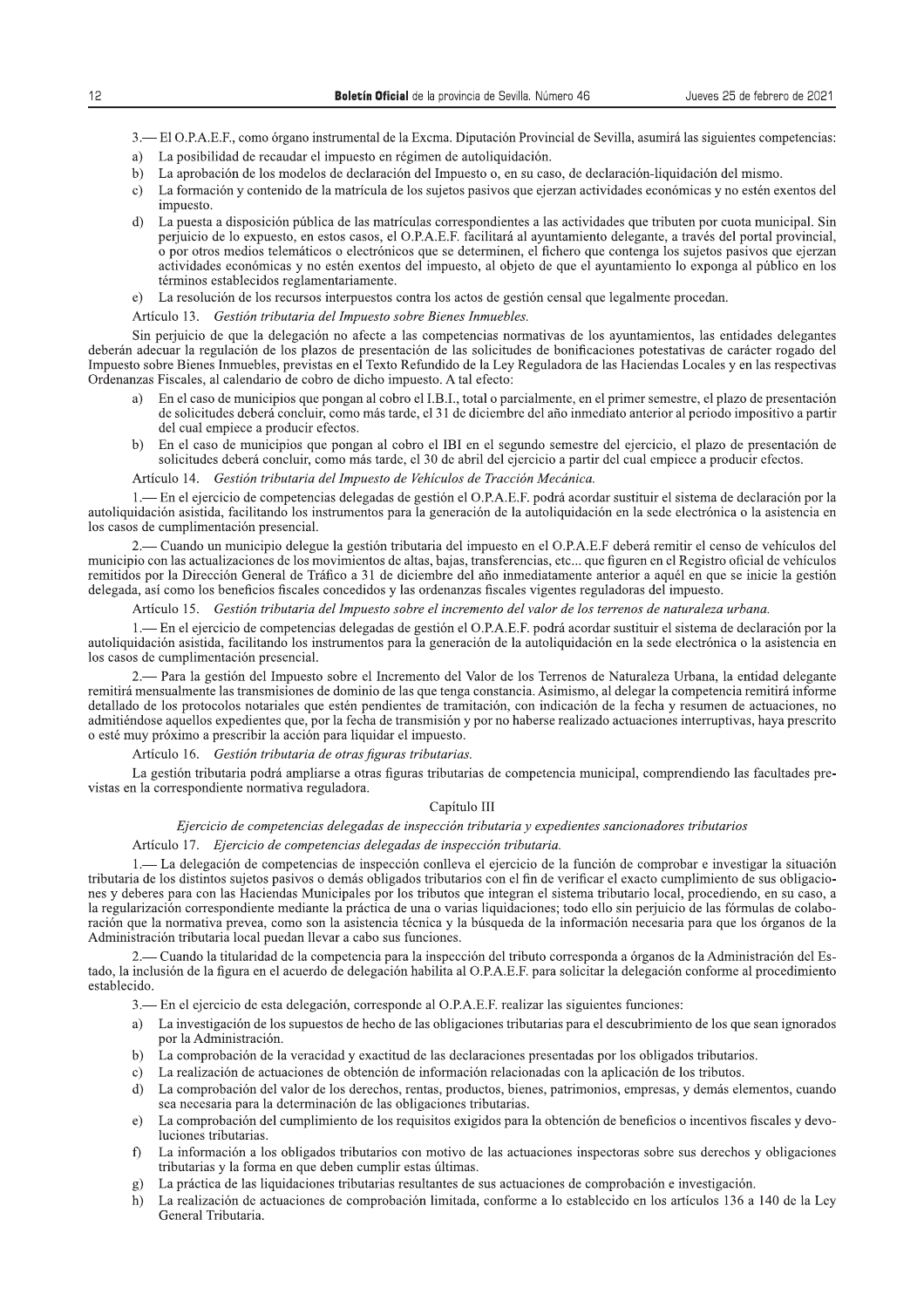- $\overline{1}$ El asesoramiento e informe a órganos de la Administración pública.
- La iniciación, instrucción y resolución de los procedimientos sancionadores tributarios que se deriven de los procedimien $j)$ tos de inspección o comprobación limitada tramitados.
- Las demás funciones que, de acuerdo con lo establecido por la legislación aplicable, le sean encomendadas.  $\mathbf{k}$

4.— La delegación en el O.P.A.E.F. de las competencias de gestión, inspección y recaudación de tributos conllevará asimismo el ejercicio de la potestad sancionadora de las infracciones que pudieran derivarse de dichos procedimientos.

5. El procedimiento sancionador tributario se llevará a cabo de acuerdo con las normas contenidas en la Ley 58/2003, de 17 de diciembre, General Tributaria, el Real Decreto 2063/2004, de 15 de octubre, Reglamento Sancionador Tributario, y en la Ordenanza General de gestión, recaudación e inspección de la Diputación de Sevilla, el O.P.A.E.F. y la Casa de la Provincia. Tendrán carácter supletorio las disposiciones generales de derecho administrativo y los preceptos de derecho común.

Artículo 18. Ejercicio de competencias delegadas de inspección tributaria en el Impuesto sobre Construcciones, Instalaciones y Obras.

La delegación en el O.P.A.E.F. de las competencias de inspección del Impuesto sobre Construcciones, Instalaciones y Obras, compromete a la entidad delegante a la remisión, mediante los ficheros de intercambio que se establezcan, de la siguiente información:

- a) Relación de las licencias de obra autorizadas en el municipio en cada ejercicio.
- b) Relación de las liquidaciones provisionales del impuesto realizadas en cada ejercicio.
- c) Relación de las licencias de ocupación otorgadas en cada ejercicio.

## Capítulo IV

## Ejercicio de competencias delegadas de recaudación

Artículo 19. Ejercicio de competencias delegadas de recaudación.

1.— El O.P.A.E.F., dentro de los límites de las competencias delegadas para cada ingreso público, llevará a cabo los siguientes actos relativos a la gestión recaudatoria:

- a) La recaudación de deudas, tanto en período voluntario como ejecutivo.
- b) La práctica de las notificaciones colectivas, en el caso de tributos de cobro periódico, e individuales, en el caso de liquidaciones tributarias.
- El dictado de la providencia de apremio de los valores sobre los que se haya realizado la gestión recaudatoria en período  $\mathbf{c}$ voluntario en los expedientes administrativos de este carácter. Eventualmente esta facultad podrá extenderse a cargos cuya gestión recaudatoria en voluntaria se hubiese realizado por la entidad delegante.
- La notificación de la providencia de apremio de todos los valores sobre los que se realicen actuaciones en ejecutiva, salvo  $\mathbf{d}$ que no fuese necesario por constar su previa notificación.
- La realización de todas las actuaciones del procedimiento administrativo de apremio y embargo encaminadas al cobro de e) las deudas.
- La resolución de las solicitudes de aplazamiento y fraccionamiento presentadas tanto en periodo voluntario como en pef) riodo ejecutivo.
- La adopción de las medidas cautelares en los términos previstos en el artículo 81 de la Ley 58/2003, de 17 de diciembre, g) General Tributaria y la admisión, depósito y custodia de las garantías.
- $h)$ La ejecución de las garantías conforme a lo establecido en los artículos 168 de la Ley 58/2003, de 17 de diciembre, General Tributaria y 74 del Reglamento General de Recaudación, aprobado por Real Decreto 939/2005, de 29 de Julio.
- La resolución de los recursos contra la providencia de apremio y demás actos del procedimiento ejecutivo.  $\overline{1}$
- La autorización de la subasta de bienes embargados.  $\overline{1}$
- k) La declaración de fallido y crédito incobrable.
- La declaración de derivación de responsabilidad.  $\mathbf{D}$
- m) La liquidación de intereses de demora.
- La iniciación, instrucción y resolución de los procedimientos sancionadores que traigan causa en las actuaciones de gestión  $n)$ recaudatoria realizadas.
- Cualquier otra facultad prevista en el Reglamento General de Recaudación u otra normativa aplicable; en particular, las  $\tilde{n}$ funciones de investigación y comprobación de la situación de los bienes o derechos de los obligados tributarios que conduzcan a la realización de la deuda previstas en el artículo 162 de la Ley 58/2003, de 17 de diciembre, General Tributaria.

2.— El O.P.A.E.F. no se hará cargo, en ningún caso, de la recaudación de valores prescritos o próximos a la prescripción en menos de tres meses. La Entidad delegante, al efectuar el cargo, deberá certificar la ausencia de prescripción de los valores incluidos en el mismo.

En relación con los cargos en período ejecutivo, deberán remitirse antes de que hubiesen transcurrido seis meses desde la finalización del período voluntario de pago, sin periuicio de que puedan valorarse circunstancias concretas que justifiquen la demora, como pueda ser la pendencia de la resolución de recursos en vía administrativa o contencioso administrativa, situaciones concursales u otras que supongan el reinicio del cómputo del plazo de prescripción. En estos casos la entidad delegante deberá certificar esta nueva fecha.

El O.P.A.E.F. podrá rechazar total o parcialmente el cargo de padrones u otras deudas para su cobro cuando contengan elementos determinantes de la deuda o del deudor erróneos, en especial en el caso de NIF incorrectos o correspondientes a obligados tributarios fallecidos con anterioridad al devengo del tributo. Igualmente rechazará el cargo de valores en voluntaria o ejecutiva por importe inferior a 6 euros.

3. - Cuando la entidad delegante hubiese delegado sólo las competencias de recaudación, reservándose las competencias de gestión tributaria, deberá comunicar a través del registro electrónico cualquier hecho, acto o resolución que tenga incidencia en el procedimiento recaudatorio. En particular:

- a) La modificación de datos personales de los obligados al pago.
- b) Los acuerdos del órgano competente de anulación de liquidaciones o valores.
- c) La concesión de exenciones, reducciones, bonificaciones, deducciones y demás beneficios fiscales.
- La suspensión del procedimiento recaudatorio acordada en el procedimiento de gestión por órgano competente y por  $d)$ plazo determinado.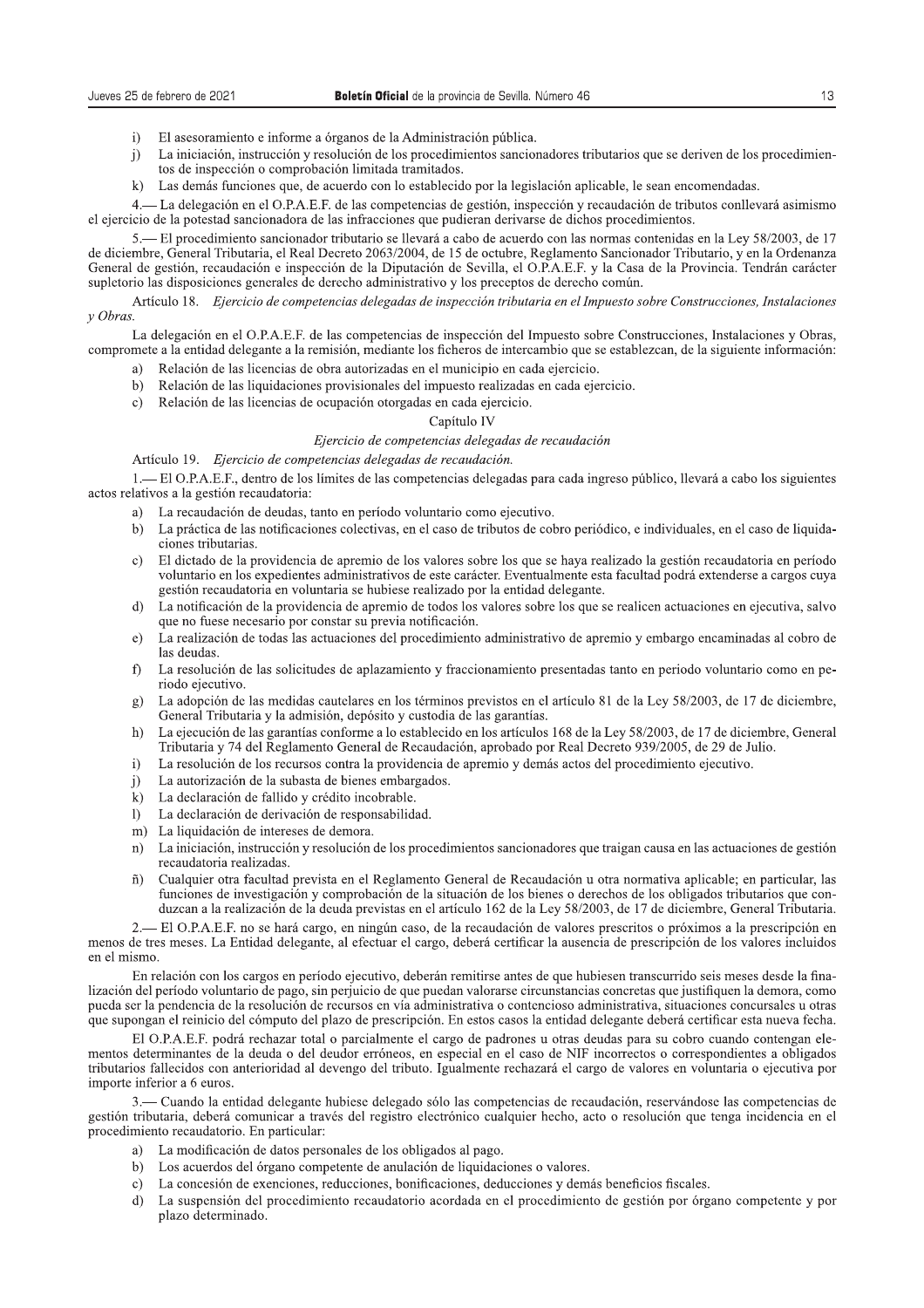En estos casos, si en el curso del procedimiento recaudatorio se pusiese de manifiesto la existencia de un error material, aritmético o de hecho en la determinación de la deuda o que ésta ha sido ingresada, condonada, aplazada, suspendida o prescrita, o si se apreciase la falta de competencia del O.P.A.E.F. para resolver un asunto relacionado con la gestión tributaria, el O.P.A.E.F. suspenderá las actuaciones por un plazo de seis meses y dará traslado a la Entidad delegante con objeto de que resuelva lo que estime pertinente.

En su caso, la revocación de un expediente concreto exigirá acuerdo del órgano competente de la Entidad delegante.

4. Con carácter general el ingreso de las deudas cuya recaudación hubiese sido delegada al O.P.A.E.F. deberá realizarse en cuentas del mismo, y, caso de intentarse el pago en la entidad delegante, esta deberá advertir al deudor en este sentido. Si, no obstante, el deudor realizase el pago de la deuda a la Entidad delegante, ésta deberá efectuar el ingreso en las cuentas del O.P.A.E.F., quien proseguirá el procedimiento si el importe ingresado no cubriese la totalidad de la deuda exigida.

Artículo 20. Eiercicio de competencias delegadas de recaudación voluntaria.

1. - La cobranza en período voluntario de los tributos delegados se regirá por la normativa vigente. Corresponderá a la entidad delegante determinar la periodicidad anual o semestral del pago de los tributos de vencimiento periódico y cobro por recibo. Con carácter excepcional, se podrán establecer periodos de cobro trimestrales o cuatrimestrales para el concepto de tasas y otros ingresos públicos municipales. En este caso, con anterioridad a la adopción del acuerdo se deberá solicitar del O.P.A.E.F. informe sobre la viabilidad de la propuesta, en relación con lo establecido en el vigente Reglamento General de Recaudación y la organización del O.P.A.E.F.

- Corresponderá al O.P.A.E.F.  $2 -$ 

- a) Acordar la modificación de los períodos cobratorios de las deudas por recibo, ajustándose a lo establecido en el vigente Reglamento General de Recaudación. Los plazos correspondientes al primer y segundo semestre se fijarán por el Consejo Rector del O.P.A.E.F.
- Organizar la cobranza de las figuras impositivas delegadas, pudiendo implantar cualquier sistema o medio de cobro, de $b)$ biendo informar oportunamente a la entidad delegante.
- Emitir y notificar los documentos cobratorios derivados de las liquidaciones.  $\mathbf{c}$
- Practicar las notificaciones colectivas de los tributos de cobro periódico y distribuir los documentos de pago que se generen.  $\mathbf{d}$
- Resolver las solicitudes de aplazamiento y fraccionamiento. Para acordar el aplazamiento o fraccionamiento de una deuda  $\epsilon$ se exigirá garantía en los términos previstos en los artículos 82 de la Ley 58/2003, de 17 de diciembre, General Tributaria, 46 y siguientes del Reglamento General de Recaudación, y cuanto determine la Ordenanza General de gestión, recaudación e inspección de la Diputación de Sevilla, el O.P.A.E.F. y la Casa de la Provincia.
- $f$ Resolver los recursos o reclamaciones que se interpongan contra los actos de gestión tributaria y recaudación.
- $\mathbf{g}$ ) Cualquier otro acto necesario para la efectividad de los anteriores.

A tal efecto, si las solicitudes, recursos o reclamaciones se hubiesen formulado ante la entidad delegante, ésta deberá remitirlos al O.P.A.E.F., por medios electrónicos, en el más breve plazo.

- Respecto de los tributos en que el O.P.A.E.F. tenga delegada la recaudación voluntaria pero no la gestión tributaria, la Entidad delegante entregará al O.P.A.E.F. tanto los pliegos de cargo como los ficheros informáticos, con las características técnicas y los medios de intercambio que determine el O.P.A.E.F., en los siguientes plazos:

- a) Cuando el período de cobranza sea total o parcialmente en el primer semestre, antes del 31 de enero del ejercicio que se trate.
- b) Cuando el período de cobro sea en el segundo semestre, antes del 31 de mayo.
- 4. La entidad delegante deberá facilitar en los citados plazos:
- Información completa y actualizada de los padrones cobratorios de los tributos cuya gestión no estuviese delegada en el  $a)$  $O.P.A.E.F.$
- b) Los datos sobre las domiciliaciones de pago en entidades de depósito de los obligados al pago incluidos en los padrones.
- La información relativa a los obligados al pago, que deberá contener, en todo caso, nombre y apellidos o razón social o  $\mathbf{c}$ denominación completa; número de identificación fiscal (NIF o CIF) y domicilio del obligado. En su caso, domicilio en el extranjero, código de identificación fiscal del Estado de residencia o número de pasaporte.
- Certificado de la aprobación del padrón por el órgano competente y de su exposición pública a efecto de reclamaciones.  $\mathbf{d}$

Si la información remitida no reúne los requisitos que señala el apartado anterior, se requerirá a la entidad delegante para que, en un plazo de diez días, complete los datos omitidos, con advertencia de que, si así no lo hiciera, el O.P.A.E.F. se abstendrá de iniciar la gestión delegada.

Cualquier incidencia que surja con posterioridad a la aprobación del respectivo padrón que suponga una regularización tributaria, determinará la realización por el Avuntamiento de las actuaciones encaminadas a la liquidación y cobro de las deudas.

5. Cuando el O.P.A.E.F. no tenga asumida la gestión tributaria del Impuesto sobre Vehículos de Tracción Mecánica, corresponderá a la entidad delegante el envío del cargo y lista cobratoria. El O.P.A.E.F. determinará las características técnicas de los ficheros y los medios de intercambio de los mismos, así como los plazos para cada ejercicio.

- Cuando el O.P.A.E.F. no tenga asumida la gestión tributaria del Impuesto de Actividades Económicas corresponderá a la entidad delegante el envío del padrón cobratorio o matrícula definitiva. El O.P.A.E.F. determinará las características técnicas del fichero y las vías seguras de intercambio, así como los plazos para cada ejercicio.

Artículo 21. Ejercicio de competencias delegadas de recaudación ejecutiva.

- 1. Corresponde al O.P.A.E.F. en materia de recaudación tributaria en período ejecutivo, el ejercicio de las siguientes funciones:
- a) Dictar la providencia de apremio de los valores sobre los que se haya realizado la gestión recaudatoria en voluntaria.
- Notificar la providencia de apremio de todos los valores sobre los que se realicen actuaciones en ejecutiva, incluso cuando  $h$ la misma hubiese sido dictada por la entidad delegante.
- Realizar todas las actuaciones del procedimiento administrativo de apremio y embargo encaminadas al cobro de las deudas.  $c)$
- Anular la providencia de apremio, acordar la reposición de deudas a período voluntario y resolver los recursos contra la d) providencia de apremio, cuando la hubiese dictado el Tesorero del O.P.A.E.F.
- Liquidar y recaudar recargos, costas e intereses de demora.  $e)$
- Resolver las solicitudes de aplazamiento y fraccionamiento presentadas en periodo ejecutivo y recepcionar y declarar  $f$ suficientes las garantías que se deban aportar en su caso.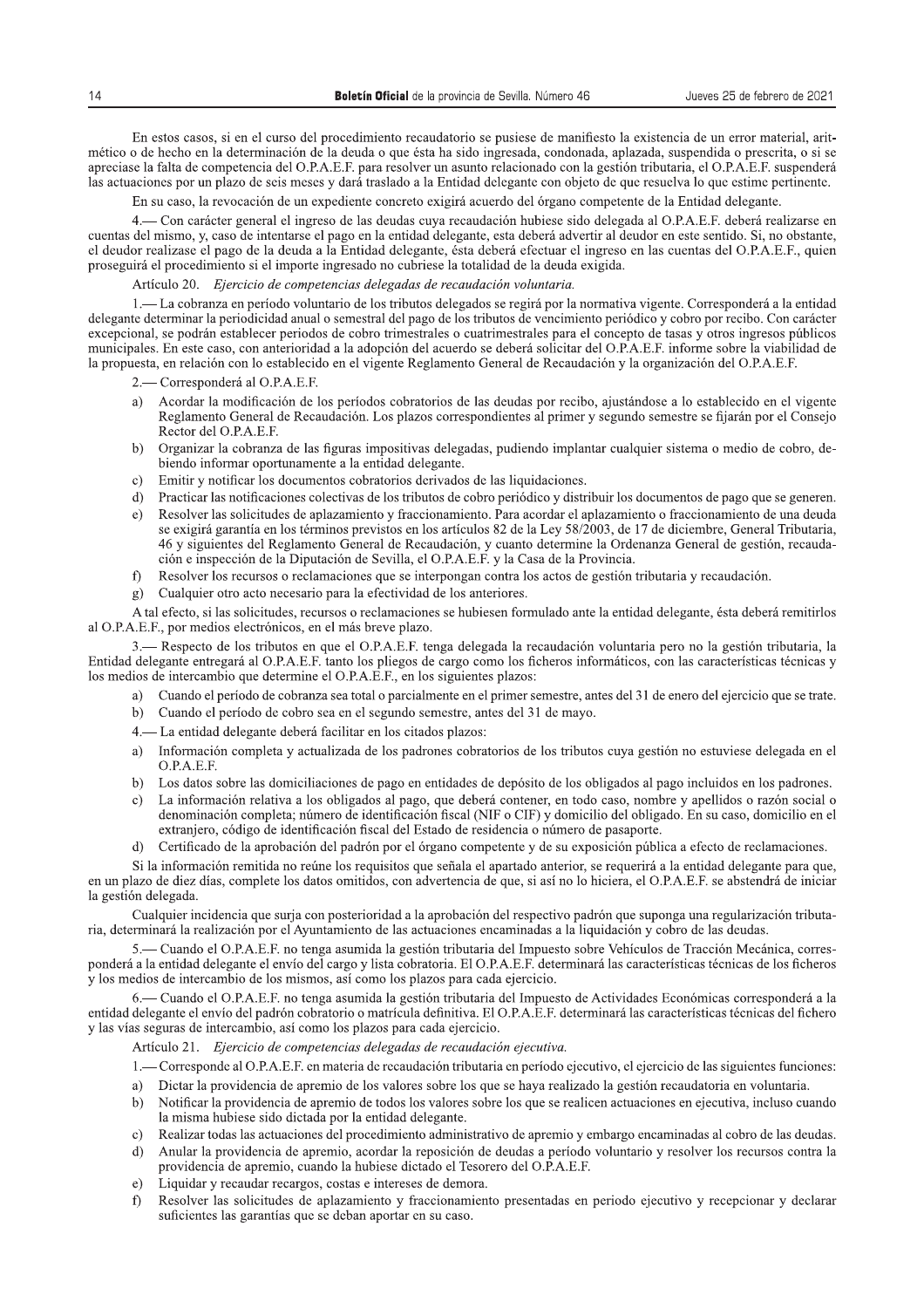- Ejecutar las garantías conforme a lo establecido en los artículos 168 de la Ley 58/2003, de 17 de diciembre, General Tri $g)$ butaria y 74 del Reglamento General de Recaudación, aprobado por Real Decreto 939/2005, de 29 de Julio y normativa supletoria aplicable.
- Dictar diligencias de embargo y resolver los recursos de reposición interpuestos contra las mismas, acordando, en su caso,  $h)$ la suspensión
- $\mathbf{i}$ Practicar el embargo de bienes del deudor para la efectividad de la deuda.
- Realizar la valoración de bienes embargados previa a su enajenación.  $\mathbf{i}$
- Adoptar medidas para asegurar el embargo de bienes.  $k$ )
- Enajenar los bienes embargados.  $\mathbf{D}$
- m) Proponer al órgano competente de la Entidad acreedora la adjudicación de los bienes inmuebles embargados mediante subasta.
- n) Resolver las tercerías que puedan promoverse en el procedimiento de apremio.
- ñ) Dictar acuerdos de derivación de responsabilidad.
- Acordar la declaración de fallidos de los deudores y de los créditos incobrables según lo previsto en la Ordenanza general  $\Omega$ de gestión, recaudación e inspección de la Excma. Diputación Provincial de Sevilla, el O.P.A.E.F. y la Casa de la provincia («Boletín Oficial» de la provincia de Sevilla de 29 de agosto de 2020).
- Realizar las funciones de investigación y comprobación de la situación de los bienes o derechos de los obligados tributa $p)$ rios que conduzcan a la realización de la deuda previstas en el artículo 162 de la Ley 58/2003, de 17 de diciembre, General Tributaria.
- Cualquier otra facultad prevista en el Reglamento General de Recaudación u otra normativa aplicable. q)
- 2.— A la entidad delegante le corresponden en materia de recaudación tributaria en período ejecutivo, el ejercicio de las siguientes funciones:
	- Informar, en el plazo máximo de un mes desde la petición del órgano de recaudación competente del O.P.A.E.F., sobre la a) valoración practicada, el estado de firmeza de la deuda y la verificación de la situación posesoria de los bienes y derechos embargados, a los efectos de determinar la procedencia de su enajenación. Se presumirá la procedencia en caso de no atenderse la solicitud de información.
	- Comunicar al O.P.A.E.F., en un plazo máximo de cuarenta y cinco días naturales desde la recepción de la propuesta de  $h)$ adjudicación, la resolución recaída en relación con la adjudicación de bienes embargados o aportados en garantía que no hubieran sido adjudicados en el previo procedimiento de enajenación, en los términos previstos en el Reglamento general de Recaudación. Transcurrido dicho plazo sin contestación expresa, se entenderá no aceptada la adjudicación.
	- Colaborar, con los medios a su disposición, en la localización y precinto de vehículos embargados por el O.P.A.E.F. en el  $c)$ curso de cualquier procedimiento de gestión recaudatoria.
	- Colaborar con el O.P.A.E.F., preferentemente por medio de los agentes de la Policía Local, en la verificación y notifica $d)$ ción de los acuerdos de enajenación de bienes inmuebles, y la emisión de informes sobre cese de actividad, en especial en aquellos procedimientos donde el informe policial se considere esencial.

Los cargos referentes a recibos o liquidaciones en período ejecutivo cuando la recaudación voluntaria hubiese sido realizada por la entidad delegante, una vez agotado el periodo voluntario de pago sin que la deuda haya sido abonada, el ayuntamiento remitirá al O.P.A.E.F., por medios electrónicos, el cargo autorizado, al que se acompañarán, en igual formato, la providencia de apremio dictada por el Tesorero de la entidad delegante y certificado que acredite la fecha de notificación (en su caso) de la liquidación y la fecha de conclusión del período voluntario de pago.

El O.P.A.E.F., si la documentación estuviese completa, validará y pondrá al cobro el cargo en un plazo no superior a los diez días desde la recepción del cargo de ejecutiva, salvo en el mes previo al inicio de cada período de cobro de padrones en voluntaria. En caso contrario requerirá su subsanación.

Salvo autorización expresa, la Entidad delegante no formulará cargos en ejecutiva después del 31 de octubre de cada ejercicio.

4. El Tesorero del O.P.A.E.F., en cuanto titular del órgano de recaudación, ostentará la facultad prevista en el artículo 109 del Reglamento General de Recaudación, aprobado por Real Decreto 939/2005, de 29 de julio, y propondrá motivadamente al órgano competente de la Entidad delegante la adjudicación de los bienes inmuebles embargados o sobre los que se hubiese constituido garantía en pago de la deuda no cubierta cuando se cumplan las siguientes condiciones:

- a) Oue se haya intentado la enajenación de los mismos mediante subasta pública así como mediante adjudicación directa.
- Que los bienes inmuebles no tengan cargas o que, de tenerlas, el importe de las mismas sea inferior al tipo fijado.  $h$
- Que los bienes inmuebles tengan utilidad para la Entidad delegante.  $c)$
- Que la adjudicación se acuerde por el importe del débito perseguido, sin que, en ningún caso, pueda rebasar el 75 por  $d)$ ciento del tipo inicial fijado en el procedimiento de enajenación.

El órgano competente de la Entidad delegante acordará, en un plazo máximo de cuarenta y cinco días desde la recepción de la propuesta, la adjudicación en los términos de la propuesta y lo comunicará al O.P.A.E.F., salvo que mediante informe técnico se acredite la existencia de circunstancias que permitan prever que dichos bienes no tendrán utilidad para la Entidad delegante. Transcurrido dicho plazo sin contestación expresa, se presumirá no aceptada la adjudicación y se continuará el procedimiento.

Artículo 22 Ejercicio de competencias delegadas en la data de valores.

La tramitación de datas de valores por declaración de crédito incobrable, anulación u otros motivos, se ajustará a las normas vigentes y, en particular, a los siguientes criterios:

- La data por créditos incobrables se tramitará según lo previsto en la Ordenanza general de gestión, recaudación e inspeca) ción de la Diputación de Sevilla, el O.P.A.E.F. y la Casa de la provincia.
- b) Los valores girados con posterioridad a la declaración de fallido serán datados por acumulación mientras no se rehabilite por la Entidad delegante, o el propio Organismo, la figura del fallido y éste venga en deudor solvente.
- Las multas de tráfico podrán ser datadas en vía ejecutiva (entendiendo tal data como fin de la gestión recaudatoria del  $\mathbf{c}$ O.P.A.E.F.), cuando sólo conste dicha deuda y no sea posible su acumulación, mediante certificado acreditativo de que, intentada la notificación reglamentaria en vía de apremio, ésta resultó negativa y, consultada la base de datos provincial y de la Dirección General de Tráfico, el deudor resultó ilocalizable.
- $d$ La data por anulaciones u otros motivos se tramitará acompañándose copia electrónica del documento que acredite la misma.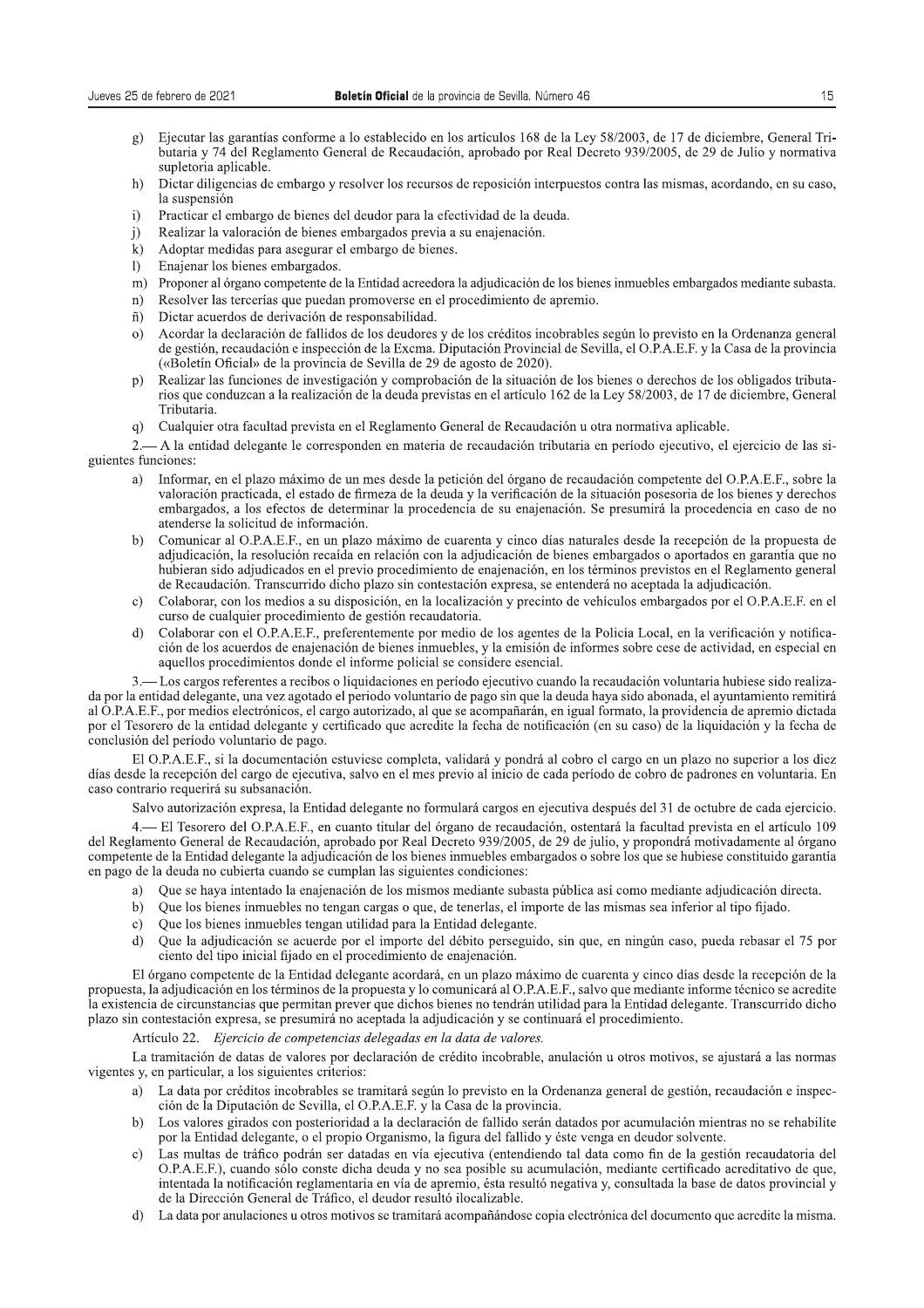## Artículo 23. Órganos de recaudación.

1. El Tesorero del O.P.A.E.F. ostenta, en relación con los tributos delegados, las funciones previstas en el Real Decreto 128/2018, de 16 de marzo, por el que se regula el régimen jurídico de los funcionarios de Administración Local con habilitación de carácter nacional. En particular, dictará la providencia de apremio respecto de aquellos recursos cuya recaudación en período voluntario haya sido objeto de delegación, y ostentará, para todos los recursos delegados, la Jefatura de los Servicios de gestión de ingresos v recaudación.

2.— Corresponde al O.P.A.E.F., la prestación del servicio de recaudación a Municipios y otras Entidades de Derecho Público, al igual que la gestión del recargo provincial del IAE y la recaudación en período ejecutivo de las tasas, precios públicos y demás ingresos de derecho público que correspondan a la Excma. Diputación Provincial de Sevilla.

3. Corresponde al Tesorero la Jefatura del Servicio de Recaudación del O.P.A.E.F. y ostenta, en relación con los tributos delegados, las actuaciones propias del órgano de recaudación.

#### Capítulo V

#### Ejercicio de competencias delegadas de instrucción y resolución de expedientes sancionadores no tributarios y de encomienda de funciones

#### Artículo 24. Normas generales.

- El O.P.A.E.F. ejercerá las competencias de instrucción y resolución de expedientes sancionadores no tributarios que le sean delegadas por los titulares de las mismas con arreglo a la normativa específica que resulte aplicable, en particular las ordenanzas municipales que sean de aplicación.

2.— Para aceptar la delegación de competencias sancionadoras por infracciones a la Ley de Tráfico y Seguridad Vial, o la encomienda de funciones, el ayuntamiento delegante deberá tener aprobada y en vigor una Ordenanza Municipal de Tráfico y Circulación para atender a la finalidad prevista en los artículos 7 y 39.4 de la LTCVSV, la cual deberá contener una relación codificada de infracciones y sanciones de competencia municipal que respete la calificación de las infracciones e importes de las sanciones establecidos en los artículos 75, 76, 77 y 80 de la LTCVSV, y se adecue a la codificación establecida por la Dirección General de Tráfico.

Sin perjuicio de su publicación en el correspondiente diario oficial, el Ayuntamiento comunicará al O.P.A.E.F., en el plazo máximo de diez días, cualquier modificación o cambio en dicha ordenanza y, en particular, en el cuadro de infracciones y sanciones.

3.— El Ayuntamiento comunicará al O.P.A.E.F. la identificación de las personas autorizadas para acceder a los sistemas de información del O.P.A.E.F.. Las personas autorizadas mediante clave personal solo podrán acceder a los sistemas de información del O.P.A.E.F. para el alta de denuncias, la consulta de expedientes, así como la grabación de datos y el intercambio de información que se precise. En ningún caso los usuarios de los ayuntamientos podrán registrar datos referidos a la instrucción y resolución de los procedimientos sancionadores que por delegación corresponda al O.P.A.E.F..

En el supuesto de encomienda de funciones, el Ayuntamiento deberá grabar y mantener actualizada, a través de los sistemas de información que implemente el O.P.A.E.F., los datos referidos a la identidad de los órganos municipales encargados de la instructor y de la competencia para sancionar, así como del secretario del procedimiento cuando proceda.

#### Sección primera

Ejercicio de competencias delegadas de instrucción y resolución y de encomienda de funciones, de expedientes sancionadores por infracciones a la Ley de Tráfico y Seguridad Vial y a las Ordenanzas municipales de circulación

## Artículo 25. Formulación de denuncias por infracciones en materia de tráfico y seguridad vial.

1.— El Ayuntamiento utilizará, para la formulación de las denuncias, el modelo de boletín carta de pago diseñado por el O.P.A.E.F., que los pondrá a su disposición sin coste alguno.

Para ello deberán solicitarse al O.P.A.E.F. con una antelación mínima de 20 días naturales. El O.P.A.E.F. podrá requerir al Ayuntamiento que justifique nuevas solicitudes de boletines cuando no se hubiera acreditado la utilización de al menos el 50 por 100 de los pedidos anteriores, y así se desprenda de los sistemas de información del O.P.A.E.F..

2.— Como alternativa al boletín físico, el O.P.A.E.F. pondrá a disposición de los ayuntamientos los medios de apoyo material para la formulación de las denuncias por medios electrónicos, asumiendo los gastos que conlleve de acuerdo con las normas que a tal efecto dicte el Consejo Rector.

La adhesión al sistema de formulación de denuncias con medios de telefonía móvil se formalizará previa aprobación por los órganos competentes del ayuntamiento y el O.P.A.E.F. Cuando la misma suponga para el Ayuntamiento un gasto adicional a la Tasa por el servicio, éste deberá ser previamente aprobado por el órgano competente. En estos casos, la aprobación podrá conllevar la autorización municipal al O.P.A.E.F. para contratar de forma centralizada gastos imputables al ayuntamiento, así como a detraer de las liquidaciones previstas en la Estipulación Cuarta los pagos consecuencia de dichos gastos.

El Ayuntamiento podrá solicitar su adhesión al sistema de movilidad, para el alta de denuncias de tráfico y la cesión gratuita de equipos de movilidad, de acuerdo con las normas que la regulan. En su caso, la adhesión se formalizará mediante la suscripción del correspondiente Documento de adhesión.

3.— El Ayuntamiento grabará en los sistemas de información que implemente el O.P.A.E.F. los datos de las denuncias efectuadas en boletín, debiendo cumplir las especificaciones que a tal efecto establezca el O.P.A.E.F.

El O.P.A.E.F. podrá establecer mejoras en el procedimiento que permitan un proceso más rápido y eficaz en el alta y tramitación de denuncias.

La grabación de las denuncias de un mes natural podrá realizarse hasta el quinto día del mes siguiente. El O.P.A.E.F. no aceptará aquellas denuncias que se graben con posterioridad a esta fecha, salvo por causas justificadas que el Ayuntamiento deberá acreditar.

No obstante, para la eficaz expedición de las notificaciones, el O.P.A.E.F. podrá implantar otro plazo para el cierre de cargos de denuncias y/o para la fecha máxima de grabación de las denuncias, debiendo comunicar el acuerdo correspondiente al Ayuntamiento con una antelación mínima de dos meses.

Cuando la denuncia se formalice con los medios electrónicos previstos en el número 2 quedará grabada directamente en el sistema de tramitación del O.P.A.E.F.

- A fin de evitar errores que puedan invalidar los procedimientos, el Ayuntamiento deberá grabar las denuncias registrando todos aquellos datos obligatorios exigidos por la normativa vigente en cada momento por la que se regula el procedimiento sancionador en materia de tráfico.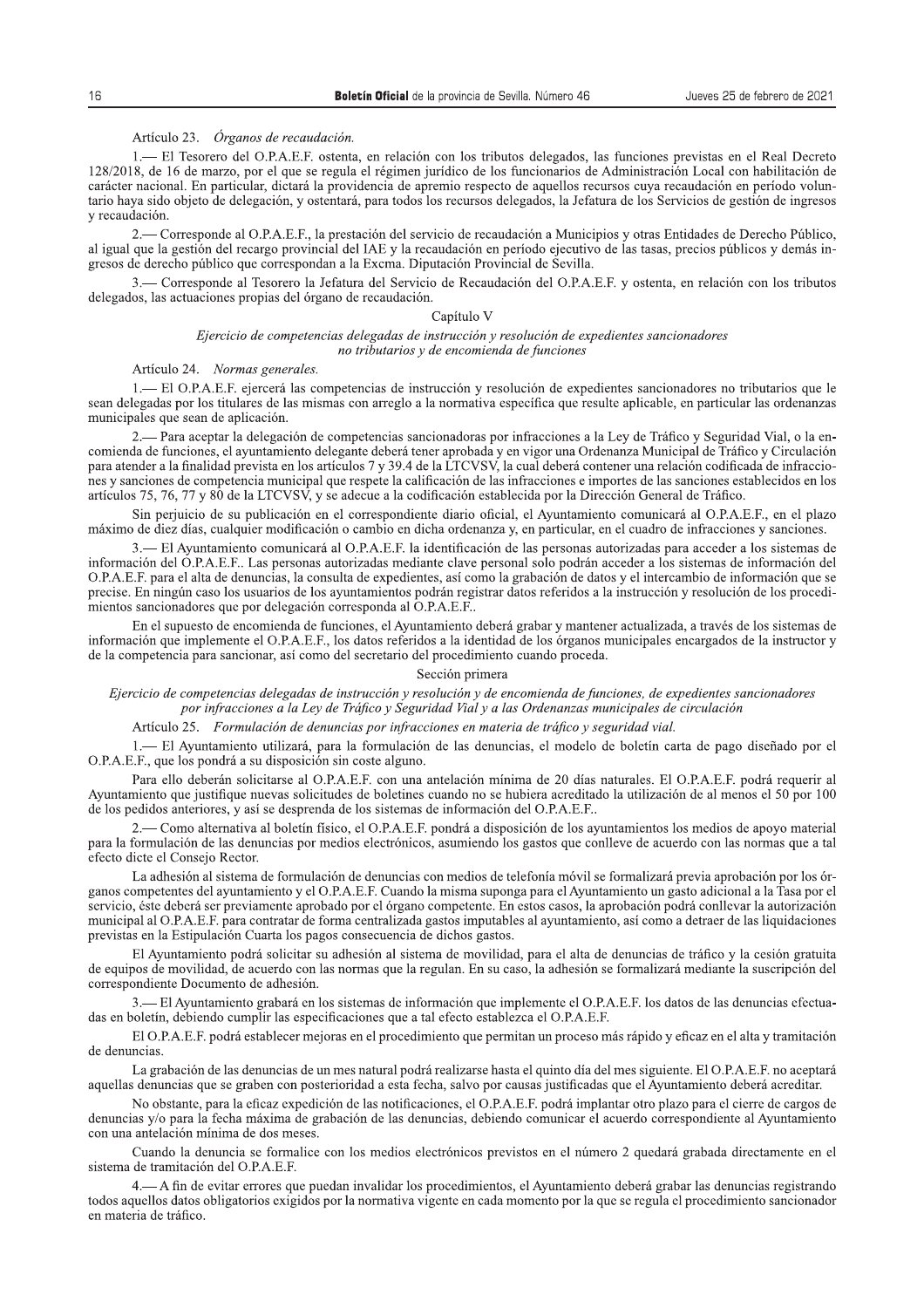No obstante, el sistema permitirá la grabación de denuncias en los supuestos en los que no sea posible identificar al conductor en el acto, y en aquellos otros en los que existan discrepancias entre los datos de identificación del conductor, y su domicilio, propuestos por el ayuntamiento y los que consten en la base de datos del O.P.A.E.F. En estos dos últimos supuestos, las denuncias deberán ser completadas por el O.P.A.E.F., que asimismo solicitará la identificación de los padres o el tutor del presunto infractor cuando éste sea menor de edad.

5. — Cuando la infracción lleve apareiada la pérdida de puntos, el Agente denunciante deberá indicar en el boletín de denuncia el número de puntos que se le podrán detraer.

6. El O.P.A.E.F. identificará a los titulares de los vehículos denunciados mediante el acceso autorizado al registro de vehículos de la Dirección General de Tráfico. Cuando, por fallos de conexión, u otros motivos, resulte imposible el acceso a los registros de la DGT, el O.P.A.E.F. podrá obtener los datos de titularidad de los vehículos denunciados mediante el acceso a sus propias bases de datos de vehículos.

7.— El O.P.A.E.F. informará al Ayuntamiento, por medios electrónicos, de aquellas denuncias que no se hayan convertido en valor por matrícula inexistente, o protegida, o por la existencia de discrepancia en la marca y/o modelo del vehículo denunciado. La revisión y, en su caso, resolución de estas incidencias corresponderá al Ayuntamiento.

8.— En el caso de que el agente denunciante estime que procede imputación por posible delito contra la seguridad vial, se actuará de la forma siguiente:

- Junto con el atestado o diligencias penales, el agente deberá cumplimentar un boletín de denuncia, a los exclusivos efeca) tos de permitir el adecuado seguimiento del resultado de las actuaciones en el orden jurisdiccional penal, el cual deberá recoger, en el apartado del hecho denunciado, una anotación o referencia de las diligencias penales (o atestado policial) formuladas, indicando además, a ser posible, el número y localidad del juzgado al que se remiten.
- Este boletín se remitirá al avuntamiento para su grabación en el aplicativo informático de multas implementado por el  $h)$ O.P.A.E.F. En el caso de formularse la denuncia a través del dispositivo móvil, ésta se enviará de forma telemática a través de la intranet corporativa.
- El ayuntamiento deberá informar al O.P.A.E.F., preferentemente a través del sistema de información de multas, en un  $c$ ) periodo razonable de tiempo, de la resolución judicial firme que ponga fin al proceso penal; en caso de sentencia condenatoria, el O.P.A.E.F. archivará las actuaciones administrativas; si la sentencia fuese absolutoria, el O.P.A.E.F. iniciará o continuará la tramitación del correspondiente procedimiento sancionador administrativo contra quien no hava sido condenado en vía penal, respetando, en todo caso, la declaración de hechos probados que contenga la resolución judicial, de acuerdo con lo dispuesto en el artículo 85 de la Ley de Tráfico y Seguridad Vial.
- Si hubieran transcurrido más de seis meses desde la fecha de la infracción sin que el ayuntamiento hubiera informado al O.P.A.E.F. del sentido de la resolución judicial, se procederá al cierre del expediente y, en su caso, a la baja del valor de multa en el sistema de información de recaudación.

Artículo 26. Incoación del expediente sancionador.

El procedimiento sancionador se incoará por acuerdo de la Vicepresidencia del O.P.A.E.F., de conformidad con lo dispuesto en el artículo 11.2 de los Estatutos del O.P.A.E.F.. en el supuesto de que el Ayuntamiento hubiera delegado en el O.P.A.E.F. la competencia para la instrucción y resolución de los expedientes sancionadores de tráfico; en caso contrario, la incoación de estos expedientes recaerá en el órgano municipal correspondiente.

No obstante, la denuncia formulada por los Agentes de la Policía Local encargados del servicio de vigilancia del tráfico y control de la seguridad vial, y notificada en el acto al denunciado, constituye el acto de iniciación del procedimiento sancionador, a todos los efectos.

## Artículo 27. Notificación de la denuncia.

1. - El O.P.A.E.F. notificará las denuncias por infracciones de tráfico formuladas por el Ayuntamiento cuando, de los datos comunicados a través de los sistemas de información del O.P.A.E.F., resulte que se da alguno de los siguientes supuestos:

- a) Cuando se haya iniciado expediente sancionador contra el titular o arrendatario o conductor habitual del vehículo denunciado y consten los motivos legales que impidieron su notificación en el acto.
- $b)$ Cuando se haya iniciado expediente sancionador contra el conductor identificado por el titular, el arrendatario o el conductor habitual del vehículo denunciado.
- Cuando se haya iniciado expediente sancionador contra el titular o arrendatario del vehículo denunciado por no identificar  $c)$ verazmente al conductor responsable.
- Cuando el órgano instructor considere que existen motivos que pueden invalidar la notificación practicada en el acto al conductor, o bien, cuando el Ayuntamiento haya marcado expresamente su notificación.
- Cuando, no habiendo sido posible detener en el acto al conductor, el Ayuntamiento haya grabado todos los datos obligatoe) rios de la denuncia solicitados por el sistema, incluidos los datos que identifican al vehículo denunciado, en cuyo caso el O.P.A.E.F. completará los datos del titular del vehículo, de acuerdo con los datos obrantes en la Base de Datos de la DGT. o subsidiariamente con los datos contenidos en las bases de datos propias, y practicará la notificación de la denuncia.
- Cuando el Ayuntamiento haya grabado todos los datos obligatorios de la denuncia solicitados por el sistema y marcado la  $\bigcap$ existencia de discrepancias en los datos del contribuyente, en cuyo caso el O.P.A.E.F. resolverá las discrepancias, teniendo en cuenta las recomendaciones del Ayuntamiento, validará la denuncia, y practicará la notificación de la misma si procede.

- Cuando se practique por el O.P.A.E.F. la notificación de la denuncia al infractor, si la infracción registrada por el avuntamiento en el sistema lleva aparejada la pérdida de puntos, se indicará en la notificación el número de puntos que se le podrán detraer.

Artículo 28. Instrucción del expediente.

1. — Cuando el Ayuntamiento hubiera delegado en el O.P.A.E.F. la competencia para sancionar, la instrucción de los expedientes sancionadores corresponderá a la Unidad Administrativa del O.P.A.E.F. que se determine; en caso contrario, la instrucción corresponderá al órgano municipal que determine el Ayuntamiento.

2.— El O.P.A.E.F. informará a los contribuyentes acerca de las dudas que planteen respecto del procedimiento sancionador, del estado de tramitación de su expediente y de todos aquellos actos del procedimiento que hayan sido dictados y/o notificados por el Organismo.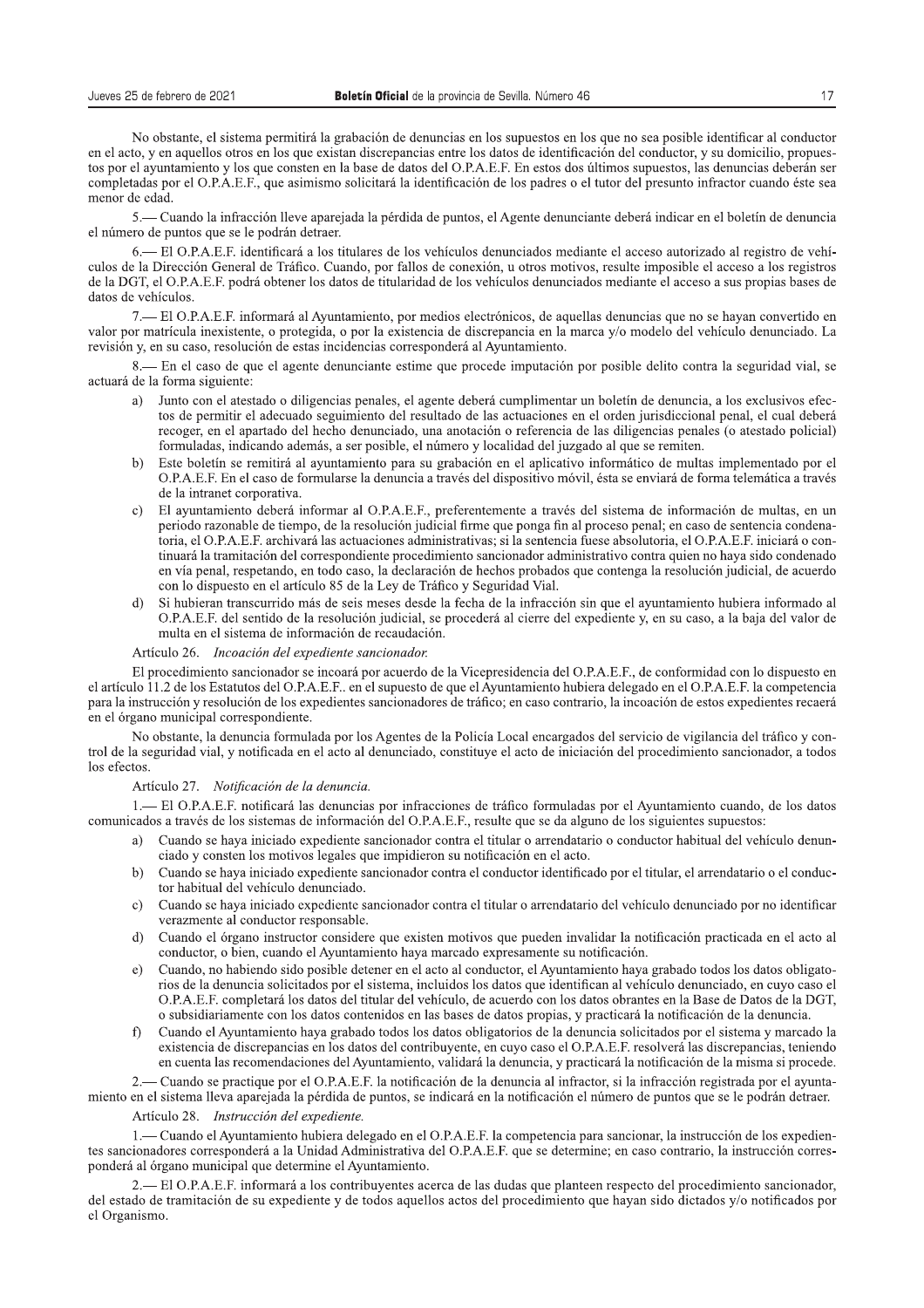Jueves 25 de febrero de 2021<br>
sy caducidad del procedimiento<br>
entes que incurran en situaciones<br>
en la cumplimentación de infor-<br>
es hayan sido requeridos, o bien,<br>
les, preferentemente por medios 3.— El O.P.A.E.F. velará por el cumplimiento de los plazos que sobre prescripción de acciones y caducidad del procedimiento prevén las normas sectoriales de aplicación. El O.P.A.E.F. no se hace responsable de aquellos expedientes que incurran en situaciones de prescripción o caducidad cuando la causa de éstas tengan su origen en el retraso del Ayuntamiento en la cumplimentación de informes u otras actuaciones administrativas que sean necesarios para la resolución de los expedientes, y les hayan sido requeridos, o bien, por otras circunstancias ajenas al Organismo.

4.— El Ayuntamiento trasladará al O.P.A.E.F., en un plazo no superior a quince días naturales, preferentemente por medios electrónicos, los informes de los agentes denunciantes o copias de los boletines de denuncia que le hayan sido requeridos por la unidad que realice la instrucción del expediente. Transcurrido el plazo anterior sin haberse evacuado dicho informe, el O.P.A.E.F. podrá continuar el procedimiento, dictándose la correspondiente resolución.

El Ayuntamiento tramitará y cumplimentará, a la mayor brevedad, las peticiones de otros datos o aclaración de los mismos, así como las demás incidencias que se produzcan en la tramitación del procedimiento sancionador.

El Ayuntamiento cumplirá las instrucciones de las unidades del O.P.A.E.F. que tengan encomendadas la tramitación de las denuncias de tráfico y el mantenimiento de los sistemas de información, al objeto de agilizar el proceso.

- El Ayuntamiento colaborará con el O.P.A.E.F. en el cumplimiento de los plazos que sobre prescripción de acciones y caducidad del procedimiento prevén las normas sectoriales de aplicación.

Artículo 29. Resolución del expediente.

- 1,— Se dictará resolución expresa por la Vicepresidencia del O.P.A.E.F., a propuesta del órgano instructor:
- a) Cuando se presenten alegaciones y recursos.<br>b) Cuando el interesado no hubiese abonado la
- Cuando el interesado no hubiese abonado la multa en el plazo con reducción a que se refiere el artículo 94 LTCVSV, ni hubiese presentado alegaciones, y se trate de infracciones graves que conlleven la pérdida de puntos o muy graves que no hayan sido notificadas en el acto al denunciado.

Corresponderá a la Unidad de Multas del O.P.A.E.F. la notificación de las resoluciones a los interesados dentro de los plazos establecidos reglamentariamente.

En el caso de que la competencia sancionadora no hubiera sido objeto de delegación en el O.P.A.E.F., las resoluciones anteriores seran dictadas por el organo municipal competente, y su notificación se llevara a cabo por el Ayuntamiento, salvo en el supuesto del apartado 1, letra b), cuya notificación correspondera al O.P.A.E.F. siempre que previamente el Ayuntamiento hubiera grabado en el sistema de información los datos de la resolución dictada por el órgano municipal competente.

2.— En el sistema electrónico de tramitación quedarán registrados los datos requeridos y, en particular:

- La fecha de presentación de las alegaciones o el recurso de reposición.
- La fecha y número de la propuesta de resolución, de la resolución sancionadora y, en su caso, de la resolución del recurso de reposición.
- $\blacksquare$  La fecha de la notificación y la identificación del interesado que la recibió.
- $-$  El sentido de la resolución.
- $\equiv$  La modificación de la cuantía de la sanción, en su caso.
- Cualquier otro trámite legal del procedimiento que sea incorporado a la aplicación.

3.— Cuando durante el procedimiento se identifique a un infractor cuyo domicilio se encuentre fuera del territorio nacional, el O.P.A.E.F. podrá proceder a su archivo sin más trámites.

Artículo 30. Comunicación a la Dirección General de Tráfico de sanciones graves y muy graves.

1.— El O.P.A.E.F. comunicará a la Dirección General de Tráfico (DGT), para su anotación en el Registro Central de Infractores (RCI), las sanciones graves y muy graves, incluida la detracción de puntos que lleven aparejada, que hubieran adquirido firmeza administrativa. Esta comunicación se ajustará al formato y contenido que establezca la DGT.

2.— El O.P.A.E.F. no se hace responsable de los datos contenidos en los expedientes de sanciones graves y muy graves que tengan incidencia en el carnet por puntos que sean remitidos a la DGT, cuyo registro en el sistema corresponde al propio Ayuntamiento, a excepción de los datos relativos a la correcta codificación de la normativa que consta en el sistema.

3.— El O.P.A.E.F. establecerá las vías de información continuada al ayuntamiento que le permitan tener conocimiento puntual y constante del estado de procesamiento de los ficheros remitidos a la DGT, así como la consulta individual de expedientes.

4.— El O.P.A.E.F. se encargará de la codificación, mantenimiento y actualización en el sistema informático del conjunto de infracciones y sanciones, de acuerdo con las indicaciones dadas por la Dirección General de Tráfico y la normativa vigente en cada momento.

Cuando, conforme a derecho, proceda la baja de un antecedente que previamente fue anotado en el RCI, el O.P.A.E.F. lo comunicará a la Dirección General de Tráfico.

5.— A requerimiento del O.P.A.E.F., el Ayuntamiento deberá tramitar y cumplimentar, en el plazo de 15 días naturales, las peticiones de datos o aclaraciones de los mismos, así como las demás incidencias que se produzcan en el proceso de envíos de ficheros masivos de sanciones graves y muy graves a la Dirección General de Tráfico.

– El Ayuntamiento, con objeto de agilizar el proceso de envíos de ficheros masivos de sanciones graves y muy graves a la Dirección General de Tráfico, deberá atender las recomendaciones e instrucciones de las unidades del O.P.A.E.F. que tengan encomendadas la tramitación de las denuncias de tráfico y el mantenimiento de los sistemas de información.

Artículo 31. Comunicación a la Dirección General de Tráfico de datos referidos a víctimas y accidentes de tráfico.

- En virtud de lo dispuesto en el apartado 3 de la cláusula tercera del convenio marco suscrito entre la Diputación de Sevilla y la Jefatura Central de Tráfico, el O.P.A.E.F. comunicará a la Dirección General de Tráfico, para su anotación en el Registro de Víctimas y Accidentes de Tráfico, los partes de accidentes ocurridos en el término municipal, y que hayan sido registrados por el ayuntamiento en el sistema de información del O.P.A.E.F. destinado a este fin.

+,-./-0+1+2+.+3+-6B<=>78-5/-A5B677://:-G-=6?@5?>=>5?@:-A5/-B>B@5=6-A5->?L:7=6;>F?-D<5-957=>@6-/6-K76E6;>F?-A5-A>;I:B-A6@:B por el ayuntamiento y su comunicación a la Dirección General de Tráfico, ajustándose al formato y contenido que ésta establezca.

3.— El O.P.A.E.F. no será responsable del contenido de los datos enviados, cuyo registro en el sistema corresponde al propio Ayuntamiento.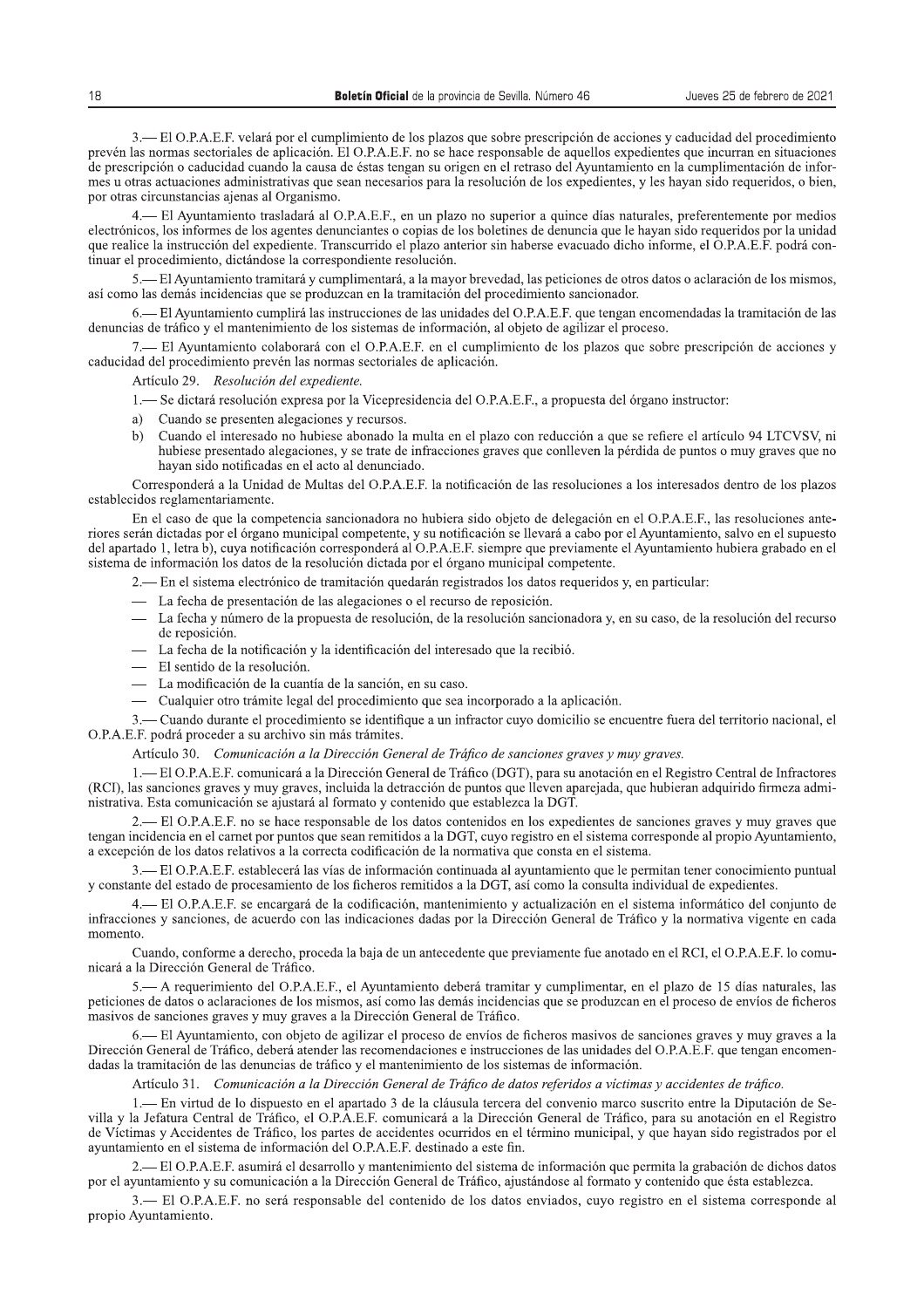Sueves 25 de febrero de 2021<br> **Boletin Oficial** de la provincia de Sevilla. Número 46<br>
4. — A requerimiento del O.P.A.E.F., el Ayuntamiento deberá tramitar y cumplimentar, en el plazo de 15 días naturales, las<br>
peticiones

en las autorizaciones administrativas impuestas a sus titulares. Esta comunicación se ajustará al formato y contenido que establezca la Dirección General de Tráfico.

## Artículo 33. Recaudación de las sanciones pecuniarias.

El O.P.A.E.F. desarrollará, por delegación del Ayuntamiento y conforme a lo previsto en el Capítulo IV de este Título, las actuaciones relativas a la recaudación de las sanciones pecuniarias, en particular:<br>a) La recaudación de las deudas tanto en período voluntario como ejec-

- La recaudación de las deudas tanto en período voluntario como ejecutivo, dictando la providencia de apremio que da inicio a éste.
- b) La liquidación de los intereses de demora.<br>c) La determinación de la fecha. forma y lus
- La determinación de la fecha, forma y lugar de pago de las multas, pudiendo el O.P.A.E.F. organizar la cobranza de las multas e implantar cualquier modalidad o sistema de cobro.
- 8 <sup>-</sup> La resolución y ejecución de los expedientes de devolución de ingresos indebidos.<br>
e) La prestación de asistencia e información al administrado sobre las materias anteri
- e) La prestación de asistencia e información al administrado sobre las materias anteriores.<br>f) El ejercicio de cualquier otra facultad prevista en el Reglamento General de Recaudac
- El ejercicio de cualquier otra facultad prevista en el Reglamento General de Recaudación de los Tributos, la Ordenanza General de Recaudación del OAPEF, la Ordenanza General y de procedimiento de multas del O.P.A.E.F., y otra normativa general aplicable.

2.— Los cargos de denuncias serán mensuales, y contendrán las denuncias por infracciones grabadas en el sistema entre el primero y el último día del mes natural.

3.— En el procedimiento sancionador en materia de Tráfico, la baja de valores podrá acordarse en todos aquellos supuestos contemplados en la Ordenanza del Procedimiento para la Gestión y Recaudación de Multas por infracciones a la LTCVSV de la Diputación de Sevilla.

4.— Anualmente se rendirá una Memoria de gestión de las actuaciones realizadas en ejercicio de competencias sancionadoras delegadas.

## Capítulo VI

## Ejercicio de competencias de gestión catastral

Artículo 34. Gestión catastral del Impuesto sobre Bienes Inmuebles.

1.— En el marco del convenio de colaboración en materia de gestión catastral, firmado entre la Diputación Provincial y la Dirección General del Catastro con fecha 11 de septiembre de 2018 («BOE» número 231, de 24 de septiembre de 2018), por el cual se encomiendan a la Diputación Provincial, a través del O.P.A.E.F., determinadas funciones de gestión catastral, el O.P.A.E.F. realizará las funciones de gestión catastral en aquellos municipios cuyos ayuntamientos le hayan delegado o le deleguen las competencias de gestión tributaria del Impuesto sobre Bienes Inmuebles, previa denuncia, en su caso, del convenio que pudiera tener el ayuntamiento con la Dirección General del Catastro.

2.— Las funciones desarrolladas por el O.P.A.E.F. en los citados municipios serán las que se determinen en el citado convenio con la Dirección General del Catastro, o el que lo sustituya, donde se regularán igualmente las condiciones de ejecución de las funciones, pudiendo reseñarse:

- a) La tramitación de expedientes de alteración de dominio.
- b) La tramitación de expedientes de alteraciones de orden físico y económico.
- c) La colaboración en actuaciones de mantenimiento y actualización del Catastro inmobiliario.
- d) La prestación de atención al público y colaboración en la difusión de información catastral.
- e) La colaboración en la notificación de los actos de trámite o definitivos dictados por la Gerencia Regional del Catastro.
- È+,-;@/@-09-80I@//7997-80-0I6@I-25C3750I>-97I-@?256@430567I-80A0/B5-C79@A7/@/-C75-9@I-I3£230560I-@C62@C3750I©
- a) Facilitar información referente a licencias de obras y segregaciones, así como provectos de urbanización, juntas de compensación e información relativa a suelos programados incluidos en el suelo sujeto definido en la ponencia de valores vigente.
- EPLUS Facilitar información del padrón de habitantes referente a la identificación de domicilio, sin incluir datos confidenciales.<br>
c) Facilitar información urbanística del Plan General necesaria para resolver los expedien
- 
- c) Facilitar información urbanística del Plan General necesaria para resolver los expedientes catastrales.<br>d) Procurar la colaboración de los distintos órganos municipales que pudieran tener relación con los trabajo Procurar la colaboración de los distintos órganos municipales que pudieran tener relación con los trabajos de mantenimiento catastral.
- e) Realizar las notificaciones individualizadas de los acuerdos de alteración de datos físicos, económicos y jurídicos, así como los valores catastrales resultantes de las alteraciones mencionadas.

#### Capítulo VII

#### Revisión de actos en vía administrativa y contencioso administrativa

Artículo 35. La revisión de actos en vía administrativa y jurisdiccional.

1.— La delegación de competencias realizada incluye la revisión en vía administrativa de los actos y resoluciones dictados en el ejercicio de las funciones delegadas.

2.— Asimismo, la delegación de competencias realizada faculta a la Diputación de Sevilla para, en representación de la entidad delegante, intervenir, a través de sus servicios jurídicos, o de los del O.P.A.Ê.F., en toda clase de juicios y pleitos, como actor o demandado, litis consorte, tercero o coadyuvante, ante los Juzgados y Tribunales de cualquier grado y orden, en defensa de la actividad material de gestión, inspección y recaudación desarrolla por el O.P.A.E.F. para la debida exacción de los tributos locales y restantes ingresos públicos delegados. La autorización así prevista conlleva igualmente la representación y defensa en los procedimientos concursales de aquellos créditos cuya gestión recaudatoria haya sido objeto de delegación, debiéndose observar las menciones contenidas en el apartado correspondiente.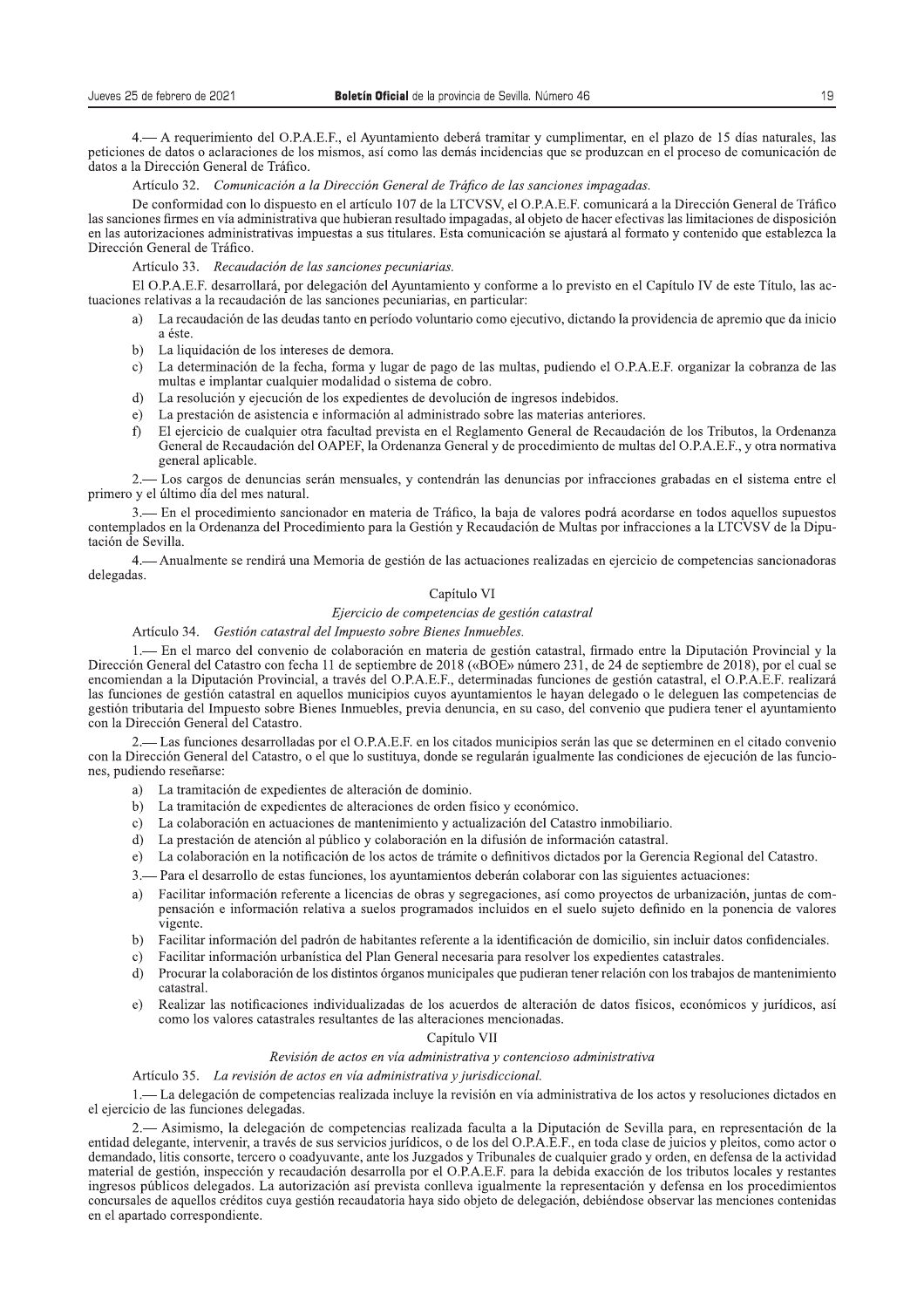- 3. Conforme a lo anterior, corresponderá al O.P.A.E.F.:
- a) El conocimiento y resolución de los recursos interpuestos al amparo de lo previsto en los artículos 108 de la Ley 7/1985, de 2 de abril, de Bases del Régimen Local, 14 del Texto Refundido de la Ley Reguladora de las Haciendas Locales y 96 de la LTCVSV contra actos dictados por el O.P.A.E.F. en ejecución de la actividad delegada.
- El conocimiento y resolución de las reclamaciones administrativas previas a las demandas de tercerías de dominio y mejor  $h$ derecho, interpuestas como consecuencia del desarrollo del procedimiento de apremio.
- $c)$ El conocimiento y resolución de los procedimientos especiales de revisión previstos en la Ley 58/2003, de 17 de diciembre, General Tributaria, y en el Real Decreto 520/2005, de 13 de mayo, iniciados como consecuencia de la actividad material desarrollada por el O.P.A.E.F., en la Ley 39/2015, de 1 de octubre, del Procedimiento administrativo común de las administraciones públicas, en concreto los procedimientos de revisión de actos nulos de pleno derecho, de declaración de lesividad de actos anulables, de revocación, de rectificación de errores y de devolución de ingresos indebidos.
- El conocimiento y resolución de las solicitudes de suspensión efectuadas ante el O.P.A.E.F. como consecuencia de la interd). posición de cualquiera de los recursos, reclamaciones o procedimientos precedentes, así como la adopción de las medidas cautelares a que hubiere lugar.
- La resolución de las solicitudes de reembolso del coste de garantías que hayan sido aportadas y aceptadas para suspender  $e$ ) la ejecución de actos dictados por el O.P.A.E.F., cuando, por resolución administrativa o sentencia judicial, se declare la improcedencia total o parcial de dichos actos, así como, en su caso, la asunción y materialización del reembolso, sin perjuicio de lo previsto en el apartado IV del número 2 de esta estipulación.
- En consecuencia, corresponderá a la propia Entidad delegante:
- La resolución y conocimiento de los recursos administrativos ordinarios y reclamaciones formulados contra actos de a) gestión censal, inspección y recaudación emanados de la Corporación delegante, incluidas las liquidaciones tributarias y providencia de apremio, sin perjuicio de que la notificación de estos actos hubiese correspondido al O.P.A.E.F.
- La resolución y conocimiento de los procedimientos especiales de revisión previstos en la Ley 58/2003, de 17 de diciem $h)$ bre, General Tributaria, y en el Real Decreto 520/2005, de 13 de mayo, de aquellos actos dimanantes de la propia Corporación, en los casos y de acuerdo con el procedimiento establecido en los artículos 217 de la citada Ley General Tributaria y 4 y siguientes del Real Decreto 520/2005, de 13 de mayo.
- c) El conocimiento y resolución de las solicitudes de suspensión efectuadas como consecuencia de la interposición de cualquiera de los recursos, reclamaciones o procedimientos cuyo conocimiento y resolución competa a la entidad delegante.
- La resolución de las solicitudes de reembolso del coste de garantías que hayan sido aportadas y aceptadas para suspender d) el procedimiento de recaudación cuando, por resolución administrativa o sentencia judicial, se declare la improcedencia total o parcial del acto o liquidación que originalmente hubiese sido dictado por la entidad delegante. Cuando la solicitud de reembolso sea estimatoria, su materialización se hará con cargo al presupuesto de la entidad delegante, sin perjuicio de que el O.P.A.E.F., a instancias de un órgano judicial, pueda, de oficio y con el tratamiento de los anticipos extraordinarios, anticipar su importe, que será descontado con cargo a la primera liquidación que, por cualquier concepto, se realice.
- 5. En los procedimientos concursales:
- a) Corresponderá a la Tesorería del O.P.A.E.F. la certificación de los créditos que hayan de ser manifestados en el concurso.
- El O.P.A.E.F., dado el caso, y con carácter previo a la suscripción o adhesión a un convenio que pueda afectar a tales cré $h)$ ditos, dará traslado de su contenido a la entidad delegante, entendiéndose que ésta presta su conformidad si, en el plazo de 10 días contados a partir del siguiente al de la notificación del requerimiento, no manifestara lo contrario.

## Título II

RÉGIMEN ECONÓMICO

#### Capítulo I

## Compensación del coste de los servicios prestados en ejercicio de competencias delegadas o encomendadas

#### Artículo 36. Tasas por la prestación del servicio.

La prestación de los diferentes servicios en ejercicio de competencias delegadas o funciones encomendadas devengará las tasas vigentes conforme a la Ordenanza Fiscal aprobada por el Pleno de la Corporación Provincial para los conceptos «Tasa por los servicios de gestión, inspección y recaudación tributaria prestados por el Organismo Provincial de Asistencia Económica y Fiscal» y «Tasa por la prestación de servicios de gestión catastral en el Impuesto sobre Bienes Inmuebles», y la Ordenanza fiscal de la Tasa por la recaudación y gestión de las multas de tráfico de los ayuntamientos.

No obstante, en el caso de revocación total o parcial de una delegación de competencias que conlleve el traspaso de expedientes de ejecutiva antes de su data, la comisión liquidadora, partiendo de las tasas vigentes en cada momento, acordará las tasas a cobrar en función de la situación de las deudas en el procedimiento administrativo de apremio, teniendo para ello en cuenta las expectativas de cobro o fallido de los créditos considerando la existencia de garantías o de embargos de bienes o derechos en cuantía suficiente.

Artículo 37. Costas y gastos repercutibles.

- 1. El O.P.A.E.F. repercutira a la entidad delegante.
- a) Los intereses generados por la devolución de ingresos indebidos.
- El coste de las garantías cuando se declare por resolución administrativa o sentencia firme la improcedencia total o parcial  $h)$ del acto administrativo, cuando su reembolso sea anticipado por el O.P.A.E.F.

2. El O.P.A.E.F. asumirá como gasto propio, financiado con las tasas indicadas en el artículo anterior, el importe de las costas imputadas en los expedientes ejecutivos cuando no pudiese repercutirlas al deudor antes de la data.

No obstante, en el caso de revocación total o parcial de una delegación de competencias que conlleve el traspaso de expedientes de ejecutiva antes de su data, el O.P.A.E.F. repercutirá a la entidad delegante el importe de las costas imputadas en el expediente objeto de traspaso.

3. - Caso de regularse y contemplarse en el documento de adhesión al sistema de formulación de denuncias mediante terminales de telefonía móvil, el O.P.A.E.F. repercutirá igualmente los gastos que en el mismo se contemplen.

4.— El O.P.A.E.F. podrá igualmente repercutir la diferencia entre el gasto incurrido en concepto de notificaciones correspondientes a las funciones de gestión y recaudación de multas de cada ayuntamiento y el importe de las tasas por la prestación de este servicio, cuando, en términos anuales, este fuese inferior al gasto incurrido.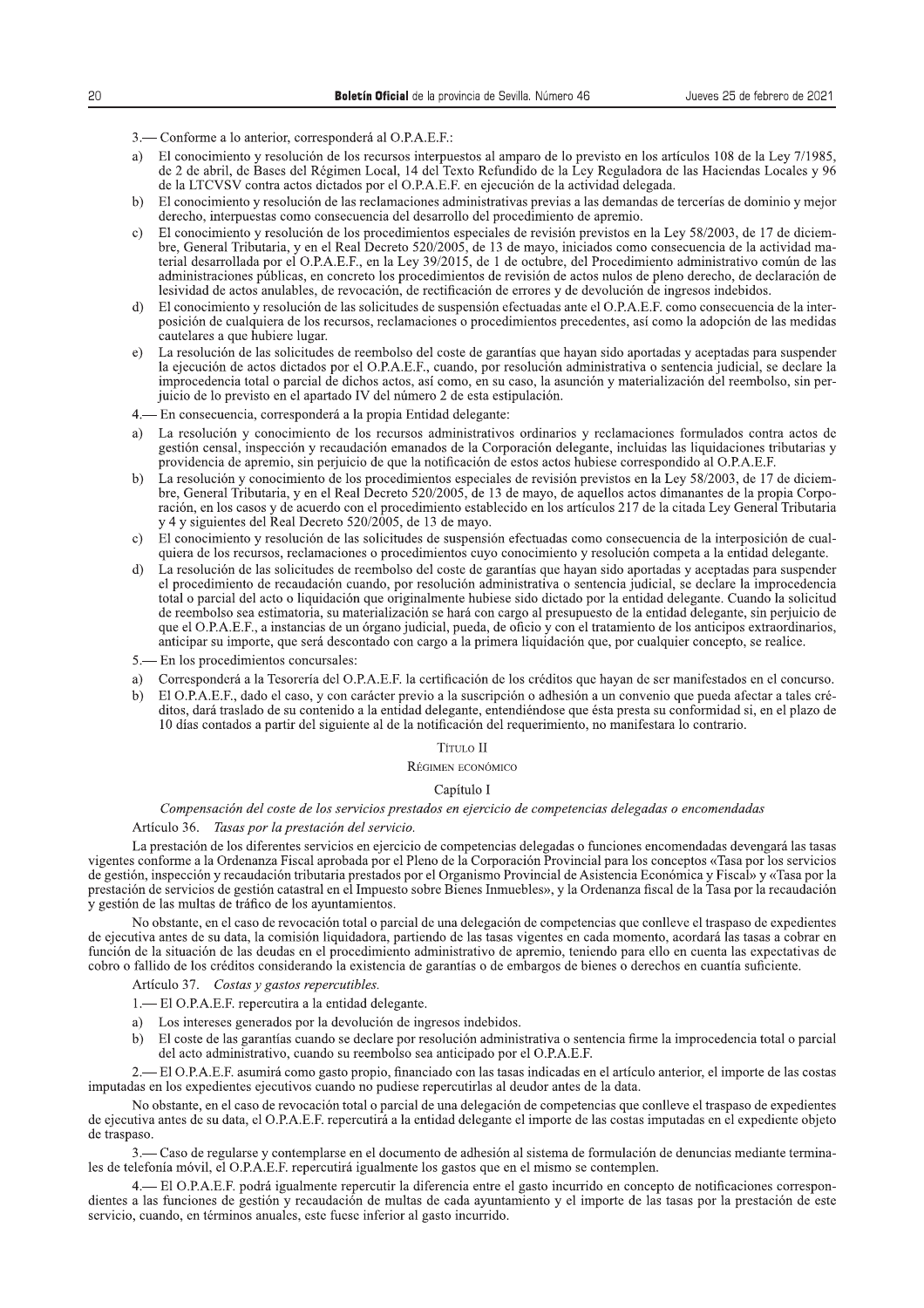Artículo 38. Compensación de gastos asumidos por otras administraciones en la distribución de notificaciones o comunicaciones.

1.— Corresponde al O.P.A.E.F. la determinación, en cada momento, del servicio más eficaz de reparto de notificaciones y otras comunicaciones, cuyos gastos asumirá integramente.

- La distribución por las entidades delegantes, con medios propios, de los documentos de valores de su municipio, exclusivamente en período voluntario y sin acuse de recibo, tendrá carácter residual y referida a aquellas que así lo tuvieran contemplado en los convenios previos a la entrada en vigor de esta Ordenanza, regulándose por la Disposición Transitoria Segunda.

## Capítulo II

## Régimen de liquidaciones y entregas a cuenta

## Artículo 39. Liquidación y cuentas anuales.

1. — El O.PA.E.F. realizará, con la periodicidad que se especifica, liquidaciones de los importes recaudados hasta la fecha por los diversos conceptos. Excepcionalmente, a instancias de la Entidad delegante, por causas debidamente justificadas y previa acreditación de la situación de su tesorería, podrá acordarse la realización de liquidaciones extraordinarias, fuera de los plazos establecidos En su caso, la solicitud deberá formularse al menos con un mes de antelación a la fecha prevista para la liquidación definitiva.

- En las liquidaciones se detraerá el importe de las tasas aplicables y demás gastos devengados, así como el importe de cualquier anticipo realizado, tanto de voluntaria como de ejecutiva. También procederá detraer, en su caso, los importes compensados por deudas tributarias o no tributarias por los Ayuntamientos con sus proveedores, así como el importe de los expedientes por ingresos indebidos tramitados y demás gastos devengados.

3.— Las liquidaciones se ajustarán a las siguientes normas:

- a) La liquidación de la recaudación de deudas de vencimiento periódico en período voluntario se realizará en los 30 días siguientes a la finalización del período de cobranza. En cada liquidación se regularizará el importe de los anticipos pendientes de reembolso que correspondan a las figuras tributarias recaudadas en el período voluntario finalizado.
- La liquidación de la recaudación de deudas en período ejecutivo se practicará coincidiendo con los meses de marzo, junio, septiembre y noviembre. En cada liquidación se regularizará, necesariamente, el importe de los anticipos pendientes de reembolso que correspondan a las figuras tributarias recaudadas en período ejecutivo.
- La liquidación de la recaudación derivada de actos de gestión tributaria e inspección se practicará coincidiendo con los  $\mathbf{c}$ meses de marzo, junio, septiembre y noviembre.

4.— Al finalizar el ejercicio se calcularán los costes soportados por el O.P.A.E.F. por el concepto de notificaciones correspondientes a las funciones de gestión y recaudación de multas de cada ayuntamiento. Si el volumen total del coste de las notificaciones excediese de los ingresos obtenidos por la efectiva prestación del servicio, se practicará liquidación definitiva por la diferencia habida, que se materializará mediante compensación en las liquidaciones futuras, pudiendo ser compensada en todo caso de oficio por el O.P.A.E.F. con cualquier otra cantidad a percibir por el Ayuntamiento.

– El O.PA.E.F., en caso de haber asumido la gestión tributaria, informará anualmente, a cada una de las Entidades delegantes, de la gestión recaudatoria realizada en el ejercicio. La Cuenta recaudatoria del organismo se aprobará por el Consejo Rector.

- Las obligaciones del O.P.A.E.F. en relación con la entidad delegante desde el punto de vista contable, serán las mismas haya sido o no delegada la gestión tributaria. El O.P.A.E.F. indicará la forma en que se documentarán estos cargos, previa consulta a la entidad delegante en cada caso.

Artículo 40. Anticipos de liquidación.

Con carácter general se establecen tres modalidades de anticipos:

- a) Anticipos ordinarios por recaudación voluntaria.
- b) Anticipos extraordinarios por recaudación ejecutiva anual.
- c) Anticipos extraordinarios por recaudación voluntaria.
- Artículo 41. Anticipo ordinario por recaudación voluntaria.

1.— El anticipo ordinario por recaudación voluntaria se calculará en función de la recaudación efectiva del último ejercicio de los impuestos gestionados mediante padrón, y se hará efectivo en once entregas mensuales e iguales entre los meses de enero a noviembre

2. El O.P.A.E.F. transferirá la entrega a cuenta mensual no más tarde del día 28 de cada mes, salvo causas justificadas, que serán puestas en conocimiento de la entidad delegante.

— El O.P.A.E.F. asumirá el coste financiero del anticipo ordinario. No obstante, si una vez practicada la liquidación del ejercicio por ingresos en voluntaria y ejecutiva, la entidad delegante, por no haber llegado a compensar los anticipos recibidos, resultare deudora del O.P.A.E.F, éste le repercutirá los costes financieros que dicha deuda le produzca.

- El importe de las entregas a cuenta mensuales resultará de prorratear en once cuotas el 90 por ciento de la recaudación voluntaria líquida obtenida por los mismos conceptos en el ejercicio anterior, entendiéndose por recaudación líquida el resultado de detraer a la recaudación total obtenida el importe de los recargos pertenecientes a otras administraciones, los importes por tasas que correspondan al O.P.A.E.F. y las compensaciones de deudas tributarias realizadas por la Entidad delegante a sus acreedores.

5.— Cuando se produzca un aumento del cargo por delegarse en el Organismo nuevas figuras tributarias, el O.P.A.E.F anticipará a la entidad delegante el 90 por ciento de la recaudación voluntaria media por conceptos cuya cobranza corresponde a valores recibo, una vez deducidos los recargos pertenecientes a otras administraciones y los importes por las tasas que habrían correspondido al O.P.A.E.F.

Se tomará como base para su cálculo certificación del Interventor de la Corporación, en la que se hará constar la recaudación voluntaria obtenida por los mismos conceptos en el último bienio. El anticipo así calculado se prorrateará en once mensualidades, recibiéndose en un solo pago los meses vencidos.

6. El importe del anticipo ordinario resultante de la aplicación de los apartados anteriores podrá también actualizarse cuando se produzca un aumento sustancial del importe del cargo delegado, sea como consecuencia de la modificación de la correspondiente ordenanza fiscal o por evolución de las bases imponibles. A estos efectos, se entenderá como sustancial un incremento que suponga, al menos, un diez por ciento sobre el padrón puesto al cobro el ejercicio anterior.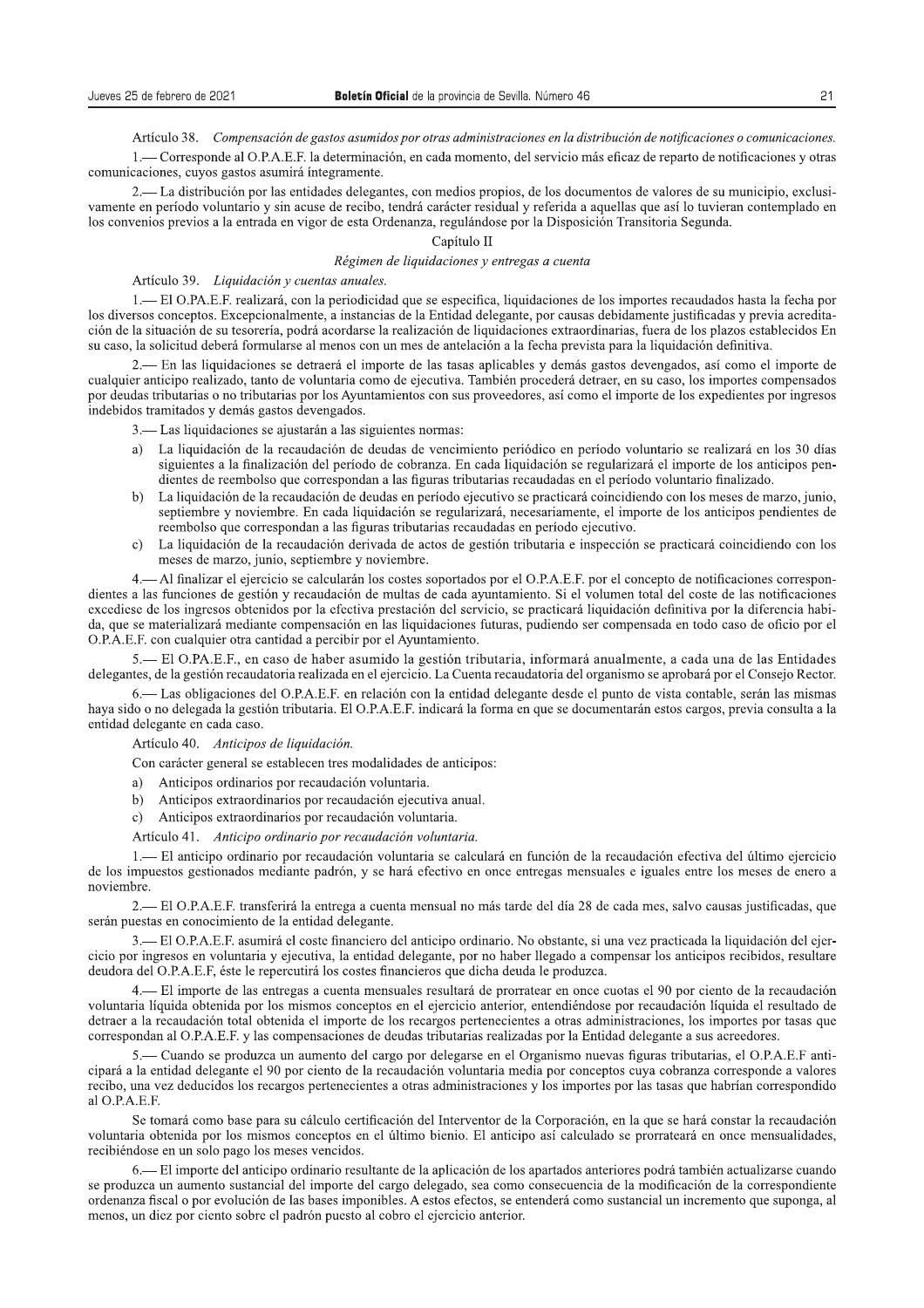**Boletin Oficial** de la provincia de Sevilla. Número 46 Jueves 25 de febrero de 2021<br>La actualización se hará a instancia de la Entidad delegante, y el importe del anticipo resultante se determinará con arreglo al<br>siguien cual se le restará el anticipo concedido para el concepto tributario concreto calculado con arreglo al número 4 de este artículo.

6.2. Cuando el incremento del cargo sea consecuencia del aumento de bases, el cálculo anterior se realizará sobre el cargo cerrado, en vez de sobre el previsible.

6.3. La cantidad diferencial resultante se prorrateará en once mensualidades, recibiéndose en un solo pago los meses vencidos.

7.— La efectividad de este anticipo, así como de la actualización prevista en el apartado anterior, estará supeditada a las disponibilidades presupuestarias y financieras del Organismo.

## Artículo 42. Anticipo extraordinario por recaudación ejecutiva.

- La Entidad delegante podrá solicitar un anticipo extraordinario por la recaudación ejecutiva anual. El importe máximo de este anticipo se calculará aplicando al pendiente de cobro inicial del ejercicio corriente la media del porcentaje de recaudación ejecutiva de los dos ejercicios precedentes, minorando ambas magnitudes (pendiente de cobro inicial y media de los dos ejercicios precedentes) con los valores que, no siendo de titularidad municipal, tenga el municipio atribuida por ley la facultad para su exacción en período ejecutivo del importe asi calculado se detraeran las liquidaciones efectuadas en ejecutiva hasta la fecha de concesión del anticipo, el saldo pendiente de amortizar de operaciones de tesorería firmadas al amparo de las Lineas de Colaboración Financiera y otros anticipos de ejecutiva concedidos con anterioridad.

Las magnitudes pendiente inicial de cobro y porcentaje de recaudación ejecutiva serán las que figuren en las cuentas recaudatorias rendidas por el Organismo. Cuando el importe máximo del anticipo así resultante exceda del 120 por ciento de la recaudación ejecutiva media de los dos últimos ejercicios, el O.P.A.E.F. podrá disminuir dicha cantidad en virtud del análisis de la calidad y antigüedad del pendiente inicial, en particular mediante la deducción del mismo del importe de los valores suspendidos o incursos en procedimientos de declaración de insolvencia o crédito incobrable.

- Con aplicación exclusiva para el primer ejercicio de vigencia del convenio, y siempre que éste no suponga renovación de otro anterior, el importe máximo del anticipo por recaudación ejecutiva anual será la media aritmética de la obtenida en los dos últimos ejercicios, minorado en su caso por el importe de las cantidades liquidadas en ejecutiva hasta la concesión del anticipo. Se acreditará la mencionada recaudación mediante certificación expedida por el Interventor de la Entidad delegante.

3.— El coste financiero derivado del anticipo por recaudación ejecutiva será repercutido a la entidad delegante y se determinará por aplicación del tipo de interés que el Consejo Rector del O.P.A.E.F. apruebe al efecto en cada ejercicio. Dicho coste se detraerá en las sucesivas liquidaciones que se vayan practicando.

4.— Se podrá disponer del anticipo de ejecutiva anual en una o varias entregas a lo largo del ejercicio, sin exceder de la cuantía  $m$ áxima a conceder de acuerdo con el método de cálculo previsto y con el correspondiente devengo de intereses desde sus respectivas fechas.

-La concesión de este tipo de anticipo está supeditada a las disponibilidades presupuestarias y financieras del O.P.A.E.F.

Artículo 43. Anticipos extraordinarios por recaudación voluntaria.

1.— La Entidad delegante podrá solicitar, mediante escrito presentado con un mes de antelación a la fecha en que precise disponer de los mismos, anticipos extraordinarios hasta el límite del importe del anticipo ordinario pendiente de abono. Cuando la solicitud deberá<br>citud afecte a anticipos extraordinarios cuya percepción prevista fuese po  $\epsilon$ itiud afecte a anticipos extraordinarios cuya percepcion prevista fuese posterior al termino del mandato corporativo, la solicitud debera acompanarse del Estado de previsión de movimientos y situación de la deuda a que se refiere el artículo 166.1 d) de la Ley Reguladora de las Haciendas Locales, aprobada mediante Real Decreto Legislativo 2/2004, de 5 de marzo, o del Plan de Tesoreria actualizado previsto en el artículo 13.6 de la Ley Orgánica 2/2012, de 27 de abril, de Estabilidad Presupuestaria y Sostenibilidad Financiera, debiendo estos documentos contemplar los efectos del anticipo extraordinario solicitado.

2.— Con carácter excepcional, derivado de una urgente necesidad de liquidez, y previa acreditación por la Entidad solicitante de la situación de su tesorería, el límite anterior podrá incrementarse hasta el que resultaría de aplicar el procedimiento previsto en el apartado 6, incluso aunque el incremento no alcanzase el diez por ciento previsto.

- Con el mismo carácter excepcional e idénticas condiciones que en el caso anterior, podrá, alternativamente a lo previsto en el apartado anterior, incrementarse el importe con el resultado de añadir la media de las liquidaciones por recaudación voluntaria de padrones de los dos últimos ejercicios correspondientes a los períodos cuya liquidación aún no se haya practicado.

- Con el mismo carácter excepcional e idénticas condiciones que en los casos anteriores, podrá solicitarse un anticipo extraordinario sobre la recaudación voluntaria correspondiente a deudas derivadas de liquidaciones cuvo importe hava sido total o parcialmente aplazado o fraccionado, siempre que las mismas no sean litigiosas y estén garantizadas mediante aval bancario o depósito. Se entenderá que no son litigiosas cuando, transcurridos los plazos para la interposición de recursos administrativos o contencioso-administrativos, no conste su interposición. El importe máximo del anticipo por este concepto se determinará con los criterios del apartado anterior.

5.— El coste financiero derivado de los anticipos extraordinarios será repercutido a la Entidad delegante, se determinará por aplicación del tipo de interés que el Consejo Rector del Organismo apruebe al efecto en cada ejercicio y se deducirá en el momento de la concesión, transfiriéndose el importe neto resultante.

- La concesión de los anticipos extraordinarios quedará supeditada en todo momento a la disponibilidad financiera del O.P.A.E.F. y se cancelarán con cargo a los anticipos ordinarios a que afecten, en su caso, con cargo a las liquidaciones por voluntaria y ejecutiva que se practiquen a la Entidad delegante en el ejercicio y, si la cuantía de aquellas resultará inferior al importe de los anticipos, Securito que el principamento in mentione a sucesivas liquidaciones, incrementándose el coste financiero a cargo de la Entidad delegante.

#### Titulo III

## PROCEDIMIENTO DE REVOCACIÓN O RENUNCIA DE LA DELEGACIÓN O ENCOMIENDA

## Artículo 44. Procedimiento de revocación o renuncia de la delegación.

- Las entidades delegantes podrán, en cualquier momento, previa comunicación y estudio de la Comisión de Seguimiento conforme a lo dispuesto en el artículo 10.3 de esta Ordenanza, adoptar, mediante acuerdo plenario con los requisitos del artículo 47.2 de la Ley 7/1985, de 2 de abril, reguladora de las Bases del Régimen Local, la decisión de revocar total o parcialmente o alterar la delegación de competencias, que surtirá efecto en los términos previstos en el número 7 del artículo 2 de esta ordenanza.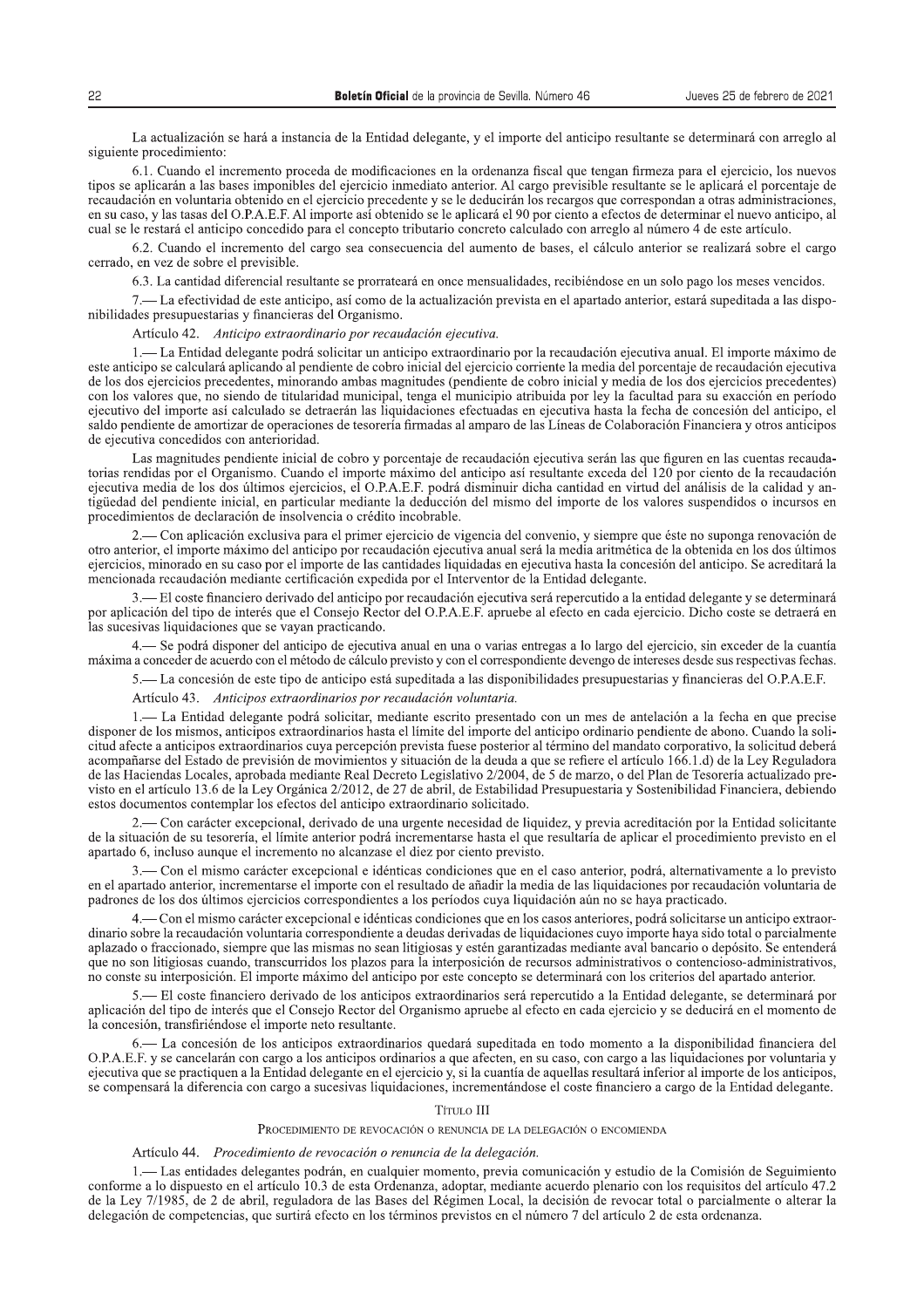La Diputación de Sevilla, a través del O.P.A.E.F., podrá igualmente, en cualquier momento, renunciar a la delegación recibida alegando el incumplimiento de lo dispuesto en esta ordenanza por la entidad delegante, previa comunicación y estudio de la Comisión de Seguimiento conforme a lo dispuesto en el artículo 10.3 de esta Ordenanza.

2.— En cualquier caso, cuando la revocación o renuncia afecte a la delegación de facultades de gestión tributaria del Impuesto de Actividades Económicas, el correspondiente acuerdo plenario deberá notificarse al O.P.A.E.F. con antelación al 1 de julio del ejercicio anterior a aquél en que deba surtir efecto, de forma que pueda éste dar cumplimiento a lo previsto en el artículo 24 del Real Decreto 243/1995, de 17 de febrero, por el que se dictan normas para la Gestión del Impuesto sobre Actividades Económicas y se regula la Delegación de Competencias en materia de Gestión Censal de dicho Impuesto.

3.— En caso de revocación o renuncia, total o parcial, a las facultades delegadas, para practicar la correspondiente liquidación, así como para resolver cualquier cuestión derivada de la misma, se creará una Comisión liquidadora, integrada, en forma paritaria, por los miembros de la Comisión de seguimiento y cuantos otros representantes de ambas partes firmantes se acuerde. Serán vinculantes para las partes las decisiones que se adopten por la misma.

4. Iniciada la liquidación, en caso de que la Entidad delegante mantuviese saldo deudor con el O.P.A.E.F. o con terceros con los que el Organismo esté comprometido en su amortización, los efectos de la delegación deberán prorrogarse hasta la cancelación del referido saldo deudor, para lo cual el O.P.A.E.F. retendrá en su integridad las cantidades a que se hace referencia en el artículo 38 salvo que por la Comisión Liquidadora se acuerde un calendario alternativo de pagos.

Si la renuncia hubiese sido formulada por el O.P.A.E.F., y previo estudio por la Comisión liquidadora, podrá éste cancelar los citados saldos con cargo a los recursos gestionados, elaborando para ello un calendario de pagos.

5.— Si por cualquier razón la Entidad delegante impidiese al Organismo seguir prestándole los servicios previstos en este Convenio, aquélla asumirá los costes económicos y financieros que esta situación reporte al Organismo.

Artículo 45. Procedimiento de revocación de la encomienda.

La duración, extinción y denuncia, en su caso, de las encomiendas de funciones en el O.P.A.E.F. se regularán en el correspondiente convenio que las formalice.

Disposición adicional primera.— Vigencia de la delegación de competencias o encomienda de funciones.

Se entienden vigentes las delegaciones de competencias o encomiendas de funciones realizadas a la Excma. Diputación de Sevilla, a través del O.P.A.E.F., en tanto no se proceda a su revocación expresa por parte de las entidades delegantes.

Disposición adicional segunda.— Vigencia de los convenios de delegación de competencias tributarias o sancionadoras y encomienda de funciones formalizados entre la Diputación de Sevilla, a través del O.P.A.E.F., y las entidades locales de la provincia de Sevilla.

- Se regirán por lo dispuesto en la presente ordenanza las relaciones con entidades delegantes basadas en convenios adaptados a lo dispuesto en la Ley 40/2015, de 1 de octubre, del Régimen Jurídico del Sector Público, o actualizados con posterioridad a la entrada en vigor de ésta, a las que resultará de aplicación directa, sin perjuicio de que mantengan su vigencia, hasta la finalización del plazo previsto en los mismos, en aquellos aspectos que, para las entidades delegantes, pudieran ser más ventajosos a lo previsto en esta ordenanza, todo ello sin periuicio de la posibilidad de su extinción en cualquier momento con anterioridad al transcurso del plazo, por acuerdo expreso de éstas. Se encuentran en esta situación los siguientes convenios:

- Convenios Generales de recaudación, inspección y recaudación tributaria con los municipios de Alanís, Algámitas, Aznala) cázar, Badolatosa, Bormujos, Burguillos, Camas, La Campana, Cantillana, Carmona, Carrión de los Céspedes, Castilleja de la Cuesta, Cazalla de la Sierra, Constantina, Coria del Río, El Coronil, Estepa, Gerena, Gilena, Guadalcanal, Herrera, Huévar, Lantejuela, Osuna, Los Palacios y Villafranca, Pedrera, El Pedroso, La Puebla de los Infantes, El Real de la Jara, La Rinconada, La Roda de Andalucía, El Ronquillo, San Juan de Aznalfarache, El Saucejo, Umbrete, Villamanriquede la Condesa, Villanueva del Ariscal, El Viso del Alcor, El Palmar de Troya, E.L.A. Isla Redonda-La Aceñuela, Mancomunidad de Residuos Sólidos Urbanos Guadalquivir y Mancomunidad de Municipios de la Comarca de Écija.
- Convenios de gestión y recaudación de multas por infracciones a la Ley sobre Tráfico, circulación de vehículos y seguridad  $h)$ vial y a las ordenanzas municipales de recaudación con los municipios de Aznalcóllar, Badolatosa, Carmona, Huévar, Los Palacios y Villafranca, Pilas, La Rinconada, El Ronquillo, El Saucejo y Cañada Rosal.
- Convenios para la instrucción y resolución de los expedientes sancionadores y la gestión y recaudación de multas por infracciones a la Ley sobre Tráfico, circulación de vehículos y seguridad vial y a las ordenanzas municipales de recaudación con los municipios de Alanís, Bollullos de la Mitación, Bormujos, Burguillos, Cantillana, Carrión de los Céspedes, Castilleja de la Cuesta, Cazalla de la Sierra, Constantina, Coria del Río, El Coronil, Gerena, Gilena, Herrera, Lantejuela, Olivares, La Puebla de los Infantes, La Roda de Andalucía, San Juan de Aznalfarache, San Nicolás del Puerto, Tocina, Umbrete, Villamanrique de la Condesa, El Viso del Alcor y El Palmar de Troya.

- Los convenios no adaptados a lo dispuesto en la Ley 40/2015, de 1 de octubre, del Régimen Jurídico del Sector Público, ni actualizados antes del 1 de octubre de 2020 (es decir, todos los no relacionados en el número anterior), perderán su vigencia el 31 de diciembre de 2020, una vez concluido el ejercicio presupuestario corriente, conforme a lo previsto en sus cláusulas relativas a la duración y considerando la existencia de operaciones en trámite, sin perjuicio de que durante el mes de enero de 2021 se realicen las liquidaciones por ingresos hasta la citada fecha, siendo íntegramente aplicable esta ordenanza a los entes delegantes que se encuentren en este supuesto.

## Disposición adicional tercera. - Publicidad de las competencias delegadas.

A los efectos previstos en el artículo 3 de esta ordenanza, en Anexo I se hace pública la relación de competencias delegadas en vigor en el momento de su aprobación provisional. Este Anexo I se actualizará, sin necesidad de modificación de esta ordenanza, como consecuencia de la aceptación de nuevas delegaciones o la revocación total o parcial de las existentes, debiendo publicarse su actualización en el tablón electrónico del O.P.A.E.F., para general conocimiento, en la fecha anterior a aquella en que dichas delegaciones o revocaciones surtan efecto, así como mantenerse publicado en el portal de transparencia.

Disposición transitoria primera.— Régimen del personal subrogado.

Sin perjuicio de lo dispuesto en el artículo 8.2, al personal de otras administraciones que, como consecuencia de delegaciones previas a la entrada en vigor de esta ordenanza, hubiese sido subrogado por el O.P.A.E.F., le será de aplicación la regulación convencional aprobada en su momento (en concreto en los convenios de gestión, inspección y recaudación tributaria con Dos Hermanas, Écija, Espartinas, Guillena, Las Cabezas de San Juan y Lebrija), que estará vigente hasta la extinción de la relación laboral o funcionarial, por causa de jubilación, invalidez o fallecimiento, de no producirse antes la revocación total o parcial de la delegación. Las referencias, en su caso, a la vigencia de los convenios de delegación se entenderán realizadas a la vigencia de la delegación.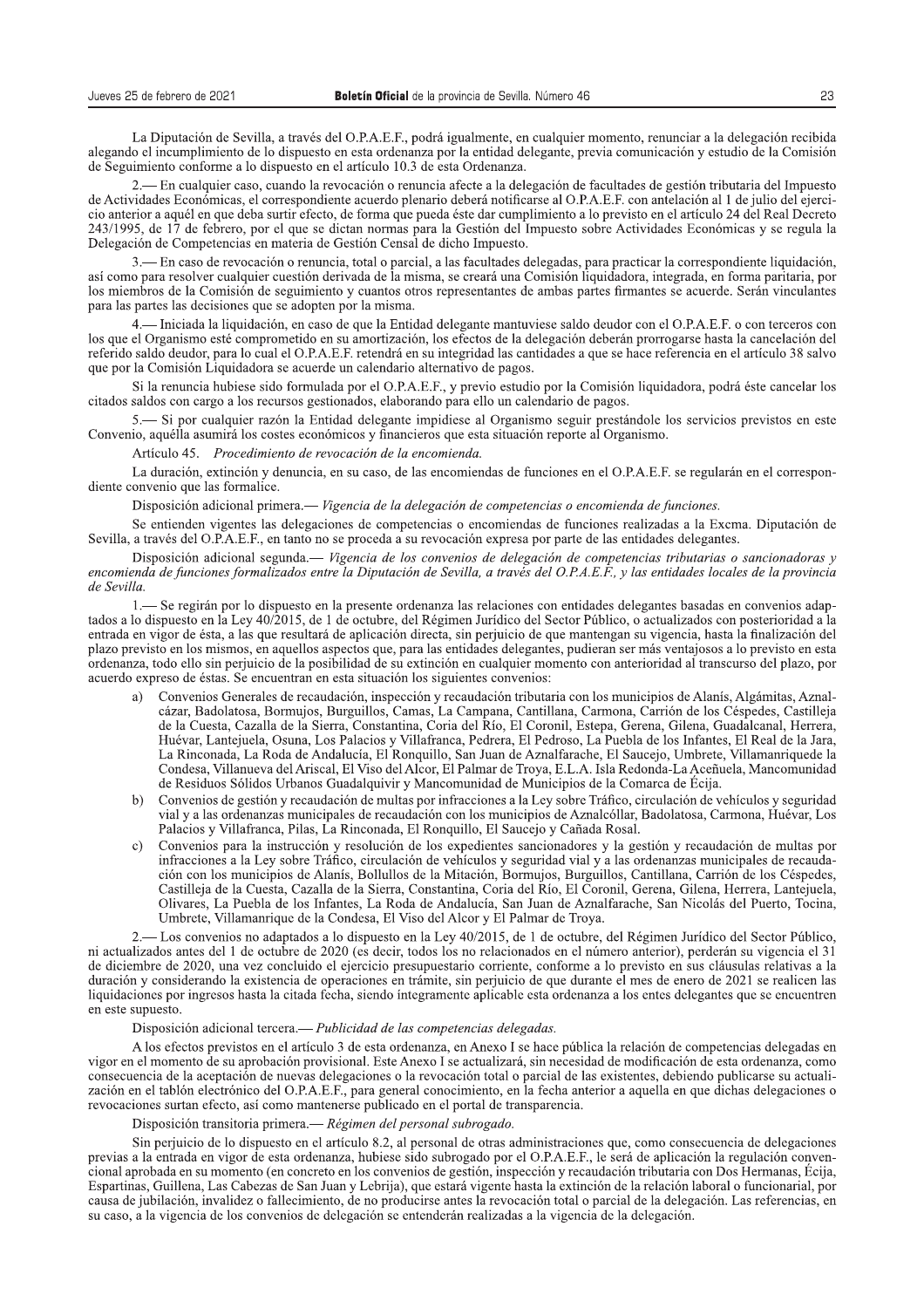## Disposición transitoria segunda. - Vigencia de pactos convencionales.

1.— A los efectos previstos en el segundo párrafo del artículo 56 de la ordenanza fiscal de la Excma. Diputación de Sevilla, seguirá vigente aquella parte de los convenios de gestión, inspección y recaudación tributaria en que se determinen los supuestos que no constituyen hecho imponible de la Tasa por la prestación de servicios de gestión catastral en el impuesto sobre bienes inmuebles, con independencia de la pérdida de vigencia del resto de su contenido, conforme a lo previsto en la Disposición adicional segunda.

2. La cesión de inmueble por tiempo indefinido contemplada en el apartado Cuarto de Otras estipulaciones del convenio de gestión, inspección y recaudación tributaria con el ayuntamiento de Las Cabezas de San Juan formalizado con fecha 21 de diciembre de 2001, permanecerá vigente y se entenderá vinculada a la permanencia en el municipio de la oficina del O.P.A.E.F. y a la subsistencia de la delegación de competencias tributarias por el ayuntamiento.

3.— La cesión de inmueble por tiempo indefinido contemplada en el apartado Tercero de Otras estipulaciones del convenio de gestión, inspección y recaudación tributaria con el ayuntamiento de Tomares formalizado con fecha 9 de diciembre de 2004, permanecerá vigente y se entenderá vinculada a la permanencia en el municipio de la oficina del O.P.A.E.F. y a la subsistencia de la delegación de competencias tributarias por el ayuntamiento.

4. La modificación del convenio de cesión de inmueble de fecha 11 de septiembre de 2001, formalizado entre el O.P.A.E.F. y el ayuntamiento de Dos Hermanas, introducida en el apartado Segundo de Otras estipulaciones del convenio de gestión, inspección y recaudación tributaria con el ayuntamiento de Dos Hermanas formalizado con fecha 19 de febrero de 2009, permanecerá vigente en tanto lo esté el convenio que modifica, cuya cesión se entenderá vinculada a la permanencia en el municipio de la oficina del O.P.A.E.F. y a la subsistencia de la delegación de competencias tributarias por el ayuntamiento.

Disposición transitoria tercera.— Régimen de las notificaciones con medios propios de las entidades delegantes.

1.— El O.P.A.E.F. respetará los compromisos adquiridos con entidades delegantes para que éstas practiquen la distribución, con medios propios, de los documentos de valores de su municipio, exclusivamente en período voluntario y sin acuse de recibo, durante, al menos, los siguientes plazos:

- $a)$ Si el compromiso procediese de convenios no adaptados a lo dispuesto en la Ley 40/2015, de 1 de octubre, del Régimen Jurídico del Sector Público, ni actualizados antes del 1 de octubre de 2020, hasta el 31 de diciembre de 2022.
- Si el compromiso procediese de convenios adaptados a lo dispuesto en la Ley 40/2015, de 1 de octubre, del Régimen Ju $h)$ rídico del Sector Público, o actualizados con posterioridad a su entrada en vigor, durante el plazo de vigencia previsto en los mismos

2.— En estos casos, el plazo de reparto no deberá superar los 20 días desde la fecha de entrega o recepción de los documentos en el avuntamiento correspondiente.

El incumplimiento de los plazos de reparto o devolución facultará al Organismo para decidir unilateralmente sobre el método más adecuado de reparto de futuras comunicaciones.

— Una vez realizada la distribución, el Ayuntamiento remitirá al O.P.A.E.F. factura de la distribución realizada y su coste, la  $\mathbf{R}$ cual, una vez visada de conformidad por la unidad competente, y previa fiscalización por la Intervención del Organismo, será abonada mediante transferencia a la cuenta del Ayuntamiento.

Para la elaboración de la factura se utilizarán las siguientes tarifas:

- a) Entregada en el domicilio urbano: 0.16 euros/unidad.
- Entregada en domicilio no urbano: 0,19 euros/unidad.  $h)$
- Entregada en el domicilio con corrección de algún dato del contribuyente, que se hará constar en el taloncillo que se de- $\mathbf{c}$ ) volverá al O.P.A.E.F.: 0,19 euros/unidad.
- $\overline{d}$ Entregada en un segundo domicilio, que se hará constar en el taloncillo que se devolverá al O.P.A.E.F.: 0,22 euros/unidad.
- Devuelta sin entregar, por no vivir el contribuyente en el domicilio indicado en la notificación y no haberse localizado otro:  $\epsilon$ ) 0,15 euros/unidad.

4.— La entidad delegante podrá renunciar en cualquier momento al compromiso asumido, debiendo comunicarlo con al menos dos meses de antelación al inicio del período voluntario de pago.

Transcurridos los plazos previstos en el número 1 de esta disposición, el O.P.A.E.F. quedará facultado para determinar el medio más adecuado para el reparto de estos documentos.

Disposición final.— Entrada en vigor.

Conforme a lo dispuesto en el artículo 70.2 de la Ley 7/1985, de 2 de abril, reguladora de las Bases del Régimen Local, la presente Ordenanza entrará en vigor una vez publicado su texto íntegro en el «Boletín Oficial» de la provincia y transcurrido el plazo del artículo 65.2.

| Competencias de gestión e inspección |                    |        |         |              |              |                            |              |              |            |              |                |        |  |  |
|--------------------------------------|--------------------|--------|---------|--------------|--------------|----------------------------|--------------|--------------|------------|--------------|----------------|--------|--|--|
| Nombre entidad                       | Gestión tributaria |        |         |              |              | Gestión censal o catastral |              |              | Inspección |              |                |        |  |  |
|                                      | I.B.I              | I.A.E. | I.V.T.M | I.I.V.T.N.U. | I.B.I        | I.A.E.                     | I.V.T.M.     | I.A.E.       | I.V.T.M    | I.I.V.T.N.U. | <i>I.C.I.O</i> | Tasas. |  |  |
| Aguadulce                            | Х                  | X      | X       | Х            | X            | Х                          | X            | Х            | X          | Х            | Х              | X      |  |  |
| Alanís                               | Х                  | Х      | X       | X            | Х            | Х                          | Х            | Х            | X          | X            | Х              | X      |  |  |
| Albaida del Aljarafe                 | Х                  | Х      | X       | X            | Х            | Х                          | Х            | Х            | Х          | X            | X              | Х      |  |  |
| Alcalá de Guadaíra                   | X                  |        | X       |              | X            |                            | X            |              | Х          |              |                |        |  |  |
| Alcalá del Río                       | Х                  | X      | X       |              | Х            | X                          | Х            | X            | Х          |              |                | X      |  |  |
| Alcolea del Río                      | Х                  | X      | X       | Х            | X            | X                          | X            | X            | X          | X            |                | Х      |  |  |
| Algaba, La                           | Х                  | X      | X       | Х            | Х            | Х                          | X            | Х            | X          | X            | Х              | X      |  |  |
| Algámitas                            | X                  | X      | X       | X            | X            | Х                          | X            | Х            | Х          | X            | X              | X      |  |  |
| Almadén de la Plata                  | X                  | X      | X       | X            | $\mathbf{X}$ | $\mathbf X$                | X            | $\mathbf{X}$ | X          | X            |                | X      |  |  |
| Almensilla                           | X                  | Х      | X       | X            | X            | X                          | $\mathbf{X}$ | Х            | X          | X            | $\mathbf{X}$   | X      |  |  |
| Arahal                               | $\bf{X}$           | Х      | X       |              | Х            | X                          | X            | Х            | Х          |              |                | X      |  |  |
| Aznalcázar                           | X                  | Х      | Х       | Х            | Х            | Х                          | Х            | $\mathbf v$  | v<br>л     | Х            |                | Х      |  |  |

ANEXO I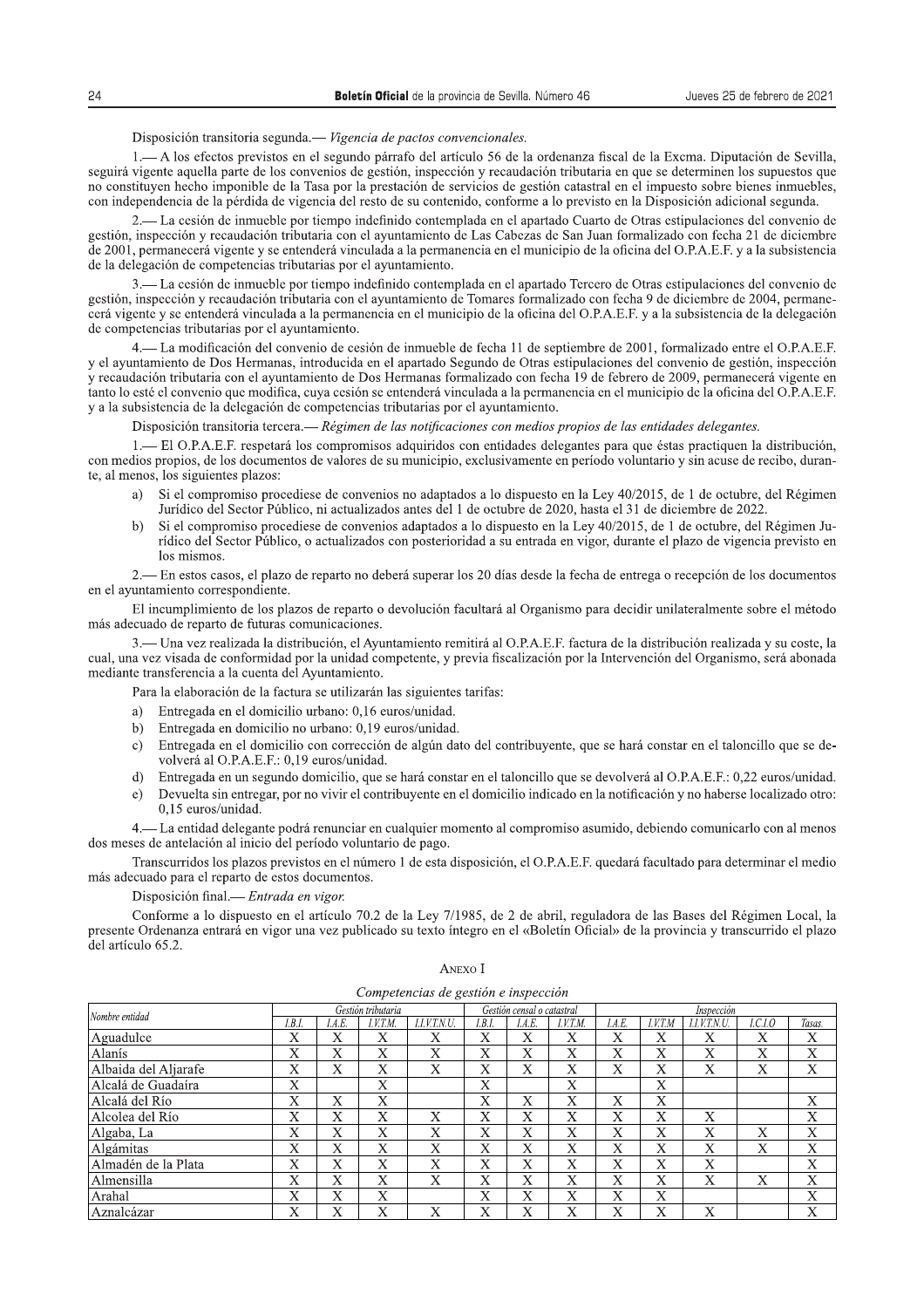| 25<br><b>Boletín Oficial</b> de la provincia de Sevilla. Número 46<br>Gestión tributaria<br>Gestión censal o catastral<br>Inspección<br>Nombre entidad<br>I.I.V.T.N.U.<br>I.V.T.M<br>I.B.I.<br>I.B.I.<br>I.A.E.<br>I.V.T.M.<br>I.A.E.<br><i>I.I.V.T.N.U.</i><br>I.C.I.O<br>I.A.E.<br>I.V.T.M.<br>Tasas.<br>Aznalcóllar<br>X<br>X<br>X<br>X<br>X<br>X<br>X<br>X<br>X<br>X<br>Χ<br>$\overline{X}$<br>$\overline{X}$<br>$\overline{X}$<br>$\overline{\mathbf{X}}$<br>$\overline{\mathrm{X}}$<br>$\overline{X}$<br>$\overline{\text{X}}$<br>$\overline{X}$<br>$\mathbf X$<br>$\bar{X}$<br>Badolatosa<br>$\overline{\mathrm{x}}$<br>$\overline{\text{X}}$<br>$\overline{\mathbf{X}}$<br>$\overline{\mathrm{x}}$<br>$\overline{\mathbf{X}}$<br>$\mathbf X$<br>X<br>$\overline{\mathbf{X}}$<br>$\overline{\mathrm{X}}$<br>$\boldsymbol{\mathrm{X}}$<br>$\mathbf X$<br>Benacazón<br>$\overline{X}$<br>$\overline{\mathbf{X}}$<br>$\overline{X}$<br>$\overline{X}$<br>$\overline{\mathbf{X}}$<br>Bollullos de la Mitación<br>$\mathbf X$<br>X<br>$\mathbf X$<br>X<br>X<br>$\overline{\mathbf{X}}$<br>$\overline{X}$<br>$\mathbf X$<br>$\bar{X}$<br>$\boldsymbol{\mathrm{X}}$<br>X<br>$\boldsymbol{\mathrm{X}}$<br>$\boldsymbol{\mathrm{X}}$<br>$\mathbf X$<br><b>Bormujos</b><br>$\overline{\mathrm{x}}$<br>$\overline{\mathbf{X}}$<br>$\overline{\mathrm{X}}$<br>$\overline{\mathrm{X}}$<br>$\overline{\mathbf{X}}$<br>$\overline{\mathrm{X}}$<br>$\overline{X}$<br>$\overline{\mathbf{X}}$<br>$\overline{\mathbf{X}}$<br>$\mathbf X$<br><b>Brenes</b><br>$\overline{X}$<br>$\overline{X}$<br>$\overline{X}$<br>$\overline{\mathbf{X}}$<br>$\overline{X}$<br>$\overline{X}$<br>$\overline{\mathbf{X}}$<br>$\overline{X}$<br>$\boldsymbol{\mathrm{X}}$<br>$\mathbf X$<br>$\mathbf X$<br><b>Burguillos</b><br>$\overline{\mathbf{X}}$<br>$\overline{\text{X}}$<br>$\overline{\text{X}}$<br>$\overline{\text{X}}$<br>$\overline{\text{X}}$<br>Las Cabezas de San Juan<br>$\mathbf X$<br>$\mathbf X$<br>$\mathbf X$<br>$\mathbf X$<br>$\mathbf X$<br>$\mathbf X$<br>$\mathbf X$<br>X<br>$\mathbf X$<br>$\mathbf X$<br>Camas<br>X<br>$\overline{\text{X}}$<br>$\overline{\mathrm{X}}$<br>$\overline{\text{X}}$<br>$\overline{\text{X}}$<br>$\overline{\text{X}}$<br>$\overline{\mathrm{X}}$<br>$\overline{\mathbf{X}}$<br>$\overline{\text{X}}$<br>La Campana<br>$\overline{X}$<br>$\overline{\mathbf{X}}$<br>$\overline{\mathbf{X}}$<br>$\overline{\mathbf{X}}$<br>$\overline{X}$<br>$\overline{\mathbf{X}}$<br>Cantillana<br>$\mathbf X$<br>$\mathbf X$<br>$\mathbf X$<br>X<br>X<br>$\overline{X}$<br>$\overline{\text{X}}$<br>$\overline{X}$<br>$\overline{X}$<br>$\overline{X}$<br>$\overline{X}$<br>$\overline{\text{X}}$<br>$\mathbf X$<br>$\mathbf X$<br>Carmona<br>$\overline{\mathbf{X}}$<br>$\overline{\mathbf{X}}$<br>$\overline{\mathrm{X}}$<br>$\overline{\text{X}}$<br>$\overline{\mathrm{X}}$<br>$\overline{\mathrm{X}}$<br>$\overline{\mathrm{X}}$<br>$\overline{\text{X}}$<br>$\mathbf X$<br>X<br>$\mathbf{X}$<br>Carrión de los Céspedes<br>$\overline{\mathbf{X}}$<br>$\overline{\mathrm{x}}$<br>$\overline{X}$<br>$\overline{\mathbf{X}}$<br>$\overline{\text{X}}$<br>$\overline{\mathbf{X}}$<br>$\overline{X}$<br>$\overline{\mathbf{X}}$<br>$\overline{X}$<br>Casariche<br>$\overline{\mathrm{X}}$<br>$\overline{\text{X}}$<br>Castilblanco de los Arroyos<br>$\mathbf X$<br>$\mathbf X$<br>$\mathbf X$<br>$\bar{X}$<br>$\mathbf X$<br>$\mathbf X$<br>$\mathbf X$<br>$\mathbf X$<br>$\mathbf X$<br>$\overline{\mathbf{X}}$<br>$\overline{\mathbf{X}}$<br>$\overline{\mathbf{X}}$<br>$\overline{\mathbf{X}}$<br>$\overline{\mathrm{X}}$<br>$\overline{\mathbf{X}}$<br>$\overline{\mathbf{X}}$<br>$\overline{\mathbf{X}}$<br>$\overline{\text{X}}$<br>$\overline{\mathbf{X}}$<br>$\overline{\mathbf{X}}$<br>$\mathbf X$<br>Castilleja de Guzmán<br>$\overline{X}$<br>$\overline{\mathbf{X}}$<br>$\overline{\mathbf{X}}$<br>$\overline{X}$<br>$\overline{\mathrm{X}}$<br>$\overline{\mathbf{X}}$<br>$\overline{\mathrm{X}}$<br>$\overline{\mathbf{X}}$<br>$\overline{\mathrm{X}}$<br>$\overline{\text{X}}$<br>$\overline{\mathbf{X}}$<br>Castilleja de la Cuesta<br>$\overline{\mathbf{X}}$<br>$\overline{X}$<br>$\overline{\mathbf{X}}$<br>$\overline{\mathbf{X}}$<br>$\overline{\text{X}}$<br>$\overline{\mathbf{X}}$<br>$\overline{\text{X}}$<br>$\overline{\mathbf{X}}$<br>$\overline{\text{X}}$<br>X<br>$\mathbf X$<br>$\mathbf X$<br>Castilleja del Campo<br>$\overline{X}$<br>$\overline{\mathbf{X}}$<br>$\overline{\mathbf{X}}$<br>$\overline{\text{X}}$<br>$\overline{\mathbf{X}}$<br>$\overline{\mathbf{X}}$<br>Castillo de las Guardas, El<br>X<br>$\mathbf X$<br>X<br>$\mathbf X$<br>$\mathbf X$<br>$\overline{\mathbf{X}}$<br>$\overline{X}$<br>$\overline{X}$<br>$\overline{\text{X}}$<br>$\overline{\mathrm{X}}$<br>$\overline{\text{X}}$<br>$\overline{\mathrm{X}}$<br>$\overline{\text{X}}$<br>$\overline{X}$<br>$\overline{\mathbf{X}}$<br>$\mathbf X$<br>Cazalla de la Sierra<br>$\overline{\mathrm{x}}$<br>$\overline{\mathrm{x}}$<br>$\overline{\mathbf{X}}$<br>$\overline{\mathrm{x}}$<br>$\overline{\mathrm{X}}$<br>$\overline{\mathrm{x}}$<br>$\overline{\mathrm{x}}$<br>$\overline{\mathrm{x}}$<br>$\overline{\text{X}}$<br>$\overline{\mathrm{X}}$<br>$\overline{\text{X}}$<br>Constantina<br>$\overline{\mathbf{X}}$<br>$\overline{\text{X}}$<br>$\overline{\mathbf{X}}$<br>$\overline{X}$<br>$\overline{\mathbf{X}}$<br>$\mathbf X$<br>$\overline{X}$<br>$\overline{X}$<br>$\overline{X}$<br>$\overline{X}$<br>Coria del Río<br>$\overline{\text{X}}$<br>$\overline{\mathrm{X}}$<br>$\overline{\text{X}}$<br>$\overline{\text{X}}$<br>$\overline{\text{X}}$<br>$\boldsymbol{\mathrm{X}}$<br>$\mathbf X$<br>$\overline{X}$<br>$\mathbf X$<br>$\mathbf X$<br>$\mathbf X$<br>Coripe<br>$\overline{X}$<br>$\overline{\mathbf{X}}$<br>$\overline{\mathbf{X}}$<br>$\overline{\mathrm{X}}$<br>$\overline{\mathbf{X}}$<br>$\overline{X}$<br>$\overline{\mathbf{X}}$<br>$\mathbf X$<br>$\overline{\mathbf{X}}$<br>El Coronil<br>$\mathbf X$<br>$\overline{X}$<br>$\overline{X}$<br>$\overline{X}$<br>$\overline{\mathbf{X}}$<br>$\overline{X}$<br>$\overline{\text{X}}$<br>$\overline{X}$<br>$\mathbf X$<br>$\overline{X}$<br>$\mathbf X$<br>$\mathbf X$<br>Los Corrales<br>$\mathbf X$<br>$\mathbf X$<br>$\boldsymbol{\mathrm{X}}$<br>$\mathbf X$<br>$\mathbf X$<br>Dos Hermanas<br>$\overline{\mathbf{X}}$<br>$\overline{\mathbf{X}}$<br>$\overline{\mathbf{X}}$<br>Écija<br>$\overline{\mathrm{X}}$<br>$\overline{\text{X}}$<br>$\overline{\mathrm{x}}$<br>$\bar{X}$<br>$\boldsymbol{\mathrm{X}}$<br>$\mathbf X$<br>$\mathbf X$<br>$\mathbf X$<br>$\mathbf X$<br>$\mathbf X$<br>Espartinas<br>$\overline{X}$<br>$\overline{\mathbf{X}}$<br>$\mathbf X$<br>X<br>$\mathbf X$<br>X<br>$\mathbf X$<br>$\mathbf X$<br>Estepa<br>$\mathbf X$<br>$\mathbf X$<br>$\boldsymbol{\mathrm{X}}$<br>$\bar{X}$<br>$\mathbf X$<br>$\bar{X}$<br>$\mathbf X$<br>Fuentes de Andalucía<br>$\mathbf X$<br>Х<br>$\overline{\mathbf{X}}$<br>$\overline{\text{X}}$<br>$\overline{\text{X}}$<br>$\boldsymbol{\mathrm{X}}$<br>$\boldsymbol{\mathrm{X}}$<br>$\boldsymbol{\mathrm{X}}$<br>$\boldsymbol{\mathrm{X}}$<br>$\mathbf X$<br>$\mathbf X$<br>El Garrobo<br>$\mathbf X$<br>X<br>$\overline{\mathrm{X}}$<br>$\overline{\mathrm{x}}$<br>$\overline{\text{X}}$<br>$\overline{\mathrm{X}}$<br>$\overline{\mathrm{X}}$<br>$\overline{\mathrm{X}}$<br>$\overline{\mathrm{X}}$<br>$\overline{X}$<br>$\overline{\mathbf{X}}$<br>$\mathbf X$<br>Gelves<br>$\mathbf X$<br>$\mathbf X$<br>$\mathbf X$<br>X<br>Gerena<br>X<br>X<br>X<br>X<br>X<br>X<br>Х<br>$\overline{\mathbf{X}}$<br>$\overline{\mathbf{X}}$<br>$\overline{\mathbf{X}}$<br>$\overline{\mathbf{X}}$<br>$\overline{\mathrm{X}}$<br>$\overline{X}$<br>$\overline{X}$<br>$\overline{\mathbf{X}}$<br>$\overline{X}$<br>$\overline{X}$<br>Gilena<br>$\mathbf X$<br>$\mathbf X$<br>$\overline{X}$<br>$\overline{X}$<br>$\overline{X}$<br>$\bar{X}$<br>$\mathbf X$<br>$\mathbf X$<br>$\bar{X}$<br>$\mathbf X$<br>$\overline{X}$<br>$\mathbf X$<br>$\mathbf X$<br>$\mathbf X$<br>Gines<br>$\overline{\mathbf{X}}$<br>$\overline{\mathbf{X}}$<br>$\overline{\mathbf{X}}$<br>$\overline{\mathbf{X}}$<br>$\overline{\mathbf{X}}$<br>$\overline{\mathbf{X}}$<br>$\overline{\mathbf{X}}$<br>$\overline{\mathbf{X}}$<br>$\overline{X}$<br>$\overline{\mathbf{X}}$<br>$\overline{\mathbf{X}}$<br>$\overline{\mathbf{X}}$<br>Guadalcanal<br>$\overline{X}$<br>$\overline{\mathbf{X}}$<br>$\overline{\mathbf{X}}$<br>$\overline{\mathbf{X}}$<br>$\overline{\mathbf{X}}$<br>$\overline{\mathbf{X}}$<br>$\overline{\mathbf{X}}$<br>$\overline{\mathbf{X}}$<br>$\overline{\mathbf{X}}$<br>$\overline{\mathbf{X}}$<br>$\overline{\textbf{X}}$<br>Guillena<br>X<br>$\overline{X}$<br>$\overline{\mathbf{X}}$<br>$\mathbf X$<br>$\mathbf X$<br>$\mathbf X$<br>$\boldsymbol{\mathrm{X}}$<br>$\mathbf X$<br>$\mathbf X$<br>$\mathbf X$<br>$\mathbf X$<br>$\mathbf X$<br>Herrera<br>$\overline{\mathrm{x}}$<br>$\overline{\mathbf{X}}$<br>$\overline{\mathrm{x}}$<br>$\overline{\mathrm{X}}$<br>$\overline{\text{X}}$<br>$\overline{\mathrm{X}}$<br>$\overline{\mathbf{X}}$<br>$\overline{X}$<br>$\overline{\mathbf{X}}$<br>$\overline{\mathbf{X}}$<br>$\overline{\mathbf{X}}$<br>Huévar del Aljarafe<br>$\mathbf X$<br>$\overline{\mathbf{X}}$<br>$\overline{X}$<br>$\overline{X}$<br>$\overline{\mathbf{X}}$<br>$\overline{\mathbf{X}}$<br>$\overline{X}$<br>$\overline{\mathbf{X}}$<br>$\overline{X}$<br>$\overline{\mathbf{X}}$<br>$\overline{\mathbf{X}}$<br>$\overline{\mathbf{X}}$<br>$\mathbf X$<br>Lantejuela<br>$\overline{X}$<br>$\overline{\mathbf{X}}$<br>$\overline{\textbf{X}}$<br>$\overline{X}$<br>$\overline{X}$<br>Lebrija<br>$\mathbf X$<br>$\mathbf X$<br>$\mathbf X$<br>$\mathbf X$<br>$\mathbf X$<br>$\overline{X}$<br>$\overline{\mathrm{x}}$<br>$\overline{\mathbf{X}}$<br>$\overline{\mathbf{X}}$<br>$\overline{\mathrm{X}}$<br>$\overline{\mathbf{X}}$<br>$\overline{X}$<br>$\overline{\mathbf{X}}$<br>$\overline{\mathbf{X}}$<br>$\overline{\mathbf{X}}$<br>$\overline{\mathbf{X}}$<br>$\overline{\mathbf{X}}$<br>Lora de Estepa<br>$\overline{\mathbf{X}}$<br>$\overline{\mathbf{X}}$<br>$\overline{\mathbf{X}}$<br>$\overline{\mathbf{X}}$<br>$\overline{\mathbf{X}}$<br>$\overline{\mathbf{X}}$<br>$\overline{X}$<br>$\overline{\mathrm{X}}$<br>$\overline{\mathbf{X}}$<br>$\overline{X}$<br>$\overline{\mathbf{X}}$<br>Lora del Río<br>$\overline{X}$<br>$\overline{\mathbf{X}}$<br>$\overline{\mathbf{X}}$<br>$\overline{\mathbf{X}}$<br>Luisiana, La<br>$\mathbf X$<br>$\mathbf X$<br>$\mathbf X$<br>$\mathbf X$<br>$\overline{\mathbf{X}}$<br>$\overline{X}$<br>$\mathbf X$<br>$\mathbf X$<br>$\overline{X}$<br>$\mathbf X$<br>$\overline{\text{X}}$<br>$\overline{X}$<br>$\mathbf X$<br>Madroño, El<br>$\mathbf X$<br>$\overline{\mathbf{X}}$<br>$\overline{\mathbf{X}}$<br>$\overline{\mathbf{X}}$<br>$\overline{\mathbf{X}}$<br>$\overline{\mathbf{X}}$<br>$\overline{\mathbf{X}}$<br>$\overline{\mathbf{X}}$<br>$\overline{\mathbf{X}}$<br>Mairena del Alcor<br>$\overline{\mathrm{X}}$<br>$\overline{\mathrm{x}}$<br>$\overline{X}$<br>$\overline{\mathbf{X}}$<br>$\overline{X}$<br>$\overline{\mathbf{X}}$<br>$\overline{X}$<br>$\overline{\mathbf{X}}$<br>$\overline{\mathbf{X}}$<br>$\boldsymbol{\mathrm{X}}$<br>$\overline{X}$<br>$\overline{X}$<br>$\overline{\mathbf{X}}$<br>$\mathbf X$<br>$\mathbf X$<br>$\mathbf X$<br>$\mathbf X$<br>$\mathbf X$<br>$\mathbf X$<br>$\mathbf X$<br>Marinaleda<br>$\overline{\mathbf{X}}$<br>$\overline{\mathbf{X}}$<br>$\overline{\mathbf{X}}$<br>$\mathbf X$<br>$\mathbf X$<br>$\mathbf X$<br>$\mathbf X$<br>$\mathbf X$<br>$\mathbf X$<br>$\mathbf X$<br>Martín de la Jara<br>$\overline{X}$<br>$\overline{\mathbf{X}}$<br>$\overline{\mathbf{X}}$<br>$\overline{\mathbf{X}}$<br>$\overline{\mathbf{X}}$<br>$\overline{X}$<br>$\mathbf X$<br>Los Molares<br>$\mathbf X$<br>X<br>$\overline{\mathbf{X}}$<br>$\overline{\mathbf{X}}$<br>$\overline{X}$<br>$\overline{\mathbf{X}}$<br>$\overline{\mathbf{X}}$<br>Montellano<br>$\mathbf X$<br>$\mathbf X$<br>$\mathbf X$<br>$\mathbf X$<br>$\mathbf X$<br>Morón de la Frontera<br>$\mathbf X$<br>$\mathbf X$<br>$\mathbf X$<br>$\mathbf X$<br>X<br>$\mathbf X$<br>$\overline{\textbf{X}}$<br>$\overline{\mathbf{X}}$<br>$\overline{\mathbf{X}}$<br>$\mathbf X$<br>$\mathbf X$<br>$\mathbf X$<br>$\mathbf X$<br>$\mathbf X$<br>Navas de la Concepción, Las<br>$\mathbf X$<br>$\mathbf X$<br>$\mathbf X$<br>$\overline{\mathbf{X}}$<br>$\overline{\mathbf{X}}$<br>$\overline{\mathbf{X}}$<br>$\overline{\mathrm{X}}$<br>$\overline{\text{X}}$<br>$\overline{\mathbf{X}}$<br>$\overline{\mathbf{X}}$<br>$\overline{X}$<br>$\overline{\mathbf{X}}$<br>$\overline{\mathrm{X}}$<br>Olivares<br>$\boldsymbol{\mathrm{X}}$<br>$\mathbf X$<br>$\mathbf X$<br>$\mathbf X$<br>$\mathbf X$<br>$\overline{\mathbf{X}}$<br>$\mathbf X$<br>$\mathbf X$<br>$\mathbf X$<br>$\mathbf X$<br>Osuna<br>$\overline{X}$<br>$\overline{\mathbf{X}}$<br>$\overline{X}$<br>$\overline{X}$<br>Los Palacios y Villafranca<br>$\mathbf X$<br>$\mathbf X$<br>$\mathbf X$<br>$\mathbf X$<br>$\mathbf X$<br>$\mathbf X$<br>$\overline{\mathrm{x}}$<br>$\overline{\mathrm{X}}$<br>$\overline{\mathbf{X}}$<br>$\overline{\mathbf{X}}$<br>$\overline{\mathrm{x}}$<br>$\overline{\mathrm{X}}$<br>$\overline{\mathrm{X}}$<br>$\overline{\mathbf{X}}$<br>$\overline{X}$<br>$\overline{\mathbf{X}}$<br>Palomares del Río<br>$\mathbf X$<br>X<br>$\overline{\textbf{X}}$<br>$\overline{X}$<br>$\overline{X}$<br>$\overline{\textbf{X}}$<br>$\overline{\mathbf{X}}$<br>$\overline{\mathbf{X}}$<br>X<br>$\mathbf X$<br>$\mathbf X$<br>$\mathbf X$<br>Paradas<br>$\overline{X}$<br>$\overline{\mathbf{X}}$<br>$\overline{\mathbf{X}}$<br>$\overline{\mathbf{X}}$<br>Pedrera<br>$\mathbf X$<br>$\mathbf X$<br>$\mathbf X$<br>$\mathbf X$<br>$\mathbf X$<br>$\mathbf X$<br>X<br>$\mathbf X$<br>$\overline{X}$<br>$\overline{\mathbf{X}}$<br>$\overline{\mathbf{X}}$<br>$\overline{\mathbf{X}}$<br>$\overline{\mathbf{X}}$<br>$\overline{\mathbf{X}}$<br>$\overline{\mathbf{X}}$<br>$\overline{\mathbf{X}}$<br>$\mathbf X$<br>El Pedroso<br>$\mathbf X$<br>$\mathbf X$<br>$\overline{\mathrm{X}}$<br>$\overline{\mathrm{X}}$<br>$\overline{\mathbf{X}}$<br>$\overline{\text{X}}$<br>$\overline{\mathrm{x}}$<br>$\overline{\text{X}}$<br>$\overline{\text{X}}$<br>$\overline{\mathbf{X}}$<br>$\overline{\mathbf{X}}$<br>$\overline{X}$<br>Peñaflor<br>$\overline{\mathbf{X}}$<br>$\overline{\mathbf{X}}$<br>$\overline{\mathbf{X}}$<br>$\overline{X}$<br>$\overline{\mathbf{X}}$<br>$\overline{\mathbf{X}}$<br>$\overline{\mathbf{X}}$<br>$\overline{\mathbf{X}}$<br>$\overline{\mathbf{X}}$<br>$\overline{\mathbf{X}}$<br>Pilas<br>$\mathbf X$<br>$\mathbf X$<br>$\overline{X}$<br>$\overline{\mathrm{X}}$<br>$\overline{\text{X}}$<br>$\overline{\text{X}}$<br>$\overline{X}$<br>$\mathbf X$<br>$\overline{X}$<br>$\bar{X}$<br>$\bar{X}$<br>$\mathbf X$<br>$\mathbf X$<br>$\mathbf X$<br>Pruna<br>$\overline{\mathbf{X}}$<br>$\overline{\mathrm{X}}$<br>$\overline{X}$<br>$\overline{\mathbf{X}}$<br>$\overline{\mathbf{X}}$<br>$\overline{\mathbf{X}}$<br>$\overline{\mathbf{X}}$<br>$\overline{\mathbf{X}}$<br>$\overline{X}$<br>Puebla de Cazalla, La<br>$\overline{\mathrm{X}}$<br>$\overline{X}$<br>$\overline{\mathbf{X}}$<br>$\overline{\mathbf{X}}$<br>$\overline{\mathbf{X}}$<br>$\mathbf X$<br>$\overline{\mathbf{X}}$<br>$\overline{\mathbf{X}}$<br>$\overline{\mathbf{X}}$<br>$\overline{\mathbf{X}}$<br>$\mathbf X$<br>Puebla de los Infantes, La<br>$\overline{X}$<br>$\mathbf X$<br>$\mathbf X$<br>$\mathbf X$<br>$\mathbf X$<br>$\mathbf X$<br>$\mathbf X$<br>$\mathbf X$<br>$\mathbf X$ |                              |  |  |  |  |  |  |
|-------------------------------------------------------------------------------------------------------------------------------------------------------------------------------------------------------------------------------------------------------------------------------------------------------------------------------------------------------------------------------------------------------------------------------------------------------------------------------------------------------------------------------------------------------------------------------------------------------------------------------------------------------------------------------------------------------------------------------------------------------------------------------------------------------------------------------------------------------------------------------------------------------------------------------------------------------------------------------------------------------------------------------------------------------------------------------------------------------------------------------------------------------------------------------------------------------------------------------------------------------------------------------------------------------------------------------------------------------------------------------------------------------------------------------------------------------------------------------------------------------------------------------------------------------------------------------------------------------------------------------------------------------------------------------------------------------------------------------------------------------------------------------------------------------------------------------------------------------------------------------------------------------------------------------------------------------------------------------------------------------------------------------------------------------------------------------------------------------------------------------------------------------------------------------------------------------------------------------------------------------------------------------------------------------------------------------------------------------------------------------------------------------------------------------------------------------------------------------------------------------------------------------------------------------------------------------------------------------------------------------------------------------------------------------------------------------------------------------------------------------------------------------------------------------------------------------------------------------------------------------------------------------------------------------------------------------------------------------------------------------------------------------------------------------------------------------------------------------------------------------------------------------------------------------------------------------------------------------------------------------------------------------------------------------------------------------------------------------------------------------------------------------------------------------------------------------------------------------------------------------------------------------------------------------------------------------------------------------------------------------------------------------------------------------------------------------------------------------------------------------------------------------------------------------------------------------------------------------------------------------------------------------------------------------------------------------------------------------------------------------------------------------------------------------------------------------------------------------------------------------------------------------------------------------------------------------------------------------------------------------------------------------------------------------------------------------------------------------------------------------------------------------------------------------------------------------------------------------------------------------------------------------------------------------------------------------------------------------------------------------------------------------------------------------------------------------------------------------------------------------------------------------------------------------------------------------------------------------------------------------------------------------------------------------------------------------------------------------------------------------------------------------------------------------------------------------------------------------------------------------------------------------------------------------------------------------------------------------------------------------------------------------------------------------------------------------------------------------------------------------------------------------------------------------------------------------------------------------------------------------------------------------------------------------------------------------------------------------------------------------------------------------------------------------------------------------------------------------------------------------------------------------------------------------------------------------------------------------------------------------------------------------------------------------------------------------------------------------------------------------------------------------------------------------------------------------------------------------------------------------------------------------------------------------------------------------------------------------------------------------------------------------------------------------------------------------------------------------------------------------------------------------------------------------------------------------------------------------------------------------------------------------------------------------------------------------------------------------------------------------------------------------------------------------------------------------------------------------------------------------------------------------------------------------------------------------------------------------------------------------------------------------------------------------------------------------------------------------------------------------------------------------------------------------------------------------------------------------------------------------------------------------------------------------------------------------------------------------------------------------------------------------------------------------------------------------------------------------------------------------------------------------------------------------------------------------------------------------------------------------------------------------------------------------------------------------------------------------------------------------------------------------------------------------------------------------------------------------------------------------------------------------------------------------------------------------------------------------------------------------------------------------------------------------------------------------------------------------------------------------------------------------------------------------------------------------------------------------------------------------------------------------------------------------------------------------------------------------------------------------------------------------------------------------------------------------------------------------------------------------------------------------------------------------------------------------------------------------------------------------------------------------------------------------------------------------------------------------------------------------------------------------------------------------------------------------------------------------------------------------------------------------------------------------------------------------------------------------------------------------------------------------------------------------------------------------------------------------------------------------------------------------------------------------------------------------------------------------------------------------------------------------------------------------------------------------------------------------------------------------------------------------------------------------------------------------------------------------------------------------------------------------------------------------------------------------------------------------------------------------------------------------------------------------------------------------------------------------------------------------------------------------------------------------------------------------------------------------------------------------------------------------------------------------------------------------------------------------------------------------------------------------------------------------------------------------------------------------------------------------------------------------------------------------------------------------------------------------------------------------------------------------------------------------------------------------------------------------------------------------------------------------------------------------------------------------------------------------------------------------------------------------------------------------------------------------------------------------------------------------------------------------------------------------------------------------------------------------------------------------------------------------------------------------------------------------------------------------------------------------------------------------------------------------------------------------------------------------------------------------------------------------------------------------------------------------------------------------------------------------------------------------------------------------------------------------------------------------------------------------------------------------------------------------------------------------------------------------------------------------------------------------------------------------------------------------------------------------------------------------------------------------------------------------------------------------------------------------------------------------------------------------------------------------------------------------------------------------------------------------------------------------------------------------------------------------------------------------------------------------------------------------------------------------------------------------------------------------------------------------------------------------------------------------------------------------------------------------------------------------------------------------------------------------------------------------------------------------------------------------------------------------------------------------------------------------------------------------------------------------------------------------------------------------------------------------------------------------------------------------------------------------------------------------------------------------------------------------------------------------------------------------------------------------------------------------------------------------------------------------------------------------------------------------------------------------------------------------------------------------------------------------------------------------------------------------------------------------------------------------------------------------------------------------------------------------------------------------------------------------------------------------------------------------------------------------------------------------------------------------------------------------------------------------------------------------------------------------------------------------------------------------------------------------------------------------------------------------------------------------------------------------------------------------------------------------------------------------------------------------------------------------------------------------------------------------------------------------------------------------------------------------------------------------------------------------------------------------------------------------------------------------------------------------------------------------------------------------------------------------------------------------------------------------------------------------------------------------------------------------------------------------------------------------------------------------------------------------------------------------------------------------------------------------------------------------------------------------------------------------------------------------------------------------------------------------------------------------------------------------------------------------------------------------------------------------------------------------------------------------------------------------------------------------------------------------------------------------------------------------------------------------------------------------------------------------------------------------------------------------------------------------------------------------------------------------------------------------------------------------------------------------------------------------------------------------------------------------------------------------------------------------------------------------------------------------------------------------------------------------------------------------------------------------------------------------------------------------------------------------------------------------------------------------------------------------------------------------------------------------------------------------------------------------------------------------------------------------------------------------------------------------------------------------------------------------------------------------------------------------------------------------------------------------------------------------------------------------------------------------------------------------------------------------------------------------|------------------------------|--|--|--|--|--|--|
|                                                                                                                                                                                                                                                                                                                                                                                                                                                                                                                                                                                                                                                                                                                                                                                                                                                                                                                                                                                                                                                                                                                                                                                                                                                                                                                                                                                                                                                                                                                                                                                                                                                                                                                                                                                                                                                                                                                                                                                                                                                                                                                                                                                                                                                                                                                                                                                                                                                                                                                                                                                                                                                                                                                                                                                                                                                                                                                                                                                                                                                                                                                                                                                                                                                                                                                                                                                                                                                                                                                                                                                                                                                                                                                                                                                                                                                                                                                                                                                                                                                                                                                                                                                                                                                                                                                                                                                                                                                                                                                                                                                                                                                                                                                                                                                                                                                                                                                                                                                                                                                                                                                                                                                                                                                                                                                                                                                                                                                                                                                                                                                                                                                                                                                                                                                                                                                                                                                                                                                                                                                                                                                                                                                                                                                                                                                                                                                                                                                                                                                                                                                                                                                                                                                                                                                                                                                                                                                                                                                                                                                                                                                                                                                                                                                                                                                                                                                                                                                                                                                                                                                                                                                                                                                                                                                                                                                                                                                                                                                                                                                                                                                                                                                                                                                                                                                                                                                                                                                                                                                                                                                                                                                                                                                                                                                                                                                                                                                                                                                                                                                                                                                                                                                                                                                                                                                                                                                                                                                                                                                                                                                                                                                                                                                                                                                                                                                                                                                                                                                                                                                                                                                                                                                                                                                                                                                                                                                                                                                                                                                                                                                                                                                                                                                                                                                                                                                                                                                                                                                                                                                                                                                                                                                                                                                                                                                                                                                                                                                                                                                                                                                                                                                                                                                                                                                                                                                                                                                                                                                                                                                                                                                                                                                                                                                                                                                                                                                                                                                                                                                                                                                                                                                                                                                                                                                                                                                                                                                                                                                                                                                                                                                                                                                                                                                                                                                                                                                                                                                                                                                                                                                                                                                                                                                                                                                                                                                                                                                                                                                                                                                                                                                                                                                                                                                                                                                                                                                                                                                                                                                                                                                                                                                                                                                                                                                                                                                                                                                                                                                                                                                                                                                                                                                                                                                                                                                                                                                                                                                                                                                                                                                                                                                                                                                                                                                                                               |                              |  |  |  |  |  |  |
|                                                                                                                                                                                                                                                                                                                                                                                                                                                                                                                                                                                                                                                                                                                                                                                                                                                                                                                                                                                                                                                                                                                                                                                                                                                                                                                                                                                                                                                                                                                                                                                                                                                                                                                                                                                                                                                                                                                                                                                                                                                                                                                                                                                                                                                                                                                                                                                                                                                                                                                                                                                                                                                                                                                                                                                                                                                                                                                                                                                                                                                                                                                                                                                                                                                                                                                                                                                                                                                                                                                                                                                                                                                                                                                                                                                                                                                                                                                                                                                                                                                                                                                                                                                                                                                                                                                                                                                                                                                                                                                                                                                                                                                                                                                                                                                                                                                                                                                                                                                                                                                                                                                                                                                                                                                                                                                                                                                                                                                                                                                                                                                                                                                                                                                                                                                                                                                                                                                                                                                                                                                                                                                                                                                                                                                                                                                                                                                                                                                                                                                                                                                                                                                                                                                                                                                                                                                                                                                                                                                                                                                                                                                                                                                                                                                                                                                                                                                                                                                                                                                                                                                                                                                                                                                                                                                                                                                                                                                                                                                                                                                                                                                                                                                                                                                                                                                                                                                                                                                                                                                                                                                                                                                                                                                                                                                                                                                                                                                                                                                                                                                                                                                                                                                                                                                                                                                                                                                                                                                                                                                                                                                                                                                                                                                                                                                                                                                                                                                                                                                                                                                                                                                                                                                                                                                                                                                                                                                                                                                                                                                                                                                                                                                                                                                                                                                                                                                                                                                                                                                                                                                                                                                                                                                                                                                                                                                                                                                                                                                                                                                                                                                                                                                                                                                                                                                                                                                                                                                                                                                                                                                                                                                                                                                                                                                                                                                                                                                                                                                                                                                                                                                                                                                                                                                                                                                                                                                                                                                                                                                                                                                                                                                                                                                                                                                                                                                                                                                                                                                                                                                                                                                                                                                                                                                                                                                                                                                                                                                                                                                                                                                                                                                                                                                                                                                                                                                                                                                                                                                                                                                                                                                                                                                                                                                                                                                                                                                                                                                                                                                                                                                                                                                                                                                                                                                                                                                                                                                                                                                                                                                                                                                                                                                                                                                                                                                                                               | Jueves 25 de febrero de 2021 |  |  |  |  |  |  |
|                                                                                                                                                                                                                                                                                                                                                                                                                                                                                                                                                                                                                                                                                                                                                                                                                                                                                                                                                                                                                                                                                                                                                                                                                                                                                                                                                                                                                                                                                                                                                                                                                                                                                                                                                                                                                                                                                                                                                                                                                                                                                                                                                                                                                                                                                                                                                                                                                                                                                                                                                                                                                                                                                                                                                                                                                                                                                                                                                                                                                                                                                                                                                                                                                                                                                                                                                                                                                                                                                                                                                                                                                                                                                                                                                                                                                                                                                                                                                                                                                                                                                                                                                                                                                                                                                                                                                                                                                                                                                                                                                                                                                                                                                                                                                                                                                                                                                                                                                                                                                                                                                                                                                                                                                                                                                                                                                                                                                                                                                                                                                                                                                                                                                                                                                                                                                                                                                                                                                                                                                                                                                                                                                                                                                                                                                                                                                                                                                                                                                                                                                                                                                                                                                                                                                                                                                                                                                                                                                                                                                                                                                                                                                                                                                                                                                                                                                                                                                                                                                                                                                                                                                                                                                                                                                                                                                                                                                                                                                                                                                                                                                                                                                                                                                                                                                                                                                                                                                                                                                                                                                                                                                                                                                                                                                                                                                                                                                                                                                                                                                                                                                                                                                                                                                                                                                                                                                                                                                                                                                                                                                                                                                                                                                                                                                                                                                                                                                                                                                                                                                                                                                                                                                                                                                                                                                                                                                                                                                                                                                                                                                                                                                                                                                                                                                                                                                                                                                                                                                                                                                                                                                                                                                                                                                                                                                                                                                                                                                                                                                                                                                                                                                                                                                                                                                                                                                                                                                                                                                                                                                                                                                                                                                                                                                                                                                                                                                                                                                                                                                                                                                                                                                                                                                                                                                                                                                                                                                                                                                                                                                                                                                                                                                                                                                                                                                                                                                                                                                                                                                                                                                                                                                                                                                                                                                                                                                                                                                                                                                                                                                                                                                                                                                                                                                                                                                                                                                                                                                                                                                                                                                                                                                                                                                                                                                                                                                                                                                                                                                                                                                                                                                                                                                                                                                                                                                                                                                                                                                                                                                                                                                                                                                                                                                                                                                                                                                               |                              |  |  |  |  |  |  |
|                                                                                                                                                                                                                                                                                                                                                                                                                                                                                                                                                                                                                                                                                                                                                                                                                                                                                                                                                                                                                                                                                                                                                                                                                                                                                                                                                                                                                                                                                                                                                                                                                                                                                                                                                                                                                                                                                                                                                                                                                                                                                                                                                                                                                                                                                                                                                                                                                                                                                                                                                                                                                                                                                                                                                                                                                                                                                                                                                                                                                                                                                                                                                                                                                                                                                                                                                                                                                                                                                                                                                                                                                                                                                                                                                                                                                                                                                                                                                                                                                                                                                                                                                                                                                                                                                                                                                                                                                                                                                                                                                                                                                                                                                                                                                                                                                                                                                                                                                                                                                                                                                                                                                                                                                                                                                                                                                                                                                                                                                                                                                                                                                                                                                                                                                                                                                                                                                                                                                                                                                                                                                                                                                                                                                                                                                                                                                                                                                                                                                                                                                                                                                                                                                                                                                                                                                                                                                                                                                                                                                                                                                                                                                                                                                                                                                                                                                                                                                                                                                                                                                                                                                                                                                                                                                                                                                                                                                                                                                                                                                                                                                                                                                                                                                                                                                                                                                                                                                                                                                                                                                                                                                                                                                                                                                                                                                                                                                                                                                                                                                                                                                                                                                                                                                                                                                                                                                                                                                                                                                                                                                                                                                                                                                                                                                                                                                                                                                                                                                                                                                                                                                                                                                                                                                                                                                                                                                                                                                                                                                                                                                                                                                                                                                                                                                                                                                                                                                                                                                                                                                                                                                                                                                                                                                                                                                                                                                                                                                                                                                                                                                                                                                                                                                                                                                                                                                                                                                                                                                                                                                                                                                                                                                                                                                                                                                                                                                                                                                                                                                                                                                                                                                                                                                                                                                                                                                                                                                                                                                                                                                                                                                                                                                                                                                                                                                                                                                                                                                                                                                                                                                                                                                                                                                                                                                                                                                                                                                                                                                                                                                                                                                                                                                                                                                                                                                                                                                                                                                                                                                                                                                                                                                                                                                                                                                                                                                                                                                                                                                                                                                                                                                                                                                                                                                                                                                                                                                                                                                                                                                                                                                                                                                                                                                                                                                                                                                               |                              |  |  |  |  |  |  |
|                                                                                                                                                                                                                                                                                                                                                                                                                                                                                                                                                                                                                                                                                                                                                                                                                                                                                                                                                                                                                                                                                                                                                                                                                                                                                                                                                                                                                                                                                                                                                                                                                                                                                                                                                                                                                                                                                                                                                                                                                                                                                                                                                                                                                                                                                                                                                                                                                                                                                                                                                                                                                                                                                                                                                                                                                                                                                                                                                                                                                                                                                                                                                                                                                                                                                                                                                                                                                                                                                                                                                                                                                                                                                                                                                                                                                                                                                                                                                                                                                                                                                                                                                                                                                                                                                                                                                                                                                                                                                                                                                                                                                                                                                                                                                                                                                                                                                                                                                                                                                                                                                                                                                                                                                                                                                                                                                                                                                                                                                                                                                                                                                                                                                                                                                                                                                                                                                                                                                                                                                                                                                                                                                                                                                                                                                                                                                                                                                                                                                                                                                                                                                                                                                                                                                                                                                                                                                                                                                                                                                                                                                                                                                                                                                                                                                                                                                                                                                                                                                                                                                                                                                                                                                                                                                                                                                                                                                                                                                                                                                                                                                                                                                                                                                                                                                                                                                                                                                                                                                                                                                                                                                                                                                                                                                                                                                                                                                                                                                                                                                                                                                                                                                                                                                                                                                                                                                                                                                                                                                                                                                                                                                                                                                                                                                                                                                                                                                                                                                                                                                                                                                                                                                                                                                                                                                                                                                                                                                                                                                                                                                                                                                                                                                                                                                                                                                                                                                                                                                                                                                                                                                                                                                                                                                                                                                                                                                                                                                                                                                                                                                                                                                                                                                                                                                                                                                                                                                                                                                                                                                                                                                                                                                                                                                                                                                                                                                                                                                                                                                                                                                                                                                                                                                                                                                                                                                                                                                                                                                                                                                                                                                                                                                                                                                                                                                                                                                                                                                                                                                                                                                                                                                                                                                                                                                                                                                                                                                                                                                                                                                                                                                                                                                                                                                                                                                                                                                                                                                                                                                                                                                                                                                                                                                                                                                                                                                                                                                                                                                                                                                                                                                                                                                                                                                                                                                                                                                                                                                                                                                                                                                                                                                                                                                                                                                                                                                               |                              |  |  |  |  |  |  |
|                                                                                                                                                                                                                                                                                                                                                                                                                                                                                                                                                                                                                                                                                                                                                                                                                                                                                                                                                                                                                                                                                                                                                                                                                                                                                                                                                                                                                                                                                                                                                                                                                                                                                                                                                                                                                                                                                                                                                                                                                                                                                                                                                                                                                                                                                                                                                                                                                                                                                                                                                                                                                                                                                                                                                                                                                                                                                                                                                                                                                                                                                                                                                                                                                                                                                                                                                                                                                                                                                                                                                                                                                                                                                                                                                                                                                                                                                                                                                                                                                                                                                                                                                                                                                                                                                                                                                                                                                                                                                                                                                                                                                                                                                                                                                                                                                                                                                                                                                                                                                                                                                                                                                                                                                                                                                                                                                                                                                                                                                                                                                                                                                                                                                                                                                                                                                                                                                                                                                                                                                                                                                                                                                                                                                                                                                                                                                                                                                                                                                                                                                                                                                                                                                                                                                                                                                                                                                                                                                                                                                                                                                                                                                                                                                                                                                                                                                                                                                                                                                                                                                                                                                                                                                                                                                                                                                                                                                                                                                                                                                                                                                                                                                                                                                                                                                                                                                                                                                                                                                                                                                                                                                                                                                                                                                                                                                                                                                                                                                                                                                                                                                                                                                                                                                                                                                                                                                                                                                                                                                                                                                                                                                                                                                                                                                                                                                                                                                                                                                                                                                                                                                                                                                                                                                                                                                                                                                                                                                                                                                                                                                                                                                                                                                                                                                                                                                                                                                                                                                                                                                                                                                                                                                                                                                                                                                                                                                                                                                                                                                                                                                                                                                                                                                                                                                                                                                                                                                                                                                                                                                                                                                                                                                                                                                                                                                                                                                                                                                                                                                                                                                                                                                                                                                                                                                                                                                                                                                                                                                                                                                                                                                                                                                                                                                                                                                                                                                                                                                                                                                                                                                                                                                                                                                                                                                                                                                                                                                                                                                                                                                                                                                                                                                                                                                                                                                                                                                                                                                                                                                                                                                                                                                                                                                                                                                                                                                                                                                                                                                                                                                                                                                                                                                                                                                                                                                                                                                                                                                                                                                                                                                                                                                                                                                                                                                                                                                               |                              |  |  |  |  |  |  |
|                                                                                                                                                                                                                                                                                                                                                                                                                                                                                                                                                                                                                                                                                                                                                                                                                                                                                                                                                                                                                                                                                                                                                                                                                                                                                                                                                                                                                                                                                                                                                                                                                                                                                                                                                                                                                                                                                                                                                                                                                                                                                                                                                                                                                                                                                                                                                                                                                                                                                                                                                                                                                                                                                                                                                                                                                                                                                                                                                                                                                                                                                                                                                                                                                                                                                                                                                                                                                                                                                                                                                                                                                                                                                                                                                                                                                                                                                                                                                                                                                                                                                                                                                                                                                                                                                                                                                                                                                                                                                                                                                                                                                                                                                                                                                                                                                                                                                                                                                                                                                                                                                                                                                                                                                                                                                                                                                                                                                                                                                                                                                                                                                                                                                                                                                                                                                                                                                                                                                                                                                                                                                                                                                                                                                                                                                                                                                                                                                                                                                                                                                                                                                                                                                                                                                                                                                                                                                                                                                                                                                                                                                                                                                                                                                                                                                                                                                                                                                                                                                                                                                                                                                                                                                                                                                                                                                                                                                                                                                                                                                                                                                                                                                                                                                                                                                                                                                                                                                                                                                                                                                                                                                                                                                                                                                                                                                                                                                                                                                                                                                                                                                                                                                                                                                                                                                                                                                                                                                                                                                                                                                                                                                                                                                                                                                                                                                                                                                                                                                                                                                                                                                                                                                                                                                                                                                                                                                                                                                                                                                                                                                                                                                                                                                                                                                                                                                                                                                                                                                                                                                                                                                                                                                                                                                                                                                                                                                                                                                                                                                                                                                                                                                                                                                                                                                                                                                                                                                                                                                                                                                                                                                                                                                                                                                                                                                                                                                                                                                                                                                                                                                                                                                                                                                                                                                                                                                                                                                                                                                                                                                                                                                                                                                                                                                                                                                                                                                                                                                                                                                                                                                                                                                                                                                                                                                                                                                                                                                                                                                                                                                                                                                                                                                                                                                                                                                                                                                                                                                                                                                                                                                                                                                                                                                                                                                                                                                                                                                                                                                                                                                                                                                                                                                                                                                                                                                                                                                                                                                                                                                                                                                                                                                                                                                                                                                                                                                               |                              |  |  |  |  |  |  |
|                                                                                                                                                                                                                                                                                                                                                                                                                                                                                                                                                                                                                                                                                                                                                                                                                                                                                                                                                                                                                                                                                                                                                                                                                                                                                                                                                                                                                                                                                                                                                                                                                                                                                                                                                                                                                                                                                                                                                                                                                                                                                                                                                                                                                                                                                                                                                                                                                                                                                                                                                                                                                                                                                                                                                                                                                                                                                                                                                                                                                                                                                                                                                                                                                                                                                                                                                                                                                                                                                                                                                                                                                                                                                                                                                                                                                                                                                                                                                                                                                                                                                                                                                                                                                                                                                                                                                                                                                                                                                                                                                                                                                                                                                                                                                                                                                                                                                                                                                                                                                                                                                                                                                                                                                                                                                                                                                                                                                                                                                                                                                                                                                                                                                                                                                                                                                                                                                                                                                                                                                                                                                                                                                                                                                                                                                                                                                                                                                                                                                                                                                                                                                                                                                                                                                                                                                                                                                                                                                                                                                                                                                                                                                                                                                                                                                                                                                                                                                                                                                                                                                                                                                                                                                                                                                                                                                                                                                                                                                                                                                                                                                                                                                                                                                                                                                                                                                                                                                                                                                                                                                                                                                                                                                                                                                                                                                                                                                                                                                                                                                                                                                                                                                                                                                                                                                                                                                                                                                                                                                                                                                                                                                                                                                                                                                                                                                                                                                                                                                                                                                                                                                                                                                                                                                                                                                                                                                                                                                                                                                                                                                                                                                                                                                                                                                                                                                                                                                                                                                                                                                                                                                                                                                                                                                                                                                                                                                                                                                                                                                                                                                                                                                                                                                                                                                                                                                                                                                                                                                                                                                                                                                                                                                                                                                                                                                                                                                                                                                                                                                                                                                                                                                                                                                                                                                                                                                                                                                                                                                                                                                                                                                                                                                                                                                                                                                                                                                                                                                                                                                                                                                                                                                                                                                                                                                                                                                                                                                                                                                                                                                                                                                                                                                                                                                                                                                                                                                                                                                                                                                                                                                                                                                                                                                                                                                                                                                                                                                                                                                                                                                                                                                                                                                                                                                                                                                                                                                                                                                                                                                                                                                                                                                                                                                                                                                                                                                               |                              |  |  |  |  |  |  |
|                                                                                                                                                                                                                                                                                                                                                                                                                                                                                                                                                                                                                                                                                                                                                                                                                                                                                                                                                                                                                                                                                                                                                                                                                                                                                                                                                                                                                                                                                                                                                                                                                                                                                                                                                                                                                                                                                                                                                                                                                                                                                                                                                                                                                                                                                                                                                                                                                                                                                                                                                                                                                                                                                                                                                                                                                                                                                                                                                                                                                                                                                                                                                                                                                                                                                                                                                                                                                                                                                                                                                                                                                                                                                                                                                                                                                                                                                                                                                                                                                                                                                                                                                                                                                                                                                                                                                                                                                                                                                                                                                                                                                                                                                                                                                                                                                                                                                                                                                                                                                                                                                                                                                                                                                                                                                                                                                                                                                                                                                                                                                                                                                                                                                                                                                                                                                                                                                                                                                                                                                                                                                                                                                                                                                                                                                                                                                                                                                                                                                                                                                                                                                                                                                                                                                                                                                                                                                                                                                                                                                                                                                                                                                                                                                                                                                                                                                                                                                                                                                                                                                                                                                                                                                                                                                                                                                                                                                                                                                                                                                                                                                                                                                                                                                                                                                                                                                                                                                                                                                                                                                                                                                                                                                                                                                                                                                                                                                                                                                                                                                                                                                                                                                                                                                                                                                                                                                                                                                                                                                                                                                                                                                                                                                                                                                                                                                                                                                                                                                                                                                                                                                                                                                                                                                                                                                                                                                                                                                                                                                                                                                                                                                                                                                                                                                                                                                                                                                                                                                                                                                                                                                                                                                                                                                                                                                                                                                                                                                                                                                                                                                                                                                                                                                                                                                                                                                                                                                                                                                                                                                                                                                                                                                                                                                                                                                                                                                                                                                                                                                                                                                                                                                                                                                                                                                                                                                                                                                                                                                                                                                                                                                                                                                                                                                                                                                                                                                                                                                                                                                                                                                                                                                                                                                                                                                                                                                                                                                                                                                                                                                                                                                                                                                                                                                                                                                                                                                                                                                                                                                                                                                                                                                                                                                                                                                                                                                                                                                                                                                                                                                                                                                                                                                                                                                                                                                                                                                                                                                                                                                                                                                                                                                                                                                                                                                                                                                               |                              |  |  |  |  |  |  |
|                                                                                                                                                                                                                                                                                                                                                                                                                                                                                                                                                                                                                                                                                                                                                                                                                                                                                                                                                                                                                                                                                                                                                                                                                                                                                                                                                                                                                                                                                                                                                                                                                                                                                                                                                                                                                                                                                                                                                                                                                                                                                                                                                                                                                                                                                                                                                                                                                                                                                                                                                                                                                                                                                                                                                                                                                                                                                                                                                                                                                                                                                                                                                                                                                                                                                                                                                                                                                                                                                                                                                                                                                                                                                                                                                                                                                                                                                                                                                                                                                                                                                                                                                                                                                                                                                                                                                                                                                                                                                                                                                                                                                                                                                                                                                                                                                                                                                                                                                                                                                                                                                                                                                                                                                                                                                                                                                                                                                                                                                                                                                                                                                                                                                                                                                                                                                                                                                                                                                                                                                                                                                                                                                                                                                                                                                                                                                                                                                                                                                                                                                                                                                                                                                                                                                                                                                                                                                                                                                                                                                                                                                                                                                                                                                                                                                                                                                                                                                                                                                                                                                                                                                                                                                                                                                                                                                                                                                                                                                                                                                                                                                                                                                                                                                                                                                                                                                                                                                                                                                                                                                                                                                                                                                                                                                                                                                                                                                                                                                                                                                                                                                                                                                                                                                                                                                                                                                                                                                                                                                                                                                                                                                                                                                                                                                                                                                                                                                                                                                                                                                                                                                                                                                                                                                                                                                                                                                                                                                                                                                                                                                                                                                                                                                                                                                                                                                                                                                                                                                                                                                                                                                                                                                                                                                                                                                                                                                                                                                                                                                                                                                                                                                                                                                                                                                                                                                                                                                                                                                                                                                                                                                                                                                                                                                                                                                                                                                                                                                                                                                                                                                                                                                                                                                                                                                                                                                                                                                                                                                                                                                                                                                                                                                                                                                                                                                                                                                                                                                                                                                                                                                                                                                                                                                                                                                                                                                                                                                                                                                                                                                                                                                                                                                                                                                                                                                                                                                                                                                                                                                                                                                                                                                                                                                                                                                                                                                                                                                                                                                                                                                                                                                                                                                                                                                                                                                                                                                                                                                                                                                                                                                                                                                                                                                                                                                                                                                               |                              |  |  |  |  |  |  |
|                                                                                                                                                                                                                                                                                                                                                                                                                                                                                                                                                                                                                                                                                                                                                                                                                                                                                                                                                                                                                                                                                                                                                                                                                                                                                                                                                                                                                                                                                                                                                                                                                                                                                                                                                                                                                                                                                                                                                                                                                                                                                                                                                                                                                                                                                                                                                                                                                                                                                                                                                                                                                                                                                                                                                                                                                                                                                                                                                                                                                                                                                                                                                                                                                                                                                                                                                                                                                                                                                                                                                                                                                                                                                                                                                                                                                                                                                                                                                                                                                                                                                                                                                                                                                                                                                                                                                                                                                                                                                                                                                                                                                                                                                                                                                                                                                                                                                                                                                                                                                                                                                                                                                                                                                                                                                                                                                                                                                                                                                                                                                                                                                                                                                                                                                                                                                                                                                                                                                                                                                                                                                                                                                                                                                                                                                                                                                                                                                                                                                                                                                                                                                                                                                                                                                                                                                                                                                                                                                                                                                                                                                                                                                                                                                                                                                                                                                                                                                                                                                                                                                                                                                                                                                                                                                                                                                                                                                                                                                                                                                                                                                                                                                                                                                                                                                                                                                                                                                                                                                                                                                                                                                                                                                                                                                                                                                                                                                                                                                                                                                                                                                                                                                                                                                                                                                                                                                                                                                                                                                                                                                                                                                                                                                                                                                                                                                                                                                                                                                                                                                                                                                                                                                                                                                                                                                                                                                                                                                                                                                                                                                                                                                                                                                                                                                                                                                                                                                                                                                                                                                                                                                                                                                                                                                                                                                                                                                                                                                                                                                                                                                                                                                                                                                                                                                                                                                                                                                                                                                                                                                                                                                                                                                                                                                                                                                                                                                                                                                                                                                                                                                                                                                                                                                                                                                                                                                                                                                                                                                                                                                                                                                                                                                                                                                                                                                                                                                                                                                                                                                                                                                                                                                                                                                                                                                                                                                                                                                                                                                                                                                                                                                                                                                                                                                                                                                                                                                                                                                                                                                                                                                                                                                                                                                                                                                                                                                                                                                                                                                                                                                                                                                                                                                                                                                                                                                                                                                                                                                                                                                                                                                                                                                                                                                                                                                                                                                               |                              |  |  |  |  |  |  |
|                                                                                                                                                                                                                                                                                                                                                                                                                                                                                                                                                                                                                                                                                                                                                                                                                                                                                                                                                                                                                                                                                                                                                                                                                                                                                                                                                                                                                                                                                                                                                                                                                                                                                                                                                                                                                                                                                                                                                                                                                                                                                                                                                                                                                                                                                                                                                                                                                                                                                                                                                                                                                                                                                                                                                                                                                                                                                                                                                                                                                                                                                                                                                                                                                                                                                                                                                                                                                                                                                                                                                                                                                                                                                                                                                                                                                                                                                                                                                                                                                                                                                                                                                                                                                                                                                                                                                                                                                                                                                                                                                                                                                                                                                                                                                                                                                                                                                                                                                                                                                                                                                                                                                                                                                                                                                                                                                                                                                                                                                                                                                                                                                                                                                                                                                                                                                                                                                                                                                                                                                                                                                                                                                                                                                                                                                                                                                                                                                                                                                                                                                                                                                                                                                                                                                                                                                                                                                                                                                                                                                                                                                                                                                                                                                                                                                                                                                                                                                                                                                                                                                                                                                                                                                                                                                                                                                                                                                                                                                                                                                                                                                                                                                                                                                                                                                                                                                                                                                                                                                                                                                                                                                                                                                                                                                                                                                                                                                                                                                                                                                                                                                                                                                                                                                                                                                                                                                                                                                                                                                                                                                                                                                                                                                                                                                                                                                                                                                                                                                                                                                                                                                                                                                                                                                                                                                                                                                                                                                                                                                                                                                                                                                                                                                                                                                                                                                                                                                                                                                                                                                                                                                                                                                                                                                                                                                                                                                                                                                                                                                                                                                                                                                                                                                                                                                                                                                                                                                                                                                                                                                                                                                                                                                                                                                                                                                                                                                                                                                                                                                                                                                                                                                                                                                                                                                                                                                                                                                                                                                                                                                                                                                                                                                                                                                                                                                                                                                                                                                                                                                                                                                                                                                                                                                                                                                                                                                                                                                                                                                                                                                                                                                                                                                                                                                                                                                                                                                                                                                                                                                                                                                                                                                                                                                                                                                                                                                                                                                                                                                                                                                                                                                                                                                                                                                                                                                                                                                                                                                                                                                                                                                                                                                                                                                                                                                                                                                               |                              |  |  |  |  |  |  |
|                                                                                                                                                                                                                                                                                                                                                                                                                                                                                                                                                                                                                                                                                                                                                                                                                                                                                                                                                                                                                                                                                                                                                                                                                                                                                                                                                                                                                                                                                                                                                                                                                                                                                                                                                                                                                                                                                                                                                                                                                                                                                                                                                                                                                                                                                                                                                                                                                                                                                                                                                                                                                                                                                                                                                                                                                                                                                                                                                                                                                                                                                                                                                                                                                                                                                                                                                                                                                                                                                                                                                                                                                                                                                                                                                                                                                                                                                                                                                                                                                                                                                                                                                                                                                                                                                                                                                                                                                                                                                                                                                                                                                                                                                                                                                                                                                                                                                                                                                                                                                                                                                                                                                                                                                                                                                                                                                                                                                                                                                                                                                                                                                                                                                                                                                                                                                                                                                                                                                                                                                                                                                                                                                                                                                                                                                                                                                                                                                                                                                                                                                                                                                                                                                                                                                                                                                                                                                                                                                                                                                                                                                                                                                                                                                                                                                                                                                                                                                                                                                                                                                                                                                                                                                                                                                                                                                                                                                                                                                                                                                                                                                                                                                                                                                                                                                                                                                                                                                                                                                                                                                                                                                                                                                                                                                                                                                                                                                                                                                                                                                                                                                                                                                                                                                                                                                                                                                                                                                                                                                                                                                                                                                                                                                                                                                                                                                                                                                                                                                                                                                                                                                                                                                                                                                                                                                                                                                                                                                                                                                                                                                                                                                                                                                                                                                                                                                                                                                                                                                                                                                                                                                                                                                                                                                                                                                                                                                                                                                                                                                                                                                                                                                                                                                                                                                                                                                                                                                                                                                                                                                                                                                                                                                                                                                                                                                                                                                                                                                                                                                                                                                                                                                                                                                                                                                                                                                                                                                                                                                                                                                                                                                                                                                                                                                                                                                                                                                                                                                                                                                                                                                                                                                                                                                                                                                                                                                                                                                                                                                                                                                                                                                                                                                                                                                                                                                                                                                                                                                                                                                                                                                                                                                                                                                                                                                                                                                                                                                                                                                                                                                                                                                                                                                                                                                                                                                                                                                                                                                                                                                                                                                                                                                                                                                                                                                                                                                               |                              |  |  |  |  |  |  |
|                                                                                                                                                                                                                                                                                                                                                                                                                                                                                                                                                                                                                                                                                                                                                                                                                                                                                                                                                                                                                                                                                                                                                                                                                                                                                                                                                                                                                                                                                                                                                                                                                                                                                                                                                                                                                                                                                                                                                                                                                                                                                                                                                                                                                                                                                                                                                                                                                                                                                                                                                                                                                                                                                                                                                                                                                                                                                                                                                                                                                                                                                                                                                                                                                                                                                                                                                                                                                                                                                                                                                                                                                                                                                                                                                                                                                                                                                                                                                                                                                                                                                                                                                                                                                                                                                                                                                                                                                                                                                                                                                                                                                                                                                                                                                                                                                                                                                                                                                                                                                                                                                                                                                                                                                                                                                                                                                                                                                                                                                                                                                                                                                                                                                                                                                                                                                                                                                                                                                                                                                                                                                                                                                                                                                                                                                                                                                                                                                                                                                                                                                                                                                                                                                                                                                                                                                                                                                                                                                                                                                                                                                                                                                                                                                                                                                                                                                                                                                                                                                                                                                                                                                                                                                                                                                                                                                                                                                                                                                                                                                                                                                                                                                                                                                                                                                                                                                                                                                                                                                                                                                                                                                                                                                                                                                                                                                                                                                                                                                                                                                                                                                                                                                                                                                                                                                                                                                                                                                                                                                                                                                                                                                                                                                                                                                                                                                                                                                                                                                                                                                                                                                                                                                                                                                                                                                                                                                                                                                                                                                                                                                                                                                                                                                                                                                                                                                                                                                                                                                                                                                                                                                                                                                                                                                                                                                                                                                                                                                                                                                                                                                                                                                                                                                                                                                                                                                                                                                                                                                                                                                                                                                                                                                                                                                                                                                                                                                                                                                                                                                                                                                                                                                                                                                                                                                                                                                                                                                                                                                                                                                                                                                                                                                                                                                                                                                                                                                                                                                                                                                                                                                                                                                                                                                                                                                                                                                                                                                                                                                                                                                                                                                                                                                                                                                                                                                                                                                                                                                                                                                                                                                                                                                                                                                                                                                                                                                                                                                                                                                                                                                                                                                                                                                                                                                                                                                                                                                                                                                                                                                                                                                                                                                                                                                                                                                                                                                               |                              |  |  |  |  |  |  |
|                                                                                                                                                                                                                                                                                                                                                                                                                                                                                                                                                                                                                                                                                                                                                                                                                                                                                                                                                                                                                                                                                                                                                                                                                                                                                                                                                                                                                                                                                                                                                                                                                                                                                                                                                                                                                                                                                                                                                                                                                                                                                                                                                                                                                                                                                                                                                                                                                                                                                                                                                                                                                                                                                                                                                                                                                                                                                                                                                                                                                                                                                                                                                                                                                                                                                                                                                                                                                                                                                                                                                                                                                                                                                                                                                                                                                                                                                                                                                                                                                                                                                                                                                                                                                                                                                                                                                                                                                                                                                                                                                                                                                                                                                                                                                                                                                                                                                                                                                                                                                                                                                                                                                                                                                                                                                                                                                                                                                                                                                                                                                                                                                                                                                                                                                                                                                                                                                                                                                                                                                                                                                                                                                                                                                                                                                                                                                                                                                                                                                                                                                                                                                                                                                                                                                                                                                                                                                                                                                                                                                                                                                                                                                                                                                                                                                                                                                                                                                                                                                                                                                                                                                                                                                                                                                                                                                                                                                                                                                                                                                                                                                                                                                                                                                                                                                                                                                                                                                                                                                                                                                                                                                                                                                                                                                                                                                                                                                                                                                                                                                                                                                                                                                                                                                                                                                                                                                                                                                                                                                                                                                                                                                                                                                                                                                                                                                                                                                                                                                                                                                                                                                                                                                                                                                                                                                                                                                                                                                                                                                                                                                                                                                                                                                                                                                                                                                                                                                                                                                                                                                                                                                                                                                                                                                                                                                                                                                                                                                                                                                                                                                                                                                                                                                                                                                                                                                                                                                                                                                                                                                                                                                                                                                                                                                                                                                                                                                                                                                                                                                                                                                                                                                                                                                                                                                                                                                                                                                                                                                                                                                                                                                                                                                                                                                                                                                                                                                                                                                                                                                                                                                                                                                                                                                                                                                                                                                                                                                                                                                                                                                                                                                                                                                                                                                                                                                                                                                                                                                                                                                                                                                                                                                                                                                                                                                                                                                                                                                                                                                                                                                                                                                                                                                                                                                                                                                                                                                                                                                                                                                                                                                                                                                                                                                                                                                                                                                               |                              |  |  |  |  |  |  |
|                                                                                                                                                                                                                                                                                                                                                                                                                                                                                                                                                                                                                                                                                                                                                                                                                                                                                                                                                                                                                                                                                                                                                                                                                                                                                                                                                                                                                                                                                                                                                                                                                                                                                                                                                                                                                                                                                                                                                                                                                                                                                                                                                                                                                                                                                                                                                                                                                                                                                                                                                                                                                                                                                                                                                                                                                                                                                                                                                                                                                                                                                                                                                                                                                                                                                                                                                                                                                                                                                                                                                                                                                                                                                                                                                                                                                                                                                                                                                                                                                                                                                                                                                                                                                                                                                                                                                                                                                                                                                                                                                                                                                                                                                                                                                                                                                                                                                                                                                                                                                                                                                                                                                                                                                                                                                                                                                                                                                                                                                                                                                                                                                                                                                                                                                                                                                                                                                                                                                                                                                                                                                                                                                                                                                                                                                                                                                                                                                                                                                                                                                                                                                                                                                                                                                                                                                                                                                                                                                                                                                                                                                                                                                                                                                                                                                                                                                                                                                                                                                                                                                                                                                                                                                                                                                                                                                                                                                                                                                                                                                                                                                                                                                                                                                                                                                                                                                                                                                                                                                                                                                                                                                                                                                                                                                                                                                                                                                                                                                                                                                                                                                                                                                                                                                                                                                                                                                                                                                                                                                                                                                                                                                                                                                                                                                                                                                                                                                                                                                                                                                                                                                                                                                                                                                                                                                                                                                                                                                                                                                                                                                                                                                                                                                                                                                                                                                                                                                                                                                                                                                                                                                                                                                                                                                                                                                                                                                                                                                                                                                                                                                                                                                                                                                                                                                                                                                                                                                                                                                                                                                                                                                                                                                                                                                                                                                                                                                                                                                                                                                                                                                                                                                                                                                                                                                                                                                                                                                                                                                                                                                                                                                                                                                                                                                                                                                                                                                                                                                                                                                                                                                                                                                                                                                                                                                                                                                                                                                                                                                                                                                                                                                                                                                                                                                                                                                                                                                                                                                                                                                                                                                                                                                                                                                                                                                                                                                                                                                                                                                                                                                                                                                                                                                                                                                                                                                                                                                                                                                                                                                                                                                                                                                                                                                                                                                                                                                               |                              |  |  |  |  |  |  |
|                                                                                                                                                                                                                                                                                                                                                                                                                                                                                                                                                                                                                                                                                                                                                                                                                                                                                                                                                                                                                                                                                                                                                                                                                                                                                                                                                                                                                                                                                                                                                                                                                                                                                                                                                                                                                                                                                                                                                                                                                                                                                                                                                                                                                                                                                                                                                                                                                                                                                                                                                                                                                                                                                                                                                                                                                                                                                                                                                                                                                                                                                                                                                                                                                                                                                                                                                                                                                                                                                                                                                                                                                                                                                                                                                                                                                                                                                                                                                                                                                                                                                                                                                                                                                                                                                                                                                                                                                                                                                                                                                                                                                                                                                                                                                                                                                                                                                                                                                                                                                                                                                                                                                                                                                                                                                                                                                                                                                                                                                                                                                                                                                                                                                                                                                                                                                                                                                                                                                                                                                                                                                                                                                                                                                                                                                                                                                                                                                                                                                                                                                                                                                                                                                                                                                                                                                                                                                                                                                                                                                                                                                                                                                                                                                                                                                                                                                                                                                                                                                                                                                                                                                                                                                                                                                                                                                                                                                                                                                                                                                                                                                                                                                                                                                                                                                                                                                                                                                                                                                                                                                                                                                                                                                                                                                                                                                                                                                                                                                                                                                                                                                                                                                                                                                                                                                                                                                                                                                                                                                                                                                                                                                                                                                                                                                                                                                                                                                                                                                                                                                                                                                                                                                                                                                                                                                                                                                                                                                                                                                                                                                                                                                                                                                                                                                                                                                                                                                                                                                                                                                                                                                                                                                                                                                                                                                                                                                                                                                                                                                                                                                                                                                                                                                                                                                                                                                                                                                                                                                                                                                                                                                                                                                                                                                                                                                                                                                                                                                                                                                                                                                                                                                                                                                                                                                                                                                                                                                                                                                                                                                                                                                                                                                                                                                                                                                                                                                                                                                                                                                                                                                                                                                                                                                                                                                                                                                                                                                                                                                                                                                                                                                                                                                                                                                                                                                                                                                                                                                                                                                                                                                                                                                                                                                                                                                                                                                                                                                                                                                                                                                                                                                                                                                                                                                                                                                                                                                                                                                                                                                                                                                                                                                                                                                                                                                                                                                               |                              |  |  |  |  |  |  |
|                                                                                                                                                                                                                                                                                                                                                                                                                                                                                                                                                                                                                                                                                                                                                                                                                                                                                                                                                                                                                                                                                                                                                                                                                                                                                                                                                                                                                                                                                                                                                                                                                                                                                                                                                                                                                                                                                                                                                                                                                                                                                                                                                                                                                                                                                                                                                                                                                                                                                                                                                                                                                                                                                                                                                                                                                                                                                                                                                                                                                                                                                                                                                                                                                                                                                                                                                                                                                                                                                                                                                                                                                                                                                                                                                                                                                                                                                                                                                                                                                                                                                                                                                                                                                                                                                                                                                                                                                                                                                                                                                                                                                                                                                                                                                                                                                                                                                                                                                                                                                                                                                                                                                                                                                                                                                                                                                                                                                                                                                                                                                                                                                                                                                                                                                                                                                                                                                                                                                                                                                                                                                                                                                                                                                                                                                                                                                                                                                                                                                                                                                                                                                                                                                                                                                                                                                                                                                                                                                                                                                                                                                                                                                                                                                                                                                                                                                                                                                                                                                                                                                                                                                                                                                                                                                                                                                                                                                                                                                                                                                                                                                                                                                                                                                                                                                                                                                                                                                                                                                                                                                                                                                                                                                                                                                                                                                                                                                                                                                                                                                                                                                                                                                                                                                                                                                                                                                                                                                                                                                                                                                                                                                                                                                                                                                                                                                                                                                                                                                                                                                                                                                                                                                                                                                                                                                                                                                                                                                                                                                                                                                                                                                                                                                                                                                                                                                                                                                                                                                                                                                                                                                                                                                                                                                                                                                                                                                                                                                                                                                                                                                                                                                                                                                                                                                                                                                                                                                                                                                                                                                                                                                                                                                                                                                                                                                                                                                                                                                                                                                                                                                                                                                                                                                                                                                                                                                                                                                                                                                                                                                                                                                                                                                                                                                                                                                                                                                                                                                                                                                                                                                                                                                                                                                                                                                                                                                                                                                                                                                                                                                                                                                                                                                                                                                                                                                                                                                                                                                                                                                                                                                                                                                                                                                                                                                                                                                                                                                                                                                                                                                                                                                                                                                                                                                                                                                                                                                                                                                                                                                                                                                                                                                                                                                                                                                                                                                               |                              |  |  |  |  |  |  |
|                                                                                                                                                                                                                                                                                                                                                                                                                                                                                                                                                                                                                                                                                                                                                                                                                                                                                                                                                                                                                                                                                                                                                                                                                                                                                                                                                                                                                                                                                                                                                                                                                                                                                                                                                                                                                                                                                                                                                                                                                                                                                                                                                                                                                                                                                                                                                                                                                                                                                                                                                                                                                                                                                                                                                                                                                                                                                                                                                                                                                                                                                                                                                                                                                                                                                                                                                                                                                                                                                                                                                                                                                                                                                                                                                                                                                                                                                                                                                                                                                                                                                                                                                                                                                                                                                                                                                                                                                                                                                                                                                                                                                                                                                                                                                                                                                                                                                                                                                                                                                                                                                                                                                                                                                                                                                                                                                                                                                                                                                                                                                                                                                                                                                                                                                                                                                                                                                                                                                                                                                                                                                                                                                                                                                                                                                                                                                                                                                                                                                                                                                                                                                                                                                                                                                                                                                                                                                                                                                                                                                                                                                                                                                                                                                                                                                                                                                                                                                                                                                                                                                                                                                                                                                                                                                                                                                                                                                                                                                                                                                                                                                                                                                                                                                                                                                                                                                                                                                                                                                                                                                                                                                                                                                                                                                                                                                                                                                                                                                                                                                                                                                                                                                                                                                                                                                                                                                                                                                                                                                                                                                                                                                                                                                                                                                                                                                                                                                                                                                                                                                                                                                                                                                                                                                                                                                                                                                                                                                                                                                                                                                                                                                                                                                                                                                                                                                                                                                                                                                                                                                                                                                                                                                                                                                                                                                                                                                                                                                                                                                                                                                                                                                                                                                                                                                                                                                                                                                                                                                                                                                                                                                                                                                                                                                                                                                                                                                                                                                                                                                                                                                                                                                                                                                                                                                                                                                                                                                                                                                                                                                                                                                                                                                                                                                                                                                                                                                                                                                                                                                                                                                                                                                                                                                                                                                                                                                                                                                                                                                                                                                                                                                                                                                                                                                                                                                                                                                                                                                                                                                                                                                                                                                                                                                                                                                                                                                                                                                                                                                                                                                                                                                                                                                                                                                                                                                                                                                                                                                                                                                                                                                                                                                                                                                                                                                                                                                               |                              |  |  |  |  |  |  |
|                                                                                                                                                                                                                                                                                                                                                                                                                                                                                                                                                                                                                                                                                                                                                                                                                                                                                                                                                                                                                                                                                                                                                                                                                                                                                                                                                                                                                                                                                                                                                                                                                                                                                                                                                                                                                                                                                                                                                                                                                                                                                                                                                                                                                                                                                                                                                                                                                                                                                                                                                                                                                                                                                                                                                                                                                                                                                                                                                                                                                                                                                                                                                                                                                                                                                                                                                                                                                                                                                                                                                                                                                                                                                                                                                                                                                                                                                                                                                                                                                                                                                                                                                                                                                                                                                                                                                                                                                                                                                                                                                                                                                                                                                                                                                                                                                                                                                                                                                                                                                                                                                                                                                                                                                                                                                                                                                                                                                                                                                                                                                                                                                                                                                                                                                                                                                                                                                                                                                                                                                                                                                                                                                                                                                                                                                                                                                                                                                                                                                                                                                                                                                                                                                                                                                                                                                                                                                                                                                                                                                                                                                                                                                                                                                                                                                                                                                                                                                                                                                                                                                                                                                                                                                                                                                                                                                                                                                                                                                                                                                                                                                                                                                                                                                                                                                                                                                                                                                                                                                                                                                                                                                                                                                                                                                                                                                                                                                                                                                                                                                                                                                                                                                                                                                                                                                                                                                                                                                                                                                                                                                                                                                                                                                                                                                                                                                                                                                                                                                                                                                                                                                                                                                                                                                                                                                                                                                                                                                                                                                                                                                                                                                                                                                                                                                                                                                                                                                                                                                                                                                                                                                                                                                                                                                                                                                                                                                                                                                                                                                                                                                                                                                                                                                                                                                                                                                                                                                                                                                                                                                                                                                                                                                                                                                                                                                                                                                                                                                                                                                                                                                                                                                                                                                                                                                                                                                                                                                                                                                                                                                                                                                                                                                                                                                                                                                                                                                                                                                                                                                                                                                                                                                                                                                                                                                                                                                                                                                                                                                                                                                                                                                                                                                                                                                                                                                                                                                                                                                                                                                                                                                                                                                                                                                                                                                                                                                                                                                                                                                                                                                                                                                                                                                                                                                                                                                                                                                                                                                                                                                                                                                                                                                                                                                                                                                                                                                               |                              |  |  |  |  |  |  |
|                                                                                                                                                                                                                                                                                                                                                                                                                                                                                                                                                                                                                                                                                                                                                                                                                                                                                                                                                                                                                                                                                                                                                                                                                                                                                                                                                                                                                                                                                                                                                                                                                                                                                                                                                                                                                                                                                                                                                                                                                                                                                                                                                                                                                                                                                                                                                                                                                                                                                                                                                                                                                                                                                                                                                                                                                                                                                                                                                                                                                                                                                                                                                                                                                                                                                                                                                                                                                                                                                                                                                                                                                                                                                                                                                                                                                                                                                                                                                                                                                                                                                                                                                                                                                                                                                                                                                                                                                                                                                                                                                                                                                                                                                                                                                                                                                                                                                                                                                                                                                                                                                                                                                                                                                                                                                                                                                                                                                                                                                                                                                                                                                                                                                                                                                                                                                                                                                                                                                                                                                                                                                                                                                                                                                                                                                                                                                                                                                                                                                                                                                                                                                                                                                                                                                                                                                                                                                                                                                                                                                                                                                                                                                                                                                                                                                                                                                                                                                                                                                                                                                                                                                                                                                                                                                                                                                                                                                                                                                                                                                                                                                                                                                                                                                                                                                                                                                                                                                                                                                                                                                                                                                                                                                                                                                                                                                                                                                                                                                                                                                                                                                                                                                                                                                                                                                                                                                                                                                                                                                                                                                                                                                                                                                                                                                                                                                                                                                                                                                                                                                                                                                                                                                                                                                                                                                                                                                                                                                                                                                                                                                                                                                                                                                                                                                                                                                                                                                                                                                                                                                                                                                                                                                                                                                                                                                                                                                                                                                                                                                                                                                                                                                                                                                                                                                                                                                                                                                                                                                                                                                                                                                                                                                                                                                                                                                                                                                                                                                                                                                                                                                                                                                                                                                                                                                                                                                                                                                                                                                                                                                                                                                                                                                                                                                                                                                                                                                                                                                                                                                                                                                                                                                                                                                                                                                                                                                                                                                                                                                                                                                                                                                                                                                                                                                                                                                                                                                                                                                                                                                                                                                                                                                                                                                                                                                                                                                                                                                                                                                                                                                                                                                                                                                                                                                                                                                                                                                                                                                                                                                                                                                                                                                                                                                                                                                                                                                               |                              |  |  |  |  |  |  |
|                                                                                                                                                                                                                                                                                                                                                                                                                                                                                                                                                                                                                                                                                                                                                                                                                                                                                                                                                                                                                                                                                                                                                                                                                                                                                                                                                                                                                                                                                                                                                                                                                                                                                                                                                                                                                                                                                                                                                                                                                                                                                                                                                                                                                                                                                                                                                                                                                                                                                                                                                                                                                                                                                                                                                                                                                                                                                                                                                                                                                                                                                                                                                                                                                                                                                                                                                                                                                                                                                                                                                                                                                                                                                                                                                                                                                                                                                                                                                                                                                                                                                                                                                                                                                                                                                                                                                                                                                                                                                                                                                                                                                                                                                                                                                                                                                                                                                                                                                                                                                                                                                                                                                                                                                                                                                                                                                                                                                                                                                                                                                                                                                                                                                                                                                                                                                                                                                                                                                                                                                                                                                                                                                                                                                                                                                                                                                                                                                                                                                                                                                                                                                                                                                                                                                                                                                                                                                                                                                                                                                                                                                                                                                                                                                                                                                                                                                                                                                                                                                                                                                                                                                                                                                                                                                                                                                                                                                                                                                                                                                                                                                                                                                                                                                                                                                                                                                                                                                                                                                                                                                                                                                                                                                                                                                                                                                                                                                                                                                                                                                                                                                                                                                                                                                                                                                                                                                                                                                                                                                                                                                                                                                                                                                                                                                                                                                                                                                                                                                                                                                                                                                                                                                                                                                                                                                                                                                                                                                                                                                                                                                                                                                                                                                                                                                                                                                                                                                                                                                                                                                                                                                                                                                                                                                                                                                                                                                                                                                                                                                                                                                                                                                                                                                                                                                                                                                                                                                                                                                                                                                                                                                                                                                                                                                                                                                                                                                                                                                                                                                                                                                                                                                                                                                                                                                                                                                                                                                                                                                                                                                                                                                                                                                                                                                                                                                                                                                                                                                                                                                                                                                                                                                                                                                                                                                                                                                                                                                                                                                                                                                                                                                                                                                                                                                                                                                                                                                                                                                                                                                                                                                                                                                                                                                                                                                                                                                                                                                                                                                                                                                                                                                                                                                                                                                                                                                                                                                                                                                                                                                                                                                                                                                                                                                                                                                                                                                               |                              |  |  |  |  |  |  |
|                                                                                                                                                                                                                                                                                                                                                                                                                                                                                                                                                                                                                                                                                                                                                                                                                                                                                                                                                                                                                                                                                                                                                                                                                                                                                                                                                                                                                                                                                                                                                                                                                                                                                                                                                                                                                                                                                                                                                                                                                                                                                                                                                                                                                                                                                                                                                                                                                                                                                                                                                                                                                                                                                                                                                                                                                                                                                                                                                                                                                                                                                                                                                                                                                                                                                                                                                                                                                                                                                                                                                                                                                                                                                                                                                                                                                                                                                                                                                                                                                                                                                                                                                                                                                                                                                                                                                                                                                                                                                                                                                                                                                                                                                                                                                                                                                                                                                                                                                                                                                                                                                                                                                                                                                                                                                                                                                                                                                                                                                                                                                                                                                                                                                                                                                                                                                                                                                                                                                                                                                                                                                                                                                                                                                                                                                                                                                                                                                                                                                                                                                                                                                                                                                                                                                                                                                                                                                                                                                                                                                                                                                                                                                                                                                                                                                                                                                                                                                                                                                                                                                                                                                                                                                                                                                                                                                                                                                                                                                                                                                                                                                                                                                                                                                                                                                                                                                                                                                                                                                                                                                                                                                                                                                                                                                                                                                                                                                                                                                                                                                                                                                                                                                                                                                                                                                                                                                                                                                                                                                                                                                                                                                                                                                                                                                                                                                                                                                                                                                                                                                                                                                                                                                                                                                                                                                                                                                                                                                                                                                                                                                                                                                                                                                                                                                                                                                                                                                                                                                                                                                                                                                                                                                                                                                                                                                                                                                                                                                                                                                                                                                                                                                                                                                                                                                                                                                                                                                                                                                                                                                                                                                                                                                                                                                                                                                                                                                                                                                                                                                                                                                                                                                                                                                                                                                                                                                                                                                                                                                                                                                                                                                                                                                                                                                                                                                                                                                                                                                                                                                                                                                                                                                                                                                                                                                                                                                                                                                                                                                                                                                                                                                                                                                                                                                                                                                                                                                                                                                                                                                                                                                                                                                                                                                                                                                                                                                                                                                                                                                                                                                                                                                                                                                                                                                                                                                                                                                                                                                                                                                                                                                                                                                                                                                                                                                                                                                               |                              |  |  |  |  |  |  |
|                                                                                                                                                                                                                                                                                                                                                                                                                                                                                                                                                                                                                                                                                                                                                                                                                                                                                                                                                                                                                                                                                                                                                                                                                                                                                                                                                                                                                                                                                                                                                                                                                                                                                                                                                                                                                                                                                                                                                                                                                                                                                                                                                                                                                                                                                                                                                                                                                                                                                                                                                                                                                                                                                                                                                                                                                                                                                                                                                                                                                                                                                                                                                                                                                                                                                                                                                                                                                                                                                                                                                                                                                                                                                                                                                                                                                                                                                                                                                                                                                                                                                                                                                                                                                                                                                                                                                                                                                                                                                                                                                                                                                                                                                                                                                                                                                                                                                                                                                                                                                                                                                                                                                                                                                                                                                                                                                                                                                                                                                                                                                                                                                                                                                                                                                                                                                                                                                                                                                                                                                                                                                                                                                                                                                                                                                                                                                                                                                                                                                                                                                                                                                                                                                                                                                                                                                                                                                                                                                                                                                                                                                                                                                                                                                                                                                                                                                                                                                                                                                                                                                                                                                                                                                                                                                                                                                                                                                                                                                                                                                                                                                                                                                                                                                                                                                                                                                                                                                                                                                                                                                                                                                                                                                                                                                                                                                                                                                                                                                                                                                                                                                                                                                                                                                                                                                                                                                                                                                                                                                                                                                                                                                                                                                                                                                                                                                                                                                                                                                                                                                                                                                                                                                                                                                                                                                                                                                                                                                                                                                                                                                                                                                                                                                                                                                                                                                                                                                                                                                                                                                                                                                                                                                                                                                                                                                                                                                                                                                                                                                                                                                                                                                                                                                                                                                                                                                                                                                                                                                                                                                                                                                                                                                                                                                                                                                                                                                                                                                                                                                                                                                                                                                                                                                                                                                                                                                                                                                                                                                                                                                                                                                                                                                                                                                                                                                                                                                                                                                                                                                                                                                                                                                                                                                                                                                                                                                                                                                                                                                                                                                                                                                                                                                                                                                                                                                                                                                                                                                                                                                                                                                                                                                                                                                                                                                                                                                                                                                                                                                                                                                                                                                                                                                                                                                                                                                                                                                                                                                                                                                                                                                                                                                                                                                                                                                                                                                               |                              |  |  |  |  |  |  |
|                                                                                                                                                                                                                                                                                                                                                                                                                                                                                                                                                                                                                                                                                                                                                                                                                                                                                                                                                                                                                                                                                                                                                                                                                                                                                                                                                                                                                                                                                                                                                                                                                                                                                                                                                                                                                                                                                                                                                                                                                                                                                                                                                                                                                                                                                                                                                                                                                                                                                                                                                                                                                                                                                                                                                                                                                                                                                                                                                                                                                                                                                                                                                                                                                                                                                                                                                                                                                                                                                                                                                                                                                                                                                                                                                                                                                                                                                                                                                                                                                                                                                                                                                                                                                                                                                                                                                                                                                                                                                                                                                                                                                                                                                                                                                                                                                                                                                                                                                                                                                                                                                                                                                                                                                                                                                                                                                                                                                                                                                                                                                                                                                                                                                                                                                                                                                                                                                                                                                                                                                                                                                                                                                                                                                                                                                                                                                                                                                                                                                                                                                                                                                                                                                                                                                                                                                                                                                                                                                                                                                                                                                                                                                                                                                                                                                                                                                                                                                                                                                                                                                                                                                                                                                                                                                                                                                                                                                                                                                                                                                                                                                                                                                                                                                                                                                                                                                                                                                                                                                                                                                                                                                                                                                                                                                                                                                                                                                                                                                                                                                                                                                                                                                                                                                                                                                                                                                                                                                                                                                                                                                                                                                                                                                                                                                                                                                                                                                                                                                                                                                                                                                                                                                                                                                                                                                                                                                                                                                                                                                                                                                                                                                                                                                                                                                                                                                                                                                                                                                                                                                                                                                                                                                                                                                                                                                                                                                                                                                                                                                                                                                                                                                                                                                                                                                                                                                                                                                                                                                                                                                                                                                                                                                                                                                                                                                                                                                                                                                                                                                                                                                                                                                                                                                                                                                                                                                                                                                                                                                                                                                                                                                                                                                                                                                                                                                                                                                                                                                                                                                                                                                                                                                                                                                                                                                                                                                                                                                                                                                                                                                                                                                                                                                                                                                                                                                                                                                                                                                                                                                                                                                                                                                                                                                                                                                                                                                                                                                                                                                                                                                                                                                                                                                                                                                                                                                                                                                                                                                                                                                                                                                                                                                                                                                                                                                                                                                               |                              |  |  |  |  |  |  |
|                                                                                                                                                                                                                                                                                                                                                                                                                                                                                                                                                                                                                                                                                                                                                                                                                                                                                                                                                                                                                                                                                                                                                                                                                                                                                                                                                                                                                                                                                                                                                                                                                                                                                                                                                                                                                                                                                                                                                                                                                                                                                                                                                                                                                                                                                                                                                                                                                                                                                                                                                                                                                                                                                                                                                                                                                                                                                                                                                                                                                                                                                                                                                                                                                                                                                                                                                                                                                                                                                                                                                                                                                                                                                                                                                                                                                                                                                                                                                                                                                                                                                                                                                                                                                                                                                                                                                                                                                                                                                                                                                                                                                                                                                                                                                                                                                                                                                                                                                                                                                                                                                                                                                                                                                                                                                                                                                                                                                                                                                                                                                                                                                                                                                                                                                                                                                                                                                                                                                                                                                                                                                                                                                                                                                                                                                                                                                                                                                                                                                                                                                                                                                                                                                                                                                                                                                                                                                                                                                                                                                                                                                                                                                                                                                                                                                                                                                                                                                                                                                                                                                                                                                                                                                                                                                                                                                                                                                                                                                                                                                                                                                                                                                                                                                                                                                                                                                                                                                                                                                                                                                                                                                                                                                                                                                                                                                                                                                                                                                                                                                                                                                                                                                                                                                                                                                                                                                                                                                                                                                                                                                                                                                                                                                                                                                                                                                                                                                                                                                                                                                                                                                                                                                                                                                                                                                                                                                                                                                                                                                                                                                                                                                                                                                                                                                                                                                                                                                                                                                                                                                                                                                                                                                                                                                                                                                                                                                                                                                                                                                                                                                                                                                                                                                                                                                                                                                                                                                                                                                                                                                                                                                                                                                                                                                                                                                                                                                                                                                                                                                                                                                                                                                                                                                                                                                                                                                                                                                                                                                                                                                                                                                                                                                                                                                                                                                                                                                                                                                                                                                                                                                                                                                                                                                                                                                                                                                                                                                                                                                                                                                                                                                                                                                                                                                                                                                                                                                                                                                                                                                                                                                                                                                                                                                                                                                                                                                                                                                                                                                                                                                                                                                                                                                                                                                                                                                                                                                                                                                                                                                                                                                                                                                                                                                                                                                                                                                               |                              |  |  |  |  |  |  |
|                                                                                                                                                                                                                                                                                                                                                                                                                                                                                                                                                                                                                                                                                                                                                                                                                                                                                                                                                                                                                                                                                                                                                                                                                                                                                                                                                                                                                                                                                                                                                                                                                                                                                                                                                                                                                                                                                                                                                                                                                                                                                                                                                                                                                                                                                                                                                                                                                                                                                                                                                                                                                                                                                                                                                                                                                                                                                                                                                                                                                                                                                                                                                                                                                                                                                                                                                                                                                                                                                                                                                                                                                                                                                                                                                                                                                                                                                                                                                                                                                                                                                                                                                                                                                                                                                                                                                                                                                                                                                                                                                                                                                                                                                                                                                                                                                                                                                                                                                                                                                                                                                                                                                                                                                                                                                                                                                                                                                                                                                                                                                                                                                                                                                                                                                                                                                                                                                                                                                                                                                                                                                                                                                                                                                                                                                                                                                                                                                                                                                                                                                                                                                                                                                                                                                                                                                                                                                                                                                                                                                                                                                                                                                                                                                                                                                                                                                                                                                                                                                                                                                                                                                                                                                                                                                                                                                                                                                                                                                                                                                                                                                                                                                                                                                                                                                                                                                                                                                                                                                                                                                                                                                                                                                                                                                                                                                                                                                                                                                                                                                                                                                                                                                                                                                                                                                                                                                                                                                                                                                                                                                                                                                                                                                                                                                                                                                                                                                                                                                                                                                                                                                                                                                                                                                                                                                                                                                                                                                                                                                                                                                                                                                                                                                                                                                                                                                                                                                                                                                                                                                                                                                                                                                                                                                                                                                                                                                                                                                                                                                                                                                                                                                                                                                                                                                                                                                                                                                                                                                                                                                                                                                                                                                                                                                                                                                                                                                                                                                                                                                                                                                                                                                                                                                                                                                                                                                                                                                                                                                                                                                                                                                                                                                                                                                                                                                                                                                                                                                                                                                                                                                                                                                                                                                                                                                                                                                                                                                                                                                                                                                                                                                                                                                                                                                                                                                                                                                                                                                                                                                                                                                                                                                                                                                                                                                                                                                                                                                                                                                                                                                                                                                                                                                                                                                                                                                                                                                                                                                                                                                                                                                                                                                                                                                                                                                                                                                               |                              |  |  |  |  |  |  |
|                                                                                                                                                                                                                                                                                                                                                                                                                                                                                                                                                                                                                                                                                                                                                                                                                                                                                                                                                                                                                                                                                                                                                                                                                                                                                                                                                                                                                                                                                                                                                                                                                                                                                                                                                                                                                                                                                                                                                                                                                                                                                                                                                                                                                                                                                                                                                                                                                                                                                                                                                                                                                                                                                                                                                                                                                                                                                                                                                                                                                                                                                                                                                                                                                                                                                                                                                                                                                                                                                                                                                                                                                                                                                                                                                                                                                                                                                                                                                                                                                                                                                                                                                                                                                                                                                                                                                                                                                                                                                                                                                                                                                                                                                                                                                                                                                                                                                                                                                                                                                                                                                                                                                                                                                                                                                                                                                                                                                                                                                                                                                                                                                                                                                                                                                                                                                                                                                                                                                                                                                                                                                                                                                                                                                                                                                                                                                                                                                                                                                                                                                                                                                                                                                                                                                                                                                                                                                                                                                                                                                                                                                                                                                                                                                                                                                                                                                                                                                                                                                                                                                                                                                                                                                                                                                                                                                                                                                                                                                                                                                                                                                                                                                                                                                                                                                                                                                                                                                                                                                                                                                                                                                                                                                                                                                                                                                                                                                                                                                                                                                                                                                                                                                                                                                                                                                                                                                                                                                                                                                                                                                                                                                                                                                                                                                                                                                                                                                                                                                                                                                                                                                                                                                                                                                                                                                                                                                                                                                                                                                                                                                                                                                                                                                                                                                                                                                                                                                                                                                                                                                                                                                                                                                                                                                                                                                                                                                                                                                                                                                                                                                                                                                                                                                                                                                                                                                                                                                                                                                                                                                                                                                                                                                                                                                                                                                                                                                                                                                                                                                                                                                                                                                                                                                                                                                                                                                                                                                                                                                                                                                                                                                                                                                                                                                                                                                                                                                                                                                                                                                                                                                                                                                                                                                                                                                                                                                                                                                                                                                                                                                                                                                                                                                                                                                                                                                                                                                                                                                                                                                                                                                                                                                                                                                                                                                                                                                                                                                                                                                                                                                                                                                                                                                                                                                                                                                                                                                                                                                                                                                                                                                                                                                                                                                                                                                                                                                               |                              |  |  |  |  |  |  |
|                                                                                                                                                                                                                                                                                                                                                                                                                                                                                                                                                                                                                                                                                                                                                                                                                                                                                                                                                                                                                                                                                                                                                                                                                                                                                                                                                                                                                                                                                                                                                                                                                                                                                                                                                                                                                                                                                                                                                                                                                                                                                                                                                                                                                                                                                                                                                                                                                                                                                                                                                                                                                                                                                                                                                                                                                                                                                                                                                                                                                                                                                                                                                                                                                                                                                                                                                                                                                                                                                                                                                                                                                                                                                                                                                                                                                                                                                                                                                                                                                                                                                                                                                                                                                                                                                                                                                                                                                                                                                                                                                                                                                                                                                                                                                                                                                                                                                                                                                                                                                                                                                                                                                                                                                                                                                                                                                                                                                                                                                                                                                                                                                                                                                                                                                                                                                                                                                                                                                                                                                                                                                                                                                                                                                                                                                                                                                                                                                                                                                                                                                                                                                                                                                                                                                                                                                                                                                                                                                                                                                                                                                                                                                                                                                                                                                                                                                                                                                                                                                                                                                                                                                                                                                                                                                                                                                                                                                                                                                                                                                                                                                                                                                                                                                                                                                                                                                                                                                                                                                                                                                                                                                                                                                                                                                                                                                                                                                                                                                                                                                                                                                                                                                                                                                                                                                                                                                                                                                                                                                                                                                                                                                                                                                                                                                                                                                                                                                                                                                                                                                                                                                                                                                                                                                                                                                                                                                                                                                                                                                                                                                                                                                                                                                                                                                                                                                                                                                                                                                                                                                                                                                                                                                                                                                                                                                                                                                                                                                                                                                                                                                                                                                                                                                                                                                                                                                                                                                                                                                                                                                                                                                                                                                                                                                                                                                                                                                                                                                                                                                                                                                                                                                                                                                                                                                                                                                                                                                                                                                                                                                                                                                                                                                                                                                                                                                                                                                                                                                                                                                                                                                                                                                                                                                                                                                                                                                                                                                                                                                                                                                                                                                                                                                                                                                                                                                                                                                                                                                                                                                                                                                                                                                                                                                                                                                                                                                                                                                                                                                                                                                                                                                                                                                                                                                                                                                                                                                                                                                                                                                                                                                                                                                                                                                                                                                                                                                               |                              |  |  |  |  |  |  |
|                                                                                                                                                                                                                                                                                                                                                                                                                                                                                                                                                                                                                                                                                                                                                                                                                                                                                                                                                                                                                                                                                                                                                                                                                                                                                                                                                                                                                                                                                                                                                                                                                                                                                                                                                                                                                                                                                                                                                                                                                                                                                                                                                                                                                                                                                                                                                                                                                                                                                                                                                                                                                                                                                                                                                                                                                                                                                                                                                                                                                                                                                                                                                                                                                                                                                                                                                                                                                                                                                                                                                                                                                                                                                                                                                                                                                                                                                                                                                                                                                                                                                                                                                                                                                                                                                                                                                                                                                                                                                                                                                                                                                                                                                                                                                                                                                                                                                                                                                                                                                                                                                                                                                                                                                                                                                                                                                                                                                                                                                                                                                                                                                                                                                                                                                                                                                                                                                                                                                                                                                                                                                                                                                                                                                                                                                                                                                                                                                                                                                                                                                                                                                                                                                                                                                                                                                                                                                                                                                                                                                                                                                                                                                                                                                                                                                                                                                                                                                                                                                                                                                                                                                                                                                                                                                                                                                                                                                                                                                                                                                                                                                                                                                                                                                                                                                                                                                                                                                                                                                                                                                                                                                                                                                                                                                                                                                                                                                                                                                                                                                                                                                                                                                                                                                                                                                                                                                                                                                                                                                                                                                                                                                                                                                                                                                                                                                                                                                                                                                                                                                                                                                                                                                                                                                                                                                                                                                                                                                                                                                                                                                                                                                                                                                                                                                                                                                                                                                                                                                                                                                                                                                                                                                                                                                                                                                                                                                                                                                                                                                                                                                                                                                                                                                                                                                                                                                                                                                                                                                                                                                                                                                                                                                                                                                                                                                                                                                                                                                                                                                                                                                                                                                                                                                                                                                                                                                                                                                                                                                                                                                                                                                                                                                                                                                                                                                                                                                                                                                                                                                                                                                                                                                                                                                                                                                                                                                                                                                                                                                                                                                                                                                                                                                                                                                                                                                                                                                                                                                                                                                                                                                                                                                                                                                                                                                                                                                                                                                                                                                                                                                                                                                                                                                                                                                                                                                                                                                                                                                                                                                                                                                                                                                                                                                                                                                                                                                               |                              |  |  |  |  |  |  |
|                                                                                                                                                                                                                                                                                                                                                                                                                                                                                                                                                                                                                                                                                                                                                                                                                                                                                                                                                                                                                                                                                                                                                                                                                                                                                                                                                                                                                                                                                                                                                                                                                                                                                                                                                                                                                                                                                                                                                                                                                                                                                                                                                                                                                                                                                                                                                                                                                                                                                                                                                                                                                                                                                                                                                                                                                                                                                                                                                                                                                                                                                                                                                                                                                                                                                                                                                                                                                                                                                                                                                                                                                                                                                                                                                                                                                                                                                                                                                                                                                                                                                                                                                                                                                                                                                                                                                                                                                                                                                                                                                                                                                                                                                                                                                                                                                                                                                                                                                                                                                                                                                                                                                                                                                                                                                                                                                                                                                                                                                                                                                                                                                                                                                                                                                                                                                                                                                                                                                                                                                                                                                                                                                                                                                                                                                                                                                                                                                                                                                                                                                                                                                                                                                                                                                                                                                                                                                                                                                                                                                                                                                                                                                                                                                                                                                                                                                                                                                                                                                                                                                                                                                                                                                                                                                                                                                                                                                                                                                                                                                                                                                                                                                                                                                                                                                                                                                                                                                                                                                                                                                                                                                                                                                                                                                                                                                                                                                                                                                                                                                                                                                                                                                                                                                                                                                                                                                                                                                                                                                                                                                                                                                                                                                                                                                                                                                                                                                                                                                                                                                                                                                                                                                                                                                                                                                                                                                                                                                                                                                                                                                                                                                                                                                                                                                                                                                                                                                                                                                                                                                                                                                                                                                                                                                                                                                                                                                                                                                                                                                                                                                                                                                                                                                                                                                                                                                                                                                                                                                                                                                                                                                                                                                                                                                                                                                                                                                                                                                                                                                                                                                                                                                                                                                                                                                                                                                                                                                                                                                                                                                                                                                                                                                                                                                                                                                                                                                                                                                                                                                                                                                                                                                                                                                                                                                                                                                                                                                                                                                                                                                                                                                                                                                                                                                                                                                                                                                                                                                                                                                                                                                                                                                                                                                                                                                                                                                                                                                                                                                                                                                                                                                                                                                                                                                                                                                                                                                                                                                                                                                                                                                                                                                                                                                                                                                                                                                               |                              |  |  |  |  |  |  |
|                                                                                                                                                                                                                                                                                                                                                                                                                                                                                                                                                                                                                                                                                                                                                                                                                                                                                                                                                                                                                                                                                                                                                                                                                                                                                                                                                                                                                                                                                                                                                                                                                                                                                                                                                                                                                                                                                                                                                                                                                                                                                                                                                                                                                                                                                                                                                                                                                                                                                                                                                                                                                                                                                                                                                                                                                                                                                                                                                                                                                                                                                                                                                                                                                                                                                                                                                                                                                                                                                                                                                                                                                                                                                                                                                                                                                                                                                                                                                                                                                                                                                                                                                                                                                                                                                                                                                                                                                                                                                                                                                                                                                                                                                                                                                                                                                                                                                                                                                                                                                                                                                                                                                                                                                                                                                                                                                                                                                                                                                                                                                                                                                                                                                                                                                                                                                                                                                                                                                                                                                                                                                                                                                                                                                                                                                                                                                                                                                                                                                                                                                                                                                                                                                                                                                                                                                                                                                                                                                                                                                                                                                                                                                                                                                                                                                                                                                                                                                                                                                                                                                                                                                                                                                                                                                                                                                                                                                                                                                                                                                                                                                                                                                                                                                                                                                                                                                                                                                                                                                                                                                                                                                                                                                                                                                                                                                                                                                                                                                                                                                                                                                                                                                                                                                                                                                                                                                                                                                                                                                                                                                                                                                                                                                                                                                                                                                                                                                                                                                                                                                                                                                                                                                                                                                                                                                                                                                                                                                                                                                                                                                                                                                                                                                                                                                                                                                                                                                                                                                                                                                                                                                                                                                                                                                                                                                                                                                                                                                                                                                                                                                                                                                                                                                                                                                                                                                                                                                                                                                                                                                                                                                                                                                                                                                                                                                                                                                                                                                                                                                                                                                                                                                                                                                                                                                                                                                                                                                                                                                                                                                                                                                                                                                                                                                                                                                                                                                                                                                                                                                                                                                                                                                                                                                                                                                                                                                                                                                                                                                                                                                                                                                                                                                                                                                                                                                                                                                                                                                                                                                                                                                                                                                                                                                                                                                                                                                                                                                                                                                                                                                                                                                                                                                                                                                                                                                                                                                                                                                                                                                                                                                                                                                                                                                                                                                                                                                               |                              |  |  |  |  |  |  |
|                                                                                                                                                                                                                                                                                                                                                                                                                                                                                                                                                                                                                                                                                                                                                                                                                                                                                                                                                                                                                                                                                                                                                                                                                                                                                                                                                                                                                                                                                                                                                                                                                                                                                                                                                                                                                                                                                                                                                                                                                                                                                                                                                                                                                                                                                                                                                                                                                                                                                                                                                                                                                                                                                                                                                                                                                                                                                                                                                                                                                                                                                                                                                                                                                                                                                                                                                                                                                                                                                                                                                                                                                                                                                                                                                                                                                                                                                                                                                                                                                                                                                                                                                                                                                                                                                                                                                                                                                                                                                                                                                                                                                                                                                                                                                                                                                                                                                                                                                                                                                                                                                                                                                                                                                                                                                                                                                                                                                                                                                                                                                                                                                                                                                                                                                                                                                                                                                                                                                                                                                                                                                                                                                                                                                                                                                                                                                                                                                                                                                                                                                                                                                                                                                                                                                                                                                                                                                                                                                                                                                                                                                                                                                                                                                                                                                                                                                                                                                                                                                                                                                                                                                                                                                                                                                                                                                                                                                                                                                                                                                                                                                                                                                                                                                                                                                                                                                                                                                                                                                                                                                                                                                                                                                                                                                                                                                                                                                                                                                                                                                                                                                                                                                                                                                                                                                                                                                                                                                                                                                                                                                                                                                                                                                                                                                                                                                                                                                                                                                                                                                                                                                                                                                                                                                                                                                                                                                                                                                                                                                                                                                                                                                                                                                                                                                                                                                                                                                                                                                                                                                                                                                                                                                                                                                                                                                                                                                                                                                                                                                                                                                                                                                                                                                                                                                                                                                                                                                                                                                                                                                                                                                                                                                                                                                                                                                                                                                                                                                                                                                                                                                                                                                                                                                                                                                                                                                                                                                                                                                                                                                                                                                                                                                                                                                                                                                                                                                                                                                                                                                                                                                                                                                                                                                                                                                                                                                                                                                                                                                                                                                                                                                                                                                                                                                                                                                                                                                                                                                                                                                                                                                                                                                                                                                                                                                                                                                                                                                                                                                                                                                                                                                                                                                                                                                                                                                                                                                                                                                                                                                                                                                                                                                                                                                                                                                                                                                               |                              |  |  |  |  |  |  |
|                                                                                                                                                                                                                                                                                                                                                                                                                                                                                                                                                                                                                                                                                                                                                                                                                                                                                                                                                                                                                                                                                                                                                                                                                                                                                                                                                                                                                                                                                                                                                                                                                                                                                                                                                                                                                                                                                                                                                                                                                                                                                                                                                                                                                                                                                                                                                                                                                                                                                                                                                                                                                                                                                                                                                                                                                                                                                                                                                                                                                                                                                                                                                                                                                                                                                                                                                                                                                                                                                                                                                                                                                                                                                                                                                                                                                                                                                                                                                                                                                                                                                                                                                                                                                                                                                                                                                                                                                                                                                                                                                                                                                                                                                                                                                                                                                                                                                                                                                                                                                                                                                                                                                                                                                                                                                                                                                                                                                                                                                                                                                                                                                                                                                                                                                                                                                                                                                                                                                                                                                                                                                                                                                                                                                                                                                                                                                                                                                                                                                                                                                                                                                                                                                                                                                                                                                                                                                                                                                                                                                                                                                                                                                                                                                                                                                                                                                                                                                                                                                                                                                                                                                                                                                                                                                                                                                                                                                                                                                                                                                                                                                                                                                                                                                                                                                                                                                                                                                                                                                                                                                                                                                                                                                                                                                                                                                                                                                                                                                                                                                                                                                                                                                                                                                                                                                                                                                                                                                                                                                                                                                                                                                                                                                                                                                                                                                                                                                                                                                                                                                                                                                                                                                                                                                                                                                                                                                                                                                                                                                                                                                                                                                                                                                                                                                                                                                                                                                                                                                                                                                                                                                                                                                                                                                                                                                                                                                                                                                                                                                                                                                                                                                                                                                                                                                                                                                                                                                                                                                                                                                                                                                                                                                                                                                                                                                                                                                                                                                                                                                                                                                                                                                                                                                                                                                                                                                                                                                                                                                                                                                                                                                                                                                                                                                                                                                                                                                                                                                                                                                                                                                                                                                                                                                                                                                                                                                                                                                                                                                                                                                                                                                                                                                                                                                                                                                                                                                                                                                                                                                                                                                                                                                                                                                                                                                                                                                                                                                                                                                                                                                                                                                                                                                                                                                                                                                                                                                                                                                                                                                                                                                                                                                                                                                                                                                                                                                               |                              |  |  |  |  |  |  |
|                                                                                                                                                                                                                                                                                                                                                                                                                                                                                                                                                                                                                                                                                                                                                                                                                                                                                                                                                                                                                                                                                                                                                                                                                                                                                                                                                                                                                                                                                                                                                                                                                                                                                                                                                                                                                                                                                                                                                                                                                                                                                                                                                                                                                                                                                                                                                                                                                                                                                                                                                                                                                                                                                                                                                                                                                                                                                                                                                                                                                                                                                                                                                                                                                                                                                                                                                                                                                                                                                                                                                                                                                                                                                                                                                                                                                                                                                                                                                                                                                                                                                                                                                                                                                                                                                                                                                                                                                                                                                                                                                                                                                                                                                                                                                                                                                                                                                                                                                                                                                                                                                                                                                                                                                                                                                                                                                                                                                                                                                                                                                                                                                                                                                                                                                                                                                                                                                                                                                                                                                                                                                                                                                                                                                                                                                                                                                                                                                                                                                                                                                                                                                                                                                                                                                                                                                                                                                                                                                                                                                                                                                                                                                                                                                                                                                                                                                                                                                                                                                                                                                                                                                                                                                                                                                                                                                                                                                                                                                                                                                                                                                                                                                                                                                                                                                                                                                                                                                                                                                                                                                                                                                                                                                                                                                                                                                                                                                                                                                                                                                                                                                                                                                                                                                                                                                                                                                                                                                                                                                                                                                                                                                                                                                                                                                                                                                                                                                                                                                                                                                                                                                                                                                                                                                                                                                                                                                                                                                                                                                                                                                                                                                                                                                                                                                                                                                                                                                                                                                                                                                                                                                                                                                                                                                                                                                                                                                                                                                                                                                                                                                                                                                                                                                                                                                                                                                                                                                                                                                                                                                                                                                                                                                                                                                                                                                                                                                                                                                                                                                                                                                                                                                                                                                                                                                                                                                                                                                                                                                                                                                                                                                                                                                                                                                                                                                                                                                                                                                                                                                                                                                                                                                                                                                                                                                                                                                                                                                                                                                                                                                                                                                                                                                                                                                                                                                                                                                                                                                                                                                                                                                                                                                                                                                                                                                                                                                                                                                                                                                                                                                                                                                                                                                                                                                                                                                                                                                                                                                                                                                                                                                                                                                                                                                                                                                                                                                               |                              |  |  |  |  |  |  |
|                                                                                                                                                                                                                                                                                                                                                                                                                                                                                                                                                                                                                                                                                                                                                                                                                                                                                                                                                                                                                                                                                                                                                                                                                                                                                                                                                                                                                                                                                                                                                                                                                                                                                                                                                                                                                                                                                                                                                                                                                                                                                                                                                                                                                                                                                                                                                                                                                                                                                                                                                                                                                                                                                                                                                                                                                                                                                                                                                                                                                                                                                                                                                                                                                                                                                                                                                                                                                                                                                                                                                                                                                                                                                                                                                                                                                                                                                                                                                                                                                                                                                                                                                                                                                                                                                                                                                                                                                                                                                                                                                                                                                                                                                                                                                                                                                                                                                                                                                                                                                                                                                                                                                                                                                                                                                                                                                                                                                                                                                                                                                                                                                                                                                                                                                                                                                                                                                                                                                                                                                                                                                                                                                                                                                                                                                                                                                                                                                                                                                                                                                                                                                                                                                                                                                                                                                                                                                                                                                                                                                                                                                                                                                                                                                                                                                                                                                                                                                                                                                                                                                                                                                                                                                                                                                                                                                                                                                                                                                                                                                                                                                                                                                                                                                                                                                                                                                                                                                                                                                                                                                                                                                                                                                                                                                                                                                                                                                                                                                                                                                                                                                                                                                                                                                                                                                                                                                                                                                                                                                                                                                                                                                                                                                                                                                                                                                                                                                                                                                                                                                                                                                                                                                                                                                                                                                                                                                                                                                                                                                                                                                                                                                                                                                                                                                                                                                                                                                                                                                                                                                                                                                                                                                                                                                                                                                                                                                                                                                                                                                                                                                                                                                                                                                                                                                                                                                                                                                                                                                                                                                                                                                                                                                                                                                                                                                                                                                                                                                                                                                                                                                                                                                                                                                                                                                                                                                                                                                                                                                                                                                                                                                                                                                                                                                                                                                                                                                                                                                                                                                                                                                                                                                                                                                                                                                                                                                                                                                                                                                                                                                                                                                                                                                                                                                                                                                                                                                                                                                                                                                                                                                                                                                                                                                                                                                                                                                                                                                                                                                                                                                                                                                                                                                                                                                                                                                                                                                                                                                                                                                                                                                                                                                                                                                                                                                                                                                               |                              |  |  |  |  |  |  |
|                                                                                                                                                                                                                                                                                                                                                                                                                                                                                                                                                                                                                                                                                                                                                                                                                                                                                                                                                                                                                                                                                                                                                                                                                                                                                                                                                                                                                                                                                                                                                                                                                                                                                                                                                                                                                                                                                                                                                                                                                                                                                                                                                                                                                                                                                                                                                                                                                                                                                                                                                                                                                                                                                                                                                                                                                                                                                                                                                                                                                                                                                                                                                                                                                                                                                                                                                                                                                                                                                                                                                                                                                                                                                                                                                                                                                                                                                                                                                                                                                                                                                                                                                                                                                                                                                                                                                                                                                                                                                                                                                                                                                                                                                                                                                                                                                                                                                                                                                                                                                                                                                                                                                                                                                                                                                                                                                                                                                                                                                                                                                                                                                                                                                                                                                                                                                                                                                                                                                                                                                                                                                                                                                                                                                                                                                                                                                                                                                                                                                                                                                                                                                                                                                                                                                                                                                                                                                                                                                                                                                                                                                                                                                                                                                                                                                                                                                                                                                                                                                                                                                                                                                                                                                                                                                                                                                                                                                                                                                                                                                                                                                                                                                                                                                                                                                                                                                                                                                                                                                                                                                                                                                                                                                                                                                                                                                                                                                                                                                                                                                                                                                                                                                                                                                                                                                                                                                                                                                                                                                                                                                                                                                                                                                                                                                                                                                                                                                                                                                                                                                                                                                                                                                                                                                                                                                                                                                                                                                                                                                                                                                                                                                                                                                                                                                                                                                                                                                                                                                                                                                                                                                                                                                                                                                                                                                                                                                                                                                                                                                                                                                                                                                                                                                                                                                                                                                                                                                                                                                                                                                                                                                                                                                                                                                                                                                                                                                                                                                                                                                                                                                                                                                                                                                                                                                                                                                                                                                                                                                                                                                                                                                                                                                                                                                                                                                                                                                                                                                                                                                                                                                                                                                                                                                                                                                                                                                                                                                                                                                                                                                                                                                                                                                                                                                                                                                                                                                                                                                                                                                                                                                                                                                                                                                                                                                                                                                                                                                                                                                                                                                                                                                                                                                                                                                                                                                                                                                                                                                                                                                                                                                                                                                                                                                                                                                                                                                               |                              |  |  |  |  |  |  |
|                                                                                                                                                                                                                                                                                                                                                                                                                                                                                                                                                                                                                                                                                                                                                                                                                                                                                                                                                                                                                                                                                                                                                                                                                                                                                                                                                                                                                                                                                                                                                                                                                                                                                                                                                                                                                                                                                                                                                                                                                                                                                                                                                                                                                                                                                                                                                                                                                                                                                                                                                                                                                                                                                                                                                                                                                                                                                                                                                                                                                                                                                                                                                                                                                                                                                                                                                                                                                                                                                                                                                                                                                                                                                                                                                                                                                                                                                                                                                                                                                                                                                                                                                                                                                                                                                                                                                                                                                                                                                                                                                                                                                                                                                                                                                                                                                                                                                                                                                                                                                                                                                                                                                                                                                                                                                                                                                                                                                                                                                                                                                                                                                                                                                                                                                                                                                                                                                                                                                                                                                                                                                                                                                                                                                                                                                                                                                                                                                                                                                                                                                                                                                                                                                                                                                                                                                                                                                                                                                                                                                                                                                                                                                                                                                                                                                                                                                                                                                                                                                                                                                                                                                                                                                                                                                                                                                                                                                                                                                                                                                                                                                                                                                                                                                                                                                                                                                                                                                                                                                                                                                                                                                                                                                                                                                                                                                                                                                                                                                                                                                                                                                                                                                                                                                                                                                                                                                                                                                                                                                                                                                                                                                                                                                                                                                                                                                                                                                                                                                                                                                                                                                                                                                                                                                                                                                                                                                                                                                                                                                                                                                                                                                                                                                                                                                                                                                                                                                                                                                                                                                                                                                                                                                                                                                                                                                                                                                                                                                                                                                                                                                                                                                                                                                                                                                                                                                                                                                                                                                                                                                                                                                                                                                                                                                                                                                                                                                                                                                                                                                                                                                                                                                                                                                                                                                                                                                                                                                                                                                                                                                                                                                                                                                                                                                                                                                                                                                                                                                                                                                                                                                                                                                                                                                                                                                                                                                                                                                                                                                                                                                                                                                                                                                                                                                                                                                                                                                                                                                                                                                                                                                                                                                                                                                                                                                                                                                                                                                                                                                                                                                                                                                                                                                                                                                                                                                                                                                                                                                                                                                                                                                                                                                                                                                                                                                                                                                               |                              |  |  |  |  |  |  |
|                                                                                                                                                                                                                                                                                                                                                                                                                                                                                                                                                                                                                                                                                                                                                                                                                                                                                                                                                                                                                                                                                                                                                                                                                                                                                                                                                                                                                                                                                                                                                                                                                                                                                                                                                                                                                                                                                                                                                                                                                                                                                                                                                                                                                                                                                                                                                                                                                                                                                                                                                                                                                                                                                                                                                                                                                                                                                                                                                                                                                                                                                                                                                                                                                                                                                                                                                                                                                                                                                                                                                                                                                                                                                                                                                                                                                                                                                                                                                                                                                                                                                                                                                                                                                                                                                                                                                                                                                                                                                                                                                                                                                                                                                                                                                                                                                                                                                                                                                                                                                                                                                                                                                                                                                                                                                                                                                                                                                                                                                                                                                                                                                                                                                                                                                                                                                                                                                                                                                                                                                                                                                                                                                                                                                                                                                                                                                                                                                                                                                                                                                                                                                                                                                                                                                                                                                                                                                                                                                                                                                                                                                                                                                                                                                                                                                                                                                                                                                                                                                                                                                                                                                                                                                                                                                                                                                                                                                                                                                                                                                                                                                                                                                                                                                                                                                                                                                                                                                                                                                                                                                                                                                                                                                                                                                                                                                                                                                                                                                                                                                                                                                                                                                                                                                                                                                                                                                                                                                                                                                                                                                                                                                                                                                                                                                                                                                                                                                                                                                                                                                                                                                                                                                                                                                                                                                                                                                                                                                                                                                                                                                                                                                                                                                                                                                                                                                                                                                                                                                                                                                                                                                                                                                                                                                                                                                                                                                                                                                                                                                                                                                                                                                                                                                                                                                                                                                                                                                                                                                                                                                                                                                                                                                                                                                                                                                                                                                                                                                                                                                                                                                                                                                                                                                                                                                                                                                                                                                                                                                                                                                                                                                                                                                                                                                                                                                                                                                                                                                                                                                                                                                                                                                                                                                                                                                                                                                                                                                                                                                                                                                                                                                                                                                                                                                                                                                                                                                                                                                                                                                                                                                                                                                                                                                                                                                                                                                                                                                                                                                                                                                                                                                                                                                                                                                                                                                                                                                                                                                                                                                                                                                                                                                                                                                                                                                                                                                               |                              |  |  |  |  |  |  |
|                                                                                                                                                                                                                                                                                                                                                                                                                                                                                                                                                                                                                                                                                                                                                                                                                                                                                                                                                                                                                                                                                                                                                                                                                                                                                                                                                                                                                                                                                                                                                                                                                                                                                                                                                                                                                                                                                                                                                                                                                                                                                                                                                                                                                                                                                                                                                                                                                                                                                                                                                                                                                                                                                                                                                                                                                                                                                                                                                                                                                                                                                                                                                                                                                                                                                                                                                                                                                                                                                                                                                                                                                                                                                                                                                                                                                                                                                                                                                                                                                                                                                                                                                                                                                                                                                                                                                                                                                                                                                                                                                                                                                                                                                                                                                                                                                                                                                                                                                                                                                                                                                                                                                                                                                                                                                                                                                                                                                                                                                                                                                                                                                                                                                                                                                                                                                                                                                                                                                                                                                                                                                                                                                                                                                                                                                                                                                                                                                                                                                                                                                                                                                                                                                                                                                                                                                                                                                                                                                                                                                                                                                                                                                                                                                                                                                                                                                                                                                                                                                                                                                                                                                                                                                                                                                                                                                                                                                                                                                                                                                                                                                                                                                                                                                                                                                                                                                                                                                                                                                                                                                                                                                                                                                                                                                                                                                                                                                                                                                                                                                                                                                                                                                                                                                                                                                                                                                                                                                                                                                                                                                                                                                                                                                                                                                                                                                                                                                                                                                                                                                                                                                                                                                                                                                                                                                                                                                                                                                                                                                                                                                                                                                                                                                                                                                                                                                                                                                                                                                                                                                                                                                                                                                                                                                                                                                                                                                                                                                                                                                                                                                                                                                                                                                                                                                                                                                                                                                                                                                                                                                                                                                                                                                                                                                                                                                                                                                                                                                                                                                                                                                                                                                                                                                                                                                                                                                                                                                                                                                                                                                                                                                                                                                                                                                                                                                                                                                                                                                                                                                                                                                                                                                                                                                                                                                                                                                                                                                                                                                                                                                                                                                                                                                                                                                                                                                                                                                                                                                                                                                                                                                                                                                                                                                                                                                                                                                                                                                                                                                                                                                                                                                                                                                                                                                                                                                                                                                                                                                                                                                                                                                                                                                                                                                                                                                                                                                               |                              |  |  |  |  |  |  |
|                                                                                                                                                                                                                                                                                                                                                                                                                                                                                                                                                                                                                                                                                                                                                                                                                                                                                                                                                                                                                                                                                                                                                                                                                                                                                                                                                                                                                                                                                                                                                                                                                                                                                                                                                                                                                                                                                                                                                                                                                                                                                                                                                                                                                                                                                                                                                                                                                                                                                                                                                                                                                                                                                                                                                                                                                                                                                                                                                                                                                                                                                                                                                                                                                                                                                                                                                                                                                                                                                                                                                                                                                                                                                                                                                                                                                                                                                                                                                                                                                                                                                                                                                                                                                                                                                                                                                                                                                                                                                                                                                                                                                                                                                                                                                                                                                                                                                                                                                                                                                                                                                                                                                                                                                                                                                                                                                                                                                                                                                                                                                                                                                                                                                                                                                                                                                                                                                                                                                                                                                                                                                                                                                                                                                                                                                                                                                                                                                                                                                                                                                                                                                                                                                                                                                                                                                                                                                                                                                                                                                                                                                                                                                                                                                                                                                                                                                                                                                                                                                                                                                                                                                                                                                                                                                                                                                                                                                                                                                                                                                                                                                                                                                                                                                                                                                                                                                                                                                                                                                                                                                                                                                                                                                                                                                                                                                                                                                                                                                                                                                                                                                                                                                                                                                                                                                                                                                                                                                                                                                                                                                                                                                                                                                                                                                                                                                                                                                                                                                                                                                                                                                                                                                                                                                                                                                                                                                                                                                                                                                                                                                                                                                                                                                                                                                                                                                                                                                                                                                                                                                                                                                                                                                                                                                                                                                                                                                                                                                                                                                                                                                                                                                                                                                                                                                                                                                                                                                                                                                                                                                                                                                                                                                                                                                                                                                                                                                                                                                                                                                                                                                                                                                                                                                                                                                                                                                                                                                                                                                                                                                                                                                                                                                                                                                                                                                                                                                                                                                                                                                                                                                                                                                                                                                                                                                                                                                                                                                                                                                                                                                                                                                                                                                                                                                                                                                                                                                                                                                                                                                                                                                                                                                                                                                                                                                                                                                                                                                                                                                                                                                                                                                                                                                                                                                                                                                                                                                                                                                                                                                                                                                                                                                                                                                                                                                                                                                               |                              |  |  |  |  |  |  |
|                                                                                                                                                                                                                                                                                                                                                                                                                                                                                                                                                                                                                                                                                                                                                                                                                                                                                                                                                                                                                                                                                                                                                                                                                                                                                                                                                                                                                                                                                                                                                                                                                                                                                                                                                                                                                                                                                                                                                                                                                                                                                                                                                                                                                                                                                                                                                                                                                                                                                                                                                                                                                                                                                                                                                                                                                                                                                                                                                                                                                                                                                                                                                                                                                                                                                                                                                                                                                                                                                                                                                                                                                                                                                                                                                                                                                                                                                                                                                                                                                                                                                                                                                                                                                                                                                                                                                                                                                                                                                                                                                                                                                                                                                                                                                                                                                                                                                                                                                                                                                                                                                                                                                                                                                                                                                                                                                                                                                                                                                                                                                                                                                                                                                                                                                                                                                                                                                                                                                                                                                                                                                                                                                                                                                                                                                                                                                                                                                                                                                                                                                                                                                                                                                                                                                                                                                                                                                                                                                                                                                                                                                                                                                                                                                                                                                                                                                                                                                                                                                                                                                                                                                                                                                                                                                                                                                                                                                                                                                                                                                                                                                                                                                                                                                                                                                                                                                                                                                                                                                                                                                                                                                                                                                                                                                                                                                                                                                                                                                                                                                                                                                                                                                                                                                                                                                                                                                                                                                                                                                                                                                                                                                                                                                                                                                                                                                                                                                                                                                                                                                                                                                                                                                                                                                                                                                                                                                                                                                                                                                                                                                                                                                                                                                                                                                                                                                                                                                                                                                                                                                                                                                                                                                                                                                                                                                                                                                                                                                                                                                                                                                                                                                                                                                                                                                                                                                                                                                                                                                                                                                                                                                                                                                                                                                                                                                                                                                                                                                                                                                                                                                                                                                                                                                                                                                                                                                                                                                                                                                                                                                                                                                                                                                                                                                                                                                                                                                                                                                                                                                                                                                                                                                                                                                                                                                                                                                                                                                                                                                                                                                                                                                                                                                                                                                                                                                                                                                                                                                                                                                                                                                                                                                                                                                                                                                                                                                                                                                                                                                                                                                                                                                                                                                                                                                                                                                                                                                                                                                                                                                                                                                                                                                                                                                                                                                                                                                               | Marchena                     |  |  |  |  |  |  |
|                                                                                                                                                                                                                                                                                                                                                                                                                                                                                                                                                                                                                                                                                                                                                                                                                                                                                                                                                                                                                                                                                                                                                                                                                                                                                                                                                                                                                                                                                                                                                                                                                                                                                                                                                                                                                                                                                                                                                                                                                                                                                                                                                                                                                                                                                                                                                                                                                                                                                                                                                                                                                                                                                                                                                                                                                                                                                                                                                                                                                                                                                                                                                                                                                                                                                                                                                                                                                                                                                                                                                                                                                                                                                                                                                                                                                                                                                                                                                                                                                                                                                                                                                                                                                                                                                                                                                                                                                                                                                                                                                                                                                                                                                                                                                                                                                                                                                                                                                                                                                                                                                                                                                                                                                                                                                                                                                                                                                                                                                                                                                                                                                                                                                                                                                                                                                                                                                                                                                                                                                                                                                                                                                                                                                                                                                                                                                                                                                                                                                                                                                                                                                                                                                                                                                                                                                                                                                                                                                                                                                                                                                                                                                                                                                                                                                                                                                                                                                                                                                                                                                                                                                                                                                                                                                                                                                                                                                                                                                                                                                                                                                                                                                                                                                                                                                                                                                                                                                                                                                                                                                                                                                                                                                                                                                                                                                                                                                                                                                                                                                                                                                                                                                                                                                                                                                                                                                                                                                                                                                                                                                                                                                                                                                                                                                                                                                                                                                                                                                                                                                                                                                                                                                                                                                                                                                                                                                                                                                                                                                                                                                                                                                                                                                                                                                                                                                                                                                                                                                                                                                                                                                                                                                                                                                                                                                                                                                                                                                                                                                                                                                                                                                                                                                                                                                                                                                                                                                                                                                                                                                                                                                                                                                                                                                                                                                                                                                                                                                                                                                                                                                                                                                                                                                                                                                                                                                                                                                                                                                                                                                                                                                                                                                                                                                                                                                                                                                                                                                                                                                                                                                                                                                                                                                                                                                                                                                                                                                                                                                                                                                                                                                                                                                                                                                                                                                                                                                                                                                                                                                                                                                                                                                                                                                                                                                                                                                                                                                                                                                                                                                                                                                                                                                                                                                                                                                                                                                                                                                                                                                                                                                                                                                                                                                                                                                                                                                               |                              |  |  |  |  |  |  |
|                                                                                                                                                                                                                                                                                                                                                                                                                                                                                                                                                                                                                                                                                                                                                                                                                                                                                                                                                                                                                                                                                                                                                                                                                                                                                                                                                                                                                                                                                                                                                                                                                                                                                                                                                                                                                                                                                                                                                                                                                                                                                                                                                                                                                                                                                                                                                                                                                                                                                                                                                                                                                                                                                                                                                                                                                                                                                                                                                                                                                                                                                                                                                                                                                                                                                                                                                                                                                                                                                                                                                                                                                                                                                                                                                                                                                                                                                                                                                                                                                                                                                                                                                                                                                                                                                                                                                                                                                                                                                                                                                                                                                                                                                                                                                                                                                                                                                                                                                                                                                                                                                                                                                                                                                                                                                                                                                                                                                                                                                                                                                                                                                                                                                                                                                                                                                                                                                                                                                                                                                                                                                                                                                                                                                                                                                                                                                                                                                                                                                                                                                                                                                                                                                                                                                                                                                                                                                                                                                                                                                                                                                                                                                                                                                                                                                                                                                                                                                                                                                                                                                                                                                                                                                                                                                                                                                                                                                                                                                                                                                                                                                                                                                                                                                                                                                                                                                                                                                                                                                                                                                                                                                                                                                                                                                                                                                                                                                                                                                                                                                                                                                                                                                                                                                                                                                                                                                                                                                                                                                                                                                                                                                                                                                                                                                                                                                                                                                                                                                                                                                                                                                                                                                                                                                                                                                                                                                                                                                                                                                                                                                                                                                                                                                                                                                                                                                                                                                                                                                                                                                                                                                                                                                                                                                                                                                                                                                                                                                                                                                                                                                                                                                                                                                                                                                                                                                                                                                                                                                                                                                                                                                                                                                                                                                                                                                                                                                                                                                                                                                                                                                                                                                                                                                                                                                                                                                                                                                                                                                                                                                                                                                                                                                                                                                                                                                                                                                                                                                                                                                                                                                                                                                                                                                                                                                                                                                                                                                                                                                                                                                                                                                                                                                                                                                                                                                                                                                                                                                                                                                                                                                                                                                                                                                                                                                                                                                                                                                                                                                                                                                                                                                                                                                                                                                                                                                                                                                                                                                                                                                                                                                                                                                                                                                                                                                                                                                               |                              |  |  |  |  |  |  |
|                                                                                                                                                                                                                                                                                                                                                                                                                                                                                                                                                                                                                                                                                                                                                                                                                                                                                                                                                                                                                                                                                                                                                                                                                                                                                                                                                                                                                                                                                                                                                                                                                                                                                                                                                                                                                                                                                                                                                                                                                                                                                                                                                                                                                                                                                                                                                                                                                                                                                                                                                                                                                                                                                                                                                                                                                                                                                                                                                                                                                                                                                                                                                                                                                                                                                                                                                                                                                                                                                                                                                                                                                                                                                                                                                                                                                                                                                                                                                                                                                                                                                                                                                                                                                                                                                                                                                                                                                                                                                                                                                                                                                                                                                                                                                                                                                                                                                                                                                                                                                                                                                                                                                                                                                                                                                                                                                                                                                                                                                                                                                                                                                                                                                                                                                                                                                                                                                                                                                                                                                                                                                                                                                                                                                                                                                                                                                                                                                                                                                                                                                                                                                                                                                                                                                                                                                                                                                                                                                                                                                                                                                                                                                                                                                                                                                                                                                                                                                                                                                                                                                                                                                                                                                                                                                                                                                                                                                                                                                                                                                                                                                                                                                                                                                                                                                                                                                                                                                                                                                                                                                                                                                                                                                                                                                                                                                                                                                                                                                                                                                                                                                                                                                                                                                                                                                                                                                                                                                                                                                                                                                                                                                                                                                                                                                                                                                                                                                                                                                                                                                                                                                                                                                                                                                                                                                                                                                                                                                                                                                                                                                                                                                                                                                                                                                                                                                                                                                                                                                                                                                                                                                                                                                                                                                                                                                                                                                                                                                                                                                                                                                                                                                                                                                                                                                                                                                                                                                                                                                                                                                                                                                                                                                                                                                                                                                                                                                                                                                                                                                                                                                                                                                                                                                                                                                                                                                                                                                                                                                                                                                                                                                                                                                                                                                                                                                                                                                                                                                                                                                                                                                                                                                                                                                                                                                                                                                                                                                                                                                                                                                                                                                                                                                                                                                                                                                                                                                                                                                                                                                                                                                                                                                                                                                                                                                                                                                                                                                                                                                                                                                                                                                                                                                                                                                                                                                                                                                                                                                                                                                                                                                                                                                                                                                                                                                                                                                               |                              |  |  |  |  |  |  |
|                                                                                                                                                                                                                                                                                                                                                                                                                                                                                                                                                                                                                                                                                                                                                                                                                                                                                                                                                                                                                                                                                                                                                                                                                                                                                                                                                                                                                                                                                                                                                                                                                                                                                                                                                                                                                                                                                                                                                                                                                                                                                                                                                                                                                                                                                                                                                                                                                                                                                                                                                                                                                                                                                                                                                                                                                                                                                                                                                                                                                                                                                                                                                                                                                                                                                                                                                                                                                                                                                                                                                                                                                                                                                                                                                                                                                                                                                                                                                                                                                                                                                                                                                                                                                                                                                                                                                                                                                                                                                                                                                                                                                                                                                                                                                                                                                                                                                                                                                                                                                                                                                                                                                                                                                                                                                                                                                                                                                                                                                                                                                                                                                                                                                                                                                                                                                                                                                                                                                                                                                                                                                                                                                                                                                                                                                                                                                                                                                                                                                                                                                                                                                                                                                                                                                                                                                                                                                                                                                                                                                                                                                                                                                                                                                                                                                                                                                                                                                                                                                                                                                                                                                                                                                                                                                                                                                                                                                                                                                                                                                                                                                                                                                                                                                                                                                                                                                                                                                                                                                                                                                                                                                                                                                                                                                                                                                                                                                                                                                                                                                                                                                                                                                                                                                                                                                                                                                                                                                                                                                                                                                                                                                                                                                                                                                                                                                                                                                                                                                                                                                                                                                                                                                                                                                                                                                                                                                                                                                                                                                                                                                                                                                                                                                                                                                                                                                                                                                                                                                                                                                                                                                                                                                                                                                                                                                                                                                                                                                                                                                                                                                                                                                                                                                                                                                                                                                                                                                                                                                                                                                                                                                                                                                                                                                                                                                                                                                                                                                                                                                                                                                                                                                                                                                                                                                                                                                                                                                                                                                                                                                                                                                                                                                                                                                                                                                                                                                                                                                                                                                                                                                                                                                                                                                                                                                                                                                                                                                                                                                                                                                                                                                                                                                                                                                                                                                                                                                                                                                                                                                                                                                                                                                                                                                                                                                                                                                                                                                                                                                                                                                                                                                                                                                                                                                                                                                                                                                                                                                                                                                                                                                                                                                                                                                                                                                                                                                               |                              |  |  |  |  |  |  |
|                                                                                                                                                                                                                                                                                                                                                                                                                                                                                                                                                                                                                                                                                                                                                                                                                                                                                                                                                                                                                                                                                                                                                                                                                                                                                                                                                                                                                                                                                                                                                                                                                                                                                                                                                                                                                                                                                                                                                                                                                                                                                                                                                                                                                                                                                                                                                                                                                                                                                                                                                                                                                                                                                                                                                                                                                                                                                                                                                                                                                                                                                                                                                                                                                                                                                                                                                                                                                                                                                                                                                                                                                                                                                                                                                                                                                                                                                                                                                                                                                                                                                                                                                                                                                                                                                                                                                                                                                                                                                                                                                                                                                                                                                                                                                                                                                                                                                                                                                                                                                                                                                                                                                                                                                                                                                                                                                                                                                                                                                                                                                                                                                                                                                                                                                                                                                                                                                                                                                                                                                                                                                                                                                                                                                                                                                                                                                                                                                                                                                                                                                                                                                                                                                                                                                                                                                                                                                                                                                                                                                                                                                                                                                                                                                                                                                                                                                                                                                                                                                                                                                                                                                                                                                                                                                                                                                                                                                                                                                                                                                                                                                                                                                                                                                                                                                                                                                                                                                                                                                                                                                                                                                                                                                                                                                                                                                                                                                                                                                                                                                                                                                                                                                                                                                                                                                                                                                                                                                                                                                                                                                                                                                                                                                                                                                                                                                                                                                                                                                                                                                                                                                                                                                                                                                                                                                                                                                                                                                                                                                                                                                                                                                                                                                                                                                                                                                                                                                                                                                                                                                                                                                                                                                                                                                                                                                                                                                                                                                                                                                                                                                                                                                                                                                                                                                                                                                                                                                                                                                                                                                                                                                                                                                                                                                                                                                                                                                                                                                                                                                                                                                                                                                                                                                                                                                                                                                                                                                                                                                                                                                                                                                                                                                                                                                                                                                                                                                                                                                                                                                                                                                                                                                                                                                                                                                                                                                                                                                                                                                                                                                                                                                                                                                                                                                                                                                                                                                                                                                                                                                                                                                                                                                                                                                                                                                                                                                                                                                                                                                                                                                                                                                                                                                                                                                                                                                                                                                                                                                                                                                                                                                                                                                                                                                                                                                                                                                               |                              |  |  |  |  |  |  |
|                                                                                                                                                                                                                                                                                                                                                                                                                                                                                                                                                                                                                                                                                                                                                                                                                                                                                                                                                                                                                                                                                                                                                                                                                                                                                                                                                                                                                                                                                                                                                                                                                                                                                                                                                                                                                                                                                                                                                                                                                                                                                                                                                                                                                                                                                                                                                                                                                                                                                                                                                                                                                                                                                                                                                                                                                                                                                                                                                                                                                                                                                                                                                                                                                                                                                                                                                                                                                                                                                                                                                                                                                                                                                                                                                                                                                                                                                                                                                                                                                                                                                                                                                                                                                                                                                                                                                                                                                                                                                                                                                                                                                                                                                                                                                                                                                                                                                                                                                                                                                                                                                                                                                                                                                                                                                                                                                                                                                                                                                                                                                                                                                                                                                                                                                                                                                                                                                                                                                                                                                                                                                                                                                                                                                                                                                                                                                                                                                                                                                                                                                                                                                                                                                                                                                                                                                                                                                                                                                                                                                                                                                                                                                                                                                                                                                                                                                                                                                                                                                                                                                                                                                                                                                                                                                                                                                                                                                                                                                                                                                                                                                                                                                                                                                                                                                                                                                                                                                                                                                                                                                                                                                                                                                                                                                                                                                                                                                                                                                                                                                                                                                                                                                                                                                                                                                                                                                                                                                                                                                                                                                                                                                                                                                                                                                                                                                                                                                                                                                                                                                                                                                                                                                                                                                                                                                                                                                                                                                                                                                                                                                                                                                                                                                                                                                                                                                                                                                                                                                                                                                                                                                                                                                                                                                                                                                                                                                                                                                                                                                                                                                                                                                                                                                                                                                                                                                                                                                                                                                                                                                                                                                                                                                                                                                                                                                                                                                                                                                                                                                                                                                                                                                                                                                                                                                                                                                                                                                                                                                                                                                                                                                                                                                                                                                                                                                                                                                                                                                                                                                                                                                                                                                                                                                                                                                                                                                                                                                                                                                                                                                                                                                                                                                                                                                                                                                                                                                                                                                                                                                                                                                                                                                                                                                                                                                                                                                                                                                                                                                                                                                                                                                                                                                                                                                                                                                                                                                                                                                                                                                                                                                                                                                                                                                                                                                                                                                               |                              |  |  |  |  |  |  |
|                                                                                                                                                                                                                                                                                                                                                                                                                                                                                                                                                                                                                                                                                                                                                                                                                                                                                                                                                                                                                                                                                                                                                                                                                                                                                                                                                                                                                                                                                                                                                                                                                                                                                                                                                                                                                                                                                                                                                                                                                                                                                                                                                                                                                                                                                                                                                                                                                                                                                                                                                                                                                                                                                                                                                                                                                                                                                                                                                                                                                                                                                                                                                                                                                                                                                                                                                                                                                                                                                                                                                                                                                                                                                                                                                                                                                                                                                                                                                                                                                                                                                                                                                                                                                                                                                                                                                                                                                                                                                                                                                                                                                                                                                                                                                                                                                                                                                                                                                                                                                                                                                                                                                                                                                                                                                                                                                                                                                                                                                                                                                                                                                                                                                                                                                                                                                                                                                                                                                                                                                                                                                                                                                                                                                                                                                                                                                                                                                                                                                                                                                                                                                                                                                                                                                                                                                                                                                                                                                                                                                                                                                                                                                                                                                                                                                                                                                                                                                                                                                                                                                                                                                                                                                                                                                                                                                                                                                                                                                                                                                                                                                                                                                                                                                                                                                                                                                                                                                                                                                                                                                                                                                                                                                                                                                                                                                                                                                                                                                                                                                                                                                                                                                                                                                                                                                                                                                                                                                                                                                                                                                                                                                                                                                                                                                                                                                                                                                                                                                                                                                                                                                                                                                                                                                                                                                                                                                                                                                                                                                                                                                                                                                                                                                                                                                                                                                                                                                                                                                                                                                                                                                                                                                                                                                                                                                                                                                                                                                                                                                                                                                                                                                                                                                                                                                                                                                                                                                                                                                                                                                                                                                                                                                                                                                                                                                                                                                                                                                                                                                                                                                                                                                                                                                                                                                                                                                                                                                                                                                                                                                                                                                                                                                                                                                                                                                                                                                                                                                                                                                                                                                                                                                                                                                                                                                                                                                                                                                                                                                                                                                                                                                                                                                                                                                                                                                                                                                                                                                                                                                                                                                                                                                                                                                                                                                                                                                                                                                                                                                                                                                                                                                                                                                                                                                                                                                                                                                                                                                                                                                                                                                                                                                                                                                                                                                                                                                               |                              |  |  |  |  |  |  |
|                                                                                                                                                                                                                                                                                                                                                                                                                                                                                                                                                                                                                                                                                                                                                                                                                                                                                                                                                                                                                                                                                                                                                                                                                                                                                                                                                                                                                                                                                                                                                                                                                                                                                                                                                                                                                                                                                                                                                                                                                                                                                                                                                                                                                                                                                                                                                                                                                                                                                                                                                                                                                                                                                                                                                                                                                                                                                                                                                                                                                                                                                                                                                                                                                                                                                                                                                                                                                                                                                                                                                                                                                                                                                                                                                                                                                                                                                                                                                                                                                                                                                                                                                                                                                                                                                                                                                                                                                                                                                                                                                                                                                                                                                                                                                                                                                                                                                                                                                                                                                                                                                                                                                                                                                                                                                                                                                                                                                                                                                                                                                                                                                                                                                                                                                                                                                                                                                                                                                                                                                                                                                                                                                                                                                                                                                                                                                                                                                                                                                                                                                                                                                                                                                                                                                                                                                                                                                                                                                                                                                                                                                                                                                                                                                                                                                                                                                                                                                                                                                                                                                                                                                                                                                                                                                                                                                                                                                                                                                                                                                                                                                                                                                                                                                                                                                                                                                                                                                                                                                                                                                                                                                                                                                                                                                                                                                                                                                                                                                                                                                                                                                                                                                                                                                                                                                                                                                                                                                                                                                                                                                                                                                                                                                                                                                                                                                                                                                                                                                                                                                                                                                                                                                                                                                                                                                                                                                                                                                                                                                                                                                                                                                                                                                                                                                                                                                                                                                                                                                                                                                                                                                                                                                                                                                                                                                                                                                                                                                                                                                                                                                                                                                                                                                                                                                                                                                                                                                                                                                                                                                                                                                                                                                                                                                                                                                                                                                                                                                                                                                                                                                                                                                                                                                                                                                                                                                                                                                                                                                                                                                                                                                                                                                                                                                                                                                                                                                                                                                                                                                                                                                                                                                                                                                                                                                                                                                                                                                                                                                                                                                                                                                                                                                                                                                                                                                                                                                                                                                                                                                                                                                                                                                                                                                                                                                                                                                                                                                                                                                                                                                                                                                                                                                                                                                                                                                                                                                                                                                                                                                                                                                                                                                                                                                                                                                                                                                               |                              |  |  |  |  |  |  |
|                                                                                                                                                                                                                                                                                                                                                                                                                                                                                                                                                                                                                                                                                                                                                                                                                                                                                                                                                                                                                                                                                                                                                                                                                                                                                                                                                                                                                                                                                                                                                                                                                                                                                                                                                                                                                                                                                                                                                                                                                                                                                                                                                                                                                                                                                                                                                                                                                                                                                                                                                                                                                                                                                                                                                                                                                                                                                                                                                                                                                                                                                                                                                                                                                                                                                                                                                                                                                                                                                                                                                                                                                                                                                                                                                                                                                                                                                                                                                                                                                                                                                                                                                                                                                                                                                                                                                                                                                                                                                                                                                                                                                                                                                                                                                                                                                                                                                                                                                                                                                                                                                                                                                                                                                                                                                                                                                                                                                                                                                                                                                                                                                                                                                                                                                                                                                                                                                                                                                                                                                                                                                                                                                                                                                                                                                                                                                                                                                                                                                                                                                                                                                                                                                                                                                                                                                                                                                                                                                                                                                                                                                                                                                                                                                                                                                                                                                                                                                                                                                                                                                                                                                                                                                                                                                                                                                                                                                                                                                                                                                                                                                                                                                                                                                                                                                                                                                                                                                                                                                                                                                                                                                                                                                                                                                                                                                                                                                                                                                                                                                                                                                                                                                                                                                                                                                                                                                                                                                                                                                                                                                                                                                                                                                                                                                                                                                                                                                                                                                                                                                                                                                                                                                                                                                                                                                                                                                                                                                                                                                                                                                                                                                                                                                                                                                                                                                                                                                                                                                                                                                                                                                                                                                                                                                                                                                                                                                                                                                                                                                                                                                                                                                                                                                                                                                                                                                                                                                                                                                                                                                                                                                                                                                                                                                                                                                                                                                                                                                                                                                                                                                                                                                                                                                                                                                                                                                                                                                                                                                                                                                                                                                                                                                                                                                                                                                                                                                                                                                                                                                                                                                                                                                                                                                                                                                                                                                                                                                                                                                                                                                                                                                                                                                                                                                                                                                                                                                                                                                                                                                                                                                                                                                                                                                                                                                                                                                                                                                                                                                                                                                                                                                                                                                                                                                                                                                                                                                                                                                                                                                                                                                                                                                                                                                                                                                                                                                               |                              |  |  |  |  |  |  |
|                                                                                                                                                                                                                                                                                                                                                                                                                                                                                                                                                                                                                                                                                                                                                                                                                                                                                                                                                                                                                                                                                                                                                                                                                                                                                                                                                                                                                                                                                                                                                                                                                                                                                                                                                                                                                                                                                                                                                                                                                                                                                                                                                                                                                                                                                                                                                                                                                                                                                                                                                                                                                                                                                                                                                                                                                                                                                                                                                                                                                                                                                                                                                                                                                                                                                                                                                                                                                                                                                                                                                                                                                                                                                                                                                                                                                                                                                                                                                                                                                                                                                                                                                                                                                                                                                                                                                                                                                                                                                                                                                                                                                                                                                                                                                                                                                                                                                                                                                                                                                                                                                                                                                                                                                                                                                                                                                                                                                                                                                                                                                                                                                                                                                                                                                                                                                                                                                                                                                                                                                                                                                                                                                                                                                                                                                                                                                                                                                                                                                                                                                                                                                                                                                                                                                                                                                                                                                                                                                                                                                                                                                                                                                                                                                                                                                                                                                                                                                                                                                                                                                                                                                                                                                                                                                                                                                                                                                                                                                                                                                                                                                                                                                                                                                                                                                                                                                                                                                                                                                                                                                                                                                                                                                                                                                                                                                                                                                                                                                                                                                                                                                                                                                                                                                                                                                                                                                                                                                                                                                                                                                                                                                                                                                                                                                                                                                                                                                                                                                                                                                                                                                                                                                                                                                                                                                                                                                                                                                                                                                                                                                                                                                                                                                                                                                                                                                                                                                                                                                                                                                                                                                                                                                                                                                                                                                                                                                                                                                                                                                                                                                                                                                                                                                                                                                                                                                                                                                                                                                                                                                                                                                                                                                                                                                                                                                                                                                                                                                                                                                                                                                                                                                                                                                                                                                                                                                                                                                                                                                                                                                                                                                                                                                                                                                                                                                                                                                                                                                                                                                                                                                                                                                                                                                                                                                                                                                                                                                                                                                                                                                                                                                                                                                                                                                                                                                                                                                                                                                                                                                                                                                                                                                                                                                                                                                                                                                                                                                                                                                                                                                                                                                                                                                                                                                                                                                                                                                                                                                                                                                                                                                                                                                                                                                                                                                                                                                               |                              |  |  |  |  |  |  |
|                                                                                                                                                                                                                                                                                                                                                                                                                                                                                                                                                                                                                                                                                                                                                                                                                                                                                                                                                                                                                                                                                                                                                                                                                                                                                                                                                                                                                                                                                                                                                                                                                                                                                                                                                                                                                                                                                                                                                                                                                                                                                                                                                                                                                                                                                                                                                                                                                                                                                                                                                                                                                                                                                                                                                                                                                                                                                                                                                                                                                                                                                                                                                                                                                                                                                                                                                                                                                                                                                                                                                                                                                                                                                                                                                                                                                                                                                                                                                                                                                                                                                                                                                                                                                                                                                                                                                                                                                                                                                                                                                                                                                                                                                                                                                                                                                                                                                                                                                                                                                                                                                                                                                                                                                                                                                                                                                                                                                                                                                                                                                                                                                                                                                                                                                                                                                                                                                                                                                                                                                                                                                                                                                                                                                                                                                                                                                                                                                                                                                                                                                                                                                                                                                                                                                                                                                                                                                                                                                                                                                                                                                                                                                                                                                                                                                                                                                                                                                                                                                                                                                                                                                                                                                                                                                                                                                                                                                                                                                                                                                                                                                                                                                                                                                                                                                                                                                                                                                                                                                                                                                                                                                                                                                                                                                                                                                                                                                                                                                                                                                                                                                                                                                                                                                                                                                                                                                                                                                                                                                                                                                                                                                                                                                                                                                                                                                                                                                                                                                                                                                                                                                                                                                                                                                                                                                                                                                                                                                                                                                                                                                                                                                                                                                                                                                                                                                                                                                                                                                                                                                                                                                                                                                                                                                                                                                                                                                                                                                                                                                                                                                                                                                                                                                                                                                                                                                                                                                                                                                                                                                                                                                                                                                                                                                                                                                                                                                                                                                                                                                                                                                                                                                                                                                                                                                                                                                                                                                                                                                                                                                                                                                                                                                                                                                                                                                                                                                                                                                                                                                                                                                                                                                                                                                                                                                                                                                                                                                                                                                                                                                                                                                                                                                                                                                                                                                                                                                                                                                                                                                                                                                                                                                                                                                                                                                                                                                                                                                                                                                                                                                                                                                                                                                                                                                                                                                                                                                                                                                                                                                                                                                                                                                                                                                                                                                                                                                               |                              |  |  |  |  |  |  |
|                                                                                                                                                                                                                                                                                                                                                                                                                                                                                                                                                                                                                                                                                                                                                                                                                                                                                                                                                                                                                                                                                                                                                                                                                                                                                                                                                                                                                                                                                                                                                                                                                                                                                                                                                                                                                                                                                                                                                                                                                                                                                                                                                                                                                                                                                                                                                                                                                                                                                                                                                                                                                                                                                                                                                                                                                                                                                                                                                                                                                                                                                                                                                                                                                                                                                                                                                                                                                                                                                                                                                                                                                                                                                                                                                                                                                                                                                                                                                                                                                                                                                                                                                                                                                                                                                                                                                                                                                                                                                                                                                                                                                                                                                                                                                                                                                                                                                                                                                                                                                                                                                                                                                                                                                                                                                                                                                                                                                                                                                                                                                                                                                                                                                                                                                                                                                                                                                                                                                                                                                                                                                                                                                                                                                                                                                                                                                                                                                                                                                                                                                                                                                                                                                                                                                                                                                                                                                                                                                                                                                                                                                                                                                                                                                                                                                                                                                                                                                                                                                                                                                                                                                                                                                                                                                                                                                                                                                                                                                                                                                                                                                                                                                                                                                                                                                                                                                                                                                                                                                                                                                                                                                                                                                                                                                                                                                                                                                                                                                                                                                                                                                                                                                                                                                                                                                                                                                                                                                                                                                                                                                                                                                                                                                                                                                                                                                                                                                                                                                                                                                                                                                                                                                                                                                                                                                                                                                                                                                                                                                                                                                                                                                                                                                                                                                                                                                                                                                                                                                                                                                                                                                                                                                                                                                                                                                                                                                                                                                                                                                                                                                                                                                                                                                                                                                                                                                                                                                                                                                                                                                                                                                                                                                                                                                                                                                                                                                                                                                                                                                                                                                                                                                                                                                                                                                                                                                                                                                                                                                                                                                                                                                                                                                                                                                                                                                                                                                                                                                                                                                                                                                                                                                                                                                                                                                                                                                                                                                                                                                                                                                                                                                                                                                                                                                                                                                                                                                                                                                                                                                                                                                                                                                                                                                                                                                                                                                                                                                                                                                                                                                                                                                                                                                                                                                                                                                                                                                                                                                                                                                                                                                                                                                                                                                                                                                                                                                               |                              |  |  |  |  |  |  |
|                                                                                                                                                                                                                                                                                                                                                                                                                                                                                                                                                                                                                                                                                                                                                                                                                                                                                                                                                                                                                                                                                                                                                                                                                                                                                                                                                                                                                                                                                                                                                                                                                                                                                                                                                                                                                                                                                                                                                                                                                                                                                                                                                                                                                                                                                                                                                                                                                                                                                                                                                                                                                                                                                                                                                                                                                                                                                                                                                                                                                                                                                                                                                                                                                                                                                                                                                                                                                                                                                                                                                                                                                                                                                                                                                                                                                                                                                                                                                                                                                                                                                                                                                                                                                                                                                                                                                                                                                                                                                                                                                                                                                                                                                                                                                                                                                                                                                                                                                                                                                                                                                                                                                                                                                                                                                                                                                                                                                                                                                                                                                                                                                                                                                                                                                                                                                                                                                                                                                                                                                                                                                                                                                                                                                                                                                                                                                                                                                                                                                                                                                                                                                                                                                                                                                                                                                                                                                                                                                                                                                                                                                                                                                                                                                                                                                                                                                                                                                                                                                                                                                                                                                                                                                                                                                                                                                                                                                                                                                                                                                                                                                                                                                                                                                                                                                                                                                                                                                                                                                                                                                                                                                                                                                                                                                                                                                                                                                                                                                                                                                                                                                                                                                                                                                                                                                                                                                                                                                                                                                                                                                                                                                                                                                                                                                                                                                                                                                                                                                                                                                                                                                                                                                                                                                                                                                                                                                                                                                                                                                                                                                                                                                                                                                                                                                                                                                                                                                                                                                                                                                                                                                                                                                                                                                                                                                                                                                                                                                                                                                                                                                                                                                                                                                                                                                                                                                                                                                                                                                                                                                                                                                                                                                                                                                                                                                                                                                                                                                                                                                                                                                                                                                                                                                                                                                                                                                                                                                                                                                                                                                                                                                                                                                                                                                                                                                                                                                                                                                                                                                                                                                                                                                                                                                                                                                                                                                                                                                                                                                                                                                                                                                                                                                                                                                                                                                                                                                                                                                                                                                                                                                                                                                                                                                                                                                                                                                                                                                                                                                                                                                                                                                                                                                                                                                                                                                                                                                                                                                                                                                                                                                                                                                                                                                                                                                                                                                               |                              |  |  |  |  |  |  |
|                                                                                                                                                                                                                                                                                                                                                                                                                                                                                                                                                                                                                                                                                                                                                                                                                                                                                                                                                                                                                                                                                                                                                                                                                                                                                                                                                                                                                                                                                                                                                                                                                                                                                                                                                                                                                                                                                                                                                                                                                                                                                                                                                                                                                                                                                                                                                                                                                                                                                                                                                                                                                                                                                                                                                                                                                                                                                                                                                                                                                                                                                                                                                                                                                                                                                                                                                                                                                                                                                                                                                                                                                                                                                                                                                                                                                                                                                                                                                                                                                                                                                                                                                                                                                                                                                                                                                                                                                                                                                                                                                                                                                                                                                                                                                                                                                                                                                                                                                                                                                                                                                                                                                                                                                                                                                                                                                                                                                                                                                                                                                                                                                                                                                                                                                                                                                                                                                                                                                                                                                                                                                                                                                                                                                                                                                                                                                                                                                                                                                                                                                                                                                                                                                                                                                                                                                                                                                                                                                                                                                                                                                                                                                                                                                                                                                                                                                                                                                                                                                                                                                                                                                                                                                                                                                                                                                                                                                                                                                                                                                                                                                                                                                                                                                                                                                                                                                                                                                                                                                                                                                                                                                                                                                                                                                                                                                                                                                                                                                                                                                                                                                                                                                                                                                                                                                                                                                                                                                                                                                                                                                                                                                                                                                                                                                                                                                                                                                                                                                                                                                                                                                                                                                                                                                                                                                                                                                                                                                                                                                                                                                                                                                                                                                                                                                                                                                                                                                                                                                                                                                                                                                                                                                                                                                                                                                                                                                                                                                                                                                                                                                                                                                                                                                                                                                                                                                                                                                                                                                                                                                                                                                                                                                                                                                                                                                                                                                                                                                                                                                                                                                                                                                                                                                                                                                                                                                                                                                                                                                                                                                                                                                                                                                                                                                                                                                                                                                                                                                                                                                                                                                                                                                                                                                                                                                                                                                                                                                                                                                                                                                                                                                                                                                                                                                                                                                                                                                                                                                                                                                                                                                                                                                                                                                                                                                                                                                                                                                                                                                                                                                                                                                                                                                                                                                                                                                                                                                                                                                                                                                                                                                                                                                                                                                                                                                                                                                               |                              |  |  |  |  |  |  |
|                                                                                                                                                                                                                                                                                                                                                                                                                                                                                                                                                                                                                                                                                                                                                                                                                                                                                                                                                                                                                                                                                                                                                                                                                                                                                                                                                                                                                                                                                                                                                                                                                                                                                                                                                                                                                                                                                                                                                                                                                                                                                                                                                                                                                                                                                                                                                                                                                                                                                                                                                                                                                                                                                                                                                                                                                                                                                                                                                                                                                                                                                                                                                                                                                                                                                                                                                                                                                                                                                                                                                                                                                                                                                                                                                                                                                                                                                                                                                                                                                                                                                                                                                                                                                                                                                                                                                                                                                                                                                                                                                                                                                                                                                                                                                                                                                                                                                                                                                                                                                                                                                                                                                                                                                                                                                                                                                                                                                                                                                                                                                                                                                                                                                                                                                                                                                                                                                                                                                                                                                                                                                                                                                                                                                                                                                                                                                                                                                                                                                                                                                                                                                                                                                                                                                                                                                                                                                                                                                                                                                                                                                                                                                                                                                                                                                                                                                                                                                                                                                                                                                                                                                                                                                                                                                                                                                                                                                                                                                                                                                                                                                                                                                                                                                                                                                                                                                                                                                                                                                                                                                                                                                                                                                                                                                                                                                                                                                                                                                                                                                                                                                                                                                                                                                                                                                                                                                                                                                                                                                                                                                                                                                                                                                                                                                                                                                                                                                                                                                                                                                                                                                                                                                                                                                                                                                                                                                                                                                                                                                                                                                                                                                                                                                                                                                                                                                                                                                                                                                                                                                                                                                                                                                                                                                                                                                                                                                                                                                                                                                                                                                                                                                                                                                                                                                                                                                                                                                                                                                                                                                                                                                                                                                                                                                                                                                                                                                                                                                                                                                                                                                                                                                                                                                                                                                                                                                                                                                                                                                                                                                                                                                                                                                                                                                                                                                                                                                                                                                                                                                                                                                                                                                                                                                                                                                                                                                                                                                                                                                                                                                                                                                                                                                                                                                                                                                                                                                                                                                                                                                                                                                                                                                                                                                                                                                                                                                                                                                                                                                                                                                                                                                                                                                                                                                                                                                                                                                                                                                                                                                                                                                                                                                                                                                                                                                                                                                               | Puebla del Río, La           |  |  |  |  |  |  |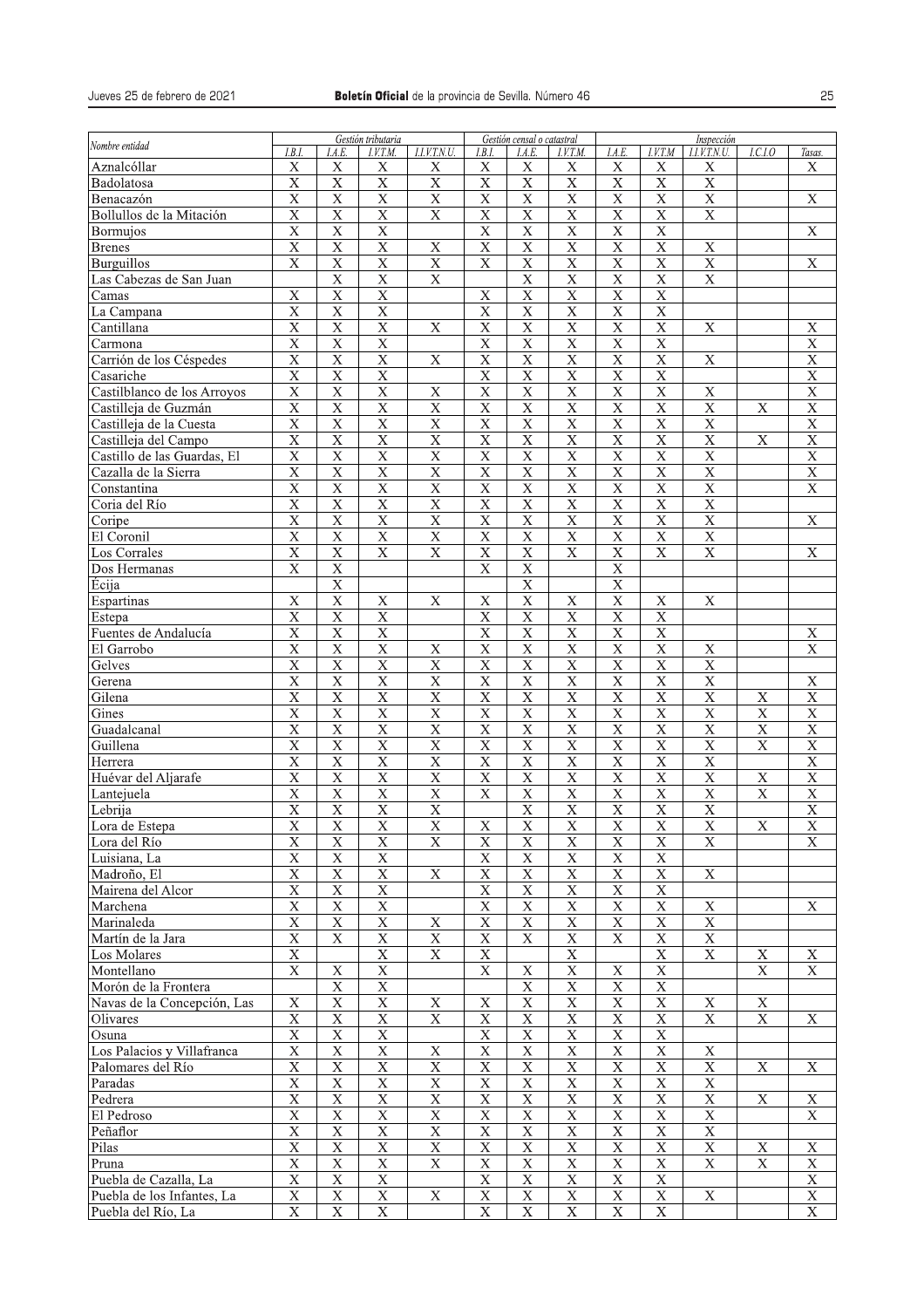|                                      | Gestión tributaria      |                         |                         |                         |                           | Gestión censal o catastral |                         | Inspección              |                           |                         |                         |                         |  |
|--------------------------------------|-------------------------|-------------------------|-------------------------|-------------------------|---------------------------|----------------------------|-------------------------|-------------------------|---------------------------|-------------------------|-------------------------|-------------------------|--|
| Nombre entidad                       | I.B.I.                  | I.A.E.                  | I.V.T.M.                | I.I.V.T.N.U.            | I.B.I.                    | I.A.E.                     | I.V.T.M.                | I.A.E.                  | I.V.T.M                   | I.I.V.T.N.U.            | LCAO                    | Tasas.                  |  |
| El Real de la Jara                   | $\mathbf X$             | X                       | X                       | $\mathbf X$             | $\mathbf X$               | $\mathbf X$                | X                       | $\mathbf X$             | X                         | $\mathbf X$             |                         |                         |  |
| La Rinconada                         |                         | $\overline{\mathrm{x}}$ | $\overline{\mathrm{x}}$ |                         |                           | $\overline{\mathrm{x}}$    | $\overline{\mathrm{x}}$ | $\overline{\mathrm{x}}$ | $\mathbf X$               |                         |                         |                         |  |
| La Roda de Andalucía                 | $\overline{X}$          | $\overline{\mathrm{X}}$ | $\overline{\mathrm{x}}$ | $\overline{\mathbf{X}}$ | $\overline{\mathbf{X}}$   | $\overline{\mathrm{X}}$    | $\overline{\mathrm{X}}$ | $\overline{\text{X}}$   | $\overline{\mathrm{X}}$   | $\mathbf X$             | $\mathbf X$             | $\mathbf X$             |  |
| El Ronquillo                         | $\overline{X}$          | $\overline{\mathbf{X}}$ | $\overline{\mathrm{X}}$ |                         | $\overline{X}$            | $\overline{X}$             | $\overline{X}$          | $\overline{X}$          | $\overline{\mathrm{X}}$   |                         |                         |                         |  |
| El Rubio                             | $\overline{X}$          | $\overline{\mathbf{X}}$ | $\overline{\mathrm{x}}$ | $\overline{\mathbf{X}}$ | $\overline{\mathbf{X}}$   | $\overline{X}$             | $\overline{\mathrm{x}}$ | $\overline{\mathbf{X}}$ | $\mathbf X$               | $\overline{\mathbf{X}}$ |                         | $\mathbf X$             |  |
| Salteras                             | $\overline{X}$          | $\overline{\mathbf{X}}$ | $\overline{\text{X}}$   | $\overline{X}$          | $\overline{\mathbf{X}}$   | $\overline{X}$             | $\overline{\mathbf{X}}$ | $\overline{\mathbf{X}}$ | $\overline{\mathbf{X}}$   | $\overline{\mathbf{X}}$ |                         |                         |  |
| San Juan de Aznalfarache             | $\overline{\mathbf{X}}$ | $\overline{\mathbf{X}}$ | $\overline{\mathrm{x}}$ | $\overline{\mathbf{X}}$ | $\overline{X}$            | $\overline{X}$             | $\overline{\mathrm{x}}$ | $\overline{\mathbf{X}}$ | $\overline{\mathrm{X}}$   | $\overline{\mathbf{X}}$ |                         |                         |  |
| Sanlúcar la Mayor                    | $\overline{X}$          | $\overline{X}$          | $\overline{\text{X}}$   | $\overline{X}$          | $\overline{\text{X}}$     | $\overline{X}$             | $\overline{\text{X}}$   | $\overline{X}$          | $\overline{\mathrm{X}}$   | $\overline{\mathbf{X}}$ |                         | $\mathbf X$             |  |
| San Nicolás del Puerto               | $\overline{X}$          | $\overline{\mathbf{X}}$ | $\overline{\mathrm{X}}$ | $\overline{\mathbf{X}}$ | $\overline{X}$            | $\overline{X}$             | $\overline{\mathbf{X}}$ | $\overline{\mathbf{X}}$ | $\overline{\text{X}}$     | $\overline{\mathbf{X}}$ |                         |                         |  |
| Santiponce                           | $\overline{\mathrm{x}}$ | $\overline{\mathrm{x}}$ | $\overline{\mathrm{x}}$ |                         | $\overline{\mathrm{x}}$   | $\overline{\mathrm{X}}$    | $\overline{\mathrm{x}}$ | $\overline{\mathrm{x}}$ | $\overline{\mathrm{x}}$   |                         |                         |                         |  |
| El Saucejo                           | $\overline{\mathbf{X}}$ | $\overline{\mathrm{x}}$ | $\overline{\mathrm{x}}$ | $\overline{X}$          | $\overline{\mathrm{x}}$   | $\overline{\mathbf{X}}$    | $\overline{\mathrm{x}}$ | $\overline{\mathbf{X}}$ | $\overline{\mathrm{X}}$   | $\overline{\mathbf{X}}$ | $\overline{\mathbf{X}}$ | $\overline{\mathrm{X}}$ |  |
| Tocina                               | $\overline{X}$          | $\overline{X}$          | $\overline{X}$          |                         | $\overline{X}$            | $\overline{\mathbf{X}}$    | $\overline{\mathbf{X}}$ | $\overline{\mathbf{X}}$ | $\overline{\mathbf{X}}$   |                         | $\overline{X}$          | $\bf{X}$                |  |
| Tomares                              | $\overline{\mathbf{X}}$ | $\overline{\mathbf{X}}$ | $\overline{\mathbf{X}}$ | $\overline{\mathbf{X}}$ | $\overline{\mathbf{X}}$   | $\overline{\mathbf{X}}$    | $\overline{\mathbf{X}}$ | $\overline{\mathbf{X}}$ | $\overline{\mathrm{X}}$   | $\mathbf X$             |                         |                         |  |
| Umbrete                              | $\overline{\mathbf{X}}$ | $\overline{\mathbf{X}}$ | $\overline{\mathrm{x}}$ | $\overline{\mathbf{X}}$ | $\overline{\mathbf{X}}$   | $\overline{\mathbf{X}}$    | $\overline{\mathrm{x}}$ | $\overline{\mathbf{X}}$ | $\overline{\mathrm{X}}$   | $\overline{\mathbf{X}}$ |                         | X                       |  |
| Utrera                               | $\overline{\mathbf{X}}$ | $\overline{\mathrm{x}}$ | $\overline{\mathrm{x}}$ | $\overline{\mathbf{X}}$ | $\overline{\mathbf{X}}$   | $\overline{\mathrm{X}}$    | $\overline{\mathrm{x}}$ | $\overline{\mathrm{X}}$ | $\mathbf X$               | $\overline{X}$          |                         |                         |  |
| Valencina de la Concepción           | $\overline{\mathbf{X}}$ | $\overline{\mathrm{x}}$ | $\overline{\mathrm{x}}$ |                         | $\overline{\mathbf{X}}$   | $\overline{\mathbf{X}}$    | $\overline{\mathrm{X}}$ | $\overline{\text{X}}$   | $\overline{\mathrm{x}}$   |                         |                         | $\overline{\mathrm{X}}$ |  |
| Villamanrique de la Condesa          | $\overline{X}$          | $\overline{\mathbf{X}}$ | $\overline{\mathbf{X}}$ | $\overline{X}$          | $\overline{\text{X}}$     | $\overline{\text{X}}$      | $\overline{\mathrm{X}}$ | $\overline{\mathbf{X}}$ | $\overline{\text{X}}$     | $\overline{\mathbf{X}}$ |                         | $\overline{\text{X}}$   |  |
| Villanueva del Ariscal               | $\overline{X}$          | $\overline{\mathrm{x}}$ | $\overline{\mathrm{x}}$ |                         | $\overline{\mathrm{x}}$   | $\overline{\mathrm{X}}$    | $\overline{\mathrm{x}}$ | $\overline{\mathbf{X}}$ | $\overline{\mathrm{x}}$   |                         |                         | $\overline{\mathrm{x}}$ |  |
| Villanueva del Río y Minas           | $\overline{\mathbf{X}}$ | $\overline{\mathbf{X}}$ | $\overline{\mathrm{x}}$ | $\overline{X}$          | $\overline{\mathbf{X}}$   | $\overline{\mathbf{X}}$    | $\overline{\mathrm{x}}$ | $\overline{\mathrm{X}}$ | $\overline{\mathbf{X}}$   | $\mathbf X$             |                         |                         |  |
| Villanueva de San Juan               | $\overline{\mathbf{X}}$ | $\overline{\mathbf{X}}$ | $\overline{\mathbf{X}}$ | $\overline{\mathbf{X}}$ | $\overline{X}$            | $\overline{\mathbf{X}}$    | $\overline{\mathrm{x}}$ | $\overline{\mathbf{X}}$ | $\overline{\mathbf{X}}$   | $\overline{X}$          |                         |                         |  |
| Villaverde del Río                   | $\overline{X}$          | $\overline{X}$          | $\overline{X}$          | $\overline{\mathbf{X}}$ | $\overline{\mathbf{X}}$   | $\overline{\textbf{X}}$    | $\overline{X}$          | $\overline{X}$          | $\overline{\mathrm{X}}$   | $\overline{X}$          | $\mathbf X$             | $\mathbf X$             |  |
| El Viso del Alcor                    | $\mathbf X$             | $\overline{\mathrm{X}}$ | $\overline{\text{X}}$   | $\overline{\mathbf{X}}$ | $\overline{\mathbf{X}}$   | $\overline{\mathbf{X}}$    | $\overline{\mathrm{X}}$ | $\overline{\mathbf{X}}$ | $\overline{\text{X}}$     | $\overline{\mathbf{X}}$ | $\overline{\mathbf{X}}$ | $\overline{\mathbf{X}}$ |  |
| Cañada Rosal                         | $\overline{X}$          | $\mathbf X$             | $\overline{\mathrm{x}}$ | $\mathbf X$             | $\overline{X}$            | $\overline{X}$             | $\overline{\mathbf{X}}$ | $\overline{\mathbf{X}}$ | $\boldsymbol{\mathrm{X}}$ | $\overline{\mathbf{X}}$ |                         |                         |  |
| Isla Mayor                           | $\overline{\mathbf{X}}$ | $\overline{\mathbf{X}}$ | $\overline{\mathbf{X}}$ |                         | $\overline{\mathbf{X}}$   | $\overline{\mathbf{X}}$    | $\overline{\mathbf{X}}$ | $\overline{\mathbf{X}}$ | $\overline{\mathrm{X}}$   |                         |                         |                         |  |
| El Cuervo de Sevilla                 | $\overline{X}$          | $\overline{\mathrm{X}}$ | $\overline{\mathrm{X}}$ | $\mathbf X$             | $\overline{\mathbf{X}}$   | $\overline{\mathbf{X}}$    | $\overline{\mathrm{X}}$ | $\overline{\mathbf{X}}$ | $\overline{\mathrm{X}}$   | $\mathbf X$             |                         |                         |  |
| E.L.A. Marismillas                   |                         |                         |                         |                         |                           |                            |                         |                         |                           |                         |                         |                         |  |
| E.L.A. Isla Redonda -                |                         |                         |                         |                         |                           |                            |                         |                         |                           |                         |                         |                         |  |
| La Aceñuela                          |                         |                         |                         |                         |                           |                            |                         |                         |                           |                         |                         |                         |  |
| El Palmar de Troya                   | $\overline{X}$          | X                       | X                       | X                       | $\boldsymbol{\mathrm{X}}$ | X                          | X                       | X                       | X                         | X                       |                         |                         |  |
| Manc. R.S. Guadalquivir              |                         |                         |                         |                         |                           |                            |                         |                         |                           |                         |                         |                         |  |
| Manc. Sierra Sur                     |                         |                         |                         |                         |                           |                            |                         |                         |                           |                         |                         |                         |  |
| Manc. Campiña 2.000                  |                         |                         |                         |                         |                           |                            |                         |                         |                           |                         |                         |                         |  |
| Consorcio M.A. Estepa                |                         |                         |                         |                         |                           |                            |                         |                         |                           |                         |                         |                         |  |
| -Sierra Sur- El Peñón                |                         |                         |                         |                         |                           |                            |                         |                         |                           |                         |                         |                         |  |
| Mancomunidad Sierra Norte            | ٠                       |                         |                         |                         |                           |                            |                         |                         |                           |                         |                         | X                       |  |
| Manc. Municipios Comarca de          |                         |                         |                         |                         |                           |                            |                         |                         |                           |                         |                         |                         |  |
| Écija                                |                         |                         |                         |                         |                           |                            |                         |                         |                           |                         |                         |                         |  |
| Mancomunidad de Servicios<br>La Vega |                         |                         |                         |                         |                           |                            |                         |                         |                           |                         |                         |                         |  |

## Competencias de recaudación y sanciones de tráfico

|                             |                         |                           | impuestos                 | Recaudación voluntaria de               |                                                      | Recaudación voluntaria de tasas y precios públicos                                             | Sanciones de tráfico                                                                | Recaudación<br>eiecutiva de<br>cualquier<br>figura                          |              |                                                                                          |                                               |                                               |                           |
|-----------------------------|-------------------------|---------------------------|---------------------------|-----------------------------------------|------------------------------------------------------|------------------------------------------------------------------------------------------------|-------------------------------------------------------------------------------------|-----------------------------------------------------------------------------|--------------|------------------------------------------------------------------------------------------|-----------------------------------------------|-----------------------------------------------|---------------------------|
| Nombre entidad              |                         |                           |                           | I.B.I.   I.A.E   I.V.T.M.   I.I.V.T.N.U | Entrada<br>de<br>vehículos.<br>vados v<br>asimilados | Veladores.<br>mesas, sillas,<br>terrazas.<br>quioscos y otras<br>ocupaciones de<br>vía pública | Recogida<br>de basura,<br>transporte,<br>eliminación<br>de residuos y<br>semejantes | Suministro<br>de agua,<br>alcantarillado Cementerio<br>y figuras<br>conexas |              | Cotos de<br>caza, rentas,<br>canalones.<br>balcones.<br>rejas, vuelos y<br>otras figuras | Sin<br>delegación<br>potestad<br>sancionadora | Con<br>delegación<br>potestad<br>sancionadora |                           |
| Aguadulce                   | X                       | X                         | $\bf{X}$                  | X                                       | X                                                    | X                                                                                              | Χ                                                                                   | X                                                                           | X            | X                                                                                        | X                                             |                                               | X                         |
| Alanís                      | $\overline{\mathbf{X}}$ | $\overline{\text{X}}$     | X                         | X                                       |                                                      |                                                                                                |                                                                                     | X                                                                           |              | X                                                                                        |                                               | X                                             | X                         |
| Albaida del Aljarafe        | X                       | X                         | X                         | X                                       | X                                                    | X                                                                                              |                                                                                     |                                                                             |              |                                                                                          |                                               | X                                             | X                         |
| Alcalá de Guadaíra          | $\mathbf X$             |                           | $\bar{X}$                 |                                         |                                                      |                                                                                                |                                                                                     |                                                                             |              |                                                                                          |                                               | $\boldsymbol{\mathrm{X}}$                     | X                         |
| Alcalá del Río              | X                       | $\overline{X}$            | $\overline{X}$            |                                         |                                                      |                                                                                                |                                                                                     |                                                                             |              |                                                                                          |                                               | $\mathbf X$                                   | $\boldsymbol{X}$          |
| Alcolea del Río             | X                       | X                         | X                         | X                                       | $\overline{X}$                                       |                                                                                                |                                                                                     |                                                                             |              |                                                                                          |                                               | $\mathbf{X}$                                  | $\boldsymbol{\mathrm{X}}$ |
| Algaba, La                  | X                       | X                         | X                         | X                                       | X                                                    | X                                                                                              | X                                                                                   |                                                                             |              |                                                                                          | X                                             |                                               | X                         |
| Algámitas                   | X                       | $\overline{X}$            | $\overline{X}$            | X                                       | X                                                    |                                                                                                | $\overline{X}$                                                                      |                                                                             |              |                                                                                          | $\overline{X}$                                |                                               | X                         |
| Almadén de la Plata         | X                       | $\overline{X}$            | X                         | X                                       | X                                                    | X                                                                                              |                                                                                     |                                                                             |              | $\boldsymbol{X}$                                                                         |                                               |                                               | $\boldsymbol{X}$          |
| Almensilla                  | X                       | $\boldsymbol{\mathrm{X}}$ | $\bf{X}$                  | $\bf{X}$                                | X                                                    |                                                                                                |                                                                                     |                                                                             | $\mathbf{X}$ |                                                                                          | X                                             |                                               | X                         |
| Arahal                      | X                       | X                         | X                         |                                         | X                                                    |                                                                                                | X                                                                                   |                                                                             |              |                                                                                          |                                               | X                                             | X                         |
| Aznalcázar                  | X                       | X                         | $\overline{X}$            | X                                       | $\overline{\mathrm{x}}$                              |                                                                                                |                                                                                     |                                                                             |              |                                                                                          |                                               | $\overline{\mathrm{X}}$                       | $\overline{\mathrm{x}}$   |
| Aznalcóllar                 | $\bf{X}$                | X                         | $\boldsymbol{\mathrm{X}}$ | $\overline{X}$                          | $\overline{X}$                                       | $\boldsymbol{\mathrm{X}}$                                                                      |                                                                                     |                                                                             |              | X                                                                                        | $\mathbf X$                                   |                                               | $\overline{X}$            |
| Badolatosa                  | X                       | $\overline{\mathbf{X}}$   | Х                         | $\bf{X}$                                | X                                                    |                                                                                                |                                                                                     |                                                                             |              |                                                                                          | X                                             |                                               | X                         |
| Benacazón                   | X                       | X                         | X                         | X                                       | X                                                    |                                                                                                |                                                                                     |                                                                             |              | X                                                                                        |                                               | X                                             | X                         |
| Bollullos de la<br>Mitación | X                       | X                         | X                         | X                                       | X                                                    | X                                                                                              |                                                                                     |                                                                             |              |                                                                                          |                                               | X                                             | X                         |
| <b>Bormuios</b>             | X                       | $\boldsymbol{X}$          | $\bf{X}$                  |                                         | X                                                    |                                                                                                |                                                                                     |                                                                             |              |                                                                                          |                                               | $\boldsymbol{\mathrm{X}}$                     | $\boldsymbol{\mathrm{X}}$ |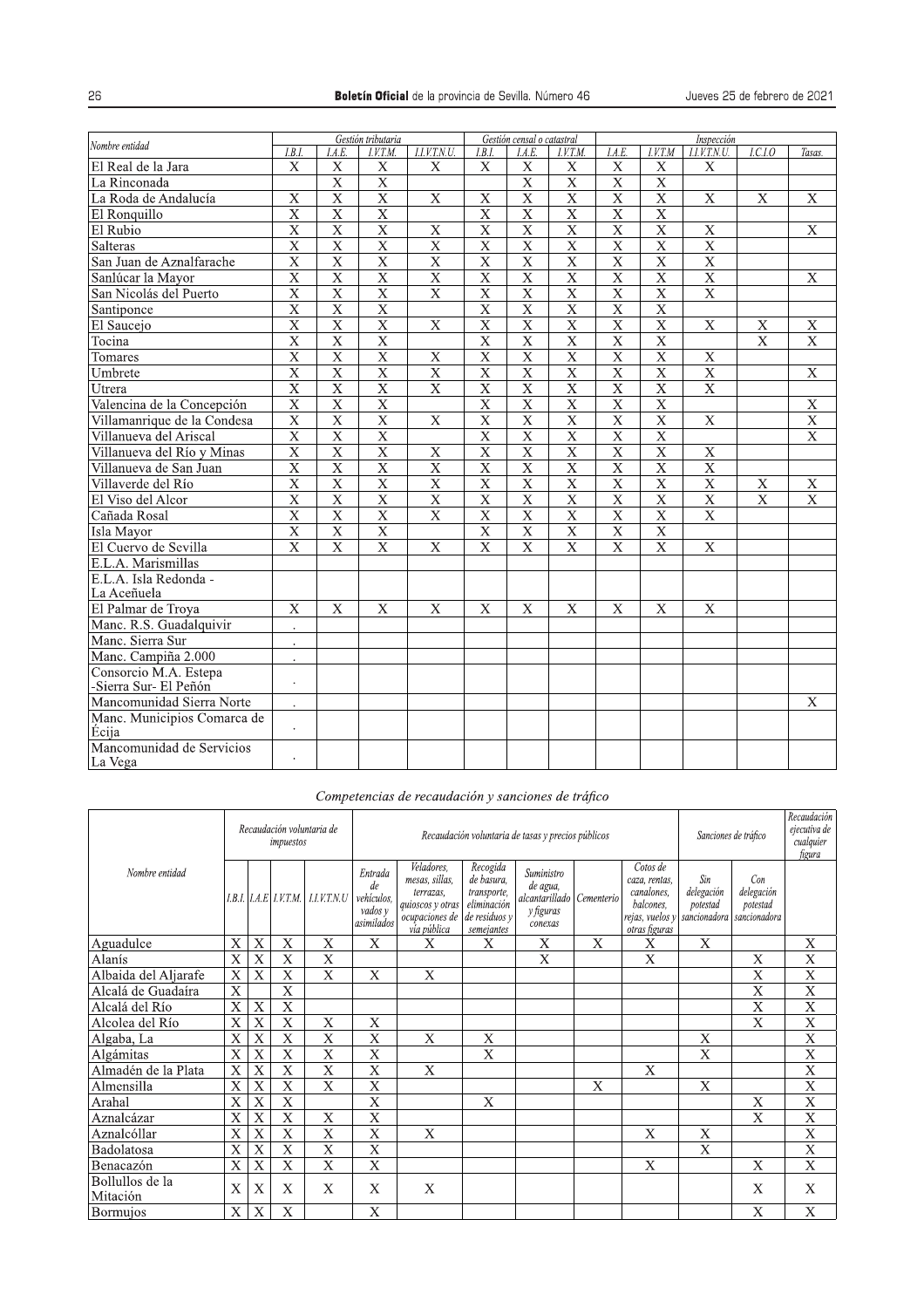|                                 |                                        |                                        | impuestos                              | Recaudación voluntaria de              |                                                      | Recaudación voluntaria de tasas y precios públicos                                             | Sanciones de tráfico                                                                | Recaudación<br>ejecutiva de<br>cualquier<br>figura                 |                           |                                                                                          |                                               |                                               |                                        |
|---------------------------------|----------------------------------------|----------------------------------------|----------------------------------------|----------------------------------------|------------------------------------------------------|------------------------------------------------------------------------------------------------|-------------------------------------------------------------------------------------|--------------------------------------------------------------------|---------------------------|------------------------------------------------------------------------------------------|-----------------------------------------------|-----------------------------------------------|----------------------------------------|
| Nombre entidad                  |                                        |                                        | 1.B.I.   I.A.E   I.V.T.M.              | <b>LLV.T.N.U</b>                       | Entrada<br>de<br>vehículos.<br>vados y<br>asimilados | Veladores,<br>mesas, sillas,<br>terrazas,<br>quioscos y otras<br>ocupaciones de<br>vía pública | Recogida<br>de basura,<br>transporte,<br>eliminación<br>de residuos v<br>semejantes | Suministro<br>de agua,<br>alcantarillado  <br>y figuras<br>conexas | Cementerio                | Cotos de<br>caza, rentas,<br>canalones,<br>balcones.<br>rejas, vuelos v<br>otras figuras | Sin<br>delegación<br>potestad<br>sancionadora | Con<br>delegación<br>potestad<br>sancionadora |                                        |
| <b>Brenes</b>                   | $\mathbf X$                            | $\mathbf X$                            | $\mathbf X$                            | $\mathbf X$                            |                                                      |                                                                                                |                                                                                     |                                                                    |                           |                                                                                          |                                               |                                               | X                                      |
| <b>Burguillos</b>               | $\overline{\mathrm{x}}$                | $\overline{X}$                         | $\overline{\mathbf{X}}$                | $\mathbf X$                            | X                                                    |                                                                                                |                                                                                     |                                                                    |                           |                                                                                          |                                               | $\mathbf X$                                   | X                                      |
| Las Cabezas de San              | $\bar{X}$                              | $\bar{X}$                              | $\boldsymbol{X}$                       | $\boldsymbol{X}$                       | X                                                    |                                                                                                | $\mathbf X$                                                                         |                                                                    |                           |                                                                                          |                                               |                                               | X                                      |
| Juan                            |                                        |                                        |                                        |                                        |                                                      |                                                                                                |                                                                                     |                                                                    |                           |                                                                                          |                                               |                                               |                                        |
| Camas                           | $\overline{\mathbf{X}}$                | $\overline{\mathbf{X}}$                | $\overline{X}$                         |                                        | $\overline{\mathbf{X}}$                              |                                                                                                | X                                                                                   |                                                                    |                           |                                                                                          | $\overline{\text{X}}$                         |                                               | $\overline{X}$                         |
| La Campana                      | $\overline{\mathrm{x}}$                | $\overline{\mathrm{X}}$                | $\overline{\mathrm{x}}$                |                                        | $\overline{\mathrm{x}}$                              | $\overline{X}$                                                                                 | $\overline{\mathrm{x}}$                                                             |                                                                    | $\mathbf X$               | $\overline{\mathbf{X}}$                                                                  |                                               |                                               | $\overline{\mathrm{X}}$                |
| Cantillana                      | $\overline{X}$                         | $\overline{X}$                         | $\overline{X}$                         | $\mathbf X$                            | $\overline{X}$                                       | $\overline{X}$                                                                                 |                                                                                     |                                                                    |                           |                                                                                          |                                               | $\mathbf X$                                   | $\overline{X}$                         |
| Carmona                         | $\overline{\mathbf{X}}$                | $\overline{\mathbf{X}}$                | $\overline{\text{X}}$                  |                                        | $\overline{X}$                                       | $\mathbf X$                                                                                    | X                                                                                   |                                                                    |                           |                                                                                          | $\mathbf X$                                   |                                               | $\overline{\mathbf{X}}$                |
| Carrión de los                  | $\mathbf X$                            | $\mathbf X$                            | $\mathbf X$                            | X                                      | $\boldsymbol{\mathrm{X}}$                            |                                                                                                |                                                                                     |                                                                    |                           |                                                                                          |                                               | $\mathbf X$                                   | X                                      |
| Céspedes<br>Casariche           | $\mathbf X$                            | $\overline{X}$                         | $\mathbf X$                            |                                        |                                                      |                                                                                                |                                                                                     |                                                                    |                           |                                                                                          |                                               | $\mathbf X$                                   | $\mathbf X$                            |
|                                 |                                        |                                        |                                        |                                        |                                                      |                                                                                                |                                                                                     |                                                                    |                           |                                                                                          |                                               |                                               |                                        |
| Castilblanco de los             | $\mathbf X$                            | $\bar{X}$                              | $\mathbf X$                            | X                                      |                                                      |                                                                                                |                                                                                     |                                                                    |                           |                                                                                          | X                                             |                                               | X                                      |
| Arroyos<br>Castilleja de Guzmán |                                        |                                        |                                        |                                        |                                                      |                                                                                                |                                                                                     |                                                                    |                           |                                                                                          |                                               |                                               |                                        |
|                                 | $\mathbf X$<br>$\overline{\mathrm{X}}$ | $\mathbf X$<br>$\overline{\mathrm{x}}$ | $\mathbf X$<br>$\overline{\mathrm{x}}$ | $\mathbf X$<br>$\overline{\mathrm{x}}$ | $\mathbf X$<br>$\overline{\mathrm{x}}$               |                                                                                                |                                                                                     |                                                                    |                           |                                                                                          |                                               | $\mathbf X$<br>$\overline{\mathrm{x}}$        | $\mathbf X$<br>$\overline{\mathrm{X}}$ |
| Castilleja de la Cuesta         |                                        |                                        |                                        |                                        |                                                      |                                                                                                | X                                                                                   |                                                                    |                           |                                                                                          |                                               |                                               |                                        |
| Castilleja del Campo            | $\overline{\mathbf{X}}$                | $\overline{\mathbf{X}}$                | $\overline{\text{X}}$                  | $\overline{\mathrm{X}}$                | $\overline{\mathbf{X}}$                              |                                                                                                |                                                                                     |                                                                    |                           |                                                                                          | $\overline{X}$                                |                                               | $\overline{\text{X}}$                  |
| Castillo de las                 | $\mathbf X$                            | $\boldsymbol{\mathrm{X}}$              | $\mathbf X$                            | X                                      | X                                                    |                                                                                                | $\mathbf X$                                                                         | X                                                                  | X                         | X                                                                                        |                                               |                                               | X                                      |
| Guardas, El                     |                                        |                                        |                                        |                                        |                                                      |                                                                                                |                                                                                     |                                                                    |                           |                                                                                          |                                               |                                               |                                        |
| Cazalla de la Sierra            | $\overline{\mathbf{X}}$                | $\overline{\mathbf{X}}$                | $\overline{\mathbf{X}}$                | $\mathbf X$                            | $\mathbf X$                                          |                                                                                                |                                                                                     | $\mathbf X$                                                        |                           |                                                                                          |                                               | X                                             | $\mathbf X$                            |
| Constantina                     | $\overline{\mathbf{X}}$                | $\mathbf X$                            | $\overline{\text{X}}$                  | $\overline{\mathrm{X}}$                | $\overline{X}$                                       | $\mathbf X$                                                                                    |                                                                                     |                                                                    |                           | $\mathbf X$                                                                              |                                               | X                                             | $\mathbf X$                            |
| Coria del Río                   | $\overline{\mathbf{X}}$                | $\overline{X}$                         | $\overline{\text{X}}$                  | $\overline{\mathbf{X}}$                | $\overline{X}$                                       | $\overline{X}$                                                                                 | $\overline{X}$                                                                      |                                                                    |                           |                                                                                          |                                               | $\overline{X}$                                | $\overline{X}$                         |
| Coripe                          | $\overline{\mathrm{x}}$                | $\overline{\mathbf{X}}$                | $\overline{X}$                         | $\overline{\text{X}}$                  | $\overline{\mathbf{X}}$                              |                                                                                                |                                                                                     |                                                                    |                           |                                                                                          |                                               | $\overline{X}$                                | $\overline{\mathrm{X}}$                |
| El Coronil                      | $\overline{\mathrm{X}}$                | $\overline{\mathbf{X}}$                | $\overline{\text{X}}$                  | $\overline{X}$                         | $\overline{X}$                                       | $\mathbf X$                                                                                    |                                                                                     |                                                                    |                           | $\mathbf X$                                                                              |                                               | $\overline{X}$                                | $\overline{X}$                         |
| Los Corrales                    | $\overline{\mathbf{X}}$                | $\mathbf X$                            | $\overline{\mathrm{X}}$                | $\overline{\text{X}}$                  | $\overline{X}$                                       |                                                                                                |                                                                                     |                                                                    |                           |                                                                                          | $\overline{X}$                                |                                               | $\overline{X}$                         |
| Dos Hermanas                    | $\overline{X}$                         | $\overline{X}$                         |                                        |                                        |                                                      |                                                                                                |                                                                                     |                                                                    |                           |                                                                                          |                                               |                                               | $\overline{X}$                         |
| Écija                           | $(\overline{\ast})$                    | $\overline{\mathbf{X}}$                | $\overline{\mathbf{X}}$                |                                        |                                                      |                                                                                                | X                                                                                   |                                                                    |                           |                                                                                          |                                               |                                               | $\overline{\mathbf{X}}$                |
| Espartinas                      | $\mathbf X$                            | $\overline{X}$                         | $\overline{X}$                         | $\mathbf X$                            | $\overline{X}$                                       |                                                                                                |                                                                                     |                                                                    |                           |                                                                                          |                                               | $\mathbf X$                                   | $\overline{X}$                         |
| Estepa                          | $\overline{\mathrm{x}}$                | $\overline{X}$                         | $\overline{\mathrm{x}}$                |                                        | $\overline{\mathrm{x}}$                              |                                                                                                | X                                                                                   | $\boldsymbol{\mathrm{X}}$                                          | $\boldsymbol{\mathrm{X}}$ | $\mathbf X$                                                                              |                                               | $\overline{\mathrm{x}}$                       | $\overline{\mathbf{X}}$                |
| Fuentes de Andalucía            | $\overline{\textbf{X}}$                | $\overline{\mathbf{X}}$                | $\overline{\text{X}}$                  |                                        | $\overline{X}$                                       |                                                                                                | $\overline{\text{X}}$                                                               |                                                                    |                           |                                                                                          |                                               |                                               | $\overline{X}$                         |
| El Garrobo                      | $\overline{\mathbf{X}}$                | $\overline{\mathbf{X}}$                | $\overline{\mathbf{X}}$                | $\mathbf X$                            | $\overline{\mathbf{X}}$                              |                                                                                                | $\overline{\text{X}}$                                                               | $\overline{\mathbf{X}}$                                            |                           | $\mathbf X$                                                                              |                                               |                                               | $\overline{X}$                         |
| Gelves                          | $\overline{\mathrm{x}}$                | $\overline{\mathbf{X}}$                | $\overline{\mathrm{x}}$                | $\overline{X}$                         |                                                      |                                                                                                |                                                                                     |                                                                    |                           |                                                                                          |                                               | $\mathbf X$                                   | $\overline{X}$                         |
| Gerena                          | $\overline{\mathbf{X}}$                | $\overline{X}$                         | $\overline{\mathrm{X}}$                | $\overline{X}$                         | $\overline{X}$                                       |                                                                                                |                                                                                     |                                                                    |                           |                                                                                          |                                               | $\overline{\mathbf{X}}$                       | $\overline{X}$                         |
| Gilena                          | $\overline{\mathbf{X}}$                | $\overline{\mathbf{X}}$                | $\overline{\text{X}}$                  | $\overline{\mathbf{X}}$                | $\overline{\mathbf{X}}$                              |                                                                                                | X                                                                                   | $\boldsymbol{\mathrm{X}}$                                          | $\mathbf X$               |                                                                                          |                                               | $\overline{\mathbf{X}}$                       | $\overline{\mathbf{X}}$                |
| Gines                           | $\overline{X}$                         | $\mathbf X$                            | $\overline{X}$                         | $\overline{X}$                         | $\overline{\text{X}}$                                |                                                                                                |                                                                                     |                                                                    |                           |                                                                                          |                                               | $\overline{X}$                                | $\overline{X}$                         |
| Guadalcanal                     | $\overline{\mathrm{x}}$                | $\overline{\text{X}}$                  | $\overline{\mathrm{x}}$                | $\overline{\mathrm{x}}$                | $\overline{\mathrm{x}}$                              | $\mathbf X$                                                                                    |                                                                                     | $\boldsymbol{\mathrm{X}}$                                          |                           | $\mathbf X$                                                                              | $\boldsymbol{\mathrm{X}}$                     |                                               | $\overline{\mathrm{X}}$                |
| Guillena                        | $\overline{\mathbf{X}}$                | $\overline{X}$                         | $\overline{\mathrm{X}}$                | $\overline{\mathrm{X}}$                |                                                      |                                                                                                |                                                                                     |                                                                    |                           |                                                                                          |                                               | $\overline{\mathbf{X}}$                       | $\overline{X}$                         |
| Herrera                         | X.                                     | $\mathbf{X}$                           | X                                      | $\mathbf{X}$                           | X                                                    |                                                                                                | Х                                                                                   |                                                                    |                           | X                                                                                        |                                               | X                                             | $\boldsymbol{\mathrm{X}}$              |
| Huévar del Aljarafe             | $\overline{X}$                         | $\overline{\mathbf{X}}$                | $\overline{\textbf{X}}$                | $\overline{X}$                         | $\overline{X}$                                       |                                                                                                |                                                                                     |                                                                    | $\mathbf X$               |                                                                                          | $\mathbf X$                                   |                                               | $\overline{\mathbf{X}}$                |
| Lantejuela                      | $\overline{X}$                         | $\mathbf X$                            | $\overline{\mathbf{X}}$                | $\mathbf X$                            | $\overline{\mathbf{X}}$                              | $\mathbf X$                                                                                    | $\overline{\mathbf{X}}$                                                             |                                                                    |                           |                                                                                          |                                               | $\overline{\mathbf{X}}$                       | $\overline{\mathbf{X}}$                |
| Lebrija                         | $\overline{\mathbf{X}}$                | $\mathbf X$                            | $\overline{\mathbf{X}}$                | $\overline{\mathbf{X}}$                | $\overline{\mathbf{X}}$                              |                                                                                                |                                                                                     |                                                                    |                           |                                                                                          | $\overline{\mathbf{X}}$                       |                                               | $\mathbf X$                            |
| Lora de Estepa                  | $\overline{\text{X}}$                  | $\mathbf X$                            | $\overline{\mathbf{X}}$                | $\overline{\mathbf{X}}$                |                                                      |                                                                                                |                                                                                     |                                                                    |                           |                                                                                          |                                               |                                               | $\mathbf X$                            |
| Lora del Río                    | $\overline{X}$                         | $\overline{\mathbf{X}}$                | $\overline{X}$                         | $\overline{X}$                         | $\overline{\mathbf{X}}$                              |                                                                                                |                                                                                     |                                                                    |                           |                                                                                          |                                               | $\overline{X}$                                | $\mathbf X$                            |
| Luisiana, La                    | $\overline{\textbf{X}}$                | $\mathbf X$                            | $\mathbf X$                            |                                        | $\overline{\mathbf{X}}$                              |                                                                                                | $\mathbf X$                                                                         |                                                                    |                           |                                                                                          |                                               |                                               | $\mathbf X$                            |
| Madroño, El                     | $\overline{\mathbf{X}}$                | $\mathbf X$                            | $\overline{\mathbf{X}}$                | $\mathbf X$                            |                                                      |                                                                                                | $\mathbf X$                                                                         |                                                                    | X                         | $\mathbf X$                                                                              |                                               |                                               | $\mathbf X$                            |
| Mairena del Alcor               | $\overline{\mathbf{X}}$                | $\overline{\mathbf{X}}$                | $\overline{\mathrm{X}}$                |                                        | $\overline{\mathbf{X}}$                              |                                                                                                | $\overline{\mathrm{x}}$                                                             |                                                                    |                           |                                                                                          |                                               | $\mathbf X$                                   | $\overline{\mathbf{X}}$                |
| Marchena                        | $\overline{X}$                         | $\mathbf X$                            | $\mathbf X$                            | $\mathbf X$                            | $\overline{\mathbf{X}}$                              | $\mathbf X$                                                                                    | $\mathbf X$                                                                         |                                                                    |                           |                                                                                          |                                               | $\overline{X}$                                | $\mathbf X$                            |
| Marinaleda                      | $\overline{\mathbf{X}}$                | $\mathbf{X}% _{0}$                     | $\mathbf X$                            | $\mathbf X$                            |                                                      |                                                                                                |                                                                                     |                                                                    |                           |                                                                                          |                                               |                                               | $\mathbf X$                            |
| Martín de la Jara               | $\overline{\mathbf{X}}$                | $\overline{\mathbf{X}}$                | $\overline{\mathbf{X}}$                | $\overline{\mathbf{X}}$                | $\overline{\mathbf{X}}$                              |                                                                                                |                                                                                     |                                                                    |                           |                                                                                          | $\overline{\mathbf{X}}$                       |                                               | $\overline{\mathbf{X}}$                |
| Los Molares                     | $\overline{\mathbf{X}}$                | $\mathbf X$                            | $\overline{\mathbf{X}}$                | $\mathbf X$                            | $\overline{\mathbf{X}}$                              |                                                                                                | $\boldsymbol{\mathrm{X}}$                                                           |                                                                    |                           |                                                                                          |                                               | $\mathbf X$                                   | $\mathbf X$                            |
| Montellano                      | $\overline{X}$                         | $\mathbf X$                            | $\mathbf X$                            |                                        | $\overline{\mathbf{X}}$                              |                                                                                                |                                                                                     |                                                                    |                           |                                                                                          | $\mathbf X$                                   |                                               | $\boldsymbol{\mathrm{X}}$              |
| Morón de la Frontera            | $\mathbf X$                            | $\mathbf X$                            | $\overline{X}$                         |                                        | $\overline{\textbf{X}}$                              |                                                                                                | $\overline{X}$                                                                      |                                                                    |                           |                                                                                          |                                               |                                               | $\mathbf X$                            |
| Navas de la<br>Concepción, Las  | $\mathbf X$                            | $\mathbf X$                            | $\mathbf X$                            | $\mathbf X$                            | $\mathbf X$                                          | $\mathbf X$                                                                                    |                                                                                     | X                                                                  |                           | $\mathbf{X}$                                                                             |                                               | $\boldsymbol{\mathrm{X}}$                     | $\boldsymbol{X}$                       |
| Olivares                        | $\overline{\mathbf{X}}$                | $\overline{X}$                         | $\overline{\mathbf{X}}$                | $\mathbf X$                            |                                                      |                                                                                                |                                                                                     |                                                                    |                           |                                                                                          | $\overline{\mathbf{X}}$                       |                                               | $\mathbf X$                            |
| Osuna                           | $\overline{X}$                         | $\mathbf X$                            | $\overline{X}$                         |                                        | $\mathbf X$                                          |                                                                                                | $\mathbf X$                                                                         |                                                                    |                           |                                                                                          |                                               |                                               | $\mathbf X$                            |
| Los Palacios y                  | $\mathbf X$                            | $\mathbf X$                            | $\mathbf X$                            |                                        | $\mathbf X$                                          |                                                                                                |                                                                                     |                                                                    |                           |                                                                                          | $\mathbf X$                                   |                                               | $\mathbf X$                            |
| Villafranca                     |                                        |                                        |                                        | $\mathbf X$                            |                                                      |                                                                                                |                                                                                     |                                                                    |                           |                                                                                          |                                               |                                               |                                        |
| Palomares del Río               | $\overline{X}$                         | $\overline{\mathbf{X}}$                | $\overline{\mathbf{X}}$                | $\overline{\mathbf{X}}$                | $\overline{\mathbf{X}}$                              |                                                                                                |                                                                                     |                                                                    |                           |                                                                                          |                                               | $\mathbf X$                                   | $\mathbf X$                            |
| Paradas                         | $\overline{X}$                         | $\mathbf X$                            | $\mathbf X$                            | $\mathbf X$                            | $\mathbf X$                                          | $\mathbf X$                                                                                    | $\mathbf X$                                                                         |                                                                    |                           |                                                                                          | $\mathbf X$                                   |                                               | $\mathbf X$                            |
| Pedrera                         | $\overline{\mathbf{X}}$                | $\mathbf X$                            | $\mathbf X$                            | $\mathbf X$                            | $\overline{\mathbf{X}}$                              |                                                                                                |                                                                                     | $\mathbf X$                                                        |                           |                                                                                          | $\mathbf X$                                   |                                               | $\mathbf X$                            |
| El Pedroso                      | $\overline{\mathbf{X}}$                | X                                      | $\overline{\mathbf{X}}$                | $\overline{\mathbf{X}}$                | $\overline{\mathbf{X}}$                              |                                                                                                | $\overline{\mathbf{X}}$                                                             |                                                                    |                           |                                                                                          |                                               |                                               | $\mathbf X$                            |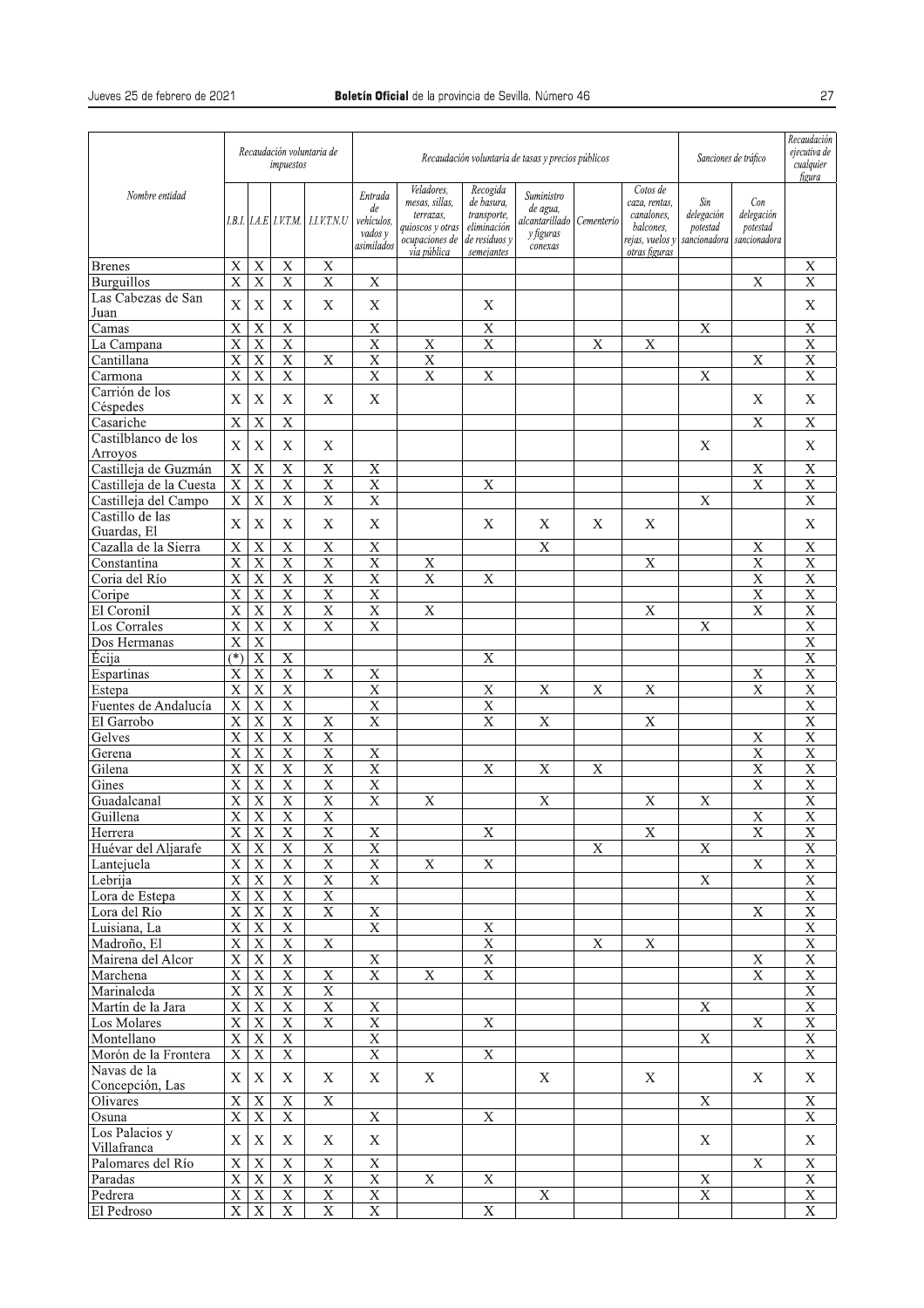|                                               |                           |                         | impuestos                 | Recaudación voluntaria de |                                                      | Recaudación voluntaria de tasas y precios públicos                                             | Sanciones de tráfico                                                                | Recaudación<br>ejecutiva de<br>cualquier<br>figura                            |                |                                                                                          |                                               |                                               |                         |
|-----------------------------------------------|---------------------------|-------------------------|---------------------------|---------------------------|------------------------------------------------------|------------------------------------------------------------------------------------------------|-------------------------------------------------------------------------------------|-------------------------------------------------------------------------------|----------------|------------------------------------------------------------------------------------------|-----------------------------------------------|-----------------------------------------------|-------------------------|
| Nombre entidad                                |                           |                         | I.B.I.   I.A.E   I.V.T.M. | LLV,T.N.U                 | Entrada<br>de<br>vehículos,<br>vados v<br>asimilados | Veladores,<br>mesas, sillas,<br>terrazas,<br>quioscos y otras<br>ocupaciones de<br>via pública | Recogida<br>de basura,<br>transporte,<br>eliminación<br>de residuos v<br>semejantes | Suministro<br>de agua,<br>alcantarillado   Cementerio<br>y figuras<br>conexas |                | Cotos de<br>caza, rentas,<br>canalones,<br>balcones.<br>rejas, vuelos v<br>otras figuras | Sin<br>delegación<br>potestad<br>sancionadora | Con<br>delegación<br>potestad<br>sancionadora |                         |
| Peñaflor                                      | $\overline{X}$            | $\overline{X}$          | $\overline{X}$            | $\overline{\text{X}}$     | $\overline{X}$                                       |                                                                                                |                                                                                     |                                                                               |                |                                                                                          | $\mathbf X$                                   |                                               | $\mathbf X$             |
| Pilas                                         | $\overline{X}$            | $\overline{X}$          | $\overline{X}$            | $\overline{X}$            | $\overline{X}$                                       |                                                                                                |                                                                                     |                                                                               |                |                                                                                          | $\overline{X}$                                |                                               | $\overline{\mathrm{X}}$ |
| Pruna                                         | X                         | $\overline{X}$          | $\overline{\mathbf{X}}$   | $\overline{\mathrm{X}}$   | $\overline{\mathrm{x}}$                              |                                                                                                | $\overline{\mathbf{X}}$                                                             |                                                                               |                |                                                                                          |                                               | $\mathbf X$                                   | $\overline{\text{X}}$   |
| Puebla de Cazalla, La                         | $\overline{X}$            | $\overline{X}$          | $\overline{X}$            |                           | $\overline{X}$                                       |                                                                                                |                                                                                     |                                                                               |                | $\overline{\mathbf{X}}$                                                                  |                                               |                                               | $\overline{X}$          |
| Puebla de los Infantes, La                    | $\overline{X}$            | $\overline{X}$          | $\overline{\textbf{X}}$   | $\overline{X}$            | $\overline{X}$                                       |                                                                                                |                                                                                     | X                                                                             | $\mathbf X$    | $\overline{\mathrm{X}}$                                                                  |                                               | $\mathbf X$                                   | $\overline{\text{X}}$   |
| Puebla del Río, La                            | $\overline{\mathrm{X}}$   | $\overline{\text{X}}$   | $\overline{\mathrm{x}}$   |                           | $\overline{\mathrm{x}}$                              |                                                                                                |                                                                                     |                                                                               |                |                                                                                          |                                               | $\overline{\text{X}}$                         | $\overline{\text{X}}$   |
| Real de la Jara, El                           | $\overline{\mathrm{X}}$   | $\overline{\mathbf{X}}$ | $\overline{\mathbf{X}}$   | $\overline{\mathbf{X}}$   | $\overline{X}$                                       |                                                                                                |                                                                                     |                                                                               |                | $\overline{X}$                                                                           |                                               |                                               | $\overline{\mathrm{x}}$ |
| La Rinconada                                  | $\boldsymbol{\mathrm{X}}$ | $\overline{X}$          | $\overline{X}$            |                           | $\overline{\mathbf{X}}$                              | $\overline{X}$                                                                                 | $\overline{X}$                                                                      |                                                                               |                |                                                                                          | $\overline{X}$                                |                                               | $\overline{\text{X}}$   |
| Roda de Andalucía, La                         | $\overline{\mathbf{X}}$   | $\overline{\mathbf{X}}$ | $\overline{\text{X}}$     | $\overline{\mathbf{X}}$   | $\overline{\mathbf{X}}$                              |                                                                                                | $\overline{\mathbf{X}}$                                                             |                                                                               |                |                                                                                          |                                               | $\overline{X}$                                | $\overline{\mathbf{X}}$ |
| El Ronquillo                                  | $\overline{\mathbf{X}}$   | $\overline{X}$          | $\overline{\mathrm{X}}$   |                           | $\overline{\mathbf{X}}$                              | $\overline{\mathbf{X}}$                                                                        | $\overline{X}$                                                                      | $\overline{\text{X}}$                                                         |                | $\overline{\mathrm{X}}$                                                                  | $\overline{\mathbf{X}}$                       |                                               | $\overline{\mathrm{x}}$ |
| El Rubio                                      | X                         | $\overline{X}$          | $\overline{X}$            | $\overline{\mathrm{X}}$   | $\overline{X}$                                       |                                                                                                | $\overline{\mathrm{x}}$                                                             |                                                                               |                |                                                                                          |                                               |                                               | $\overline{X}$          |
| Salteras                                      | $\overline{X}$            | $\overline{\textbf{X}}$ | $\overline{X}$            | $\overline{\text{X}}$     | $\overline{X}$                                       |                                                                                                |                                                                                     |                                                                               |                |                                                                                          |                                               | $\overline{X}$                                | $\overline{X}$          |
|                                               |                           |                         |                           |                           |                                                      |                                                                                                |                                                                                     |                                                                               |                |                                                                                          |                                               |                                               |                         |
| San Juan de<br>Aznalfarache                   | $\mathbf X$               | $\bar{X}$               | $\mathbf X$               | $\boldsymbol{\mathrm{X}}$ | $\mathbf X$                                          |                                                                                                | $\mathbf X$                                                                         |                                                                               |                |                                                                                          |                                               | $\boldsymbol{\mathrm{X}}$                     | $\mathbf X$             |
| Sanlúcar la Mayor                             | $\overline{\mathbf{X}}$   | $\overline{\mathbf{X}}$ | $\overline{\mathbf{X}}$   | $\overline{\mathrm{X}}$   | $\overline{\mathbf{X}}$                              |                                                                                                |                                                                                     |                                                                               |                |                                                                                          |                                               |                                               | $\overline{X}$          |
| San Nicolás del Puerto                        | $\overline{X}$            | $\overline{X}$          | $\overline{\mathbf{X}}$   | $\overline{\mathrm{X}}$   | $\overline{\mathrm{X}}$                              |                                                                                                |                                                                                     | X                                                                             | $\overline{X}$ | $\overline{\mathrm{X}}$                                                                  |                                               | $\overline{X}$                                | $\overline{\text{X}}$   |
| Santiponce                                    | $\overline{X}$            | $\overline{X}$          | $\overline{X}$            |                           |                                                      |                                                                                                |                                                                                     |                                                                               |                |                                                                                          |                                               | $\overline{\mathbf{X}}$                       | $\overline{X}$          |
|                                               |                           | $\overline{X}$          | $\overline{\mathbf{X}}$   | $\overline{\text{X}}$     |                                                      |                                                                                                |                                                                                     |                                                                               |                |                                                                                          | $\overline{\mathbf{X}}$                       |                                               | $\overline{\mathrm{X}}$ |
| El Saucejo                                    | X                         |                         |                           |                           | $\overline{X}$<br>$\overline{\mathrm{X}}$            |                                                                                                |                                                                                     |                                                                               |                |                                                                                          |                                               |                                               |                         |
| Tocina                                        | $\overline{\mathbf{X}}$   | $\overline{\mathrm{X}}$ | $\overline{\mathbf{X}}$   |                           |                                                      |                                                                                                |                                                                                     |                                                                               |                |                                                                                          |                                               | $\overline{X}$                                | $\overline{X}$          |
| Tomares                                       | $\overline{X}$            | $\overline{X}$          | $\overline{\textbf{X}}$   | $\mathbf X$               |                                                      |                                                                                                | $\overline{X}$                                                                      |                                                                               |                |                                                                                          | $\overline{\mathbf{X}}$                       |                                               | $\overline{X}$          |
| Umbrete                                       | $\overline{\text{X}}$     | $\overline{\text{X}}$   | $\overline{\mathrm{X}}$   | $\overline{\mathrm{X}}$   | $\overline{\text{X}}$                                | $\overline{\mathrm{X}}$                                                                        |                                                                                     |                                                                               | $\mathbf X$    |                                                                                          |                                               | $\overline{\text{X}}$                         | $\overline{\mathrm{x}}$ |
| Utrera                                        | $\overline{\mathrm{X}}$   | $\overline{\mathbf{X}}$ | $\overline{\mathbf{X}}$   | $\overline{\mathbf{X}}$   | $\overline{\mathrm{x}}$                              |                                                                                                | $\overline{\mathbf{X}}$                                                             |                                                                               |                |                                                                                          |                                               | $\overline{X}$                                | $\overline{\mathrm{x}}$ |
| Valencina de la<br>Concepción                 | $\mathbf X$               | $\bar{X}$               | $\mathbf X$               |                           | $\mathbf X$                                          | $\mathbf X$                                                                                    |                                                                                     |                                                                               |                |                                                                                          |                                               |                                               | X                       |
| Villamanrique de la<br>Condesa                | $\bar{X}$                 | $\bar{X}$               | $\bar{X}$                 | $\mathbf X$               | $\mathbf X$                                          |                                                                                                |                                                                                     |                                                                               |                |                                                                                          |                                               | $\boldsymbol{\mathrm{X}}$                     | $\mathbf X$             |
| Villanueva del Ariscal                        | $\overline{\mathbf{X}}$   | $\overline{\mathrm{X}}$ | $\overline{\mathrm{X}}$   |                           | $\overline{\text{X}}$                                |                                                                                                |                                                                                     |                                                                               |                |                                                                                          |                                               | $\overline{\mathrm{X}}$                       | $\overline{\mathrm{X}}$ |
| Villanueva del Río y                          | $\bar{X}$                 | $\mathbf X$             | $\mathbf X$               | $\mathbf X$               | $\mathbf X$                                          | X                                                                                              |                                                                                     |                                                                               |                |                                                                                          |                                               | $\mathbf X$                                   | X                       |
| Minas                                         |                           |                         |                           |                           |                                                      |                                                                                                |                                                                                     |                                                                               |                |                                                                                          |                                               |                                               |                         |
| Villanueva de San Juan                        | $\overline{\mathbf{X}}$   | $\overline{\mathrm{X}}$ | $\overline{\mathrm{X}}$   | $\overline{\mathrm{X}}$   | $\overline{X}$                                       |                                                                                                |                                                                                     |                                                                               |                |                                                                                          |                                               |                                               | $\overline{\mathrm{X}}$ |
| Villaverde del Río                            | $\overline{\mathrm{X}}$   | $\overline{X}$          | $\overline{X}$            | $\overline{\mathbf{X}}$   | $\overline{\mathrm{X}}$                              |                                                                                                |                                                                                     | X                                                                             |                |                                                                                          | $\mathbf X$                                   |                                               | $\overline{\mathrm{X}}$ |
| El Viso del Alcor                             | $\overline{X}$            | $\overline{X}$          | $\overline{X}$            | $\overline{X}$            |                                                      |                                                                                                |                                                                                     |                                                                               |                |                                                                                          |                                               | $\boldsymbol{\mathrm{X}}$                     | $\overline{\text{X}}$   |
| Cañada Rosal                                  | $\overline{\text{X}}$     | $\overline{X}$          | $\overline{X}$            | $\overline{\mathrm{x}}$   | $\overline{X}$                                       | $\overline{\mathbf{X}}$                                                                        | $\overline{\text{X}}$                                                               |                                                                               |                | $\overline{\mathrm{X}}$                                                                  | $\overline{\mathbf{X}}$                       |                                               | $\overline{X}$          |
| Isla Mayor                                    | $\overline{\mathrm{X}}$   | $\overline{\mathbf{X}}$ | $\overline{\mathbf{X}}$   |                           | $\overline{\mathrm{x}}$                              |                                                                                                |                                                                                     |                                                                               |                |                                                                                          |                                               |                                               | $\overline{\mathrm{x}}$ |
| El Cuervo de Sevilla                          | X                         | $\mathbf X$             | $\mathbf X$               | $\overline{X}$            | $\overline{\mathbf{X}}$                              |                                                                                                |                                                                                     |                                                                               |                |                                                                                          | $\mathbf X$                                   |                                               | $\overline{X}$          |
| E.L.A. Marismillas                            |                           |                         |                           |                           | $\overline{\mathrm{X}}$                              |                                                                                                | $\overline{\text{X}}$                                                               |                                                                               |                |                                                                                          |                                               |                                               | $\overline{\mathrm{X}}$ |
| E.L.A. Isla Redonda -<br>La Aceñuela          |                           |                         |                           |                           |                                                      |                                                                                                | $\bar{X}$                                                                           |                                                                               |                |                                                                                          |                                               |                                               | $\mathbf X$             |
| El Palmar de Troya                            |                           | X X                     | X                         | X                         | X                                                    |                                                                                                | $\mathbf X$                                                                         |                                                                               |                |                                                                                          |                                               | X                                             | X                       |
| Manc. R.S.                                    |                           |                         |                           |                           |                                                      |                                                                                                |                                                                                     |                                                                               |                |                                                                                          |                                               |                                               |                         |
| Guadalquivir                                  |                           |                         |                           |                           |                                                      |                                                                                                | $\mathbf X$                                                                         |                                                                               |                |                                                                                          |                                               |                                               | X                       |
| Manc. Sierra Sur                              |                           |                         |                           |                           |                                                      |                                                                                                | $\overline{X}$<br>$\overline{\mathrm{X}}$                                           |                                                                               |                |                                                                                          |                                               |                                               | $\mathbf X$             |
| Manc. Campiña 2.000                           |                           |                         |                           |                           |                                                      |                                                                                                |                                                                                     |                                                                               |                |                                                                                          |                                               |                                               | $\overline{\text{X}}$   |
| Consorcio M.A. Estepa-<br>Sierra Sur-El Peñón |                           |                         |                           |                           |                                                      |                                                                                                | $\mathbf X$                                                                         |                                                                               |                |                                                                                          |                                               |                                               | $\mathbf X$             |
| Mancomunidad Sierra<br>Norte                  |                           |                         |                           |                           |                                                      |                                                                                                | $\mathbf X$                                                                         |                                                                               |                |                                                                                          |                                               |                                               | X                       |
| Manc. Municipios                              |                           |                         |                           |                           |                                                      |                                                                                                |                                                                                     |                                                                               |                |                                                                                          |                                               |                                               |                         |
| Comarca de Écija                              |                           |                         |                           |                           |                                                      |                                                                                                |                                                                                     |                                                                               |                |                                                                                          |                                               |                                               |                         |
| Mancomunidad de                               |                           |                         |                           |                           |                                                      |                                                                                                | X                                                                                   |                                                                               |                |                                                                                          |                                               |                                               | X                       |
| Servicios la Vega                             |                           |                         |                           |                           |                                                      |                                                                                                |                                                                                     |                                                                               |                |                                                                                          |                                               |                                               |                         |

## ANEXO II

## Modelo de acuerdo de delegación de competencias

El Pleno del Ayuntamiento de /entidad delegante, ha acordado, por ....., que representa la mayoría absoluta de los miembros de la Corporación:

Primero. - Aprobar la delegación en la Diputación Provincial de Sevilla, a través del Organismo Provincial de Asistencia Económica y Fiscal, de las siguientes facultades (consignar las que procedan):

- En el Impuesto sobre Bienes Inmuebles de naturaleza rústica, urbana y de características especiales, las competencias censaa) les, de gestión y recaudación tributaria (incluyendo la potestad sancionadora derivada de las mismas) y de gestión catastral.
- En el Impuesto sobre Actividades Económicas, las competencias censales, de gestión, inspección y recaudación tributaria  $b)$ (incluyendo la potestad sancionadora derivada de las mismas).
- En el Impuesto sobre Vehículos de Tracción Mecánica, las competencias censales, de gestión, inspección y recaudación  $\circ$ ) tributaria (incluyendo la potestad sancionadora derivada de las mismas).